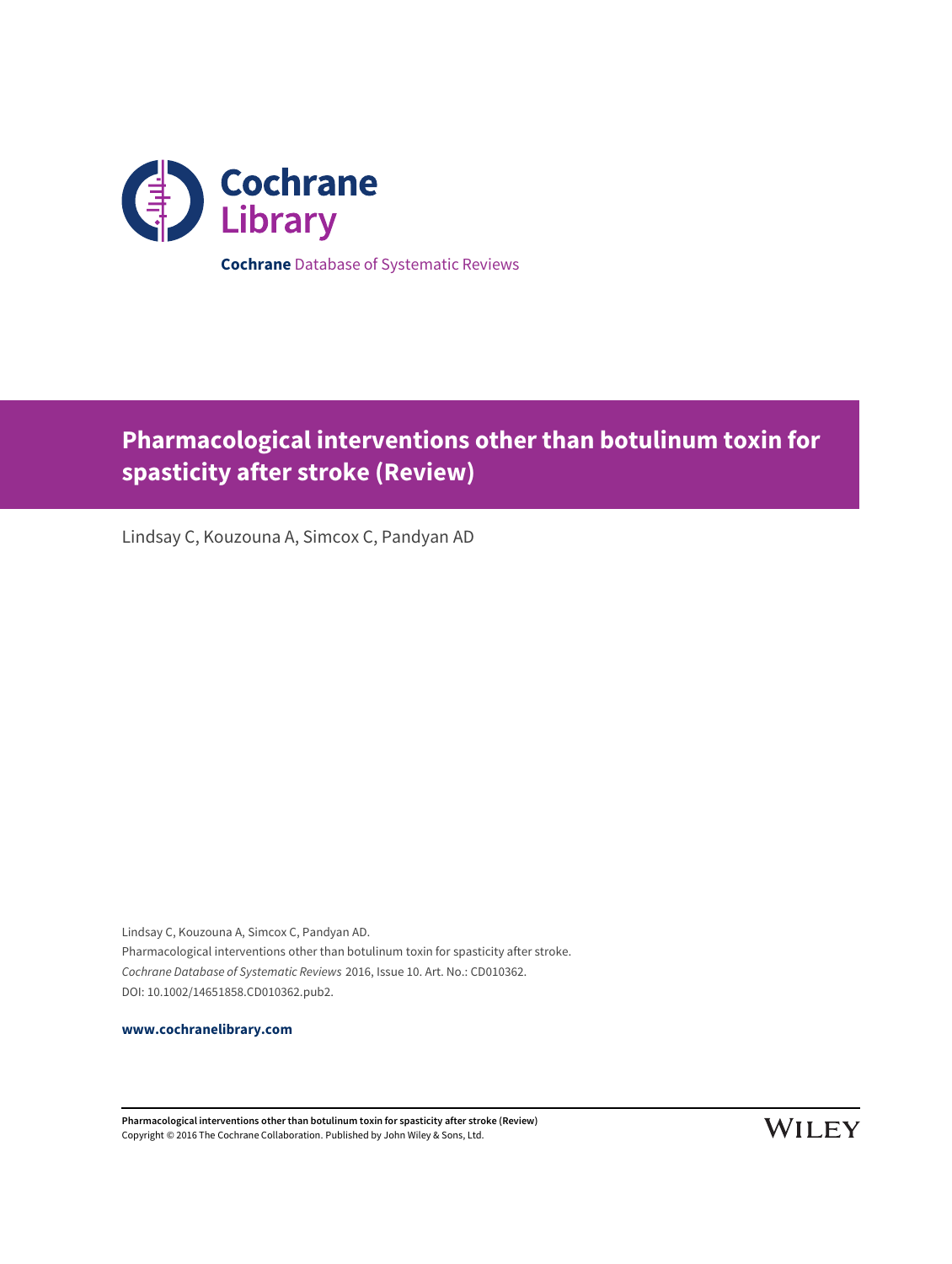## **TABLE OF CONTENTS**

| 1                                                                                                                             |
|-------------------------------------------------------------------------------------------------------------------------------|
| 1                                                                                                                             |
| $\overline{2}$                                                                                                                |
| 3                                                                                                                             |
| 5                                                                                                                             |
| 6                                                                                                                             |
| 6                                                                                                                             |
| 10                                                                                                                            |
| 11                                                                                                                            |
| 14                                                                                                                            |
| Figure 3.<br>15                                                                                                               |
| 18                                                                                                                            |
| 20                                                                                                                            |
| 20                                                                                                                            |
| 20                                                                                                                            |
| 24                                                                                                                            |
| 39                                                                                                                            |
| Analysis 1.1. Comparison 1 Systemic drug versus placebo, Outcome 1 Function.<br>41                                            |
| Analysis 1.2. Comparison 1 Systemic drug versus placebo, Outcome 2 Spasticity - indirect measure.<br>41                       |
| Analysis 1.3. Comparison 1 Systemic drug versus placebo, Outcome 3 Adverse events.<br>42                                      |
| Analysis 2.1. Comparison 2 Systemic drug versus another systemic drug, Outcome 1 Function.<br>43                              |
| Analysis 2.2. Comparison 2 Systemic drug versus another systemic drug, Outcome 2 Function dichotomous.<br>44                  |
| Analysis 2.3. Comparison 2 Systemic drug versus another systemic drug, Outcome 3 Spasticity - indirect measure. .<br>45       |
| Analysis 2.4. Comparison 2 Systemic drug versus another systemic drug, Outcome 4 Clonus.<br>46                                |
| Analysis 2.5. Comparison 2 Systemic drug versus another systemic drug, Outcome 5 Muscle spasms.<br>47                         |
| Analysis 2.6. Comparison 2 Systemic drug versus another systemic drug, Outcome 6 Adverse events.<br>48                        |
| Analysis 3.1. Comparison 3 Systemically acting drug versus a locally acting drug, Outcome 1 Function.<br>49                   |
| Analysis 3.2. Comparison 3 Systemically acting drug versus a locally acting drug, Outcome 2 Adverse events.<br>49             |
| Analysis 4.1. Comparison 4 Locally acting drug versus another locally acting drug, Outcome 1 Function.<br>50                  |
| Analysis 4.2. Comparison 4 Locally acting drug versus another locally acting drug, Outcome 2 Passive range of movement.<br>50 |
| Analysis 4.3. Comparison 4 Locally acting drug versus another locally acting drug, Outcome 3 Spasticity -                     |
| 51                                                                                                                            |
| Analysis 4.4. Comparison 4 Locally acting drug versus another locally acting drug, Outcome 4 Spasticity - indirect            |
| 52                                                                                                                            |
| Analysis 4.5. Comparison 4 Locally acting drug versus another locally acting drug, Outcome 5 Clonus.                          |
| 52                                                                                                                            |
| Analysis 4.6. Comparison 4 Locally acting drug versus another locally acting drug, Outcome 6 Adverse events.<br>53            |
| 53                                                                                                                            |
| 54                                                                                                                            |
| 61                                                                                                                            |
| 61                                                                                                                            |
| 62                                                                                                                            |
| 62                                                                                                                            |
|                                                                                                                               |
| 63<br>63<br><b>INDEX TERMS</b>                                                                                                |

**Pharmacological interventions other than botulinum toxin for spasticity after stroke (Review) i Copyright © 2016 The Cochrane Collaboration. Published by John Wiley & Sons, Ltd.**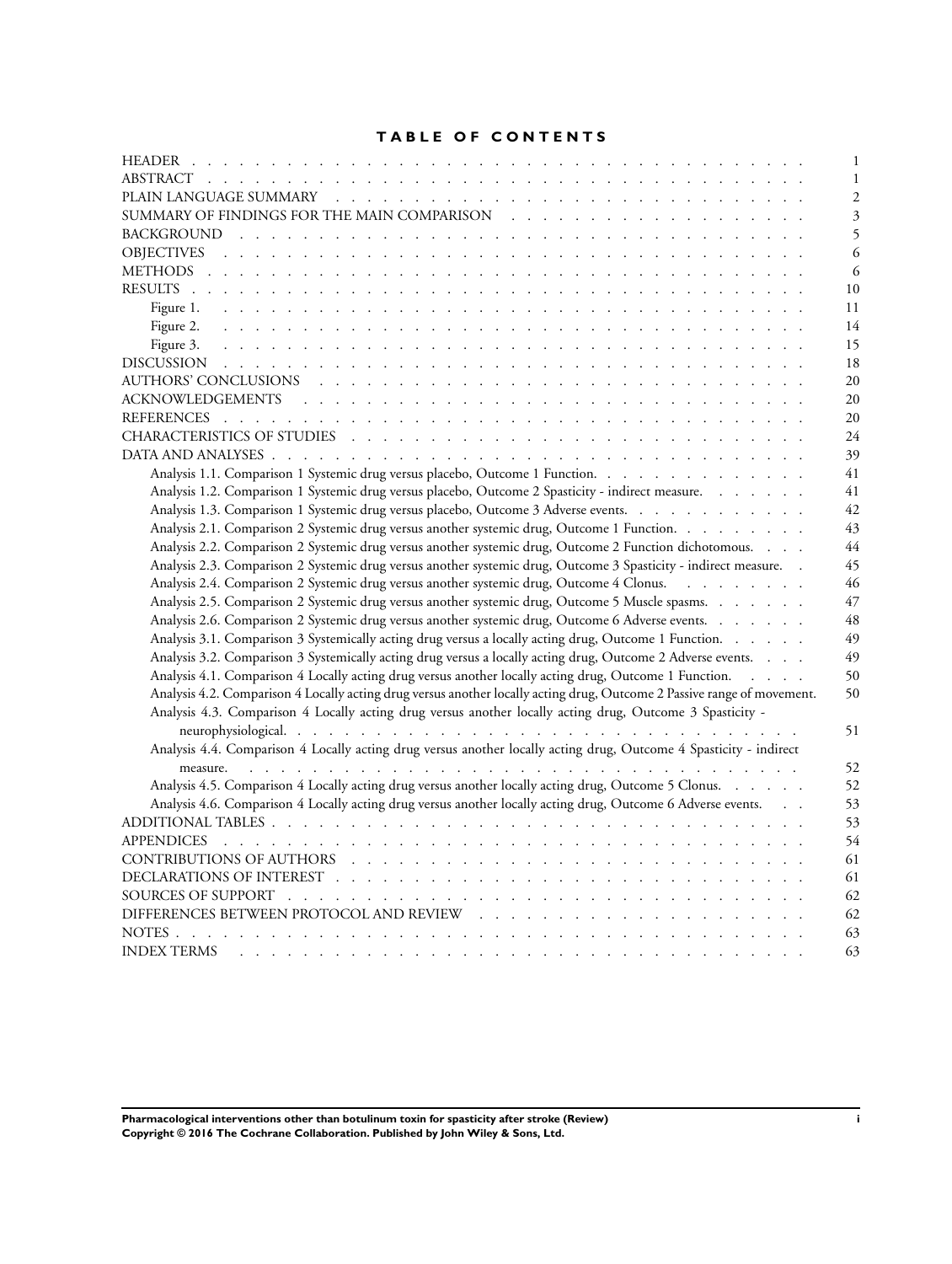**[Intervention Review]**

# **Pharmacological interventions other than botulinum toxin for spasticity after stroke**

Cameron Lindsay<sup>1</sup>, Aphrodite Kouzouna<sup>2</sup>, Christopher Simcox<sup>3</sup>, Anand D Pandyan<sup>2</sup>

<sup>1</sup>Department of Physiotherapy, South Eastern Health and Social Care Trust, Belfast, UK. <sup>2</sup>School of Health and Rehabilitation, Keele University, Keele, UK. <sup>3</sup>Community Rehabilitation Service, Derbyshire Community Health Services, Chesterfield, UK

Contact address: Anand D Pandyan, Professor for Rehabilitation Technology in Health, School of Health and Rehabilitation, Keele University, Keele, ST5 5BG, UK. [a.d.pandyan@keele.ac.uk](mailto:a.d.pandyan@keele.ac.uk).

**Editorial group:** Cochrane Stroke Group. **Publication status and date:** New, published in Issue 10, 2016. **Review content assessed as up-to-date:** 19 May 2016.

**Citation:** Lindsay C, Kouzouna A, Simcox C, Pandyan AD. Pharmacological interventions other than botulinum toxin for spasticity after stroke. *Cochrane Database of Systematic Reviews* 2016, Issue 10. Art. No.: CD010362. DOI: 10.1002/14651858.CD010362.pub2.

Copyright © 2016 The Cochrane Collaboration. Published by John Wiley & Sons, Ltd.

## **A B S T R A C T**

#### **Background**

The long-term risk of stroke increases with age, and stroke is a common cause of disability in the community. Spasticity is considered a significantly disabling impairment that develops in people who have had a stroke. The burden of care is higher in stroke survivors who have spasticity when compared with stroke survivors without spasticity with regard to treatment costs, quality of life, and caregiver burden.

#### **Objectives**

To assess if pharmacological interventions for spasticity are more effective than no intervention, normal practice, or control at improving function following stroke.

#### **Search methods**

We searched the Cochrane Stroke Group Trials Register (May 2016), the Cochrane Central Register of Controlled Trials (CENTRAL, 2016, Issue 5), MEDLINE (1946 to May 2016), Embase (2008 to May 2016), CINAHL (1982 to May 2016), AMED (1985 to May 2016), and eight further databases and trial registers. In an effort to identify further studies, we undertook handsearches of reference lists and contacted study authors and commercial companies.

#### **Selection criteria**

We included randomised controlled trials (RCTs) that compared any systemically acting or locally acting drug versus placebo, control, or comparative drug with the aim of treating spasticity.

### **Data collection and analysis**

Two review authors independently assessed the studies for inclusion and extracted the data. We assessed the included studies for both quality and risk of bias. We contacted study authors to request further information when necessary.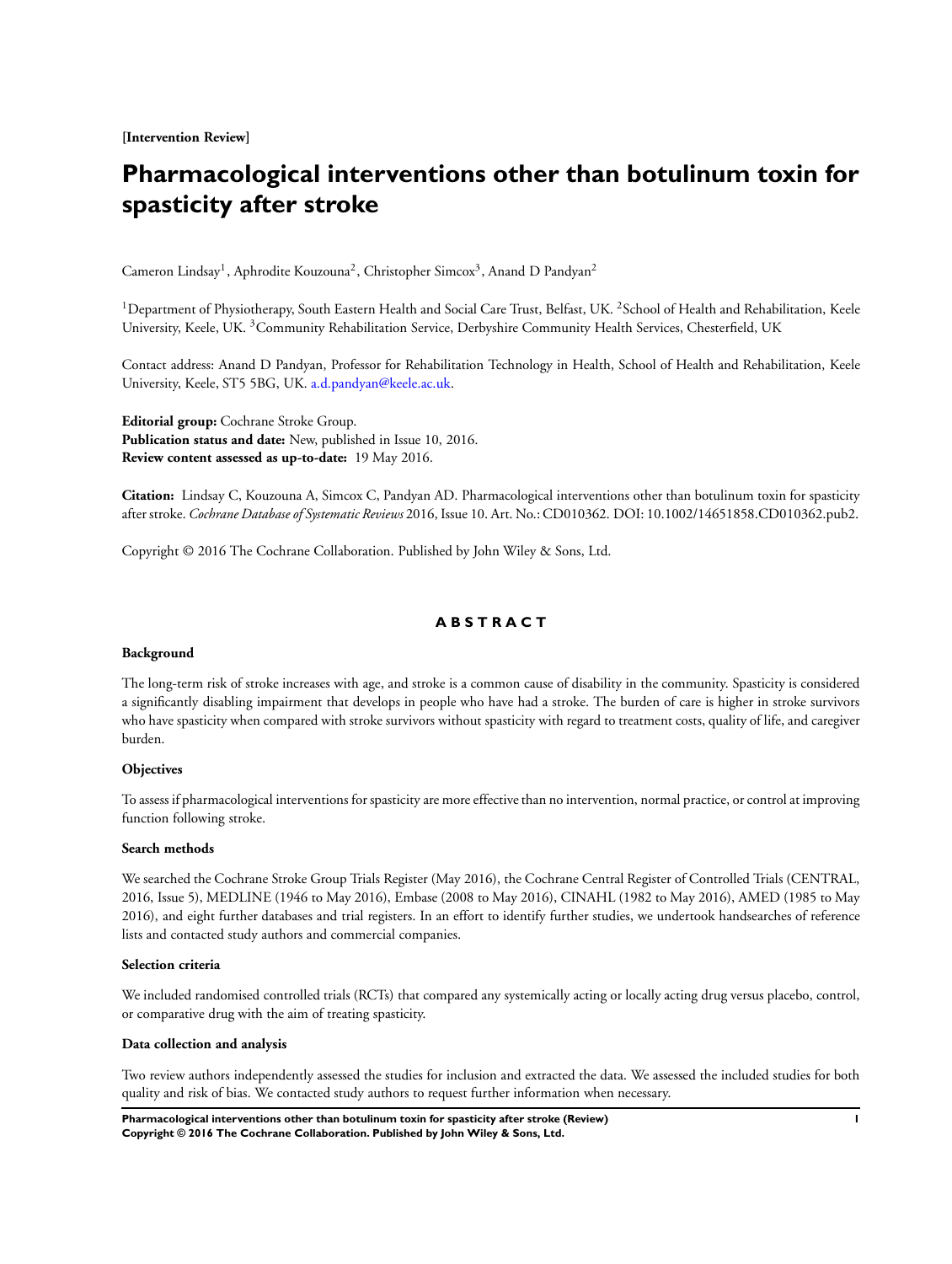#### **Main results**

We included seven RCTs with a total 403 participants. We found a high risk of bias in all but one RCT. Two of the seven RCTs assessed a systemic drug versus placebo. We pooled data on an indirect measure of spasticity (160 participants) from these two studies but found no significant effect (odds ratio (OR) 1.66, 95% confidence interval (CI) 0.21 to 13.07;  $I^2 = 85%$ ). We identified a significant risk of adverse events per participant occurring in the treatment group versus placebo group (risk ratio (RR) 1.65, 95% CI 1.12 to 2.42; 160 participants;  $I^2 = 0\%$ ). Only one of these studies used a functional outcome measure, and we found no significant difference between groups.

Of the other five studies, two assessed a systemic drug versus another systemic drug, one assessed a systemic drug versus local drug, and the final two assessed a local drug versus another local drug.

#### **Authors' conclusions**

The lack of high-quality RCTs limited our ability to make specific conclusions. Evidence is insufficient to determine if systemic antispasmodics are effective at improving function following stroke.

## **P L A I N L A N G U A G E S U M M A R Y**

#### **Drugs (with the exception of botulinum toxin) to treat spasticity after stroke**

#### **Question**

Are drugs (with the exception of botulinum toxin) better than a placebo or control in treating spasticity in people with stroke?

#### **Background**

We wanted to learn whether there was evidence for using drugs for spasticity in people with stroke, and if so, to identify whether drugs that acted on the whole body (systemic drugs) differed in their effects to drugs that acted in a localised area of the body (local drugs).

#### **Study characteristics**

We included seven studies involving a total of 403 participants. The evidence is current to May 2016. There were variations among the included studies. Two of the studies were placebo controlled, while the rest compared one drug to another drug. Two studies compared two systemic drugs against each other; two studies compared two local drugs against each other; and the fifth study compared a systemic drug against a local drug.

#### **Key results**

The results for the studies varied, meaning that we could make no clear conclusions. The two studies that used a placebo as a control provided conflicting results; when the results were combined we identified a slight benefit in favour of the treatment group. These two studies provided clear evidence that taking the treatment drug was likely to result in an increased risk of having an adverse event. This review identified a lack of studies and subsequent evidence relating to the use of pharmacological interventions (with the exception of botulinum toxin) to treat spasticity. Future research to identify the best time to start treatment and the optimal dose for treatment is recommended.

#### **Quality of the evidence**

The quality of the evidence varied. We judged all but one of thestudies to be at high risk of bias in at least one of the six areas considered. The sample sizes in the included studies were relatively low for drug trials; three of the seven studies had 30 or fewer participants.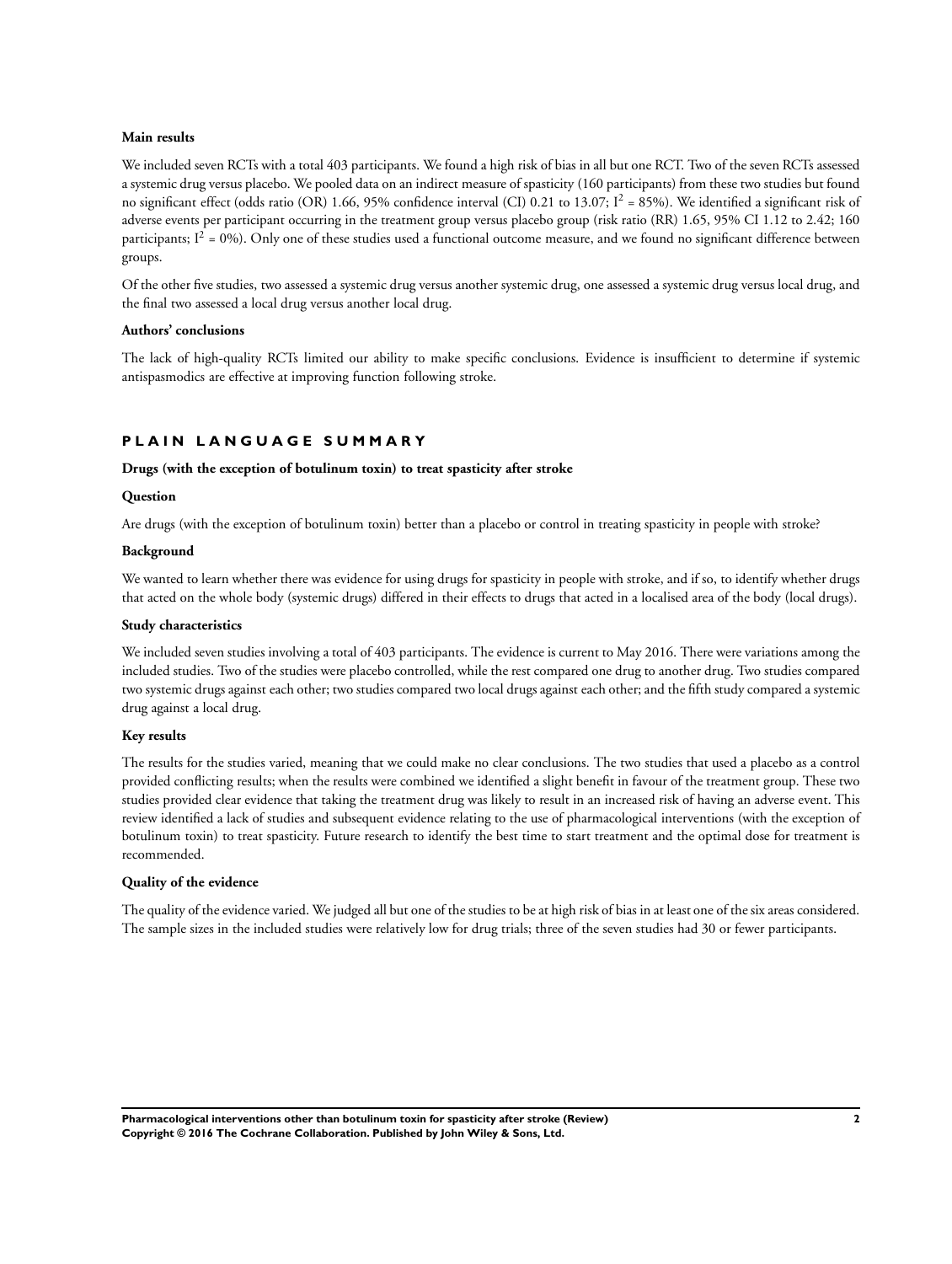# SUMMARY OF FINDINGS FOR THE MAIN COMPARISON *[\[Explanation\]](http://www.thecochranelibrary.com/view/0/SummaryFindings.html)*

**Systemic antispasticity drugs compared with placebo for spasticity after stroke**

**Patient or population:** people with spasticity following stroke**Settings:** community**Intervention:** systemic antispasticity drugs

**Comparison:** placebo

| <b>Outcomes</b>                                                | Illustrative comparative risks* (95% CI) |                                                       | <b>Relative effect</b><br>(95% CI)        | <b>No of Participants</b><br>(studies) | Quality of the evidence Comments<br>(GRADE) |  |
|----------------------------------------------------------------|------------------------------------------|-------------------------------------------------------|-------------------------------------------|----------------------------------------|---------------------------------------------|--|
|                                                                | <b>Assumed risk</b>                      | <b>Corresponding risk</b>                             |                                           |                                        |                                             |  |
|                                                                | Placebo                                  | Systemic antispastic-<br>ity drugs                    |                                           |                                        |                                             |  |
| Indirect                                                       | measure of Study population              |                                                       | OR 1.66                                   | 160                                    | $\bigoplus$ OOO                             |  |
| spasticity<br>Modified<br>Scale                                | Ashworth 49 per 100                      | 57 per 100<br>(10 to 94)                              | $(0.12 \text{ to } 15.38)$<br>(2 studies) | very low $1,2,3,4$                     |                                             |  |
| Follow-up: 4 or 6 weeks                                        | Low                                      |                                                       |                                           |                                        |                                             |  |
|                                                                |                                          |                                                       |                                           |                                        |                                             |  |
| <b>Adverse events</b>                                          | <b>Study population</b>                  |                                                       | RR 1.65                                   | 160<br>$\bigoplus$ OOO                 |                                             |  |
| Adverse events per par-<br>ticipant<br>Follow-up: 4 or 6 weeks | 40 per 100                               | $(1.12 \text{ to } 2.42)$<br>65 per 100<br>(44 to 96) | (2 studies)                               | very low $1,3$                         |                                             |  |
|                                                                | Low                                      |                                                       |                                           |                                        |                                             |  |
|                                                                |                                          |                                                       |                                           |                                        |                                             |  |

\* The basis for the **assumed risk** (e.g. the median control group risk across studies) is provided in footnotes. The **corresponding risk** (and its 95% confidence interval) is based on the assumed risk in the comparison group and the **relative effect** of the intervention (and its 95% CI). **CI:** confidence interval; **OR:** odds ratio; **RR:** risk ratio

<span id="page-4-0"></span>Pharmacological interventions other than botulinum toxin for spasticity after stroke (Review)<br>Copyright © 2016 The Cochrane Collaboration. Published by John Wiley & Sons, Ltd. **Copyright © 2016 The Cochrane Collaboration. Published by John Wiley & Sons, Ltd.2 Pharmacological interventions other than botulinum toxin for spasticity stroke (Review). We read that the stroke (Review)**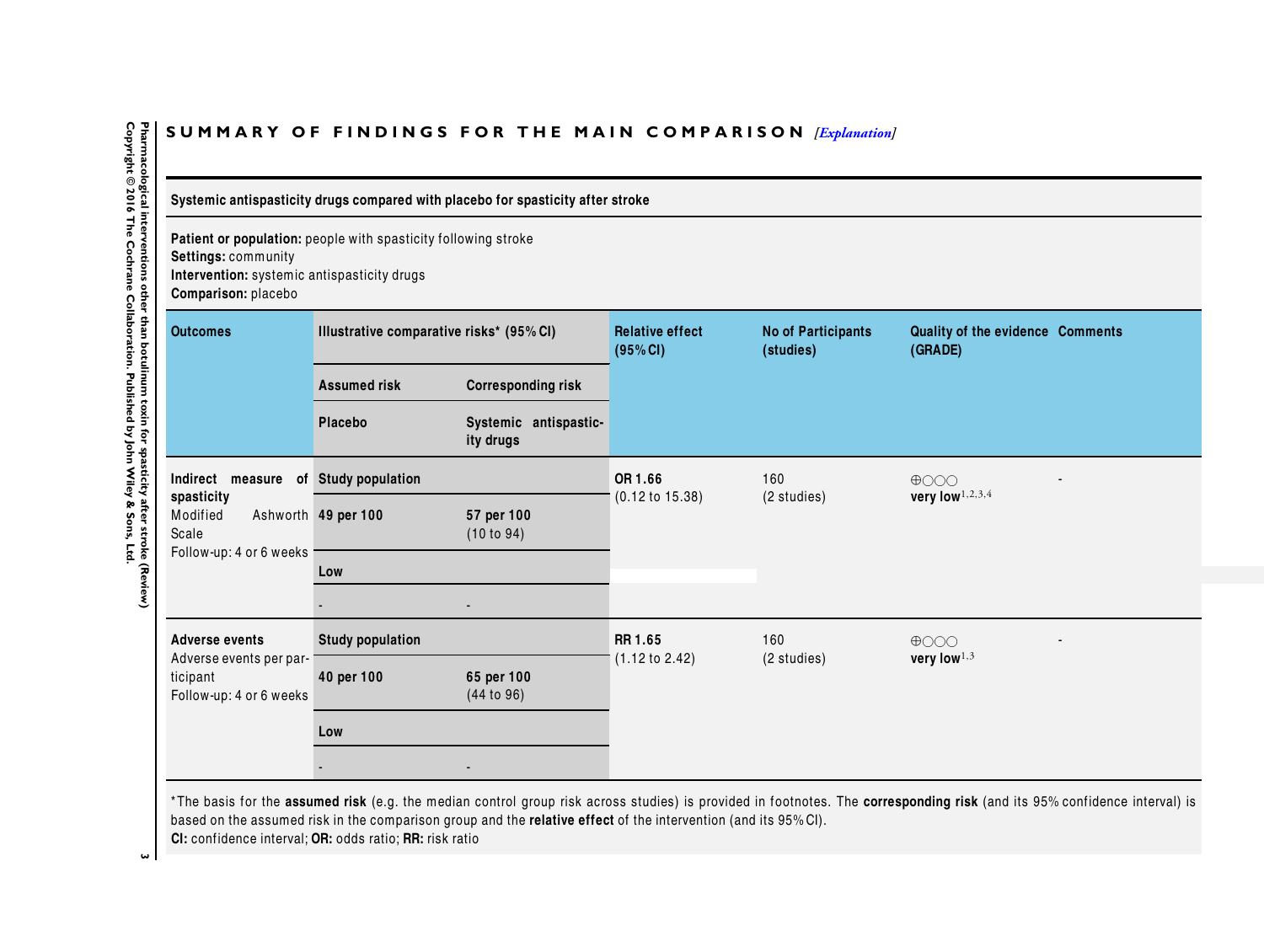GRADE Working Group grades of evidence

**High quality:** Further research is very unlikely to change our confidence in the estimate of effect.

**M oderate quality:** Further research is likely to have an important impact on our confidence in the estimate of effect and may change the estimate.

**Low quality:** Further research is very likely to have an important impact on our confidence in the estimate of effect and is likely to change the estimate.

**Very low quality:** We are very uncertain about the estimate.

<sup>1</sup>Unclear how random sequence generation was carried out in either study.

<sup>2</sup>Results very heterogenous ( $1^2$  = 90%).

<sup>3</sup>The studies did not investigate the same drug against a placebo.

 $^4$ Both studies appeared to selectively report results. The corresponding author of the  ${\rm Stam}$ enova [2005](#page-21-0) study was an employee

of the company that manufactured the drug.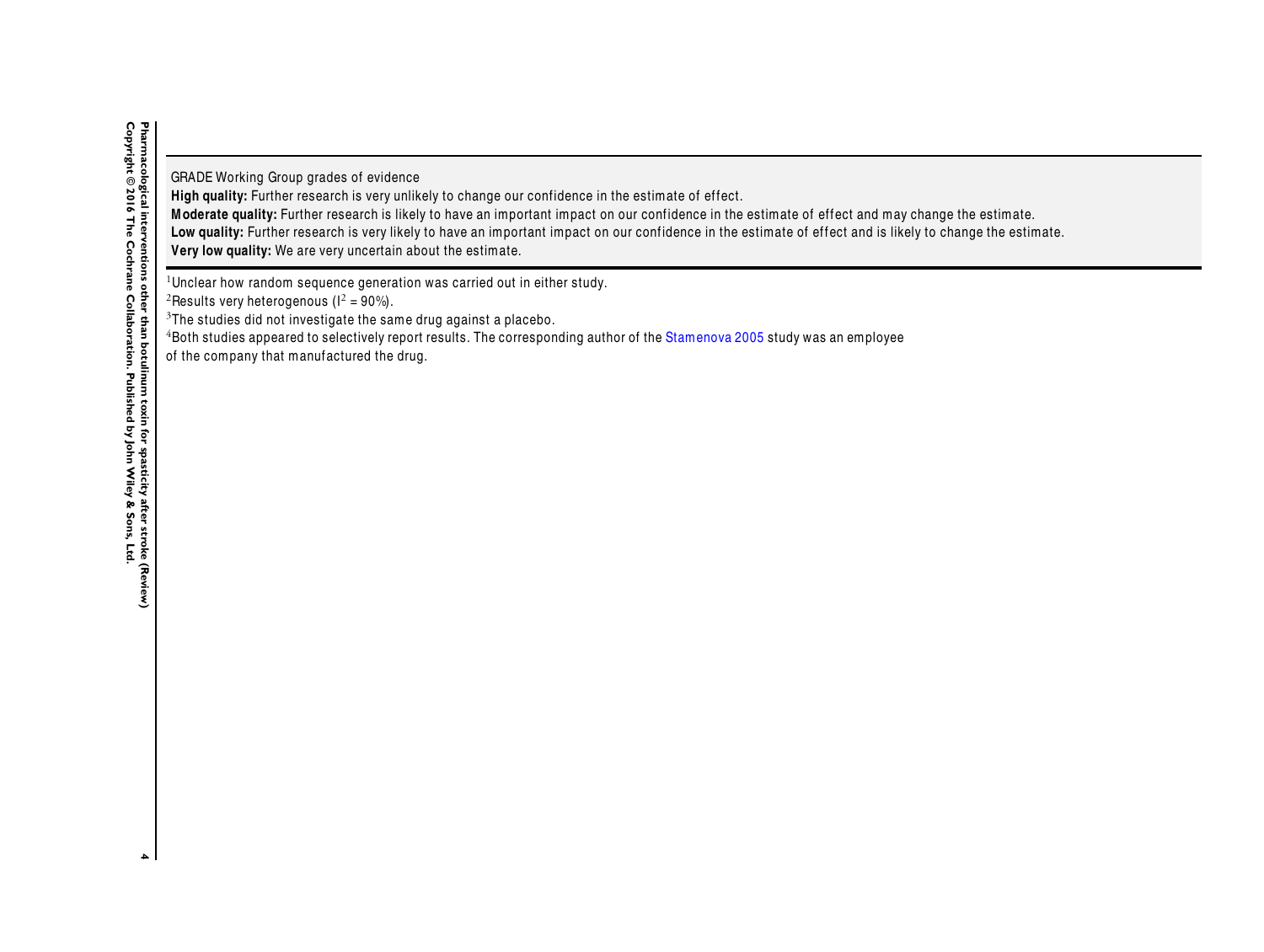## <span id="page-6-0"></span>**B A C K G R O U N D**

The long-term risk of stroke increases with age. The risk of stroke over an expected lifetime has been calculated at between 1 in 5 for females and 1 in 6 for males in a group of middle-aged adults [\(Seshadri 2006\)](#page-21-0). A stroke will have a greater impact on a person than any other chronic disease ([Adamson 2004](#page-21-0)). Stroke causes a range of disabilities, one of which is spasticity. The burden of care is higher in stroke patients who have spasticity when compared with stroke patients without spasticity with regard to treatment costs, quality of life, caregiver burden, and the effects of comorbidities [\(Esquenazi 2011](#page-21-0)).

#### **Description of the condition**

Spasticity occurs as a result of damage to the descending tracts of the upper motor neuron system. This generally involves damage to the corticoreticular pathways (para-pyramidal pathways), tracts originating at the brain stem or reticular formation (e.g. the reticulospinal and vestibulospinal tracts) [\(Burke 1988\)](#page-21-0). Such damage to the upper motor neuron system results in a loss of descending control that in turn manifests as abnormal muscle activity to an externally imposed stimuli.

Spasticity is poorly defined in the literature ([Malhotra 2009](#page-21-0)). For the purposes of this review, in order to ensure that no data were missed, we defined spasticity as "disordered sensory-motor control, resulting from an upper motor neuron lesion, presenting as intermittent or sustained involuntary activation of muscles" [\(Pandyan](#page-21-0) [2005](#page-21-0)).

Spasticity is common, with prevalence ranging from 30% to 80% of stroke survivors ([Malhotra 2008](#page-21-0); [Watkins 2002](#page-21-0)). Spasticity that is not treated effectively can result in increased pain and stiffness, decreased range of movement, and altered posturing ([Ada 2006;](#page-21-0) [Malhotra 2008\)](#page-21-0). It may also interfere with functional recovery [\(Sorinola 2009](#page-21-0)). However, the complexity of differentiating between neural and intrinsic stiffness makes the correlation between function and spasticity difficult to identify [\(Mirbagheri 2011](#page-21-0)). In spite of this, many studies have used a functional measure to primarily assess the efficacy of the intervention. As the aim of rehabilitation is to facilitate and optimise the recovery of function, this review focused primarily on whether current treatments of spasticity lead to improvements in function, despite there being a lack of evidence of a causal relationship between spasticity and function.

### **Description of the intervention**

The treatment of spasticity can be complex and relies on a multidisciplinary approach [\(Barnes 1998](#page-21-0)). Treatment of spasticity has traditionally taken a stepped approach whereby conservative procedures are used first and progressively more invasive procedures

are then employed [\(Bogey 2004;](#page-21-0) [Rekand 2010\)](#page-21-0). Physiotherapeutic approaches are deemed the most conservative and are therefore used initially. This is reinforced by consensus guidelines [\(Royal](#page-21-0) [College of Physicians 2009](#page-21-0); [Sheean 2010](#page-21-0)). However, physiotherapeutic interventions do not have a direct effect on abnormal muscle activity (there are some unproven claims that there may be an indirect effect) resulting from spasticity; this can only be achieved by pharmacological interventions.

Pharmacological interventions for stroke spasticity are generally termed antispasmodics and can be divided into two groups: those that act systemically and those that act locally [\(Sheean 2006](#page-21-0)), with the locally acting treatments tending to be more invasive. The stepped approach advocates that systemically acting drugs be used initially [\(Gormley 1997](#page-21-0)). Such drugs include baclofen, tizanidine, or dantrolene. If these are not successful in alleviating the problem, then locally acting drugs are employed [\(Bogey 2004](#page-21-0)), such as injections of botulinum toxin to the muscles or alcohol or phenol to the peripheral nerves [\(Kocabas 2010\)](#page-21-0). Should none of these treatments be effective, then surgery is the final treatment option. However, this is rarely used in the stroke population.

The use of physical therapeutic methods to manage spasticity is currently being systematically reviewed [\(Monaghan 2011](#page-21-0)), as is the use of botulinum toxin, which is the most widely used locally acting pharmacological therapy ([Lyons 2007\)](#page-21-0). However, the use of systemically acting drugs and other locally acting drugs has not been systematically reviewed. This review therefore focused on these systemically and locally acting drugs, excluding those technologies already under review (i.e. botulinum toxin and physiotherapeutic interventions).

#### **How the intervention might work**

Drugs act either systemically or peripherally. Systemic drugs act in a number of different ways but generally aim to inhibit neurotransmitter activity at one or more sites within the central nervous system. Sites of action include both pre- and post-synaptic terminals of the spinal interneurons (at varying levels of the upper motor neuron pathway), alpha motor neurons, and primary sensory afferent neurons. This inhibitory effect acts on the neurotransmitters throughout the central nervous system and can result in drowsiness amongst other side effects [\(Gracies 1997\)](#page-21-0). Administration tends to be oral, so doses need to be high for the active agent in the drug to cross the blood-brain barrier. In order to lessen these negative effects it is possible to introduce some drugs directly into the cerebrospinal fluid via an intrathecal pump. One particular group of drugs inhibits force production at the level of the muscle; however, this effect can also be systemic.

Other drugs are given peripherally via injection directly to the nerve. This is a far more invasive procedure; however, the systemic side effects are fewer. The aim of such injections is to destroy conduction in the nerves or the release of transmitters at the motor neuron junction or to decrease muscle contraction.

**Pharmacological interventions other than botulinum toxin for spasticity after stroke (Review) 5 Copyright © 2016 The Cochrane Collaboration. Published by John Wiley & Sons, Ltd.**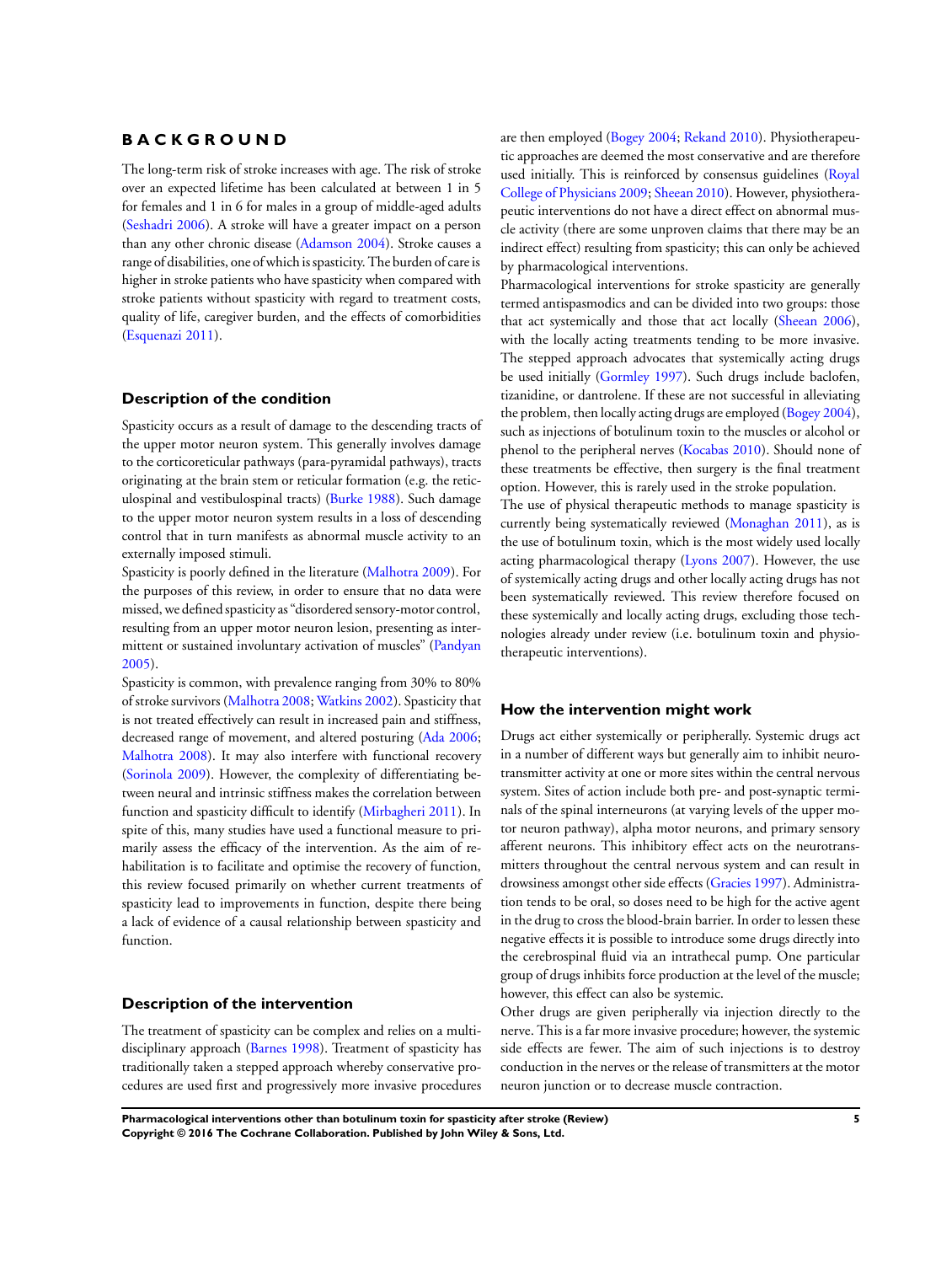We have provided an outline of the most regularly used drugs. While not systemically acting, we have also included alcohol and phenol in [Table 1](#page-54-0).

#### **Why it is important to do this review**

Using antispasmodics that have systemic effects appears to remain pervasive in the clinical setting. There is evidence that global antispasmodics tend to depress the nervous system [\(Gracies 1997;](#page-21-0) [Simpson 2009\)](#page-21-0). This in turn can be detrimental to motor skill acquisition [\(Sheean 2009](#page-21-0); [Willerslev-Olsen 2011\)](#page-21-0). As these pharmacological therapies are started during rehabilitation, where the main objective is to relearn motor skills, such drugs may not be appropriate. There was therefore a need to review the level of evidence on which these drugs are used.

Phenol and alcohol are locally acting drug treatments, but their effectiveness has not been systematically reviewed with regard to poststroke spasticity, and so we have included these in our review. The management of spasticity poststroke using physical therapeutic means is being systematically reviewed, having been accepted as a protocol [\(Monaghan 2011\)](#page-21-0), and a systematic review of botulinum toxin poststroke is currently being reviewed by editors [\(Lyons 2007\)](#page-21-0); we therefore have not included these in this review. It is unclear whether one drug is more effective than another in treating both spasticity and the prevention of secondary consequences, and whether any effects translate into functional improvements.

It is also important to assess what common adverse events are identified with the use of such drugs.

## **O B J E C T I V E S**

To assess if pharmacological interventions for spasticity are more effective than no intervention, normal practice, or control at improving function following stroke.

## **M E T H O D S**

#### **Criteria for considering studies for this review**

#### **Types of studies**

We included randomised controlled trials in this review. Studies had to have investigated any pharmacological therapy; this was not limited to the drugs documented in [Table 1.](#page-54-0) Systemically acting drugs tend to have a long half-life and will therefore carry a high risk of carry-over effect. We planned to include studies with

a cross-over design if the results of the first period of the data (i.e. before cross-over) were available. We contacted the study authors to request this information if it was not included in the published article. Some studies combined complex combinations of pharmacological interventions with physical therapeutic interventions where there was no clear placebo or normal treatment group. We identified in the protocol that we would not include such studies, as it would be difficult to ascertain what part of the treatment provided the main effect.

#### **Types of participants**

We included participants who have had a stroke resulting in spasticity. There is evidence that spasticity is poorly defined and measured in the literature [\(Malhotra 2009\)](#page-21-0). Excluding papers using invalid outcome measures was likely to result in very few papers left to review. We therefore included all trials that explicitly stated that the aim was to treat spasticity (it was possible to ascertain that this was the case by reading the appropriately selected papers). A variety of methods are available to measure aspects of spasticity, some that are direct (neurophysiological methods such as Hoffmann reflex (H-reflex) and electromyography) and others that are not (biomechanical measures such as stiffness or clinical scales such as the Ashworth Scale or Tone Assessment Scale). Most of the commonly used measures are indirect and confounded ([Fleuren](#page-21-0) [2010](#page-21-0)). We excluded studies where no outcome measure of spasticity had been used.

We included participants irrespective of gender and older than 18 years of age. Some studies included participants with a variety of diagnoses (e.g. traumatic brain injuries or multiple sclerosis as well as stroke). In such cases we contacted the study authors to request stroke-specific data. If study authors were not able to provide stroke-specific data, we still included the studies if the proportion of participants with stroke was greater than 80%. We did not include studies where the proportion of participants with stroke was less than 80%.

#### **Types of interventions**

We included any pharmacological intervention that aimed to reduce spasticity regardless of dose or mode of delivery.

We included any pharmacological intervention that was compared with a placebo, normal practice, or no intervention. We also planned to include trials that compared two forms of antispasticity intervention, as long as at least one intervention was pharmacological; however, we did not identify any such trials.

#### **Types of outcome measures**

There are wide variations in the types of outcome measures used to assess the efficacy of antispasticity treatments. Many studies use a variety of scales that attempt to assess disability at the level of impairment, activity, and participation. As elucidated already,

**Pharmacological interventions other than botulinum toxin for spasticity after stroke (Review) 6 Copyright © 2016 The Cochrane Collaboration. Published by John Wiley & Sons, Ltd.**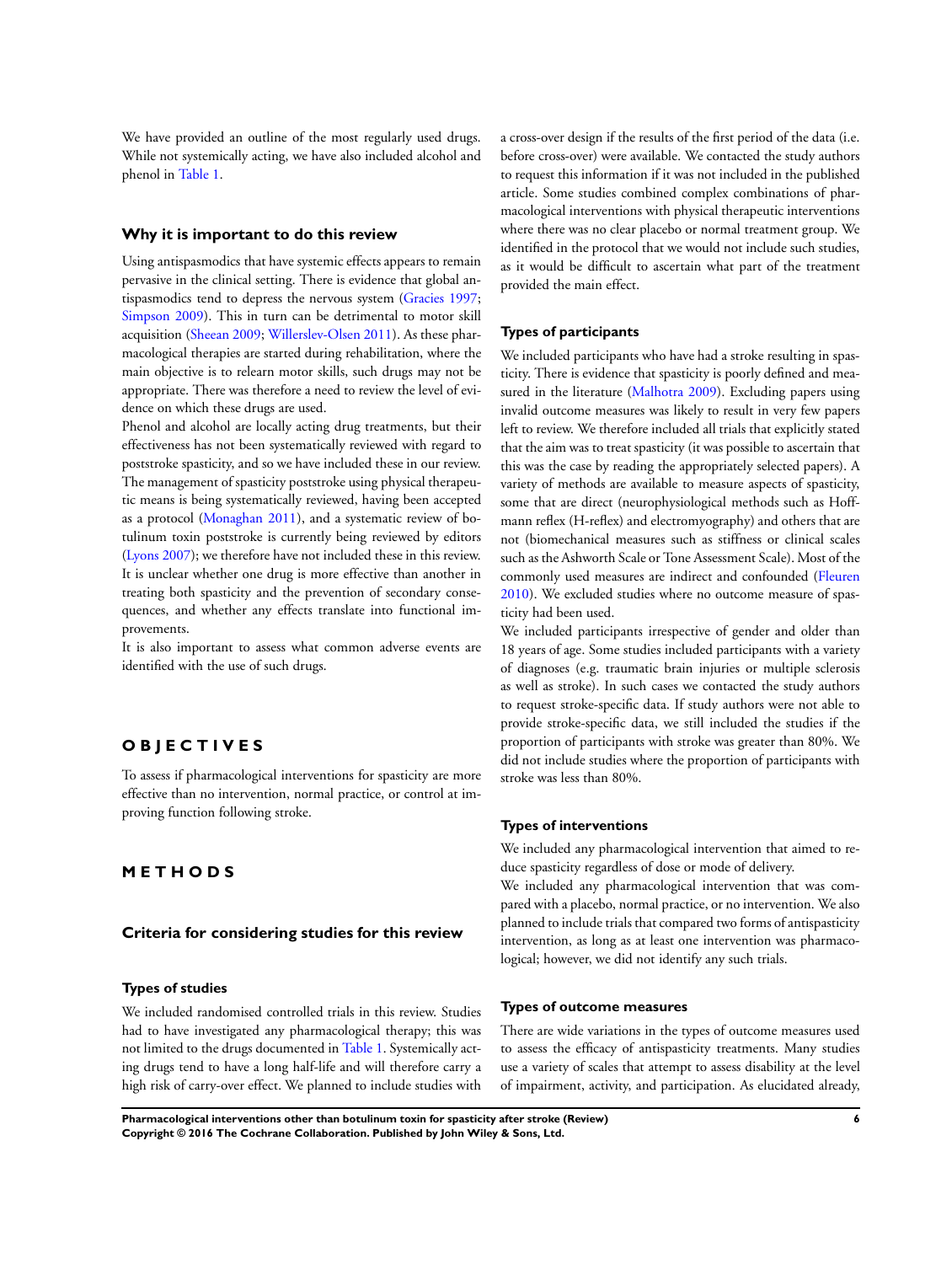the main aim of rehabilitation is to achieve functionally relevant activity that transfers into usual activities of daily living. Such scales tend to be general and not dependent on specific areas of the body. However, other activity scales are more localised. We decided that such specific outcome measures should be divided into those assessing upper limb and those assessing the lower limb.

#### **Primary outcomes**

1. Functional ability during activities of daily living.

#### **Secondary outcomes**

We identified functional movement scales that measure activity at the upper limb separately to those that measure activity at the lower limb with a view to analysing them separately; however, this was not possible due to the methods used in the included studies.

1. Secondary consequences of spasticity, assessed by specific objective measures such as pain and range of movement.

2. Spasticity, either measured through neurophysiological methods, such as electromyographic (EMG) activity or H-reflex activity, or using indirect measures of stiffness such as the Modified Ashworth Scale or Tone Assessment Scale. While the Modified Ashworth Scale and Tone Assessment Scale are not necessarily measures of spasticity, such measures are commonly used so we also included them.

3. Adverse events.

#### **Search methods for identification of studies**

See the 'Specialized register' section in the [Cochrane Stroke Group](http://onlinelibrary.wiley.com/o/cochrane/clabout/articles/STROKE/frame.html) module. We searched for trials in any language and attempted to arrange translation of relevant papers published in languages other than English.

#### **Electronic searches**

We searched the Cochrane Stroke Group Trials Register (last searched 19 May 2016) and the following electronic bibliographic databases and trials registers:

• The Cochrane Central Register of Controlled Trials

- (CENTRAL 2016, Issue 5) [\(Appendix 1\)](#page-56-0);
	- MEDLINE (Ovid) (1946 to 17 May 2016) ([Appendix 2](#page-56-0));
	- Embase (Ovid) (2008 to 17 May 2016) ([Appendix 3](#page-58-0));
	- CINAHL (EBSCO) (1982 to 17 May 2016) ([Appendix 4](#page-59-0));
	- AMED (Ovid) (1985 to 17 May 2016) [\(Appendix 5\)](#page-60-0);
	- Physiotherapy Evidence Database (PEDro) (
- [www.pedro.org.au/\)](http://www.pedro.org.au/) (13 May 2016);

• REHABDATA ([www.naric.com/?q=en/REHABDATA\)](http://www.naric.com/?q=en/REHABDATA) (13 May 2016);

• Center for International Rehabilitation Research Information and Exchange (CIRRIE) ([cirrie.buffalo.edu/](http://cirrie.buffalo.edu/)) (13 May 2016);

- ClinicalTrials.gov ([www.clinicaltrials.gov/](http://www.clinicaltrials.gov/)) (13 May 2016);
- EU Clinical Trials Register ([www.clinicaltrialsregister.eu\)](http://www.clinicaltrialsregister.eu) (13 May 2016);
- Stroke Trials Registry [\(www.strokecenter.org/trials/\)](http://www.strokecenter.org/trials/) (13 May 2016);

• ISRCTN Registry ([www.isrctn.com/](http://www.isrctn.com/)) (previously Current Controlled Trials: www.controlled-trials.com) (13 May 2016);

• World Health Organization International Clinical Trials Registry Platform ([apps.who.int/trialsearch/\)](http://apps.who.int/trialsearch/) (13 May 2016).

We developed the MEDLINE search strategy with the help of the Cochrane Stroke Group Information Specialist and adapted it for the other databases.

Using a comprehensive search strategy, the Cochrane Stroke Group Information Specialist has already completed a retrospective search of Embase for all stroke trials to January 2008 and added all relevant trials to the Cochrane Stroke Group Trials Register. In order to avoid duplication of efforts, we have limited the search of this database from January 2008 onwards.

#### **Searching other resources**

In order to identify further published, unpublished, and ongoing trials, we:

• searched the reference lists of published reviews and trials identified by the above methods;

• contacted the following pharmaceutical companies: Novartis (baclofen) April 2014; Strathmann (tolperisone) April 2014; Sanochemia (tolperisone) April 2014; Acorda (tizanidine) April 2014;

- contacted authors and researchers in the field;
- used Science Citation Index Cited Reference Search for forward tracking of important articles.

## **Data collection and analysis**

Two review authors (CL and AK) independently screened the titles and abstracts of all the records obtained from the electronic searches and excluded obviously irrelevant studies. We then obtained the full text of the remaining studies, and the same two review authors independently selected studies that met the review inclusion criteria (types of studies, types of participants, aims of interventions, and outcome measures).

#### **Selection of studies**

Two review authors (CL and AK) independently considered all intervention studies and identified those that were randomised controlled trials. If there was disagreement between review authors following the independent review process, we reached consensus through discussion.

As recommended in the PRISMA statement [\(Moher 2009\)](#page-21-0), we have included a flow diagram outlining the phases for selection

**Pharmacological interventions other than botulinum toxin for spasticity after stroke (Review) 7 Copyright © 2016 The Cochrane Collaboration. Published by John Wiley & Sons, Ltd.**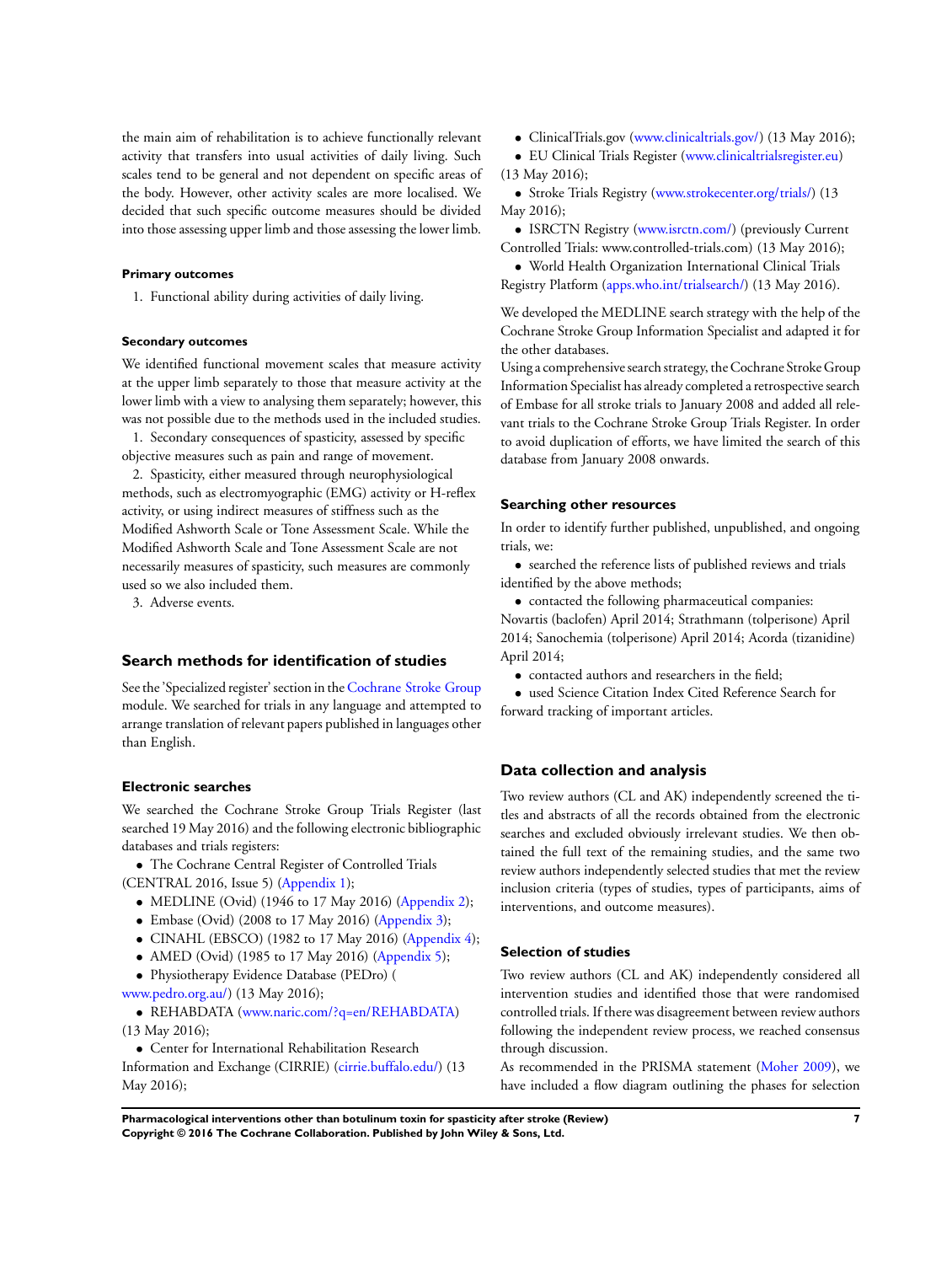of studies included in the review using the PRISMA template available in Review Manager 5 [\(RevMan 2014](#page-21-0)).

#### **Data extraction and management**

Having identified all randomised controlled trials, two review authors (CL and CS) independently assessed each study and extracted the relevant details using a data extraction form [\(Appendix](#page-61-0) [6\)](#page-61-0) based on a modified version of the van Tulder pro-forma previously advocated for assessment of risk of bias by the Cochrane Back Review Group ([van Tulder 1997\)](#page-21-0). This pro-forma is designed to assess risk of bias, but also contains items that relate to quality and precision of reporting rather than internal validity.

#### **Assessment of risk of bias in included studies**

Two review authors (CL and CS) independently assessed each study for risk of bias using Cochrane's tool for assessing risk of bias in included studies [\(Higgins 2011](#page-21-0)). In cases where there was not enough information to make a clear decision, we contacted the study authors and requested clarification or further information. We then made a decision on whether there was a low risk, high risk, or unclear risk of bias for all included studies in each of the five domains of the Cochrane 'Risk of bias' tool [\(Higgins 2011](#page-21-0)). These domains are presented as five questions.

#### **Was random sequence generation adequate?**

We deemed studies to have a low risk of bias if the study described an adequate random component in the sequence generation process. Methods might have included computer-generated random number, coin tossing, throwing dice, or drawing lots. We considered studies to be at high risk of bias if a non-random method for sequence generation was described. Such methods might have included birthdays, hospital numbers, or non-random categorisation. In studies where there was not enough information to make a judgement of 'low risk' or 'high risk', we classified the study as 'unclear'.

#### **Was allocation adequately concealed?**

If a centralised randomisation, computerised allocation, or the picking of opaque envelopes (which all required participant details to be provided prior to allocation) was used, then we considered concealment to be adequate. We decided to deem a study to have inadequate concealment if it included using an open list containing random numbers or contained on an open computer system. If there was no or inadequate information described in the report, then we classified the study as 'unclear'.

#### **Was the allocated intervention adequately concealed from the outcome assessor?**

In studies where the outcome assessor was masked or blinded and the report did not identify any unmasking, we deemed the study to have adequate concealment. Inadequately concealed studies might have described an unblinded assessor or assessor who became unblinded. In studies where no description of the assessors masked status was described, we considered the study to be 'unclear'.

## **Were incomplete outcome data adequately addressed?**

We considered studies that reported all outcome data to have a low risk of attrition bias. In cases where there was missing data, but we deemed this data to be balanced across groups or unlikely to relate to the outcome, we considered the study to be at low risk of attrition bias. We deemed studies that inadequately addressed missing outcome data as at high risk of attrition bias. In studies where there was insufficient information to make a judgement, we deemed attrition bias to be 'unclear'.

## **Were any other issues identified that increased the high risk of bias?**

We added any additional potential sources of bias identified during the review in this section. Only those studies that were identified as having a high risk of bias were marked. If there was no clear indication of a high risk of bias, then we left the field blank. This was because a lack of reporting made it difficult to distinguish between a study that was unclear or had a low risk of bias.

#### **Measures of treatment effect**

By entering details from each study into Review Manager 5 [\(RevMan 2014](#page-21-0)), we were able to statistically analyse the treatment effect. The outcomes studied used a variety of data. We analysed dichotomous data as odds ratios (ORs) with 95% confidence intervals (CIs). We presented pain and the presence of side effects as dichotomous data. We also re-coded measures of stiffness such as the Ashworth Scale into dichotomous data, identifying if there was an improvement or not. This was necessary because (as expected) there were many variations on the scale system, and it was not possible to compare such poorly defined ordinal scales as continuous data. There is also no clinically significant cutoff point available to use for these scales.

We analysed continuous data in two ways, depending on the measures used in studies. Examples of continuous data that we analysed in this way were the H-reflex or Barthel Index.

For separate studies where the same measure was used, we used the mean difference (MD) with 95% CI to calculate treatment effect. We intended to use standardised mean difference (SMD) with 95% CI in cases where separate studies used different scales

**Pharmacological interventions other than botulinum toxin for spasticity after stroke (Review) 8 Copyright © 2016 The Cochrane Collaboration. Published by John Wiley & Sons, Ltd.**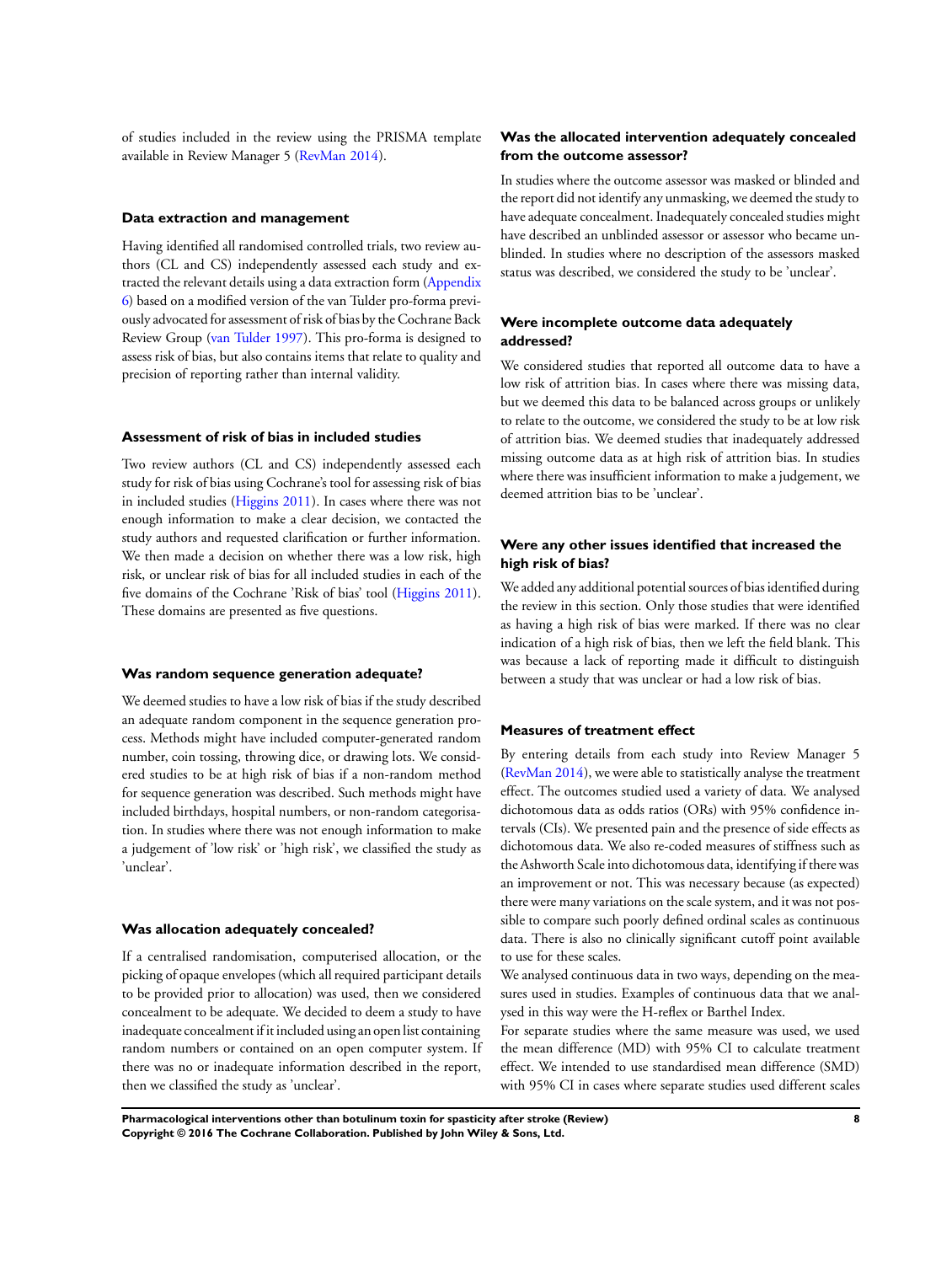to measure the same outcome; however, this was not necessary due to the lack of studies.

As some participants could have had more than one adverse event and some participants may have had none, we analysed adverse events as risk ratio (RR) with 95% CI.

Where an important outcome could not be summarised in the way described above, we tabulated the results.

#### **Unit of analysis issues**

Due to the high risk of a carry-over effect in cross-over trials of systemic medications, we planned to include only studies where the the first-period data were available (i.e. a baseline measure and then a further measure just before cross-over). We contacted the study authors to request these data if they were not available in the published article.

#### **Dealing with missing data**

In the case of missing data we contacted the original investigators to request the information. As planned, it was possible to calculate some missing data using calculations of provided data (as might be the case in missing standard deviations). Where a study did not report a designated outcome, we excluded the study from the analyses of the outcome.

#### **Assessment of heterogeneity**

We expected that the studies would be clinically heterogeneous, with variation in interventions and outcomes observed. In all instances we could observe such variation visually using the forest plot. We also used statistical methods to assess heterogeneity. We deemed a Chi $^2$  test with an  $\chi^2$  greater than the number of studies included minus 1 as significant heterogeneity.

We were also able to quantify the inconsistency and impact on the meta-analysis using the  $I^2$  statistic [\(Higgins 2002](#page-21-0)). In this metaanalysis we set an I $^2$  statistic of up to 40% as an acceptable level of heterogeneity.

#### **Assessment of reporting biases**

By using the search strategy outlined above to include and analyse all positive or negative available data in any language, reporting bias was kept to a minimum. We planned to subject any unpublished trials to a detailed review prior to inclusion.

## **Data synthesis**

The aim of this review was to establish whether there is evidence of an effect. This type of review makes conducting a meta-analysis appropriate. We expected that this review would identify studies that used a variety of drugs to achieve the same outcome, though measured in various ways. Should the pooled data from these studies demonstrate statistical homogeneity, then we intended to use a fixed-effect meta-analysis. We considered it more likely that we would need to use a random-effects model. We planned to report the most conservative outcome in cases where there was divergence [\(Deeks 2011\)](#page-21-0).

In order to investigate the primary objective, we pooled studies using continuous data. As described in the [Measures of treatment](#page-6-0) [effect](#page-6-0) section, for separate studies where the same measure was used, we used MD with 95% CI to calculate treatment effect; for separate studies that used different scales to measure the same outcome, we planned to employ SMD with 95% CI.

We intended to pool the timed functional tests using SMD with 95% CI.

In order to investigate the secondary outcomes of spasticity (and pain and secondary consequences of spasticity), we pooled studies using dichotomous outcome measures. We calculated an OR using the Mantel-Haenszel statistical method with 95% CI to assess treatment effect.

We intended to pool studies that used EMG or H-reflex to assess spasticity and use MD with 95% CI to calculate treatment effect. In order to determine if global antispasmodic interventions are more effective than local treatments at improving function after stroke, we intended to pool studies using the same drug to study the effect of particular drugs. We intended to then pool the results of locally or globally acting drugs.

In order to determine the rate of side effects, we planned to pool the RRs of each trial using the Mantel-Haenszel method with 95% CI.

#### **GRADE and 'Summary of findings' table**

We used the GRADE approach to assess the quality of the evidence in the included studies. This system required two review authors (CL and AK) to assess the quality of the evidence for each individual outcome and rate it on a four-point scale from high to very low. Randomised controlled trials began as high evidence and were sequentially downgraded from moderate to low to very low depending on the presence or lack of five factors described by [Higgins 2011](#page-21-0) (see [Table 2\)](#page-55-0). We have presented our judgement of the quality of the evidence with reasons in [Summary of findings](#page-4-0) [for the main comparison](#page-4-0).

#### **Subgroup analysis and investigation of heterogeneity**

If deemed appropriate, we intended to conduct subgroup analysis to investigate if the treatment effects on the primary outcome (functional recovery) varied in subpopulations. We planned the following subgroup analyses.

• Time since stroke onset: to explore the effect of beginning the intervention at varying times since stroke. The subgroups were those where the intervention began within one month poststroke, within one to three months poststroke, and between three and six months poststroke. We used the mean time from

**Pharmacological interventions other than botulinum toxin for spasticity after stroke (Review) 9 Copyright © 2016 The Cochrane Collaboration. Published by John Wiley & Sons, Ltd.**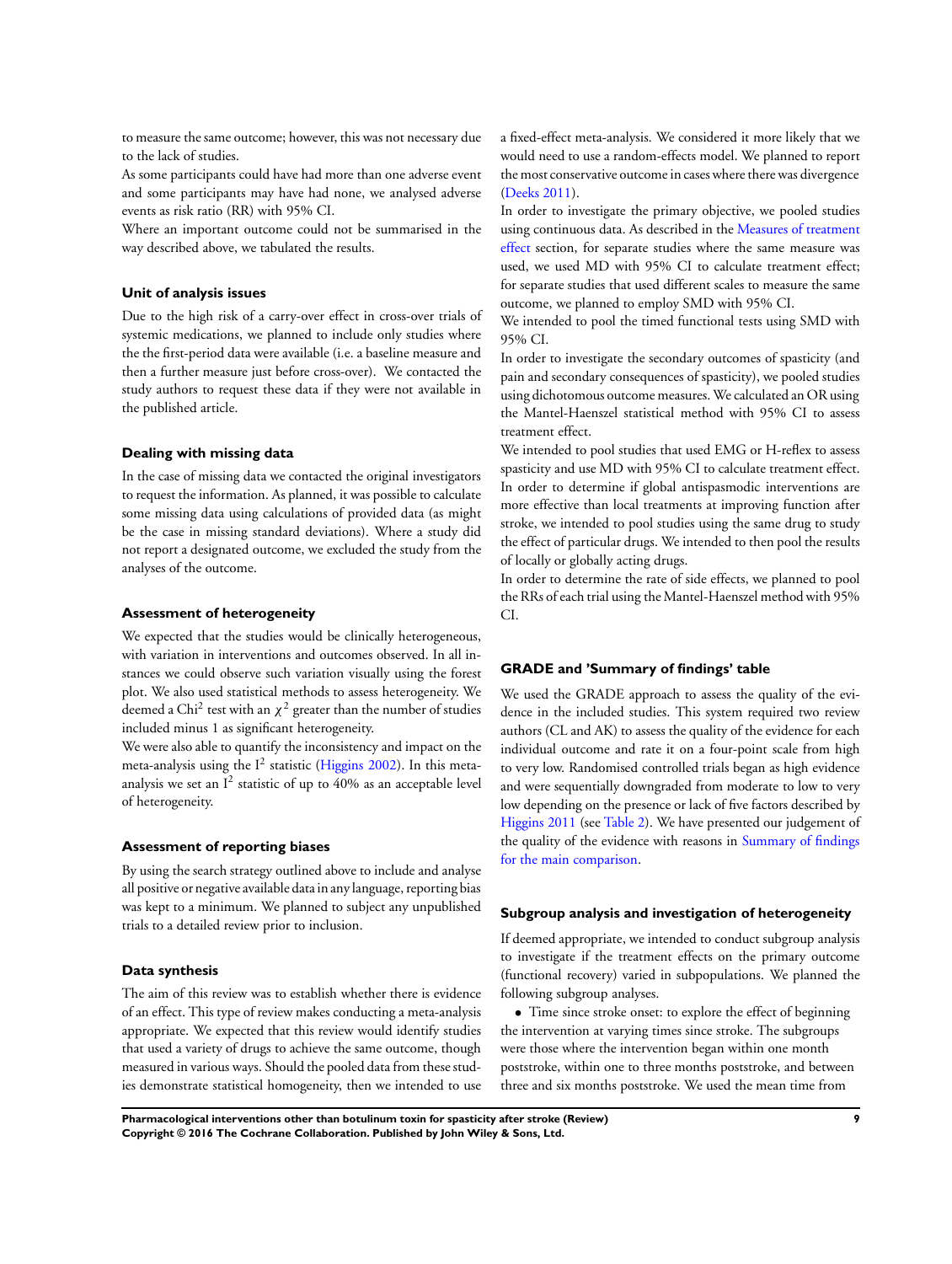stroke to intervention to identify participants that qualified for inclusion.

• Treatments focused specifically on arm function versus specifically on leg function.

• To determine if there was a difference between the side effects in drugs that were globally acting or locally acting.

### **Sensitivity analysis**

We planned a sensitivity analysis to assess the difference between using RR and OR for the dichotomised outcomes.

## **R E S U L T S**

## **Description of studies**

See [Characteristics of included studies,](#page-26-0) [Characteristics of excluded](#page-34-0) [studies,](#page-34-0) [Characteristics of studies awaiting classification.](#page-36-0)

#### **Results of the search**

Electronic and manual searches recovered 4064 records, of which we identified 507 as being duplicates. Following review by two review authors (CL and AK) of the remaining 3557 titles and abstracts, we selected 59 for closer review, including eight where there was no abstract available; see [Figure 1](#page-12-0). After reviewing the full articles, we immediately excluded 20 articles, including all eight without an abstract, as they did not meet the initial criteria. At this point, we emailed the authors of 19 studies in which less than 80% of included participants had a diagnosis of stroke or which were cross-over studies to request further information. As none of the authors responded, it was not possible to include these studies. We finally accepted 20 full-text articles, of which 12 are awaiting translation and so have been placed in [Studies awaiting](#page-21-0) [classification.](#page-21-0) We therefore included eight articles. We did not identify any ongoing studies.

**Pharmacological interventions other than botulinum toxin for spasticity after stroke (Review) 10 Copyright © 2016 The Cochrane Collaboration. Published by John Wiley & Sons, Ltd.**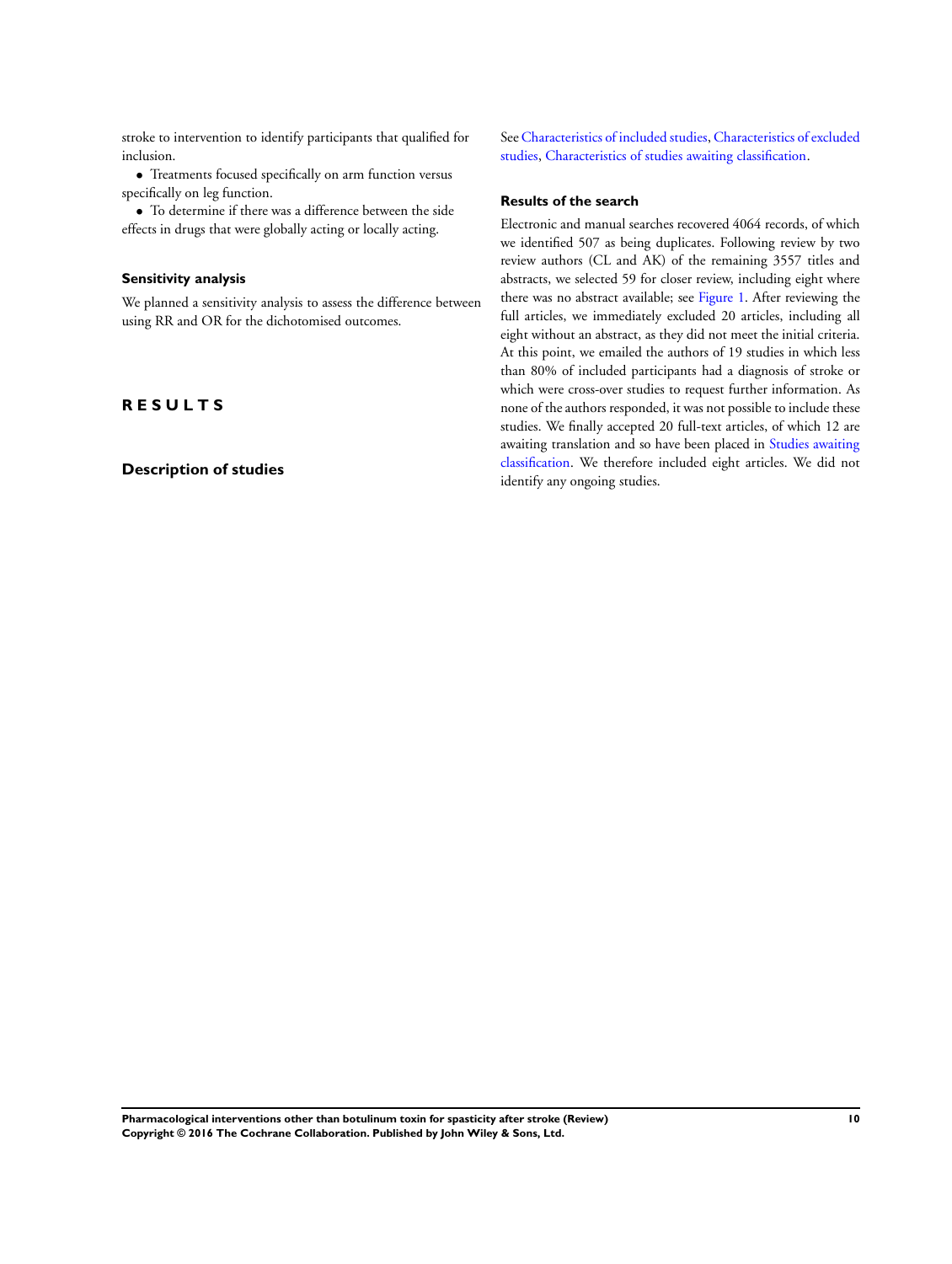<span id="page-12-0"></span>



**Pharmacological interventions other than botulinum toxin for spasticity after stroke (Review) 11 Copyright © 2016 The Cochrane Collaboration. Published by John Wiley & Sons, Ltd.**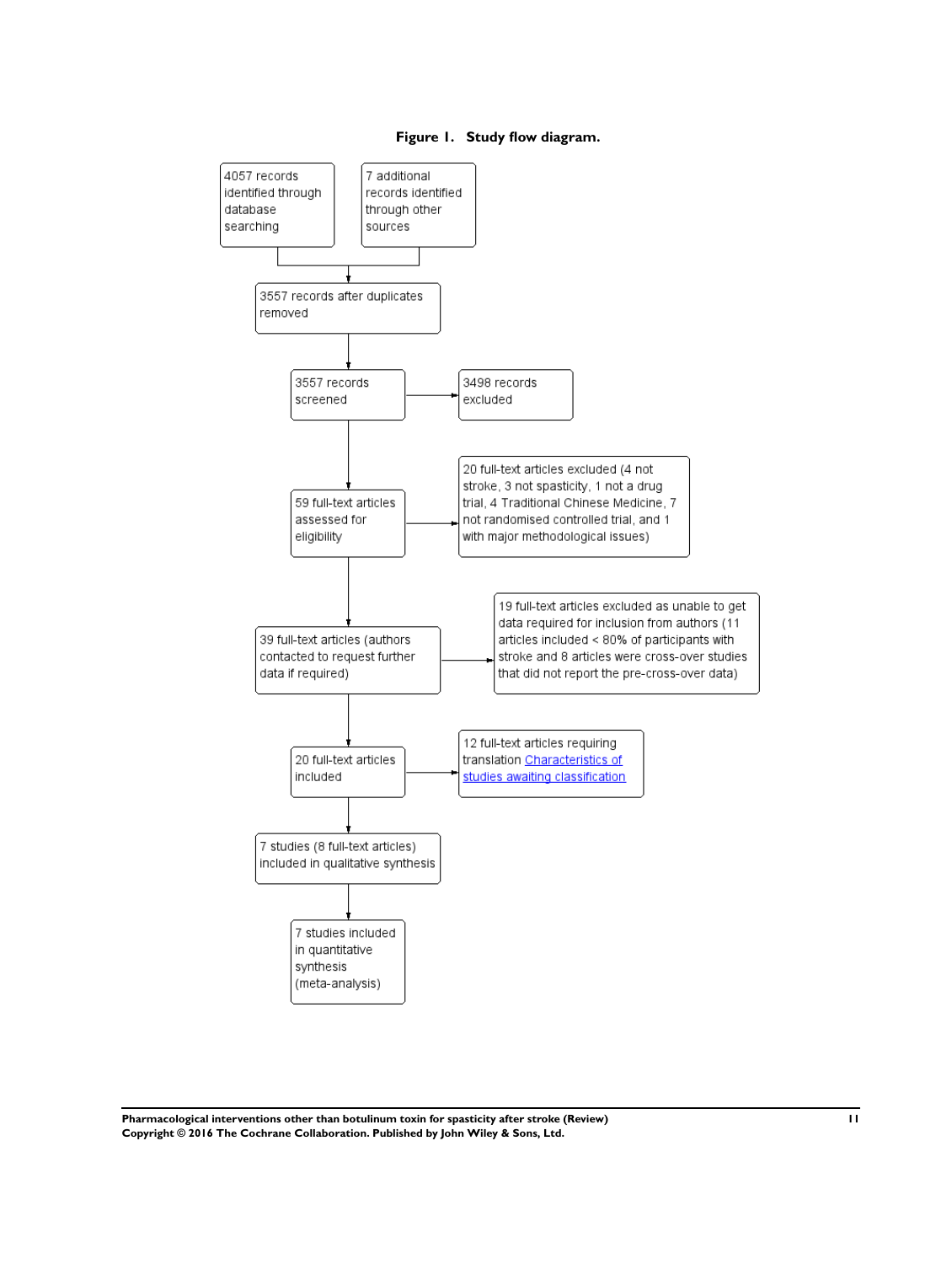#### **Included studies**

We included seven randomised controlled trials involving 403 participants ([Bes 1988](#page-21-0); [Kirazli 1998;](#page-21-0) [Kocabas 2010](#page-21-0); [Medici 1989;](#page-21-0) [Simpson 2009;](#page-21-0) [Stamenova 2005;](#page-21-0) [Yazdchi 2013\)](#page-21-0); two articles reported on the same study [\(Kirazli 1998\)](#page-21-0).

#### **Design**

Only two studies were placebo controlled ([Simpson 2009](#page-21-0); [Stamenova 2005](#page-21-0)). [Stamenova 2005](#page-21-0) assessed a maximum dose of 900 mg tolperisone, while [Simpson 2009](#page-21-0) investigated both a maximum dose of 36 mg tizanidine and onabotulinumtoxinA against placebo. As the stated objective of this review was to exclude botulinum toxin as a drug, we have not presented the 20 participants in this trial who received onabotulinumtoxinA. We analysed these two studies together as 'systemic drug versus placebo'.

The other five studies were all comparative studies investigating one drug against another drug. Two of these studies compared a systemic drug versus another systemic drug. Both of these studies used tizanidine as the interventional drug but used different comparator drugs: [Bes 1988](#page-21-0) compared a maximum 12 mg tizanidine with 15 mg diazepam, and [Medici 1989](#page-21-0) compared a maximum 20 mg tizanidine against a maximum dose of 50 mg baclofen.

One study investigated a systemic drug versus a locally acting drug [\(Yazdchi 2013\)](#page-21-0). This study assessed a maximum dose of 24 mg tizanidine against a maximum dose of 1000 units abobotulinumtoxinA.

The other two studies investigated a locally acting drug versus another locally acting drug [\(Kirazli 1998;](#page-21-0) [Kocabas 2010\)](#page-21-0). [Kirazli](#page-21-0) [1998](#page-21-0) compared 3 ml of 5% phenol to 400 units onabotulinumtoxinA, while [Kocabas 2010](#page-21-0) compared 5 ml of 5% phenol to 5 ml of 50% ethyl alcohol.

We have presented the results of these four distinct study groups separately.

#### **Sample sizes**

The seven studies included 423 randomised participants, of which 403 participants relevant to this review were included (the remaining 20 participants were randomised to botulinum toxin in the [Simpson 2009](#page-21-0) study). Two of the studies had over 100 participants each, meaning these two studies accounted for 56% of the entire sample: [Bes 1988](#page-21-0) (105 participants) and [Stamenova 2005](#page-21-0) (120 participants). The two studies that assessed a systemic drug versus a placebo had a combined total of 160 participants. The two studies that compared a systemic drug versus another systemic drug had a combined number of 135 participants [\(Bes 1988;](#page-21-0) [Medici 1989](#page-21-0)). The one study investigating a systemic drug versus a locally acting drug had a sample size of 68 [\(Yazdchi 2013\)](#page-21-0). The two studies that compared a locally acting drug versus another locally acting drug had notably small samples of just 10 participants in each group, therefore the combined number of participants totaled 40 [\(Kirazli](#page-21-0) [1998](#page-21-0); [Kocabas 2010](#page-21-0)).

#### **Interventions**

Despite the variety of drugs that are currently used clinically to treat spasticity, only three different drugs (tolperisone, tizanidine, and phenol) were investigated against four different control drugs (diazepam, baclofen, botulinum toxin, and alcohol). Of the three trial drugs investigated, one was a locally acting drug (phenol), and the other two were systemically acting drugs (tizanidine and tolperisone).

Of the four control drugs used, two were locally acting (botulinum toxin or alcohol), and two were systemically acting (baclofen and diazepam). None of the studies investigated exactly the same treatments. [Simpson 2009](#page-21-0) and [Yazdchi 2013](#page-21-0) both compared tizanidine with botulinum toxin; however, as previously described, [Simpson](#page-21-0) [2009](#page-21-0) used a placebo arm as well. This review included only data from the placebo and tizanidine arms of [Simpson 2009](#page-21-0); we will include the botulinum toxin arm when we update the review to include botulinum toxin.

#### **Outcomes**

In order to assess the primary research objective, we identified outcome measures of general functional ability. Only two studies included a general functional measure ([Medici 1989;](#page-21-0) [Stamenova](#page-21-0) [2005](#page-21-0)), while the other studies used measures of activity or impairment. These two studies did not fall into the same category of study design. [Medici 1989](#page-21-0) ('systemic drug versus systemic drug' design) used a functional assessment called the Pedersen scale, which is very rarely used, and dichotomised the results to improved or deteriorated. They only reported results at 12 months, despite assessments being carried out at monthly intervals up to six months and then every other month to the 12-month assessment. We did not attempt to contact these authors, as the publication was more than 25 years old. These results are presented as odds ratio. [Stamenova 2005](#page-21-0) (placebo design) assessed the Barthel Index; however, they only presented the mean difference in Barthel. As secondary anonymised data, such as standard deviation or 95% confidence interval, were not available to review, this data could not be pooled.

We intended to investigate activity measures of the arm separately to the leg; however, given the lack of studies, this was not possible.

**Pharmacological interventions other than botulinum toxin for spasticity after stroke (Review) 12 Copyright © 2016 The Cochrane Collaboration. Published by John Wiley & Sons, Ltd.**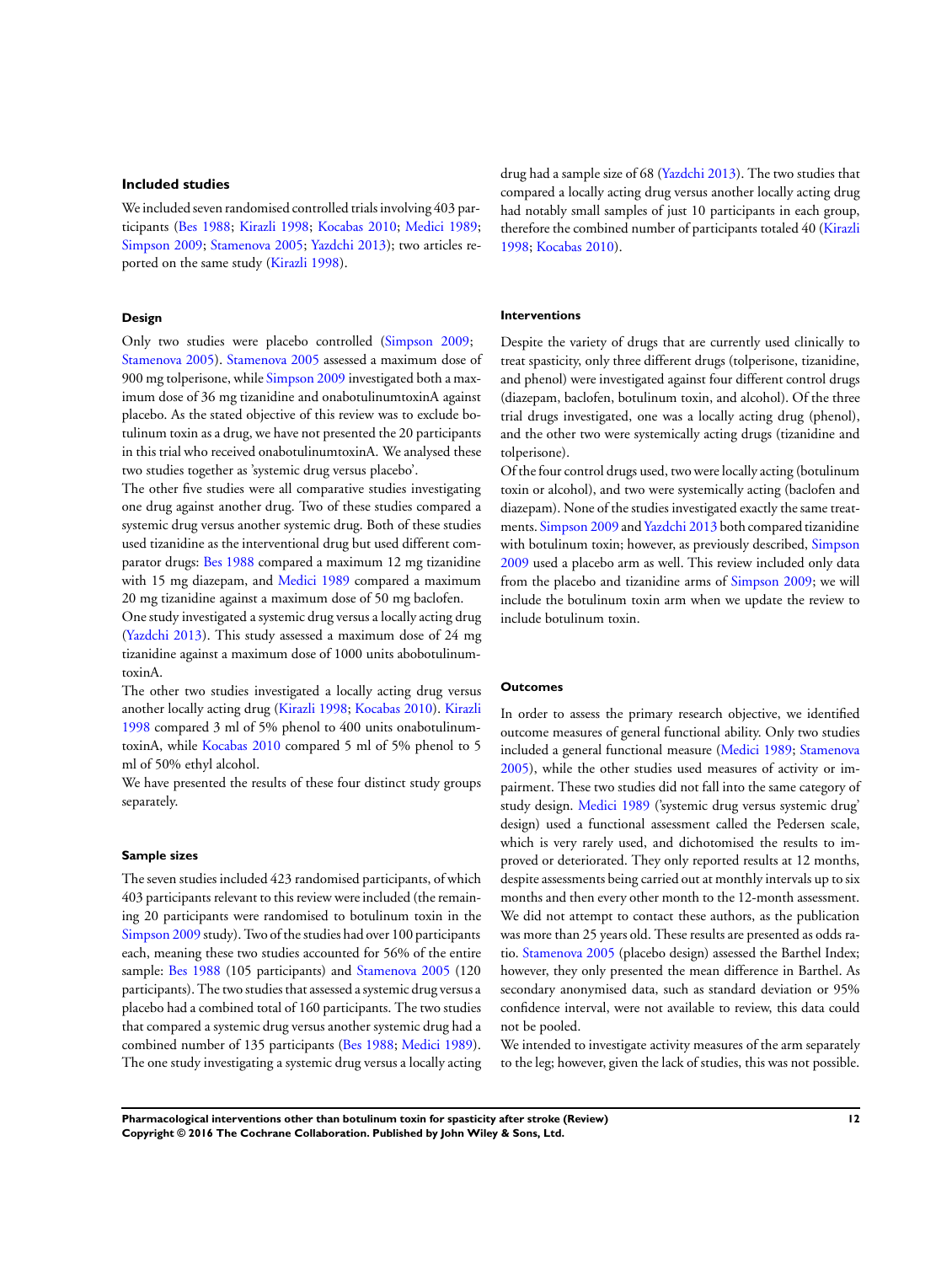#### **Systemic drug versus a placebo**

The two studies that investigated a systemically acting drug versus a placebo both used functional measures, which were measured at 12 weeks. [Simpson 2009](#page-21-0) used the disability assessment scale, and this data could be plotted. [Stamenova 2005](#page-21-0) used two measures of functional ability; however, we were unable to analyse either. They used the two-minute walk test, but only presented the results in graph form, and a five-point ordinal scale of ability to perform routine activities. This was deficient in that the table only gave numbers in each group at pre- and end of study so that the number who improved or deteriorated was not provided.

#### **Systemic drug versus another systemic drug**

The two studies that compared a systemic drug against another systemic drug both measured a functional outcome. [Medici 1989](#page-21-0) used the Pedersen scale but also used a patient self assessment of disability. The only stated result for the latter measure was an improvement from baseline to 12 months (P < 0.001) in both groups, but there was no significant difference between groups. [Bes 1988](#page-21-0) measured walking distance over flat ground and rough ground at eight weeks from baseline. The study authors did not provide information of how the distance was achieved, as they did not detail whether it was a timed walk or an endurance-limited distance where the participant stopped when they could do no more. As fewer participants were able to complete the walk on rough ground, only the results of the flat ground were used. The mean distance and standard deviation at baseline and eight weeks were provided. In order to assess efficacy, we subtracted the mean outcome measures at eight weeks from baseline. We calculated the corresponding standard deviation (with an assumption for equal variance) using methodology described in [Daniel 1999](#page-21-0).

#### **Systemic drug versus a locally acting drug**

In the one study that investigated a systemic drug against a locally acting drug, the baseline Action Research Arm Test (ARAT) scores showed a significant difference between groups  $(P < 0.001)$ [\(Yazdchi 2013\)](#page-21-0). We used the same methodology as that of [Daniel](#page-21-0) [1999](#page-21-0) to estimate the corresponding standard deviation, having subtracted the mean outcome measures at 12 weeks from baseline.

#### **Locally acting drug versus another locally acting drug**

Of the two studies that compared a locally acting drug against another locally acting drug, [Kocabas 2010](#page-21-0) reported that visual analysis of gait showed that all participants in both groups improved from baseline; however, the time at which this gait assessment was completed was not described. This was the only outcome in this study that related to function. [Kirazli 1998](#page-21-0) used a 25-foot timed walk to measure function, which was completed at eight and 12 weeks postintervention. The report provided the mean difference between baseline and 12 weeks with standard deviation.

As expected, the scales used to assess spasticity were diverse. Three studies used the Ashworth scale ([Kirazli 1998;](#page-21-0) [Medici 1989;](#page-21-0) [Stamenova 2005](#page-21-0)), three used a Modified Ashworth Scale ([Kocabas](#page-21-0) [2010](#page-21-0); [Simpson 2009;](#page-21-0) [Yazdchi 2013](#page-21-0)), and [Bes 1988](#page-21-0) used a novel ordinal scale with similarities to the Ashworth Scale. As described in the [Methods](#page-6-0), we planned to dichotomise the data, and we performed this for five of the studies. We contacted the authors of the two studies in which only the mean and standard deviation data were provided, but they did not respond ([Kirazli 1998](#page-21-0); [Yazdchi](#page-21-0) [2013](#page-21-0)).

Only [Kirazli 1998](#page-21-0) used an outcome measure that directly assessed the abnormal muscle activity that is specific to spasticity. This study presented a number of neurophysiological measures (see [Characteristics of included studies\)](#page-26-0); however, only the H-reflex and H(max):M(max) ratio were analysed.

Other measures of abnormal muscle activity included muscle spasms and clonus as reported by [Kocabas 2010](#page-21-0) and [Kirazli 1998.](#page-21-0) These two studies also provided results of change in range of move-ment at a joint; however, [Kirazli 1998](#page-21-0) only provided a mean change with no other data.

Adverse events were universally reported. They fell into three defined categories (adverse events per participant, total adverse events reported, and number of participants withdrawn due to side effects), with some studies reporting just one of these categories, and others reporting two of the categories. We were able to pool all the data from each category in the form of risk ratios.

#### **Excluded studies**

We excluded 19 studies (see [Excluded studies\)](#page-21-0). We excluded them on the grounds that less than 80% of the participants had a diagnosis of stroke (11 studies: [Burke 1975](#page-21-0); [Caruso 1977](#page-21-0); [Chipman](#page-21-0) [1974](#page-21-0); [Glass 1974;](#page-21-0) [Harvey 1974;](#page-21-0) [Knutsson 1982](#page-21-0); [Manca 2010;](#page-21-0) [Meythaler 2001a;](#page-21-0) [Monster 1973;](#page-21-0) [Monster 1974;](#page-21-0) [Thompson](#page-21-0) [1966](#page-21-0)), or that a cross-over trial method had been used and the pre cross-over data were not available (8 studies; [Basmajian 1984;](#page-21-0) [Bovier 1985](#page-21-0); [Burt 1978;](#page-21-0) [Civardi 1994;](#page-21-0) [Katrak 1992;](#page-21-0) [Maupas](#page-21-0) [2004](#page-21-0); [Medaer 1991](#page-21-0); [Meythaler 2001\)](#page-21-0). We specified these two criteria in the protocol and attempted to contact the lead author, corresponding author, or both to obtain the data needed to include the study.

The eight cross-over studies had a mean (and median) date of publication of 1991 (range 1978 to 2004). This is compared to the included studies, where date of publication was mean 2002 and median 2005 (range 1988 to 2013).

#### **Interventions of excluded studies**

A total of 10 drugs were investigated in the 19 excluded trials, reflecting the diversity of potential drugs available. Five of these 19 studies investigated dantrolene. None of the included studies investigated this drug, despite its widespread clinical use.

**Pharmacological interventions other than botulinum toxin for spasticity after stroke (Review) 13 Copyright © 2016 The Cochrane Collaboration. Published by John Wiley & Sons, Ltd.**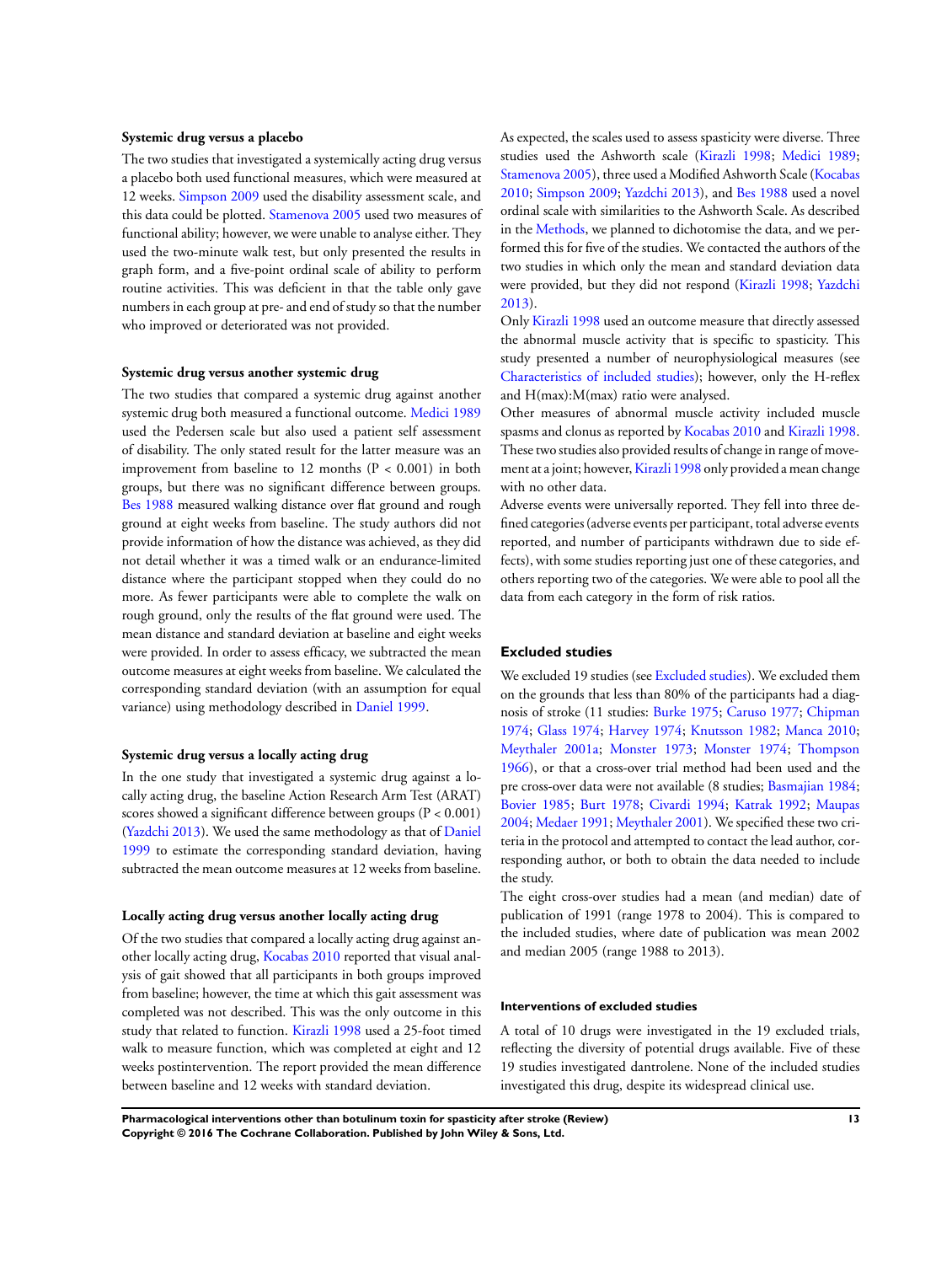### **Studies awaiting classification**

Twelve studies are awaiting classification (see [Characteristics](#page-36-0) [of studies awaiting classification](#page-36-0)). All of these studies require translation into English: four studies are Russian ([Gekht 1998;](#page-21-0) [Kovalchuk 2008](#page-21-0); [Kovalchuk 2013](#page-21-0); [Stamenova 2006](#page-21-0)), three are in Chinese ([Cui 2009](#page-21-0); [Gan 2004](#page-21-0); [Yao 2004\)](#page-21-0), and the rest are in Dutch [\(Weynants 1990](#page-21-0)), Polish ([Musiol 1977](#page-21-0)), Italian ([Prati](#page-21-0) [1974](#page-21-0)), Spanish ([Arbizu 1988](#page-21-0)), and Korean [\(Kim 2003\)](#page-21-0).

These studies appear to have much larger sample sizes; for 10 studies where we could identify the numbers recruited, there were a total of 964 participants.

## **Risk of bias in included studies**

A summary of our judgement for each potential form of bias across the included studies is provided in the 'Risk of bias' graph in Figure 2. Our assessment of risk of bias for each individual study can be found in the [Characteristics of included studies](#page-26-0) table. The risk of bias for each individual study is presented in a figurative form in the 'Risk of bias' summary in [Figure 3](#page-16-0). This helps identify that only one study did not have a high risk of bias in any area.

## **Figure 2. Risk of bias graph: review authors' judgements about each risk of bias item presented as percentages across all included studies.**

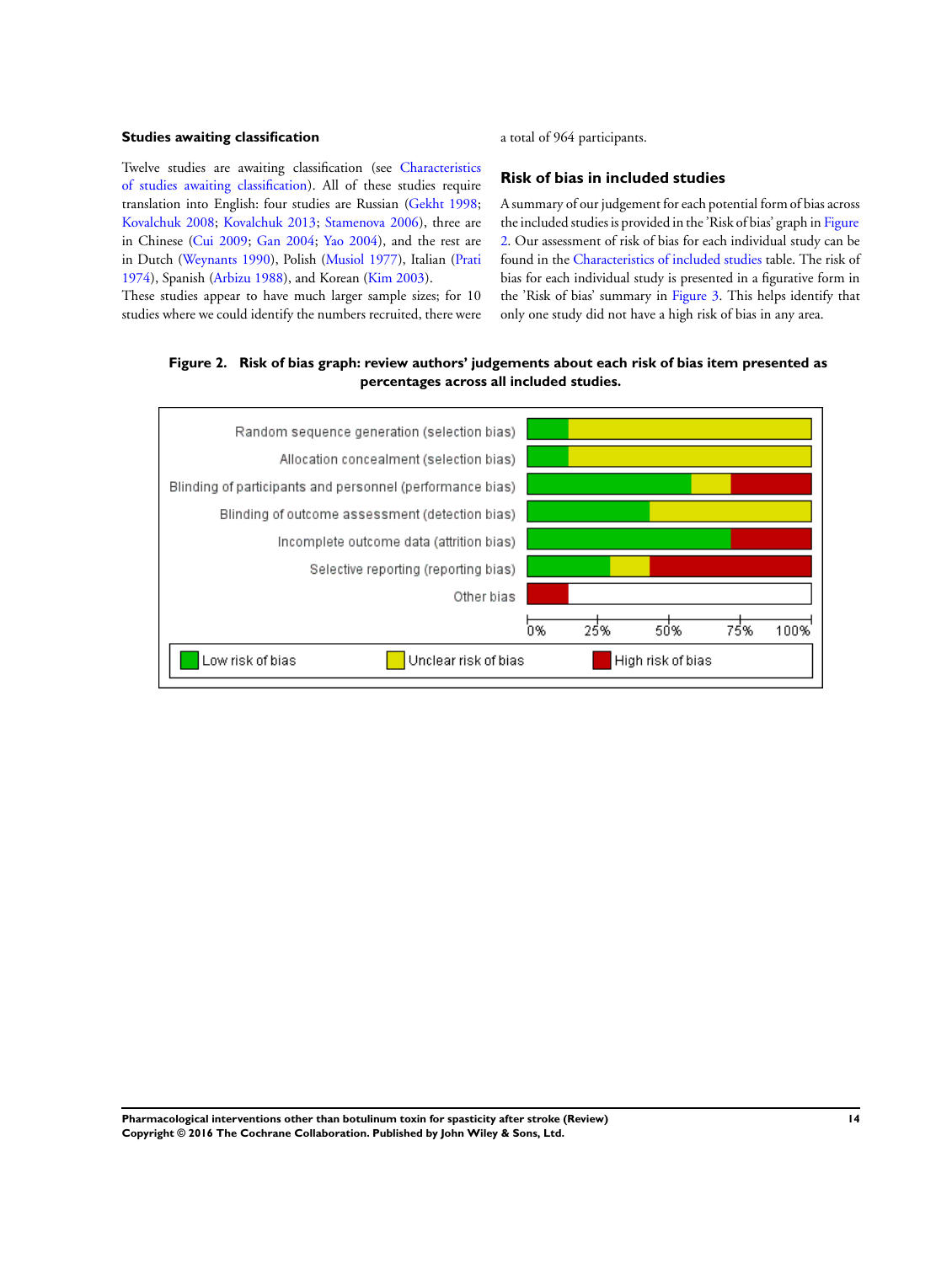

<span id="page-16-0"></span>**Figure 3. Risk of bias summary: review authors' judgements about each risk of bias item for each included study.**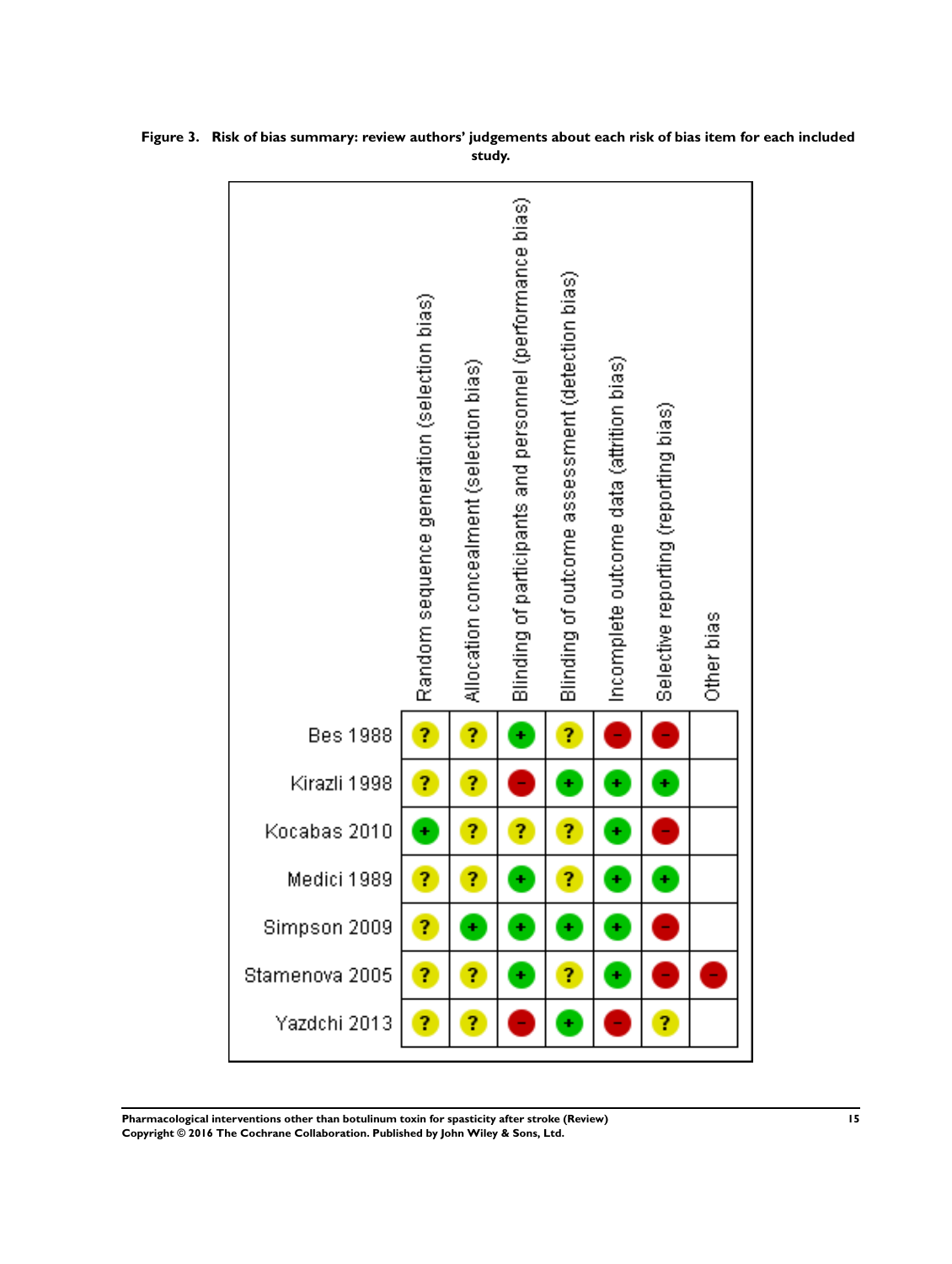A poor response from study authors for further information necessitated our assigning an unclear risk of bias as a large proportion of our judgements. With the exception of [Kocabas 2010,](#page-21-0) no other study authors responded to our requests for further information.

#### **Allocation**

Random sequence generation and allocation concealment were poorly described in all studies. As study authors did not respond to our requests for further information, we had to assess all of these studies as unclear risk of bias. Only [Kocabas 2010](#page-21-0) described the sequence generation, which was by pitch and toss.

#### **Blinding**

Performance bias (blinding of participants and physician) tended to be well reported, and we were able to make a clear decision from the study reports in many cases; however, this was not the case with detection bias (blinding of outcome assessors), which was poorly reported. Due to this we classified four of the seven studies as at unclear risk of bias ([Bes 1988;](#page-21-0) [Kocabas 2010;](#page-21-0) [Medici](#page-21-0) [1989](#page-21-0); [Stamenova 2005\)](#page-21-0).

#### **Incomplete outcome data**

There was a good level of reporting on participants lost to followup in many studies, and in some cases no one was lost to followup, allowing us to make a clear decision on whether there was attrition bias.

#### **Selective reporting**

We found the highest risk of bias to be in the selective reporting of data. Four of the seven studies did not adequately report all the outcome measures described in the methodology. We reviewed ClinicalTrials.gov and other potential resources to identify whether results had been registered in open access public forums, but this was not the case.

#### **Other potential sources of bias**

We identified where commercial involvement appeared to have occurred in [Stamenova 2005](#page-21-0), with the corresponding author an employee of the drug company. Based on the available information, it was not possible to identify any other sources of bias in the studies.

#### **Effects of interventions**

See: **[Summary of findings for the main comparison](#page-4-0)** [Systemic](#page-4-0) [antispasticity drugs compared with placebo for spasticity after](#page-4-0) [stroke](#page-4-0)

#### See [Summary of findings for the main comparison](#page-4-0).

As described, there were four distinct groups of studies, and we made comparisons between studies that for each of these four categories.

#### **Systemically acting drug versus a placebo**

#### **Functional ability during activities of daily living**

Of the two studies that assessed a systemic drug against a placebo [\(Simpson 2009](#page-21-0); [Stamenova 2005](#page-21-0)), only [Simpson 2009](#page-21-0) employed any usable measure of function (Disability Assessment Scale). The mean difference (MD) between the group receiving tizanidine (n  $= 21$ ) and the group receiving placebo (n = 19) was not significant (MD -0.2, 95% confidence interval (CI) -0.9 to 0.5; [Analysis 1.1](#page-42-0)).

#### **Spasticity: indirect measure**

Both of these studies had the measures of spasticity dichotomised; however, this produced very heterogenous results ( $I^2 = 85\%$ ). While the results of [Simpson 2009](#page-21-0) were non-significant, [Stamenova 2005](#page-21-0) showed a significant benefit for the treatment group. When we pooled the data (160 participants), we did not identify any significant effect (odds ratio (OR) 1.66, 95% CI 0.21 to 13.07; [Analysis 1.2](#page-42-0)).

## **Adverse events**

[Stamenova 2005](#page-21-0) reported two of the three defined categories of adverse events (adverse events per participant and withdrawals due to side effects), while [Simpson 2009](#page-21-0) reported all three categories, including the total number of adverse events reported. The combined data from both studies (160 participants) on adverse events with a possible causal relationship to drug per participant demonstrated a statistically significant ( $P = 0.01$ ) risk to participants receiving the treatment drug compared with placebo (risk ratio (RR) 1.65, 95% CI 1.12 to 2.42). There was very little heterogeneity in these results  $(I^2 = 0\%)$  ([Analysis 1.3](#page-42-0)). [Simpson 2009](#page-21-0) also found the total number of adverse events reported in each group to be different. Ten adverse events were reported in the 19 participants receiving placebo, whereas 24 adverse events were reported in 21 participants receiving treatment.

Despite the homogeneity of results for adverse events per participant, the two studies reported very heterogenous results on numbers withdrawn due to side effects ( $I^2 = 62\%$ ). We therefore did not identify any significant results (RR 1.16, 95% CI 0.04 to 34.40; 160 participants).

**Pharmacological interventions other than botulinum toxin for spasticity after stroke (Review) 16 Copyright © 2016 The Cochrane Collaboration. Published by John Wiley & Sons, Ltd.**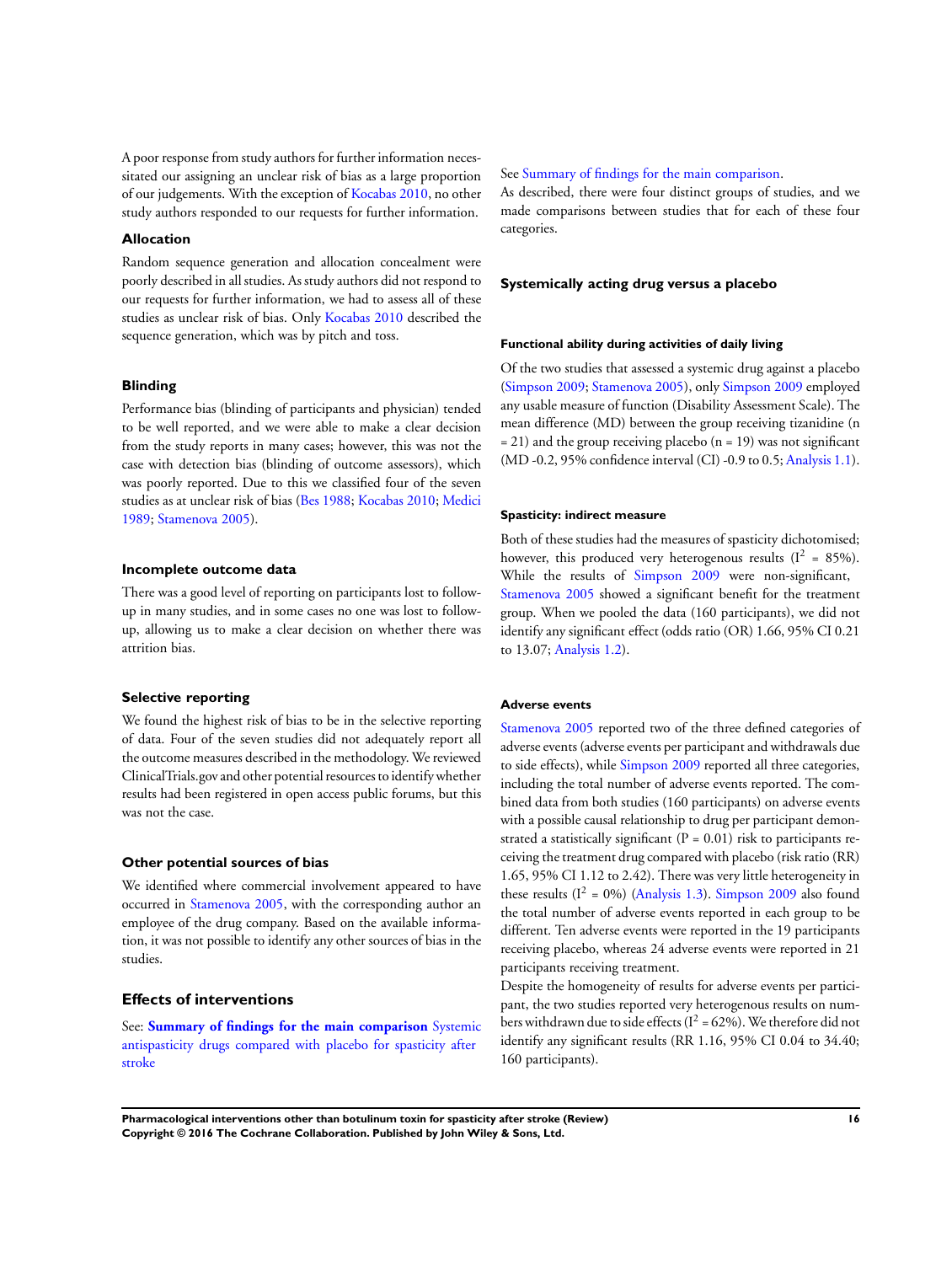#### **Systemic drug versus another systemic drug**

#### **Functional ability during activities of daily living**

The two studies that compared one systemic drug against another systemic drug measured functional change in different ways [\(Bes](#page-21-0) [1988](#page-21-0); [Medici 1989](#page-21-0)).

[Bes 1988](#page-21-0) compared tizanidine against diazepam and assessed benefit using a distance-walked test over flat ground (metres) as a functional measure (79 participants, as not all participants could walk). The study report stated that "only the patients on tizanidine showed a statistically significant improvement in walking distance on flat ground"; however, both groups achieved a statistically significant improvement in distance walked. Indeed, there was a statistically significant difference  $(P = 0.01)$  between groups in favour of diazepam when we calculated mean change from baseline to eight weeks (MD -183.30, 95% CI -330.40 to -36.20; [Analysis](#page-44-0) [2.1](#page-44-0)).

[Medici 1989](#page-21-0) compared tizanidine against baclofen and assessed benefit using dichotomised data from the Pedersen scale, to measure function, and presented the arm and leg scores separately (30 participants). Both groups made equal improvements in the arm and leg function, so there was no difference between groups for the arm measure (OR 1.0, 95% CI 0.23 to 4.31) and the leg measure (OR 1.0, 95% CI 0.17 to 5.98; [Analysis 2.2\)](#page-45-0).

#### **Spasticity: indirect measure**

Although the two studies used different scales to measure spasticity, the response to treatment was dichotomised to identify responders. However, we did not pool the results, as the compared drugs in each study were different. No significant differences between drugs were identified in either study: [Medici 1989](#page-21-0) compared tizanidine with baclofen (30 participants) and identified no significant difference between groups (OR 2.36, 95% CI 0.36 to 15.45), and [Bes 1988](#page-21-0) compared tizanidine and diazepam (78 participants) and identified no significant difference between groups (OR 0.90, 95% CI 0.37 to 2.20; [Analysis 2.3\)](#page-46-0).

#### **Clonus and muscle spasms**

Both studies also dichotomised signs of abnormal muscle activity (e.g. clonus or muscle spasms) using customised scales. Not all participants in the group had these signs, so the sample sizes in the analyses were smaller than the study sample sizes. Both studies presented the improvement in clonus. In [Medici 1989](#page-21-0) five out of seven participants improved on tizanidine, compared with four out of five on baclofen (0.63, 95% CI 0.04 to 9.65; 12 participants), whereas in [Bes 1988](#page-21-0) 14 out of 29 participants in the tizanidine group improved, compared with eight out of 20 on diazepam (1.40, 95% CI 0.44 to 4.44; 49 participants). Both studies showed no significant differences between groups [\(Analysis 2.4](#page-47-0)).

In addition to clonus, [Medici 1989](#page-21-0) also assessed muscle spasms, which were improved in five out of eight participants receiving tizanidine and five out of six participants receiving baclofen (0.33, 95% CI 0.03 to 4.40; 14 participants; [Analysis 2.5\)](#page-48-0).

#### **Adverse events**

[Bes 1988](#page-21-0) reported two of the three defined categories adverse events (total adverse events and withdrawals due to side effects), while [Medici 1989](#page-21-0) reported all three categories, including the number of adverse events per participant. In [Medici 1989](#page-21-0) there was no significant difference between groups in the number of adverse events per participant (RR 2.10, 95% CI 0.83 to 5.30; 29 participants). In both studies there were a greater number of total adverse events in the tizanidine groups when compared with either of the comparative drugs. While this difference was not significant in [Medici 1989](#page-21-0) (RR 1.26, 95% CI 0.94 to 1.69; 29 participants), there was a significant difference  $(P = 0.04)$  in favour of diazepam in [Bes 1988](#page-21-0) (RR 1.22, 95% CI 1.01 to 1.48; 105 participants). In both studies more participants were withdrawn from the control group when compared with the tizanidine group; however, this was not significant. [Medici 1989](#page-21-0) identified a non-significant RR of 0.13 (95% CI 0.01 to 2.38), while [Bes 1988](#page-21-0) found an RR of 0.42 (95% CI 0.18 to 1.01) ([Analysis 2.6](#page-49-0)).

#### **Systemic drug versus a locally acting drug**

#### **Functional ability during activities of daily living**

[Yazdchi 2013](#page-21-0) (68 participants) compared tizanidine against abobotulinumtoxinA and used the Action Research Arm Test (ARAT) as the outcome measure. We calculated the mean difference from baseline to week 12 and identified a significant difference  $(P = 0.02)$  in favour of botulinum toxin (MD 3.8, 95% CI -6.93 to -0.65; [Analysis 3.1](#page-50-0)).

## **Spasticity**

This study did not present the results in a way that allowed any measure of spasticity to be dichotomised. We contacted the corresponding author using the email address provided but did not receive a response.

#### **Adverse events**

Adverse events were only presented as number of participants withdrawn due to side effects. This showed a significant risk ratio in favour of botulinum toxin (RR 41.00, 95% CI 2.6 to 651.7; P = 0.009; 68 participants; [Analysis 3.2](#page-50-0)).

**Pharmacological interventions other than botulinum toxin for spasticity after stroke (Review) 17 Copyright © 2016 The Cochrane Collaboration. Published by John Wiley & Sons, Ltd.**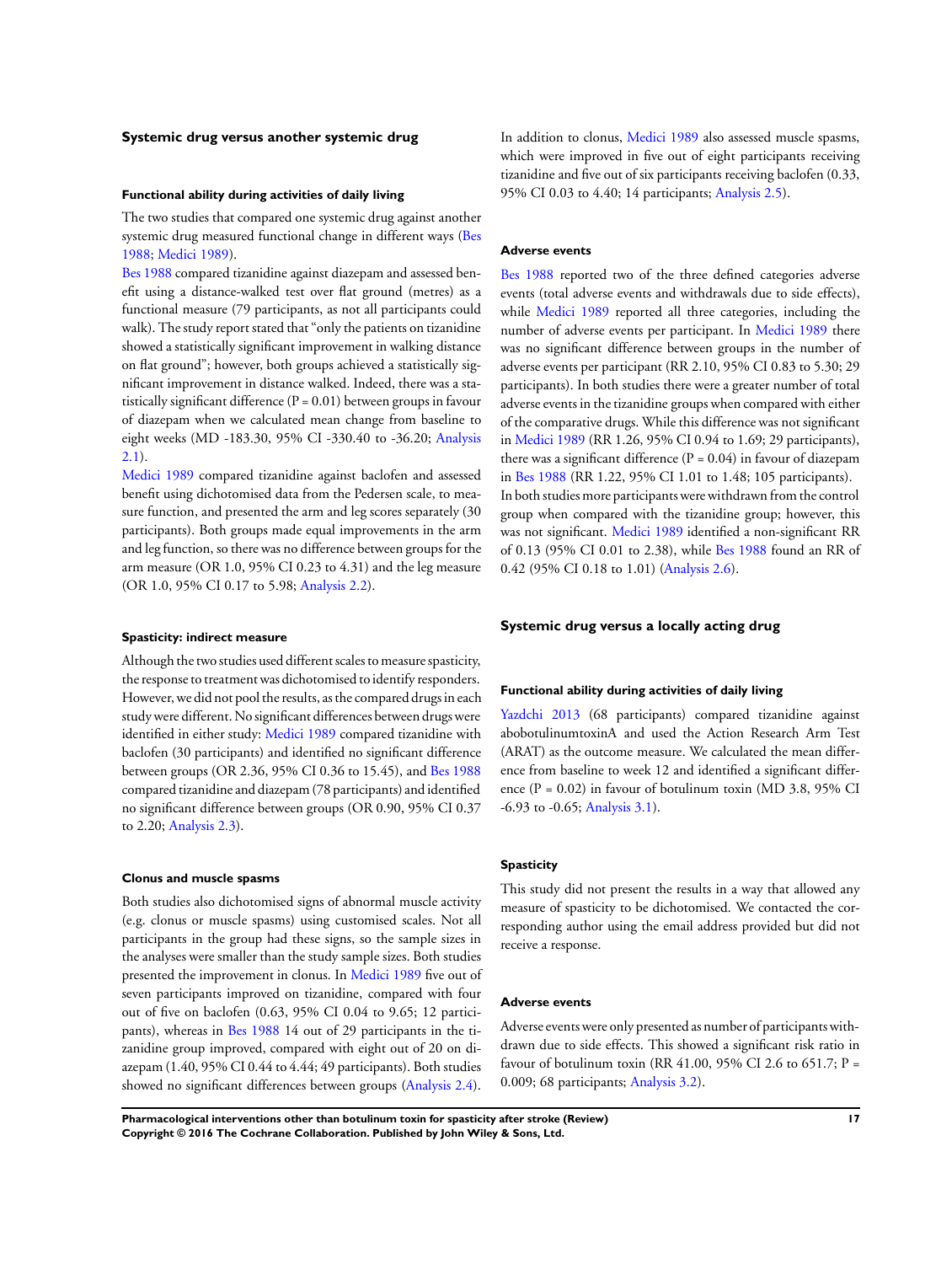#### **Locally acting drug against another locally acting drug**

#### **Functional ability during activities of daily living**

[Kocabas 2010](#page-21-0) and [Kirazli 1998](#page-21-0) both compared phenol injections against another locally acting drug (alcohol and onabotulinumtoxinA, respectively). [Kocabas 2010](#page-21-0) only measured change at the level of impairment, whereas [Kirazli 1998](#page-21-0) (20 participants) identified no significant mean difference between groups at 12 weeks in a 25-foot timed walk test (MD 2.70, 95% CI -2.83 to 8.23; [Analysis 4.1\)](#page-50-0).

#### **Passive range of movement**

Both studies provided information on range of movement at the ankle; however, [Kirazli 1998](#page-21-0) only presented the mean change and no other information with which to analyse the data. [Kocabas](#page-21-0) [2010](#page-21-0) presented this data, which once again showed no significant difference between the two comparison drugs ( $P = 0.84$ ; [Analysis](#page-51-0) [4.2](#page-51-0)).

#### **Spasticity: neurophysiological**

Neither of the neurophysiological outcome measures used in [Kirazli 1998](#page-21-0) (20 participants) demonstrated a significant difference between the groups. The mean difference between the  $H(max):M(max)$  ratio was -0.01 (95% CI -0.48 to 0.46; P = 0.97), and the mean difference in H-reflex (amplitude) was 1.24 (95% CI -1.44 to 3.92;  $P = 0.36$ ; [Analysis 4.3](#page-51-0)).

#### **Spasticity: indirect measure**

[Kocabas 2010](#page-21-0) (20 participants) provided dichotomised data for the modified Ashworth scale only at the six-month assessment but reported that all 20 participants had a decrease in the scale immediately after the injection. This benefit was still present at six-month follow-up in nine of the 10 participants treated with alcohol and seven of the 10 in the phenol group, indicating no significant difference between groups (OR 0.26, 95% CI 0.02 to 3.06; [Analysis 4.4](#page-53-0)).

#### **Clonus**

In [Kocabas 2010](#page-21-0) the dichotomised results of clonus improvement showed that all five participants treated with phenol and four of seven participants treated with alcohol improved in clonus score. There was no significant difference between the groups (OR 8.56, 95% CI 0.34 to 212.94; [Analysis 4.5\)](#page-53-0).

#### **Adverse events**

[Kocabas 2010](#page-21-0) and [Kirazli 1998](#page-21-0) both reported the total adverse events occurring in the study. In both studies three of the 10 participants in the phenol groups reported adverse events while none of the 10 participants in the control groups reported any adverse events. There was no significant difference between groups (RR 7.0, 95% CI 0.41 to 120.16; P = 0.18;  $I^2 = 0\%$ ).

## **D I S C U S S I O N**

#### **Summary of main results**

We identified seven randomised controlled trials with a combined sample size of 403 participants that investigated a pharmacological intervention for spasticity after stroke.

Just two of these studies were placebo-controlled trials, whereas in the other five trials one drug was compared against another drug. Only three different drugs (tolperisone, tizanidine, and phenol) were investigated against four different control drugs (diazepam, baclofen, botulinum toxin, and alcohol), and none of the studies compared the same two drugs. We were able to pool data from the two placebo trials with a combined sample size of 160 participants [\(Simpson 2009;](#page-21-0) [Stamenova 2005](#page-21-0)).

In addition to the two placebo studies, the studies could be divided into three further categories. Two compared two systemic drugs [\(Bes 1988](#page-21-0); [Medici 1989\)](#page-21-0); one compared a systemic drug with a local drug [\(Yazdchi 2013\)](#page-21-0); and two compared two local drugs [\(Kirazli 1998](#page-21-0); [Kocabas 2010\)](#page-21-0).

Six studies used at least one functional outcome measure; however, the results were not always reported in such a way as to allow for data extraction and analyses [\(Bes 1988;](#page-21-0) [Kirazli 1998](#page-21-0); [Medici](#page-21-0) [1989](#page-21-0); [Simpson 2009;](#page-21-0) [Stamenova 2005;](#page-21-0) [Yazdchi 2013\)](#page-21-0). [Kocabas](#page-21-0) [2010](#page-21-0) measured all outcomes at an impairment level and did not attempt to assess functional change.

Our primary objective was to determine if pharmacological interventions for spasticity are more effective than no intervention or control at improving function following stroke. Clear evidence for this was not available due to the lack of placebo-controlled trials and the large variation in comparator trials. In the only placebocontrolled study that employed usable outcome measures, results were inconclusive [\(Simpson 2009\)](#page-21-0). This trial was also the least likely to be at risk of bias.

The results between the two placebo trials were divergent for treating spasticity, and meta-analysis of the data produced an  $I^2$  of 85%. Despite this heterogeneity in treating spasticity, there was a clear increased risk of having an adverse event associated with receiving tolperisone when compared with placebo.

Due to the methodology employed in comparing two drugs against each other, further results were limited. Treatment in current clini-

**Pharmacological interventions other than botulinum toxin for spasticity after stroke (Review) 18 Copyright © 2016 The Cochrane Collaboration. Published by John Wiley & Sons, Ltd.**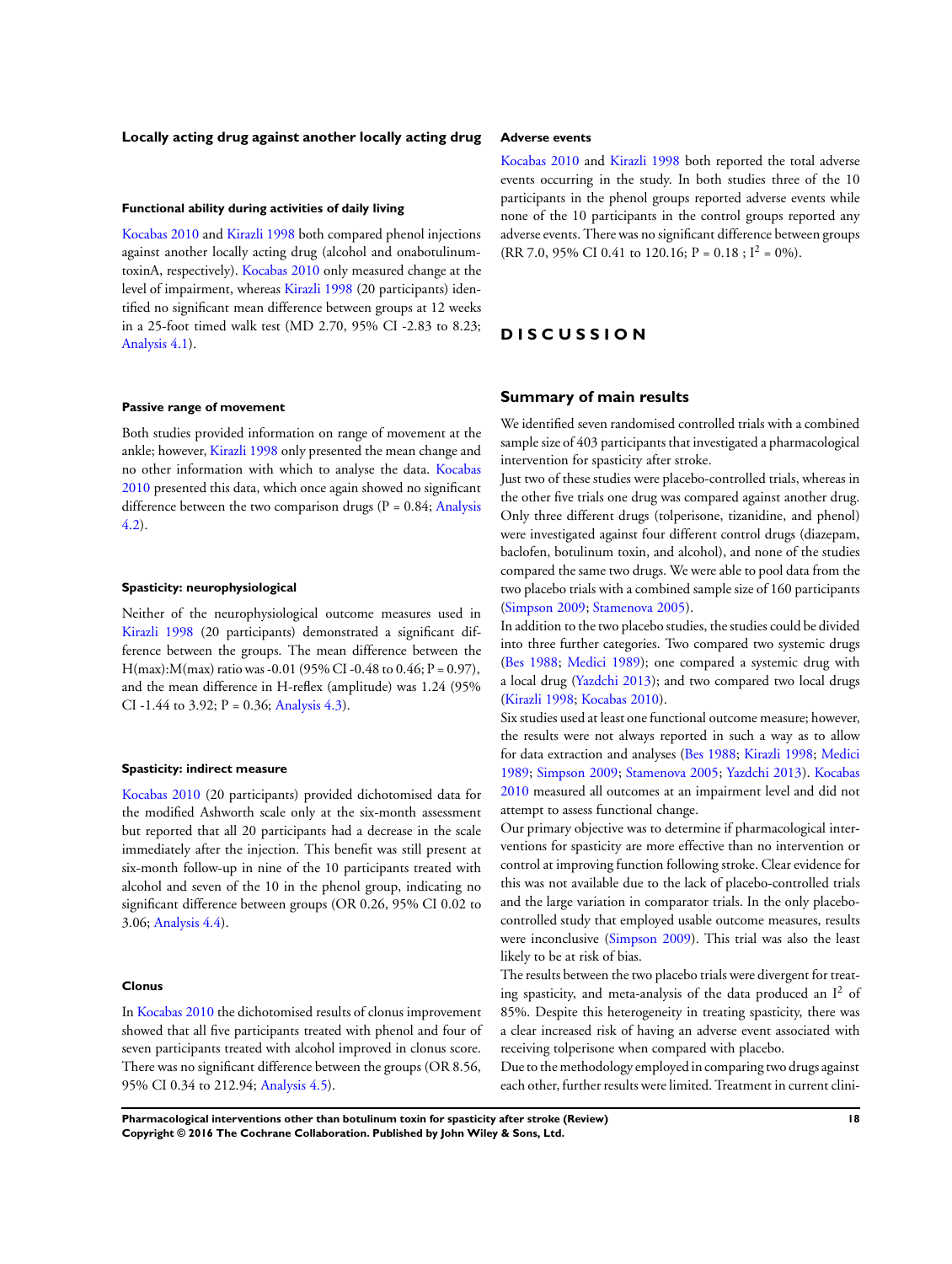cal practice varies among a number of drugs, so comparative methods are not useful in this area of investigation.

The methodology used to investigate whether the drug had indeed treated the specific impairment of spasticity varied. All of the studies used a method based on the (modified) Ashworth Scale, which has been shown to lack validity ([Fleuren 2010](#page-21-0); [Pandyan](#page-21-0) [1999](#page-21-0)). Of the 79 participants who received a placebo drug, 39 (49.4%) of these improved according to the (modified) Ashworth Scale. The one study using a direct measure of one aspect of spasticity suggested that there was no difference between phenol and botulinum toxin, both of which are locally acting. This suggests a possibly large placebo effect or the effects of confounded measurement [\(Fleuren 2010;](#page-21-0) [Pandyan 1999\)](#page-21-0).

In summary, this review has identified a lack of studies and subsequent evidence relating to the use of pharmacological interventions (with the exception of botulinum toxin) to treat spasticity. The quality of the evidence is low to very low.

## **Overall completeness and applicability of evidence**

The completeness of evidence is limited by the methodology used in many studies. Just two out of the seven studies used a placebo control. We identified some studies using a cross-over placebocontrolled methodology. We contacted the authors of these crossover studies, but none of them responded, which meant that we could not include any of these studies in the analysis.

The majority of outcome measures that measured function were at the activity level rather than the participation level. The measures employed differed for each study, and appropriate data were not always reported to allow analysis.

In the two placebo-controlled trials, there was marked heterogeneity in the results for whether the intervention had treated spasticity, which means that it is difficult to apply the evidence. The only neurophysiological measure of spasticity did not show a significant difference between phenol and botulinum toxin at 12 weeks.

Unfortunately, despite attempts to do so, it was not possible to translate any of the full texts published in different languages into English. Until this is achieved the evidence is not fully complete. We expect to translate all of these studies into English by the time that the review is updated.

Furthermore, due to initial editorial restrictions, we were not in a position to include botulinum toxin as a pharmacological agent. In the recent past the Cochrane Stroke Group Editorial Board has approved that this review is updated with the inclusion of botulinum neurotoxin type A. This process is ongoing, and the results will be updated once we have collated the evidence and carried out meta-analyses.

## **Quality of the evidence**

The quality of the evidence varied. We judged six out of seven studies to be at high risk of bias in at least one of the six methodological criteria assessed. Three of these studies had two components that we judged to be at high risk of bias. The one study we judged to have no evidence of high risk of bias did not have a judgement made in three of the six components. We judged only one study to be at low risk of bias in more than three components [\(Simpson 2009\)](#page-21-0). This study was one of the two placebo-controlled studies; however, we judged the quality of the other study using this methodology to have two components at high risk of bias. There is a risk of reduced internal validity associated with the use of confounded measures in both the inclusion criteria for studies and outcome measures. There was also inconsistency in reporting of study results. In addition, the sample sizes in the included studies were relatively low for drug trials; three studies had 30 or fewer participants, and only two studies had a sample size of more than

#### **Potential biases in the review process**

100 participants.

Despite our extensive literature searching, selection bias is possible, and in particular publication bias. Furthermore, the inability to gain access to the secondary anonymised data from the source publications is also likely to have increased the chance of publication bias. Given the large numbers of participants in the studies awaiting classification and translation, it is possible that the current conclusions may be biased towards studies that have been published in English. We expect to translate all of these studies into English by the time that the review is updated.

The inclusion of participants who had not had a stroke is a possible concern. However, the two studies that included participants who had survived something other than a stroke only included participants who had sustained a traumatic brain injury, and these 24 participants are unlikely to have had a major impact on any conclusions made.

## **Agreements and disagreements with other studies or reviews**

Two previous systematic reviews have investigated this general area. A review by [Montane 2004](#page-21-0) investigated oral antispastic drugs in non-progressive neurological diseases, meaning that studies investigating traumatic brain injury, spinal cord injury, and cerebral palsy were analysed as well as stroke. This review also included the end data from cross-over trials, which we had stated in our original protocol we would not include in our review. The authors only identified 12 studies, two of which we have included in our current review [\(Bes 1988;](#page-21-0) [Medici 1989](#page-21-0)). They also included three studies that we excluded from our review ([Katrak 1992](#page-21-0); [Medaer](#page-21-0) [1991](#page-21-0); [Meythaler 2001a](#page-21-0)). We excluded [Meythaler 2001a](#page-21-0) because less than 80% of the participants had a diagnosis of stroke, and the

**Pharmacological interventions other than botulinum toxin for spasticity after stroke (Review) 19 Copyright © 2016 The Cochrane Collaboration. Published by John Wiley & Sons, Ltd.**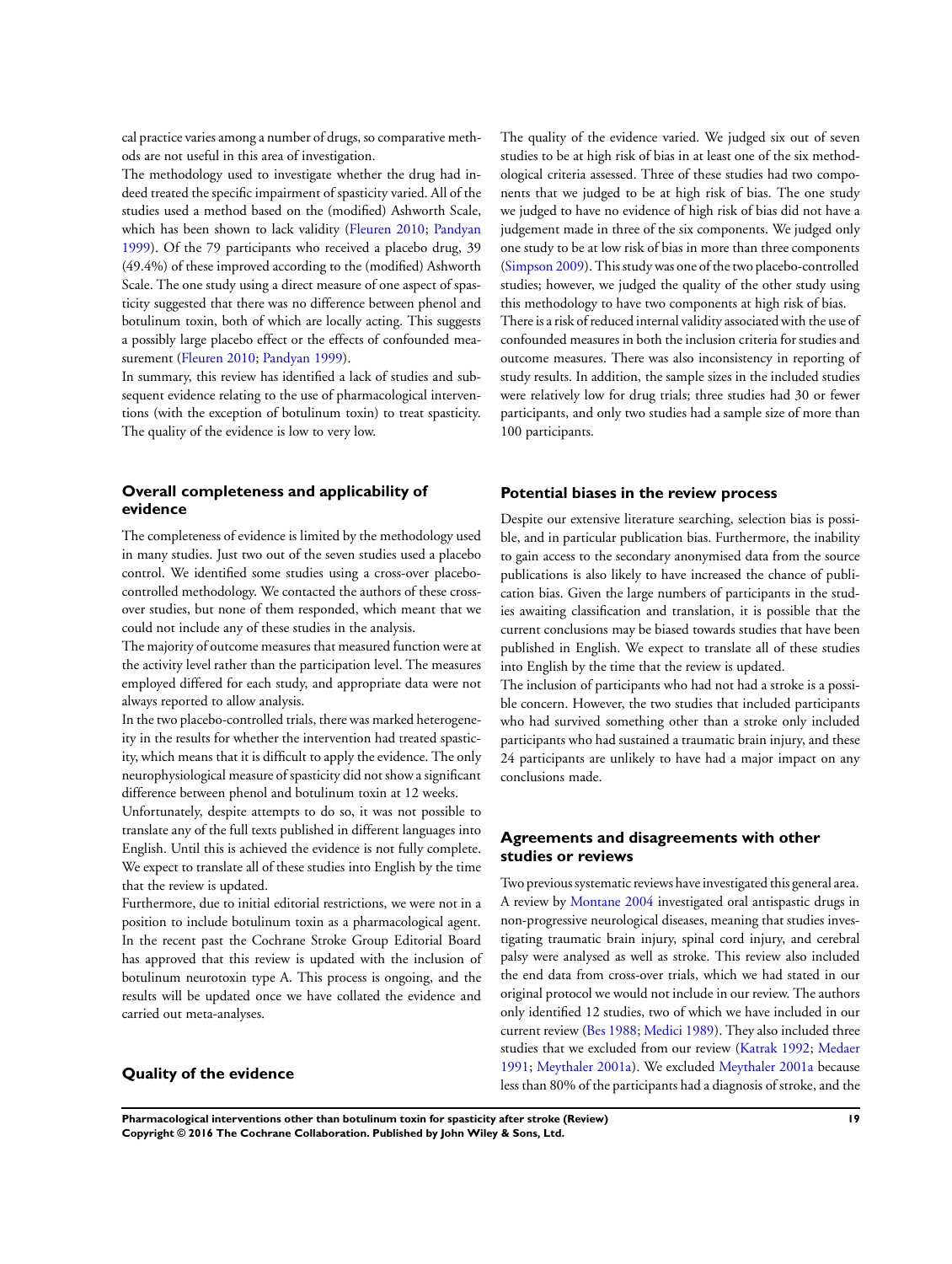<span id="page-21-0"></span>other two studies because they were studies with a cross-over design. Despite the methodological differences between the Montane 2004 review and our review, the conclusions were similar.

A more recent review by Olvey 2010 investigated only people with a history of stroke but also specifically arm spasticity. This review used just nine search terms and included only drugs available commercially in the United States. The methodology also included studies that were not randomised. Importantly, this review included studies which investigated botulinum toxin. Of the 54 studies that met the inclusion criteria, 51 of them involved botulinum toxin. The other three studies were uncontrolled trials of tizanidine and intrathecal baclofen, and one cross-over trial investigating intrathecal baclofen that we excluded from our review (Meythaler 2001). The one trial that was included in both the review by Olvey 2010 and our review was Simpson 2009. Due to methodological differences, it is not appropriate to compare our review with Olvey 2010.

## **A U T H O R S ' C O N C L U S I O N S**

## **Implications for practice**

There is currently insufficient high-quality evidence to make generalisable conclusions about the effect of pharmacological interventions on spasticity in people with stroke. Furthermore, we found some very low-quality evidence that suggests there is an increased risk of adverse effects in people who take antispasmodics when compared with placebo. We therefore cannot recommend pharmacological interventions as first-line treatment for people with spasticity after stroke. If a clinical decision is made to administer any of these interventions, particular care should be taken to monitor for adverse effects.

#### **Implications for research**

This review has highlighted the lack of high-quality research into the use of pharmacological interventions to treat spasticity following stroke (with the exception of botulinum toxin).

Future research should implement high-quality randomised trial methodology, which will help in reducing potential bias in the results. Future research should also employ placebo controls to assess the efficacy of an intervention. The use of comparative drug trials has meant we have been unable to meta-analyse the studies, with the exception of the two studies that did use a placebo control. If a clear gold standard first-line drug is identified, then comparative drug trials may be worthwhile in identifying novel drugs; however, this does not appear to currently be the case. If a comparison study is employed, a clear rationale for use of the comparative drug should be given.

Future investigations should also use an assessment tool that is capable of identifying whether the drug being investigated has actually stopped the abnormal muscle activity related to spasticity from occurring. Current approaches that use indirect measures of stiffness are confounded by coexisting contractures. Only when it is evident that spasticity has been treated should methods that investigate functional changes also be measured. Even if the current review had identified a number of high-quality placebo-controlled trials with large sample sizes, it might not have been possible to conclude that antispasmodics were effective. If the primary impairment being measured cannot be shown to have been improved, then any functional recovery seen between groups cannot be causatively associated with the drug.

Once these questions have been answered it will be important for future research to then focus on the optimal time at which to initiate treatments and the ideal dose associated with each treatment.

## **A C K N O W L E D G E M E N T S**

The review authors acknowledge the staff at the UK Cochrane Centre in Oxford for providing training and advice during the writing of this protocol. The review authors also thank Brenda Thomas and Hazel Fraser from the Cochrane Stroke Group for their guidance and advice, and acknowledge the time and assistance of Julie Gildie in providing consumer peer review of the completed review.

#### **R E F E R E N C E S**

## **References to studies included in this review**

#### **Bes 1988** *{published data only}*

Bes A, Eyssette M, Pierrot-Deseilligny E, Rohmer F, Warter JM. A multi-centre, double-blind trial of tizanidine, a new antispastic agent, in spasticity associated with hemiplegia. *Current Medical Research and Opinion* 1988;**10**(10):709–18.

**Kirazli 1998** *{published data only (unpublished sought but not used)}* <sup>∗</sup> Kirazli Y, On AY, Kismali B, Aksit R. Comparison of

phenol block and botulinus toxin type A in the treatment of spastic foot after stroke: a randomized, double-blind trial. American Journal of Physical Medicine & Rehabilitation 1998; Vol. 77, issue 6:510–5.

On AY, Kirazli Y, Kismali B, Aksit R. Mechanisms of action of phenol block and botulinus toxin type A in relieving spasticity: electrophysiologic investigation and follow-up. *American Journal of Physical Medicine & Rehabilitation* 1999;**78**(4):344–9.

**Pharmacological interventions other than botulinum toxin for spasticity after stroke (Review) 20 Copyright © 2016 The Cochrane Collaboration. Published by John Wiley & Sons, Ltd.**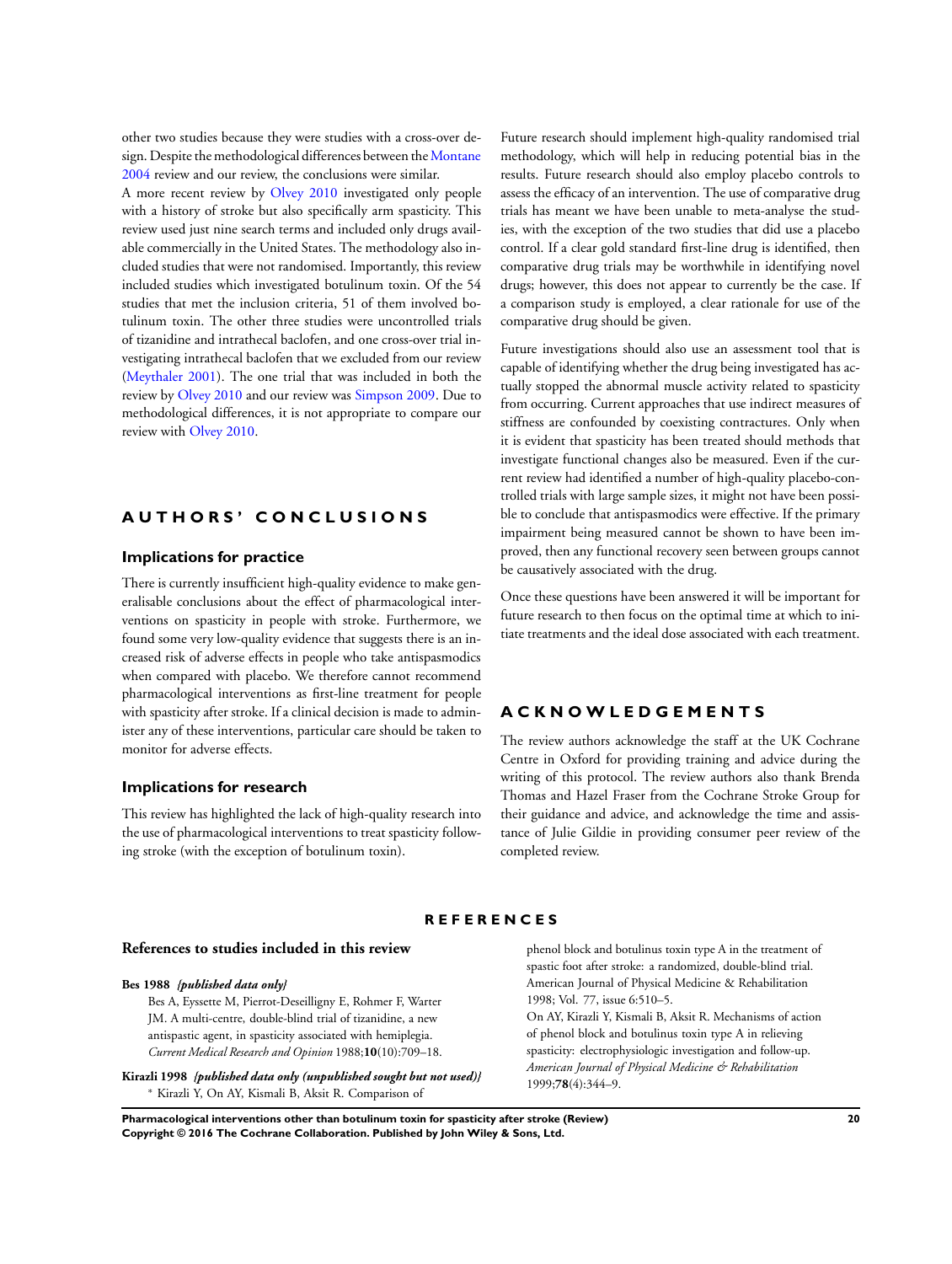#### **Kocabas 2010** *{published data only (unpublished sought but not used)}*

Kocabas H, Salli A, Demir AH, Ozerbil OM. Comparison of phenol and alcohol neurolysis of tibial nerve motor branches to the gastrocnemius muscle for treatment of spastic foot after stroke: a randomized controlled pilot study. *European Journal of Physical & Rehabilitation Medicine* 2010;**46**(1):5–10.

## **Medici 1989** *{published data only}*

Medici M, Pebet M, Ciblis D. A double-blind, longterm study of tizanidine ('Sirdalud') in spasticity due to cerebrovascular lesions. *Current Medical Research and Opinion* 1989;**11**(6):398–407.

## **Simpson 2009** *{published data only (unpublished sought but not used)}*

Simpson DM, Gracies JM, Yablon SA, Barbano R, Brashear A, Team TBS. Botulinum neurotoxin versus tizanidine in upper limb spasticity: a placebo-controlled study. *Journal of Neurology, Neurosurgery & Psychiatry* 2009;**80**(4):380–5.

#### **Stamenova 2005** *{published data only (unpublished sought but not used)}*

Stamenova P, Koytchev R, Kuhn K, Hansen C, Horvath F, Ramm S, et al. A randomized, double-blind, placebocontrolled study of the efficacy and safety of tolperisone in spasticity following cerebral stroke. *European Journal of Neurology* 2005;**12**(6):453–61.

#### **Yazdchi 2013** *{published data only (unpublished sought but not used)}*

Yazdchi M, Ghasemi Z, Moshayedi H, Rikhtegar R, Mostafayi S, Mikailee H, et al. Comparing the efficacy of botulinum toxin with tizanidine in upper limb post stroke spasticity. *Iranian Journal of Neurology* 2013;**12**(2):47–50.

#### **References to studies excluded from this review**

#### **Basmajian 1984** *{published data only}*

Basmajian JV, Shankardass K, Russell D. Ketazolam treatment for spasticity: double-blind study of a new drug. *Archives of Physical Medicine and Rehabilitation* 1984;**65** (11):698–701.

#### **Bovier 1985** *{published data only}*

Bovier P, Cambier J, Morselli PL. Double-blind trial of progabide in the treatment of spastic syndrome. *Therapie* 1985;**40**(3):181–5.

#### **Burke 1975** *{published data only}*

Burke D, Hammond C, Skuse N, Jones RF. A phenothiazine derivative in the treatment of spasticity. Journal of Neurology, Neurosurgery & Psychiatry 1975; Vol. 38, issue 5:469–74.

#### **Burt 1978** *{published data only}*

Burt AA, Currie S. A double blind controlled trial of baclofen and diazepam in spasticity due to cerebrovascular lesions. *Baclofen: Spasticity and Cerebral Pathology*. 1st Edition. Cambridge: Cambridge Medical, 1978:77–9.

#### **Caruso 1977** *{published data only}*

Caruso G, Fels A, Santoro L, Perretti A. Effects of dantrolene sodium on pyramidal hypertonia. Clinicoelectrophysiological study. Acta Neurologica 1977; Vol. 32, issue 6:872–83.

#### **Chipman 1974** *{published data only}*

Chipman M, Kaul S, Lambie M. Efficacy of dantrolene sodium in the treatment of spasticity. *Diseases of the Nervous System* 1974;**35**(9):427–31.

#### **Civardi 1994** *{published data only}*

Civardi C, Naldi P, Cantello R, Gianelli M, Mutani R. Protirelin tartrate (TRH-T) in upper motoneuron syndrome: a controlled neurophysiological and clinical study. *Italian Journal of Neurological Sciences* 1994;**15**(8): 395–406.

#### **Glass 1974** *{published data only}*

Glass A, Hannah A. A comparison of dantrolene sodium and diazepam in the treatment of spasticity. Paraplegia 1974; Vol. 12, issue 3:170–4.

#### **Harvey 1974** *{published data only}*

Harvey MS. A comparative trial of dimethothiazine in spastic conditions. A report from the General Practitioner Research Group. *Practitioner* 1974;**213**:101–5.

#### **Katrak 1992** *{published data only}*

Katrak PH, Cole AM, Poulos CJ, McCauley JC. Objective assessment of spasticity, strength, and function with early exhibition of Dantrolene sodium after cerebrovascular accident: a randomized double-blind study. Archives of Physical Medicine and Rehabilitation 1992; Vol. 73, issue 1:4–9.

#### **Knutsson 1982** *{published data only}*

Knutsson E, Martensson A, Gransberg L. Antiparetic and antispastic effects induced by tizanidine in patients with spastic paresis. *Journal of the Neurological Sciences* 1982;**53** (2):187–204.

#### **Manca 2010** *{published data only}*

Manca M, Merlo A, Ferraresi G, Cavazza S, Marchi P. Botulinum toxin type A versus phenol. A clinical and neurophysiological study in the treatment of ankle clonus. *European Journal of Physical and Rehabilitation Medicine* 2010;**46**(1):11–8.

#### **Maupas 2004** *{published data only}*

Maupas E, Marque P, Roques CF, Simonetta-Moreau M. Modulation of the transmission in group II heteronymous pathways by tizanidine in spastic hemiplegic patients. *Journal of Neurology, Neurosurgery & Psychiatry* 2004;**75**(1): 130–5.

#### **Medaer 1991** *{published data only}*

Medaer R, Hellebuyk H, Van Den Brande E, Saxena V, Thijs M, Kovacs L, et al. Treatment of spasticity due to stroke. A double-blind, cross-over trial comparing baclofen with placebo. *Acta Therapeutica* 1991;**17**(4):323–31.

#### **Meythaler 2001** *{published data only}*

Meythaler JM, Guin-Renfroe S, Brunner RC, Hadley MN. Intrathecal baclofen for spastic hypertonia from stroke. Stroke. Department of Physical Medicine and Rehabilitation, Division of Neurological Surgery, University of Alabama at Birmingham School of Medicine, Birmingham, USA. JMeythal@uab.edu, 2001; Vol. 32, issue 9:2099–109.

**Pharmacological interventions other than botulinum toxin for spasticity after stroke (Review) 21 Copyright © 2016 The Cochrane Collaboration. Published by John Wiley & Sons, Ltd.**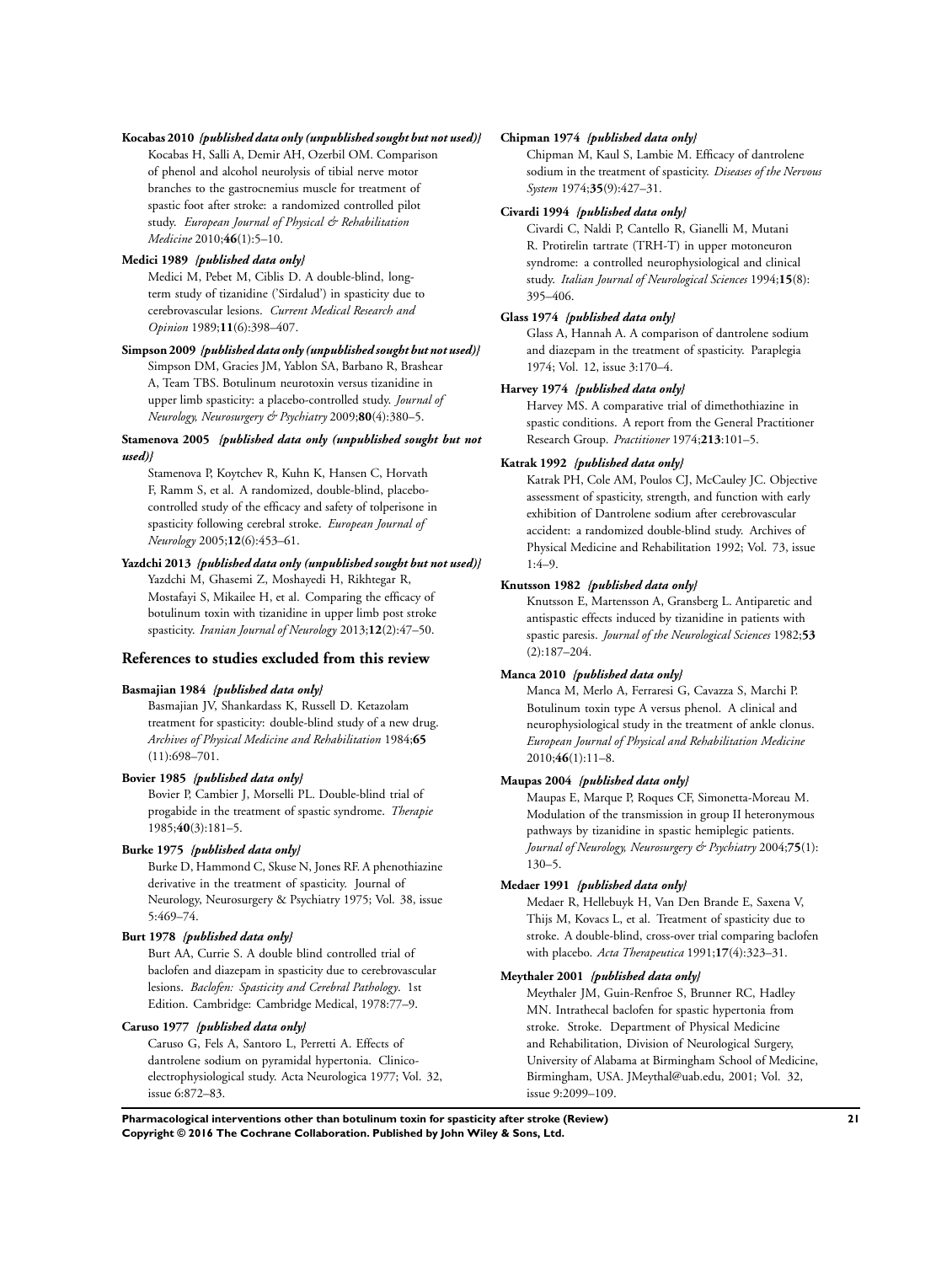#### **Meythaler 2001a** *{published data only}*

Meythaler JM, Guin-Renfroe S, Johnson A, Brunner RM. Prospective assessment of tizanidine for spasticity due to acquired brain injury. Archives of Physical Medicine and Rehabilitation 2001; Vol. 82, issue 9:1155–63.

## **Monster 1973** *{published data only}*

Monster AW, Herman R, Meeks S, McHenry J. Cooperative study for assessing the effects of a pharmacological agent on spasticity. American Journal of Physical Medicine 1973; Vol. 52, issue 4:163–88.

#### **Monster 1974** *{published data only}*

Monster AW. Spasticity and the effect of dantrolene sodium. Archives of Physical Medicine and Rehabilitation 1974; Vol. 55, issue 8:373–83.

#### **Thompson 1966** *{published data only}*

Thompson J. Carisoprodol in the treatment of muscle spasticity in the elderly. *Gerontologia Clinica* 1966;**8**(2): 100–5.

#### **References to studies awaiting assessment**

#### **Arbizu 1988** *{published data only}*

Arbizu Tx, Martinez JA, Rubio F, Aguilar M, Perez J. Clinical evaluation and tolerance of tizanidine (DS 103- 282) and baclofen in patients with chronic spasticity due to cerebrovascular accidents. *Revista Espanola de Neurologia* 1988;**3**:291–6.

#### **Cui 2009** *{published data only}*

Cui L-H, Zhang T, Yang L-Y. Efficacy of three antispasmodics on limb spasticity in patients after stroke: a comparative analysis. *Chinese Journal of Cerebrovascular Diseases* 2009;**6**(9):466–70.

### **Gan 2004** *{published data only (unpublished sought but not used)}*

Gan Z, Xiao W-M, Chen Y-K. Eperisone in the treatment of hypermyotonia following stroke: a randomised controlled observation. *Chinese Journal of Clinical Rehabilitation* 2004; **8**(13):2412–3.

#### **Gekht 1998** *{published data only}*

Gekht AB, Burd GS, Selikhova MV, Iaish F, Beliakov VV. Disorders of muscle tonus and their treatment with sirdalud in patients in the early recovery period of ischemic stroke. *Zhurnal Nevrologii I Psikhiatrii Imeni SS Korsakova* 1998;**98**  $(10):22-9.$ 

## **Kim 2003** *{published data only (unpublished sought but not used)}* Kim DY, Park C, Na S, Park YS. Quantitative assessment of the effect of tizanidine on spasticity in stroke patients. *Journal of the Korean Academy of Rehabilitation Medicine* 2003;**27**:471–9.

#### **Kovalchuk 2008** *{published data only (unpublished sought but not used)}*

Kovalchuk VV, Skoromets AA, Vasil'eva IV. Comparative efficacy of different muscle relaxants in the rehabilitation of post-stroke patients with spasticity. *Zhurnal Nevrologii I Psikhiatrii Imeni SS Korsakova* 2008;**108**(8):14–9.

#### **Kovalchuk 2013** *{published data only}*

Kovalchuk VV. Evaluation of efficacy and safety of Mydocalm in the early rehabilitation of stroke. Zhurnal Nevrologii I Psihiatrii Imeni SS Korsakova 2013; Vol. 113, issue 4:35–40.

#### **Musiol 1977** *{published data only}*

Musiol A, Kazibutowska Z, Kurzbauer H. Lioresal in the treatment of hemiplegia. Clinical and electromyographic evaluation. Preliminary report. *Neurologia i Neurochirurgia Polska* 1977;**11**(6):661–7.

#### **Prati 1974** *{published data only}*

Prati R, Soriani S. Use of beta-(p-clorophenil)-gammaaminobutirric acid in the treatment of hemiplegic patients with hypertonius. *Rivista di Patologia Nervosa e Mentale* 1974;**95**(5):651–2.

#### **Stamenova 2006** *{published data only}*

Stamenova P, Koytchev R, Kuhn K, Hanasen C, Horvath F, Ramm S, et al. A randomized, double blind, placebocontrolled study of the efficacy and safety of tolperisone in spasticity following cerebral stroke. Zhurnal Nevrologii I Psikhiatrii Imeni SS Korsakova 2006; Vol. 106, issue 1: 34–42.

#### **Weynants 1990** *{published data only}*

Weynants L, Van Laere M. Tizanidine in the treatment of spasticity in patients with hemiplegia caused by CVA or brain trauma. *Acta Belgica Medica Physica* 1990;**13**(1): 19–22.

#### **Yao 2004** *{published data only (unpublished sought but not used)}* Yao J-R, Wang D-S, Ni X-B, Rong D-M, Zheng H-M. Efficacy of baclofen combined with rehabilitation training in stroke patients with spastic hemiplegia. *Chinese Journal of Clinical Rehabilitation* 2004;**8**(10):1814–5.

#### **Additional references**

#### **Ada 2006**

Ada L, O'Dwyer N, O'Neill E. Relation between spasticity, weakness and contracture of the elbow flexors and upper limb activity after stroke: an observational study. *Disability & Rehabilitation* 2006;**28**(13):891–7.

#### **Adamson 2004**

Adamson J, Beswick A, Ebrahim S. Is stroke the most common cause of disability?. Journal of Stroke and Cerebrovascular Diseases 2004; Vol. 13, issue 4:171–7.

#### **Barnes 1998**

Barnes MP. Management of spasticity. *Age and Ageing* 1998; **27**(2):239–45.

## **Bogey 2004**

Bogey RA, Geis CC, Bryant PR, Moroz A, O'Neill BJ. Stroke and neurodegenerative disorders. 3. Stroke: rehabilitation management. *Archives of Physical Medicine and Rehabilitation* 2004;**85**(3):S15-20, S34-40.

## **Burke 1988**

Burke D. Spasticity as an adaptation to pyramidal tract injury. *Advances in Neurology* 1988;**47**:401.

## **Daniel 1999**

Daniel WW. *Biostatistics: A Foundation for Analysis in the Health Sciences*. 7th Edition. London: Wiley and Sons, 1999.

**Pharmacological interventions other than botulinum toxin for spasticity after stroke (Review) 22 Copyright © 2016 The Cochrane Collaboration. Published by John Wiley & Sons, Ltd.**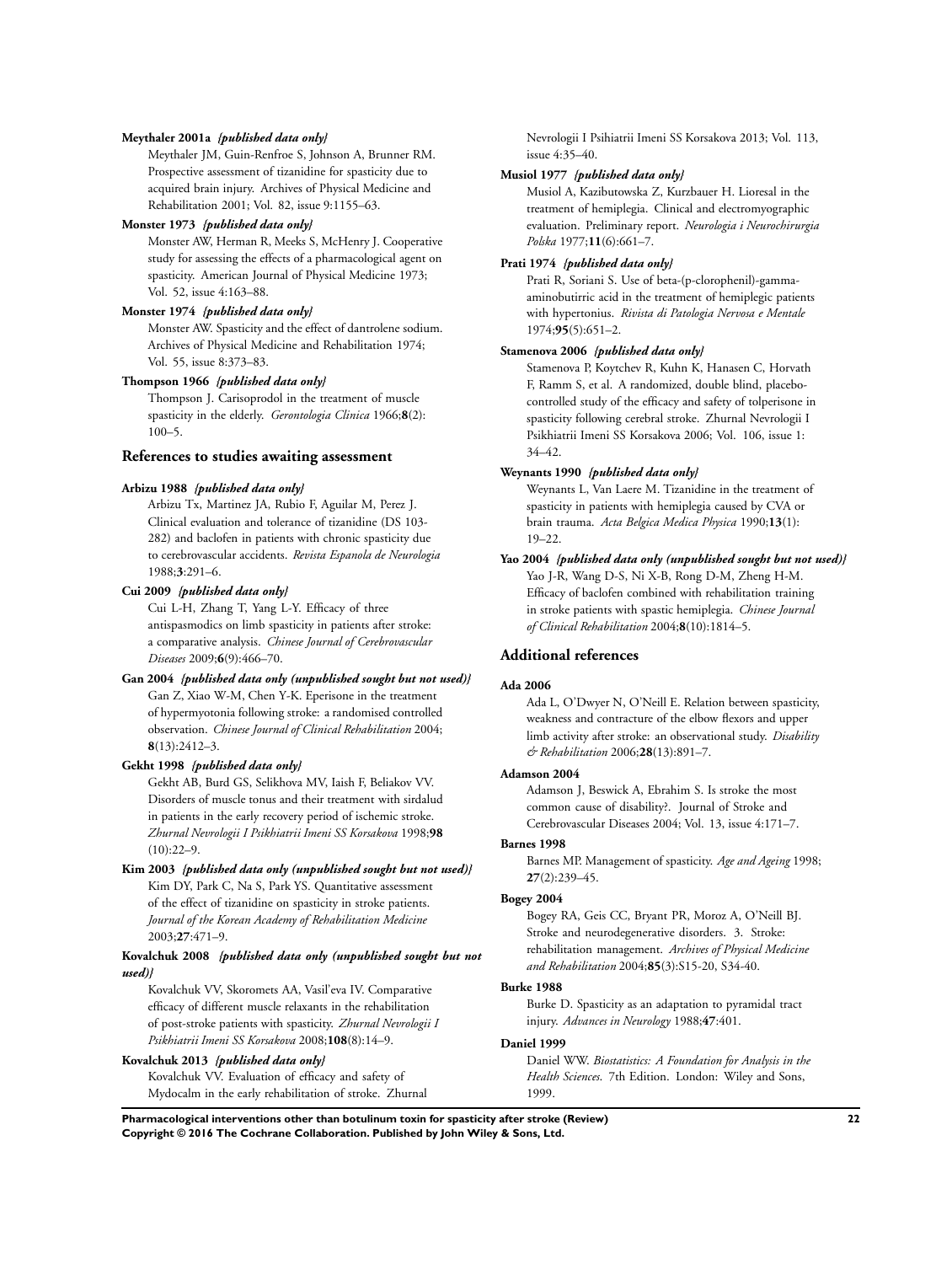#### **Davidoff 1985**

Davidoff RA. Antispasticity drugs: mechanisms of action. *Annals of Neurology* 1985;**17**(2):107–16.

#### **Deeks 2011**

Deeks JJ, Higgins JPT, Altman DG (editors). Chapter 9: Analysing data and undertaking meta-analyses. In: Higgins JPT, Green S (editors). Cochrane Handbook for Systematic Reviews of Interventions Version 5.1.0 (updated March 2011). The Cochrane Collaboration, 2011. Available from handbook.cochrane.org.

#### **Esquenazi 2011**

Esquenazi A. The human and economic burden of poststroke spasticity and muscle overactivity. *Journal of Clinical Outcomes Management* 2011;**18**(1):34–44.

## **Fleuren 2010**

Fleuren JF, Voerman GE, Erren-Wolters CV, Snoek GJ, Rietman JS, Hermens HJ, et al. Stop using the Ashworth scale for the assessment of spasticity. *Journal of Neurology, Neurosurgery & Psychiatry* 2010;**81**(1):46–52.

#### **Gallichio 2004**

Gallichio JE. Pharmacologic management of spasticity following stroke. *Physical Therapy* 2004;**84**(10):973–81.

### **Gormley 1997**

Gormley ME, O'Brien CF, Yablon SA. A clinical overview of treatment decisions in the management of spasticity. *Muscle and Nerve Supplement* 1997;**20**(S6):S14–20.

#### **Gracies 1997**

Gracies JM, Nance P, Elovic E, McGuire J, Simpson DM. Traditional pharmacological treatments for spasticity. Part II: General and regional treatments. Muscle & Nerve Supplement. Wiley, 1997; Vol. 20, issue S6:S92–120.

#### **Higgins 2002**

Higgins JPT, Thompson SG. Quantifying heterogeneity in a meta-analysis. *Statistics in Medicine* 2002;**21**(11):1539–58.

## **Higgins 2011**

Higgins JPT, Altman DG, Sterne JAC (editors). Chapter 8: Assessing risk of bias in included studies. In: Higgins JPT, Green S (editors). Cochrane Handbook for Systematic Reviews of Interventions Version 5.1.0 (updated March 2011). The Cochrane Collaboration, 2011. Available from handbook.cochrane.org.

#### **Howe 1987**

Howe JR, Sutor B, Zieglgänsberger W. Baclofen reduces post-synaptic potentials of rat cortical neurones by an action other than its hyperpolarizing action. *Journal of Physiology* 1987;**384**:539–69.

#### **Krach 2001**

Krach LE. Pharmacotherapy of spasticity: oral medications and intrathecal baclofen. *Journal of Child Neurology* 2001; **16**(1):31–6.

## **Lyons 2007**

Lyons BE, Moore P, Bhakta BB, Bamford JM, Cardwell C, Logan ID. Botulinum toxin for adult spasticity after stroke or non-progressive brain lesion [Protocol withdrawn 2013]. *Cochrane Database of Systematic Reviews* 2007, Issue 4. [DOI: 10.1002/14651858.CD002926.pub2]

#### **Malhotra 2008**

Malhotra S, Cousins E, Ward A, Day C, Jones P, Roffe C, et al. An investigation into the agreement between clinical, biomechanical and neurophysiological measures of spasticity. *Clinical Rehabilitation* 2008;**22**(12):1105–15.

#### **Malhotra 2009**

Malhotra S, Pandyan AD, Day CR, Jones PW, Hermens H. Spasticity, an impairment that is poorly defined and poorly measured. *Clinical Rehabilitation* 2009;**23**(7):651–8.

## **Mirbagheri 2011**

Mirbagheri MM, Lilaonitkul T, Rymer WZ. Prediction of natural history of neuromuscular properties after stroke using Fugl-Meyer scores at 1 month. *Neurorehabilitation and Neural Repair* 2011;**25**(5):458–68.

#### **Moher 2009**

Moher D, Liberati A, Tetzlaff J, Altman DG. Preferred reporting items for systematic reviews and meta-analyses: the PRISMA statement. *Annals of Internal Medicine* 2009; **151**(4):264.

#### **Monaghan 2011**

Monaghan K, Horgan F, Blake C, Cornall C, Hickey PPM, Lyons BE, et al. Physical treatment interventions for managing spasticity after stroke. *Cochrane Database of Systematic Reviews* 2011, Issue 7. [DOI: 10.1002/ 14651858.CD009188]

#### **Montane 2004**

Montane E, Vallano A, Laporte JR. Oral antispastic drugs in nonprogressive neurologic diseases: a systematic review. *Neurology* 2004;**63**:1357–63.

#### **Mukherjee 2010**

Mukherjee A, Chakravarty A. Spasticity mechanisms - for the clinician. *Frontiers in Neurology* 2010;**1**:149.

#### **Olvey 2010**

Olvey EL, Armstrong EP, Grizzle AJ. Contemporary pharmacologic treatments for spasticity of the upper limb after stroke: a systematic review. *Clinical Therapeutics* 2010; **32**(14):2282–303.

#### **Palmeri 1990**

Palmeri A, Wiesendanger M. Concomitant depression of locus coeruleus neurons and of flexor reflexes by an alpha 2-adrenergic agonist in rats: a possible mechanism for an alpha 2-mediated muscle relaxation. *Neuroscience* 1990;**34** (1):177–87.

#### **Pandyan 1999**

Pandyan AD, Johnson GR, Price CI, Curless RH, Barnes MP, Rodgers H. A review of the properties and limitations of the Ashworth and modified Ashworth scales as measures of spasticity. *Clinical Rehabilitation* 1999;**13**(5):373–83.

## **Pandyan 2005**

Pandyan AD, Gregoric M, Barnes MP, Wood D, van Wijck F, Burridge J, et al. Spasticity: clinical perceptions, neurological realities and meaningful measurement. *Disability & Rehabilitation* 2005;**27**(1):2–6.

**Pharmacological interventions other than botulinum toxin for spasticity after stroke (Review) 23 Copyright © 2016 The Cochrane Collaboration. Published by John Wiley & Sons, Ltd.**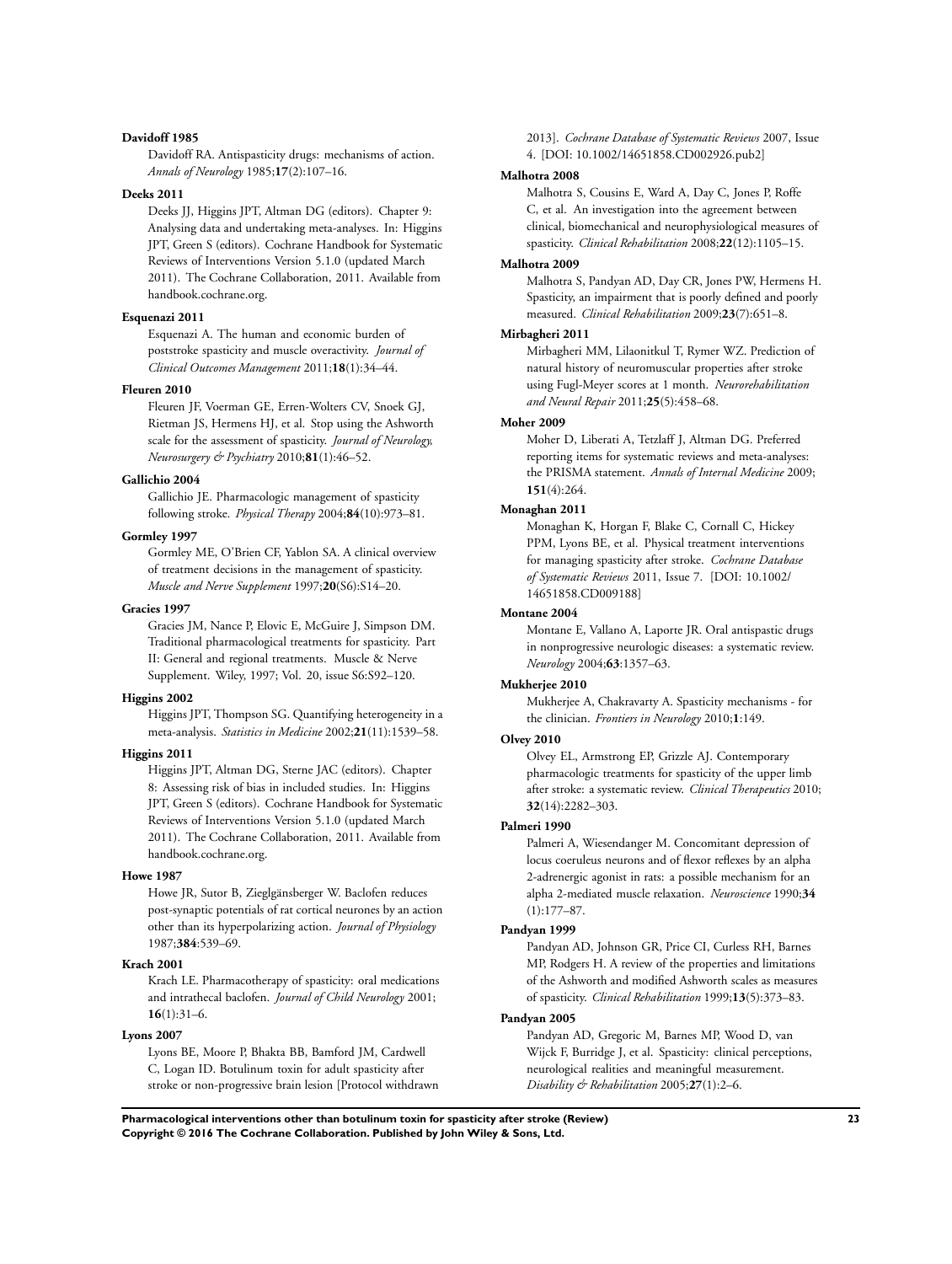#### **Rekand 2010**

Rekand T. Clinical assessment and management of spasticity: a review. *Acta Neurologica Scandinavica* 2010; **122 Suppl 190**:62–6.

#### **RevMan 2014 [Computer program]**

The Nordic Cochrane Centre, The Cochrane Collaboration. Review Manager (RevMan). Version 5.3. Copenhagen: The Nordic Cochrane Centre, The Cochrane Collaboration, 2014.

## **Royal College of Physicians 2009**

Royal College of Physicians, British Society of Rehabilitation Medicine, Chartered Society of Physiotherapy, Association of Chartered Physiotherapists Interested in Neurology. *Spasticity in Adults: Management Using Botulinum Toxin. National Guidelines*. London: RCP, 2009.

#### **Seshadri 2006**

Seshadri S, Beiser A, Kelly-Hayes M, Kase CS, Au R, Kannel WB, et al. The lifetime risk of stroke. *Stroke* 2006; **37**(2):345–50.

#### **Sheean 2006**

Sheean G. Botulinum toxin treatment of adult spasticity: a benefit-risk assessment. *Drug Safety* 2006;**29**(1):31–48.

#### **Sheean 2009**

Sheean G. Botulinum toxin should be first-line treatment for poststroke spasticity. *Journal of Neurology, Neurosurgery & Psychiatry* 2009;**80**(4):359.

## **Sheean 2010**

Sheean G, Lannin NA, Turner-Stokes L, Rawicki B, Snow BJ. Botulinum toxin assessment, intervention and aftercare for upper limb hypertonicity in adults: international consensus statement. *European Journal of Neurology* 2010; **17**:74–93.

#### **Sorinola 2009**

Sorinola IO, White CM, Rushton DN, Newham DJ. Electromyographic response to manual passive stretch of the hemiplegic wrist: accuracy, reliability, and correlation with clinical spasticity assessment and function. *Neurorehabilitation and Neural Repair* 2009;**23**(3):287–94.

#### **van Tulder 1997**

van Tulder MW, Assendelft WJJ, Koes BW, Bouter LM, the Editorial Board of The Cochrane Collaboration Back Review Group. Method guidelines for systematic reviews in The Cochrane Collaboration Back Review Group for Spinal Disorders. *Spine* 1997;**22**(20):2323–30.

#### **Vora 2010**

Vora A. Tolperisone. *Journal of the Association of Physicians of India* 2010;**58**:127–8.

#### **Watkins 2002**

Watkins CL, Leathley MJ, Gregson JM, Moore AP, Smith TL, Sharma AK. Prevalence of spasticity post stroke. *Clinical Rehabilitation* 2002;**16**(5):515–22.

## **Willerslev-Olsen 2011**

Willerslev-Olsen M, Lundbye-Jensen J, Petersen T, Nielsen J. The effect of baclofen and diazepam on motor skill acquisition in healthy subjects. Experimental Brain Research 2011; Vol. 213, issue 4:465–74.

∗ *Indicates the major publication for the study*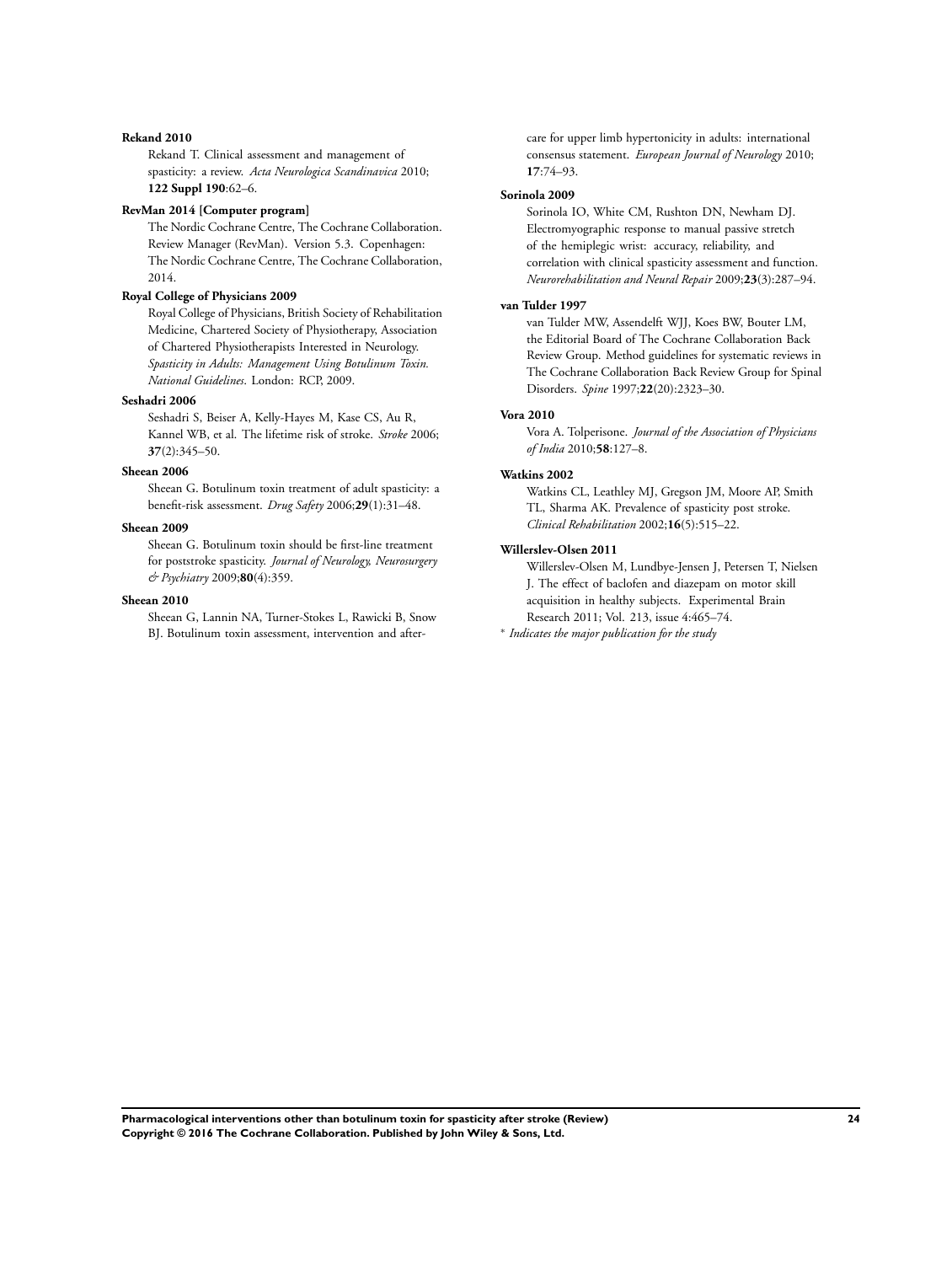## <span id="page-26-0"></span>**CHARACTERISTICS OF STUDIES**

## **Characteristics of included studies** *[ordered by study ID]*

## **Bes 1988**

| Methods                  | Randomised, double-blind, comparative study<br>Objective: to compare the efficacy and tolerability of tizanidine with that of diazepam                                                                                                                                                                                                                                                                                                             |
|--------------------------|----------------------------------------------------------------------------------------------------------------------------------------------------------------------------------------------------------------------------------------------------------------------------------------------------------------------------------------------------------------------------------------------------------------------------------------------------|
| Participants             | France<br>105 recruited adults (28 females, 77 males), of which 89 had a diagnosis of stroke, were<br>randomly divided in 2 groups (the other 16 had TBI)<br>Tizanidine group had a mean age of 51.4 (SD 2.2)<br>Diazepam group had a mean age of 51.8 (SD 2.4)                                                                                                                                                                                    |
| Interventions            | A starting dose of one 2 mg tizanidine (Sirdalud) capsule was titrated up by 2 mg every<br>2 days to a maximum of 24 mg/day<br>A starting dose of one 2.5 mg diazepam capsule was titrated up by 2.5 mg every 2 days<br>to a maximum of 30 mg/day                                                                                                                                                                                                  |
| Outcomes                 | Dichotomised data for clonus, spasticity, muscle strength. The stretch reflex was analysed<br>during extension at a constant rate (defined as the rate of fall of the limb due to gravity)<br>of four groups of muscles - forearm flexors, quadriceps, knee flexors and triceps surae.<br>The duration of any resulting contracture and the angle at which it appeared were noted<br>Walking distance was also measured. Measures at 2 and 8 weeks |
| Spasticity and inclusion | No definition of spasticity provided. but inclusion criteria specified that spasticity "was<br>severe enough to interfere with daily activities". Spasticity was measured using a 1 to 5<br>rating scale                                                                                                                                                                                                                                           |
| <b>Notes</b>             | Not able to make contact with authors (26 years since study)                                                                                                                                                                                                                                                                                                                                                                                       |

*Risk of bias*

| <b>Bias</b>                                                                           | Authors' judgement | Support for judgement                                                                                                     |
|---------------------------------------------------------------------------------------|--------------------|---------------------------------------------------------------------------------------------------------------------------|
| Random sequence generation (selection Unclear risk<br>bias)                           |                    | There is no description of how sequence<br>generation was achieved                                                        |
| Allocation concealment (selection bias)                                               | Unclear risk       | There is no description of how sequence<br>generation was achieved                                                        |
| Blinding of participants and personnel Low risk<br>(performance bias)<br>All outcomes |                    | Appears that capsules for both drugs were<br>the same so that investigator and partici-<br>pant were blinded to treatment |
| Blinding of outcome assessment (detection Unclear risk<br>bias)<br>All outcomes       |                    | It is unclear whether the evaluating physi-<br>cian was blinded at all outcomes                                           |

**Pharmacological interventions other than botulinum toxin for spasticity after stroke (Review) 25 Copyright © 2016 The Cochrane Collaboration. Published by John Wiley & Sons, Ltd.**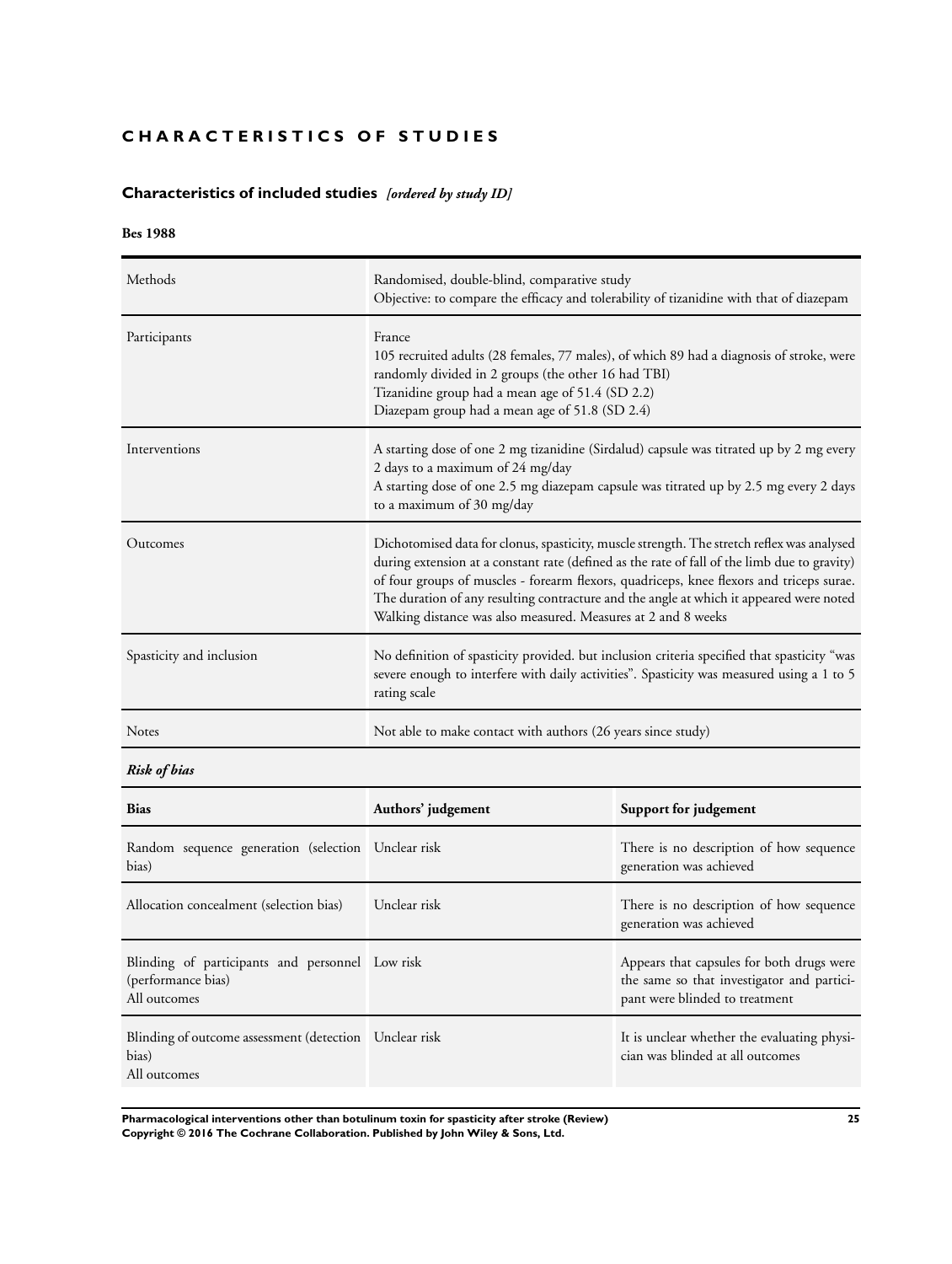## **Bes 1988** (*Continued)*

| Incomplete outcome data (attrition bias)<br>All outcomes | High risk | 28% of 1 group was lost to follow-up at 8-<br>week assessment                                                                                                                                                                                                                                                                                                                                              |
|----------------------------------------------------------|-----------|------------------------------------------------------------------------------------------------------------------------------------------------------------------------------------------------------------------------------------------------------------------------------------------------------------------------------------------------------------------------------------------------------------|
| Selective reporting (reporting bias)                     | High risk | All assessment measures described in the<br>methodology were subsequently reported.<br>The authors have deemed reporting bias to<br>be high risk because a statistically signifi-<br>cant improvement in walking distance on<br>flat ground was reported in the tizanidine<br>group only. On calculation, both the tizani-<br>dine and diazepam group had made statis-<br>tically significant improvements |

| Kirazli 1998             |                                                                                                                                                                                                                                                                                                                                                                                                                                                                                          |
|--------------------------|------------------------------------------------------------------------------------------------------------------------------------------------------------------------------------------------------------------------------------------------------------------------------------------------------------------------------------------------------------------------------------------------------------------------------------------------------------------------------------------|
| Methods                  | Randomised, double-blind comparison study<br>Objective: "Does botulinus toxin Type A and phenol relieve the signs and symptoms<br>of ankle plantar flexor and foot invertor spasticity after stroke and do either of these<br>methods offer any advantages and disadvantages over the other?"                                                                                                                                                                                            |
| Participants             | Turkey<br>20 adults (6 female, 14 male)<br>Mean age of 50.3 years (SD 17.8) with a diagnosis of stroke (10 thrombotic, 6 embolic,<br>4 haemorrhagic) at least 6 months ago were randomly divided into 2 groups                                                                                                                                                                                                                                                                           |
| Interventions            | 3 ml of 5% phenol injected into tibial nerve approximately 7 cm above popliteal crease<br>and localised by percutaneous stimulation<br>Total of 400 units onabotulinumtoxinA (50 units/1 ml injected with electrical stimula-<br>tion guidance)<br>100 units into soleus, 100 units into tibialis posterior, 100 units into lateral head of<br>gastrocnemius, and 100 units into medial head of gastrocnemius                                                                            |
| Outcomes                 | Electrophysiological measures (Achilles Tendon Reflex (ATR) (milliVolts (mV)), M-wave<br>(mV), H-reflex (mV), H:M ratio, ATR:H ratio)<br>Ashworth Scale: mean and standard deviations at ankle dorsiflexion and eversion<br>Timed walk (25 feet) (seconds)<br>Clonus duration (seconds)<br>Global assessment of spasticity: participant subjective report<br>Dichotomous improvement in active and passive range of movement at ankle and in<br>wearing of ankle brace<br>Adverse events |
| Spasticity and inclusion | Spasticity was defined as "typically includes hyperactive phasic stretch reflexes with ve-<br>locity dependent hypertonus"<br>To be included spasticity had to be "severe" (Ashworth Scale = $3$ or 4) and stable for at<br>least 2 months<br>$(0 = no increase in muscle tone, 4 = limb rigid in flexion or extension)$                                                                                                                                                                 |

**Pharmacological interventions other than botulinum toxin for spasticity after stroke (Review) 26 Copyright © 2016 The Cochrane Collaboration. Published by John Wiley & Sons, Ltd.**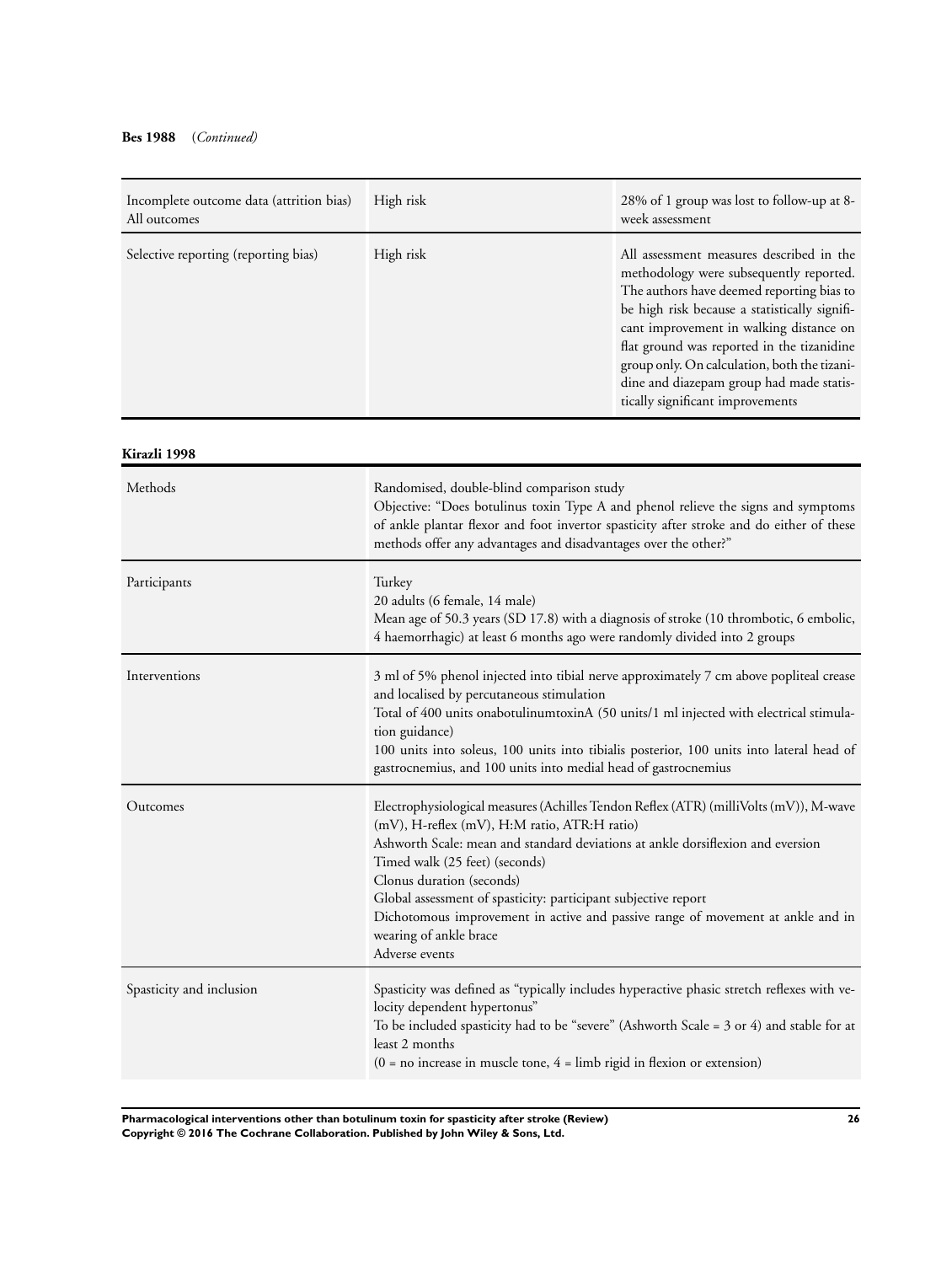## **Kirazli 1998** (*Continued)*

Notes We contacted the 2 lead authors by email but received no response

## *Risk of bias*

| <b>Bias</b>                                                                            | Authors' judgement | Support for judgement                                                                                   |
|----------------------------------------------------------------------------------------|--------------------|---------------------------------------------------------------------------------------------------------|
| Random sequence generation (selection Unclear risk<br>bias)                            |                    | No explanation provided in either report                                                                |
| Allocation concealment (selection bias)                                                | Unclear risk       | No explanation provided in either report                                                                |
| Blinding of participants and personnel High risk<br>(performance bias)<br>All outcomes |                    | 2 different procedures carried out by the<br>injector means they were not blinded                       |
| Blinding of outcome assessment (detection Low risk<br>bias)<br>All outcomes            |                    | Clear description of blinding by assessor                                                               |
| Incomplete outcome data (attrition bias)<br>All outcomes                               | Low risk           | All participants were accounted for                                                                     |
| Selective reporting (reporting bias)                                                   | Low risk           | All assessment measures described in the<br>methodology of both reports were subse-<br>quently reported |

## **Kocabas 2010**

| Methods       | Randomised, double-blind comparison study<br>Objective: "To determine whether the injection of alcohol or phenol into the tibialis<br>posterior nerve relieves symptoms and signs of ankle plantar flexor spasticity."                                                                                             |
|---------------|--------------------------------------------------------------------------------------------------------------------------------------------------------------------------------------------------------------------------------------------------------------------------------------------------------------------|
| Participants  | Turkey<br>20 adults (6 female, 14 male) with a diagnosis of stroke (14 infarct and 6 haemorrhagic)<br>were randomly divided into 2 groups<br>Alcohol group had mean age of 55.6 (SD 13.7) and 21.4 (SD 16.0) months poststroke<br>Phenol group had mean age of 51.9 (SD 27.7) and 22.8 (SD 27.8) months poststroke |
| Interventions | 5 ml of 5% phenol - motor branches of tibial nerve<br>5 ml of 50% ethyl alcohol - motor branches of tibial nerve                                                                                                                                                                                                   |
| Outcomes      | Modified Ashworth Scale<br>Clonus Score: 0 (absent), 1 (unsustained), 2 (sustained), 3 (spontaneous/light-touch<br>provoked)<br>Dichotomous changes in clonus and strength<br>Passive range of movement in degrees                                                                                                 |

**Pharmacological interventions other than botulinum toxin for spasticity after stroke (Review) 27 Copyright © 2016 The Cochrane Collaboration. Published by John Wiley & Sons, Ltd.**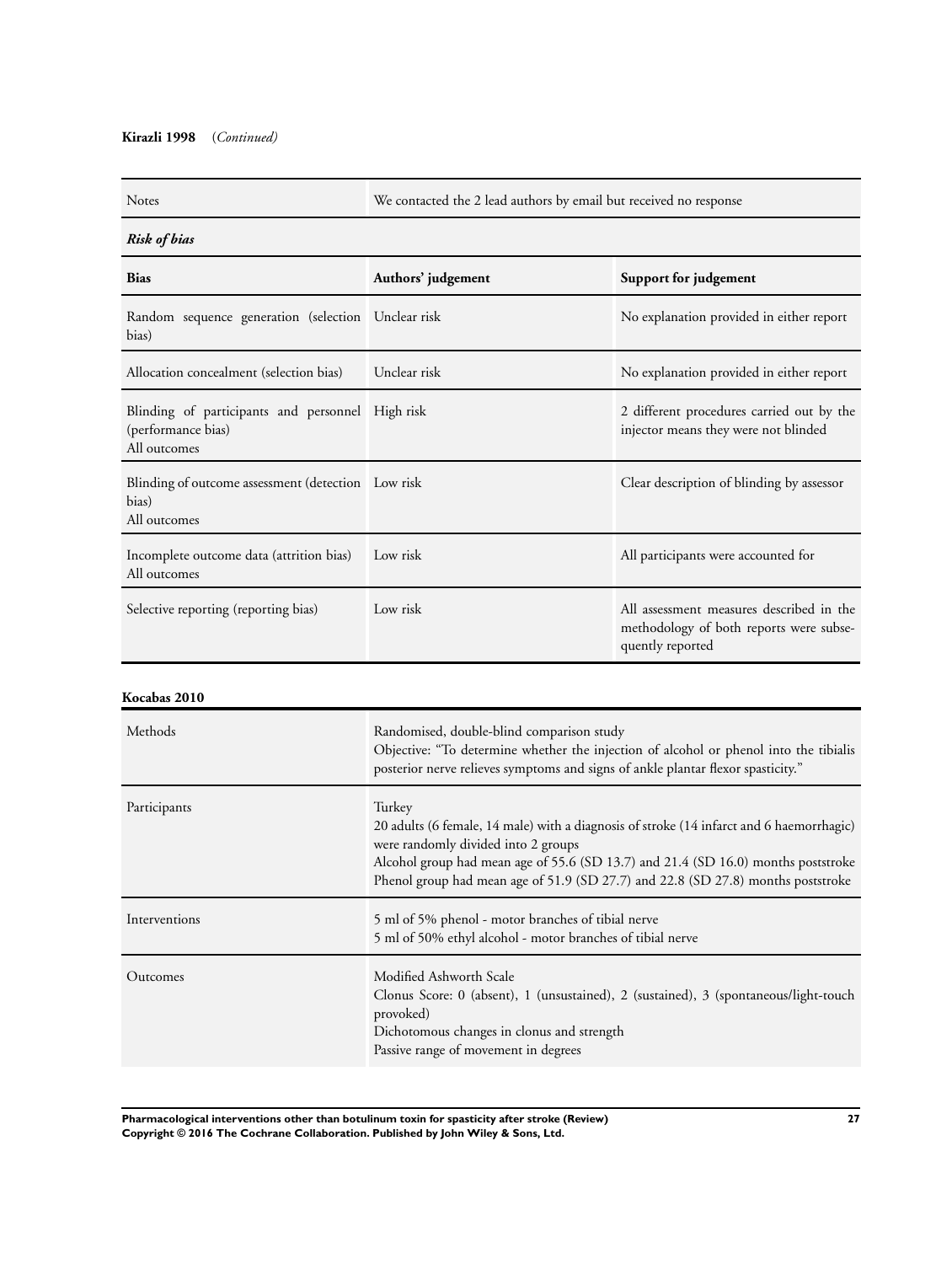## **Kocabas 2010** (*Continued)*

| Spasticity and inclusion | Spasticity was not defined. To be included the person had to have "severe ankle plantar"<br>flexor spasticity" (Modified Ashworth Scale $> 2$ ) (0 = no increase in muscle tone, 4 =<br>limb rigid in flexion or extension) |
|--------------------------|-----------------------------------------------------------------------------------------------------------------------------------------------------------------------------------------------------------------------------|
| <b>Notes</b>             | Grateful thanks to Dr Hilal Kocabas who responded to our request for further details                                                                                                                                        |

## *Risk of bias*

| <b>Bias</b>                                                                               | Authors' judgement | Support for judgement                                                                                                                                                  |
|-------------------------------------------------------------------------------------------|--------------------|------------------------------------------------------------------------------------------------------------------------------------------------------------------------|
| Random sequence generation (selection Low risk<br>bias)                                   |                    | Pitch and toss method used for randomisa-<br>tion                                                                                                                      |
| Allocation concealment (selection bias)                                                   | Unclear risk       | Given method of randomisation, allocation<br>concealment was potentially at risk; as it<br>was not possible to be sure, we judged it as<br>unclear risk                |
| Blinding of participants and personnel Unclear risk<br>(performance bias)<br>All outcomes |                    | It is unclear whether the injecting physi-<br>cian was blinded to which drug the syringe<br>contained                                                                  |
| Blinding of outcome assessment (detection Unclear risk<br>bias)<br>All outcomes           |                    | Blinding of outcome assessor is not explic-<br>itly stated                                                                                                             |
| Incomplete outcome data (attrition bias)<br>All outcomes                                  | Low risk           | All participants were accounted for                                                                                                                                    |
| Selective reporting (reporting bias)                                                      | High risk          | Information on strength was not reported<br>adequately to identify changes. While com-<br>plications occurred in gait, it was unclear<br>in which groups this occurred |

## **Medici 1989**

| Methods      | Randomised, double-blind, comparative study<br>Objective: To compare the long-term efficacy and tolerability of tizanidine with that of<br>baclofen in the treatment of spasticity due to cerebrovascular lesions                                                      |
|--------------|------------------------------------------------------------------------------------------------------------------------------------------------------------------------------------------------------------------------------------------------------------------------|
| Participants | Uruguay<br>30 adults (6 female, 24 male) with a diagnosis of stroke (a mean 3.5 (0.1 to 14) years<br>before) were randomly divided into 2 groups<br>Tizanidine (Sirdalud) group had mean age 50 years (22 to 73)<br>Baclofen group had mean age of 49 years (24 to 68) |

**Pharmacological interventions other than botulinum toxin for spasticity after stroke (Review) 28 Copyright © 2016 The Cochrane Collaboration. Published by John Wiley & Sons, Ltd.**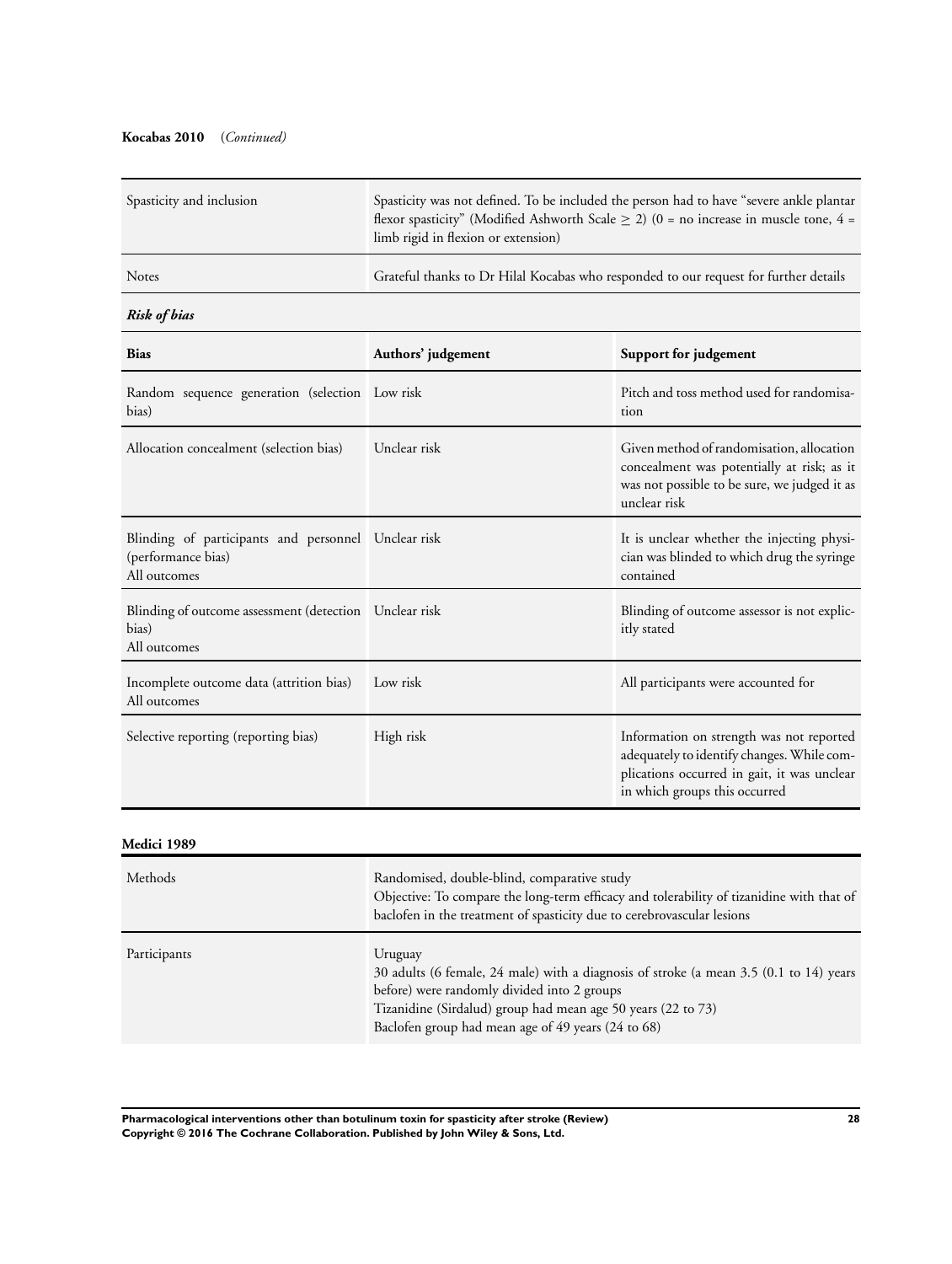## **Medici 1989** (*Continued)*

| Interventions            | A starting dose of 2 x 4 mg tizanidine capsules was titrated up by 4 mg every 3 days to<br>a maximum of 20 mg/day<br>A starting dose of 2 x 10 mg baclofen capsules was titrated up by 10 mg every 3 days to<br>a maximum of 50 mg/day                                                                                                                                                                                                                            |
|--------------------------|-------------------------------------------------------------------------------------------------------------------------------------------------------------------------------------------------------------------------------------------------------------------------------------------------------------------------------------------------------------------------------------------------------------------------------------------------------------------|
| Outcomes                 | Dichotomised results of muscle tone (measured using the Ashworth Scale). Ordinal<br>scales for muscle spasms, clonus, and strength were studied. Functional assessment used<br>the Pedersen scale of the arm or leg. A participant self assessment of disability ordinal 4-<br>point scale and participant and assessor assessment of antispastic effect using an ordinal<br>4-point scale<br>Endpoint analysis not explicitly stated but appears to be 12 months |
| Spasticity and inclusion | Spasticity was not defined, and the level of spasticity required to participate in the trial<br>was not reported                                                                                                                                                                                                                                                                                                                                                  |
| <b>Notes</b>             | Not able to make contact with authors (25 years since study)                                                                                                                                                                                                                                                                                                                                                                                                      |

## *Risk of bias*

| <b>Bias</b>                                                                           | Authors' judgement | Support for judgement                                                                                                        |
|---------------------------------------------------------------------------------------|--------------------|------------------------------------------------------------------------------------------------------------------------------|
| Random sequence generation (selection Unclear risk<br>bias)                           |                    | There is no description of how sequence<br>generation was achieved                                                           |
| Allocation concealment (selection bias)                                               | Unclear risk       | There is no description of how allocation<br>concealment was achieved                                                        |
| Blinding of participants and personnel Low risk<br>(performance bias)<br>All outcomes |                    | It appears that capsules for both drugs were<br>the same so that investigator and partici-<br>pant were blinded to treatment |
| Blinding of outcome assessment (detection Unclear risk<br>bias)<br>All outcomes       |                    | Details on blinding of the assessor are not<br>described                                                                     |
| Incomplete outcome data (attrition bias)<br>All outcomes                              | Low risk           | ITT and per-protocol data provided                                                                                           |
| Selective reporting (reporting bias)                                                  | Low risk           | All assessment measures described in the<br>methodology were subsequently reported                                           |

**Pharmacological interventions other than botulinum toxin for spasticity after stroke (Review) 29 Copyright © 2016 The Cochrane Collaboration. Published by John Wiley & Sons, Ltd.**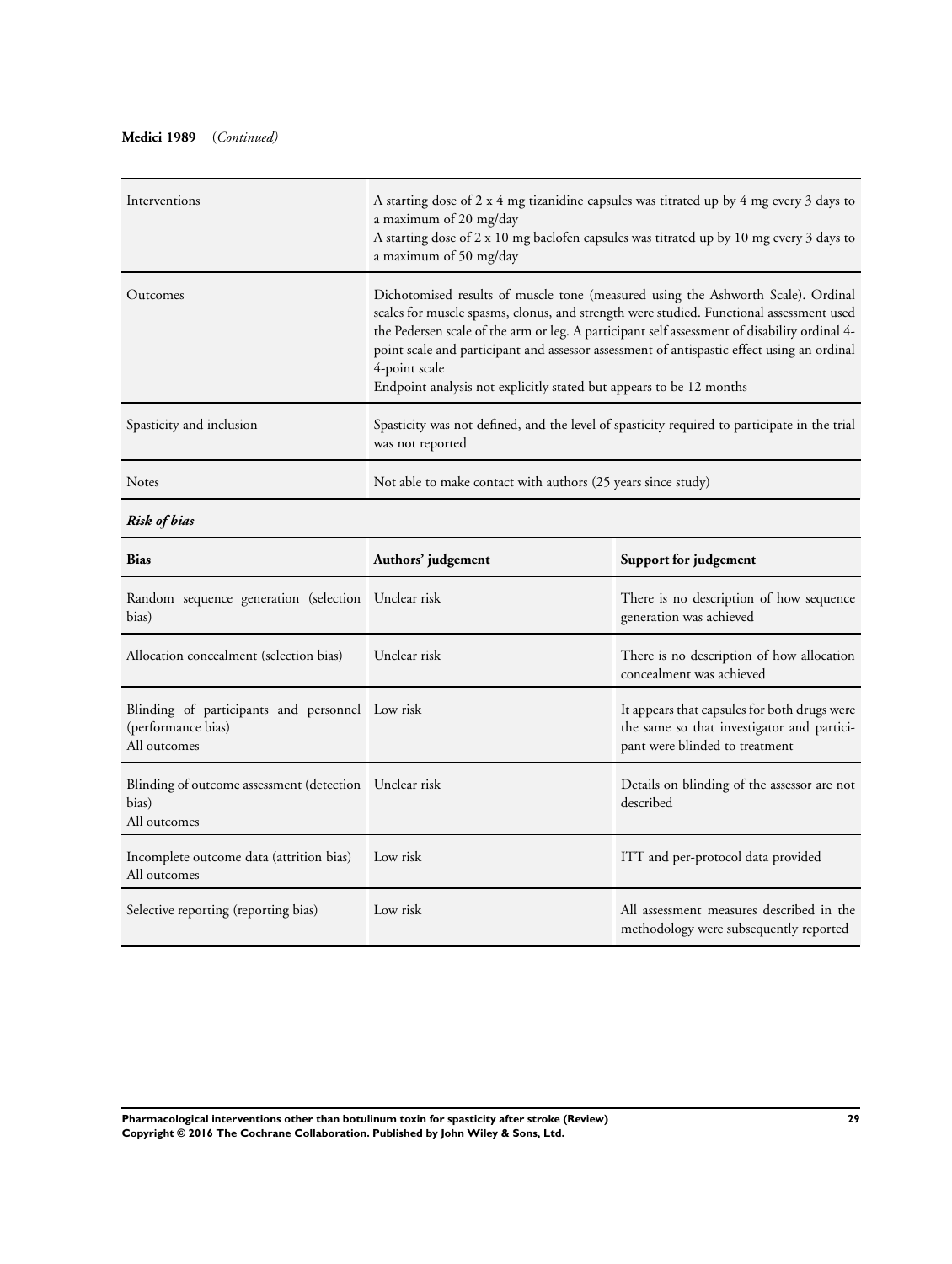**Simpson 2009**

| Methods                  | Randomised, double-blind, 3-arm, placebo-controlled study<br>Due to mandate of review, only the tizanidine and placebo groups are reported - the<br>botulinum toxin arm is not reported                                                                                                                                                                                                                                                     |
|--------------------------|---------------------------------------------------------------------------------------------------------------------------------------------------------------------------------------------------------------------------------------------------------------------------------------------------------------------------------------------------------------------------------------------------------------------------------------------|
| Participants             | <b>USA</b><br>40 adults (19 female, 21 male) of which 32 had a diagnosis of stroke were randomly<br>divided into 2 groups (the other 8 had TBI)<br>Tizanidine group had mean age of 51.9 years (SD 17.3)<br>Placebo group had mean age of 51.3 years (SD 14.7)                                                                                                                                                                              |
| Interventions            | Tizanidine starting dose of 2 mg/day titrated up by 4 mg every 3 to 4 days to a maximum<br>of 36 mg/day; also received at least 2 placebo injections to forearm muscles<br>Placebo group provided with placebo oral medication; also received at least 2 placebo<br>injections to forearm muscles                                                                                                                                           |
| Outcomes                 | Modified Ashworth Scale at the wrist and finger flexors<br>Modified Ashworth dichotomised<br>Disability Assessment Scale: 1 domain was identified by the participant and assessor as<br>the primary therapeutic target<br>Modified Frenchay Scale, 10-Metre Walk Test, contralateral grip strength, and Finger<br>Tap Test<br>Other measures included Epworth Sleepiness Scale, Geriatric Depression Scale, and<br>Letter-Number Sequencing |
| Spasticity and inclusion | Spasticity was not defined. Evidence of spasticity was a score of $\geq 3$ on the Modified<br>Ashworth Scale (0 normal tone and 5 rigid flexion)                                                                                                                                                                                                                                                                                            |
| Notes                    | We contacted 2 of the authors by email but received no response                                                                                                                                                                                                                                                                                                                                                                             |

## *Risk of bias*

| <b>Bias</b>                                                                           | Authors' judgement | Support for judgement                                                                       |
|---------------------------------------------------------------------------------------|--------------------|---------------------------------------------------------------------------------------------|
| Random sequence generation (selection Unclear risk<br>bias)                           |                    | There is no description of how sequence<br>generation was achieved                          |
| Allocation concealment (selection bias)                                               | Low risk           | The review authors assume that allocation<br>concealment was maintained                     |
| Blinding of participants and personnel Low risk<br>(performance bias)<br>All outcomes |                    | Both participants and injectors were<br>blinded to treatment. Clear explanation<br>provided |
| Blinding of outcome assessment (detection Low risk<br>bias)<br>All outcomes           |                    | The outcome assessor was blinded to the<br>treatment                                        |

**Pharmacological interventions other than botulinum toxin for spasticity after stroke (Review) 30 Copyright © 2016 The Cochrane Collaboration. Published by John Wiley & Sons, Ltd.**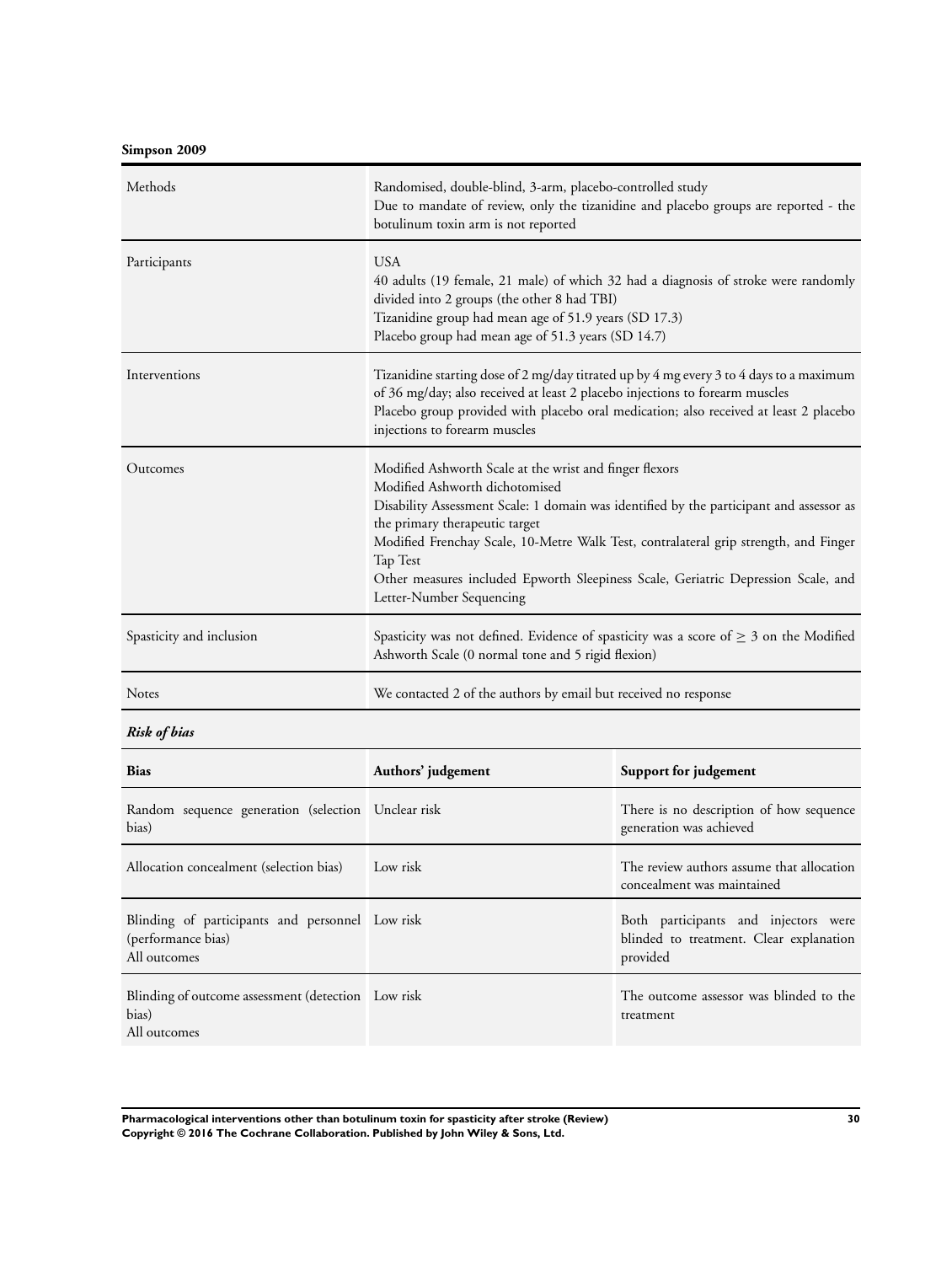| Incomplete outcome data (attrition bias)<br>All outcomes | Low risk  | Attrition was documented for all groups<br>and explanations provided. At primary<br>endpoint 93% of participants were as-<br>sessed. We noted that there was a high at-<br>trition rate between week 6 and week 22 |
|----------------------------------------------------------|-----------|--------------------------------------------------------------------------------------------------------------------------------------------------------------------------------------------------------------------|
| Selective reporting (reporting bias)                     | High risk | Planned data for report were presented at<br>primary endpoint in the report; however,<br>there has been no follow-up report of Mod-<br>ified Frenchay Scale and 10-Metre Walk<br>Test results from the study       |

**Stamenova 2005**

| Methods                  | Randomised, double-blind, placebo-controlled study<br>Objective: To study the efficacy and safety of tolperisone in the treatment of stroke-<br>related spasticity                                                                                                                                                                                                                                                                                                         |
|--------------------------|----------------------------------------------------------------------------------------------------------------------------------------------------------------------------------------------------------------------------------------------------------------------------------------------------------------------------------------------------------------------------------------------------------------------------------------------------------------------------|
| Participants             | Bulgaria and Germany<br>120 adults (43 female, 77 male) with a diagnosis of stroke (a mean 3.3 (SD 4.4) years<br>before) were randomly divided into 2 groups<br>Tolperisone group had mean age of 64.2 years (SD 10.9)<br>Placebo group had mean age of 62.3 years (SD 10.2)                                                                                                                                                                                               |
| Interventions            | The starting dose was 2 x 50 mg tablets of tolperisone hydrochloride (Mydocalm) 3<br>times a day<br>The dose was titrated up to 3, 4, or 6 tablets 3 times a day at 5-day intervals so that a<br>maximum dose of 900 mg tolperisone was achieved<br>Placebo tablets were given in the same dose and titrated up as per the drug protocol                                                                                                                                   |
| Outcomes                 | The mean change to baseline in the Barthel Index (0 to 100) and Modified Ashworth<br>Scale was reported<br>The Modified Ashworth was dichotomised, and overall efficacy was dichotomised in<br>graphical form<br>2-Minute Walk Test was carried out<br>Elbow stiffness was measured using a spring balance<br>Capacity to perform routine activities on a 5-point ordinal scale<br>Overall efficacy was measured by participant and assessor using a 4-point ordinal scale |
| Spasticity and inclusion | Spasticity was defined as a velocity-dependent increase in the resistance of muscles to<br>passive stretch associated with exaggerated tendon jerks<br>To be included the person had to have an Ashworth Scale $\geq 2$ in at least 1 joint                                                                                                                                                                                                                                |
| <b>Notes</b>             | We contacted the corresponding author by email but received no response                                                                                                                                                                                                                                                                                                                                                                                                    |
| <b>Risk of bias</b>      |                                                                                                                                                                                                                                                                                                                                                                                                                                                                            |

**Pharmacological interventions other than botulinum toxin for spasticity after stroke (Review) 31 Copyright © 2016 The Cochrane Collaboration. Published by John Wiley & Sons, Ltd.**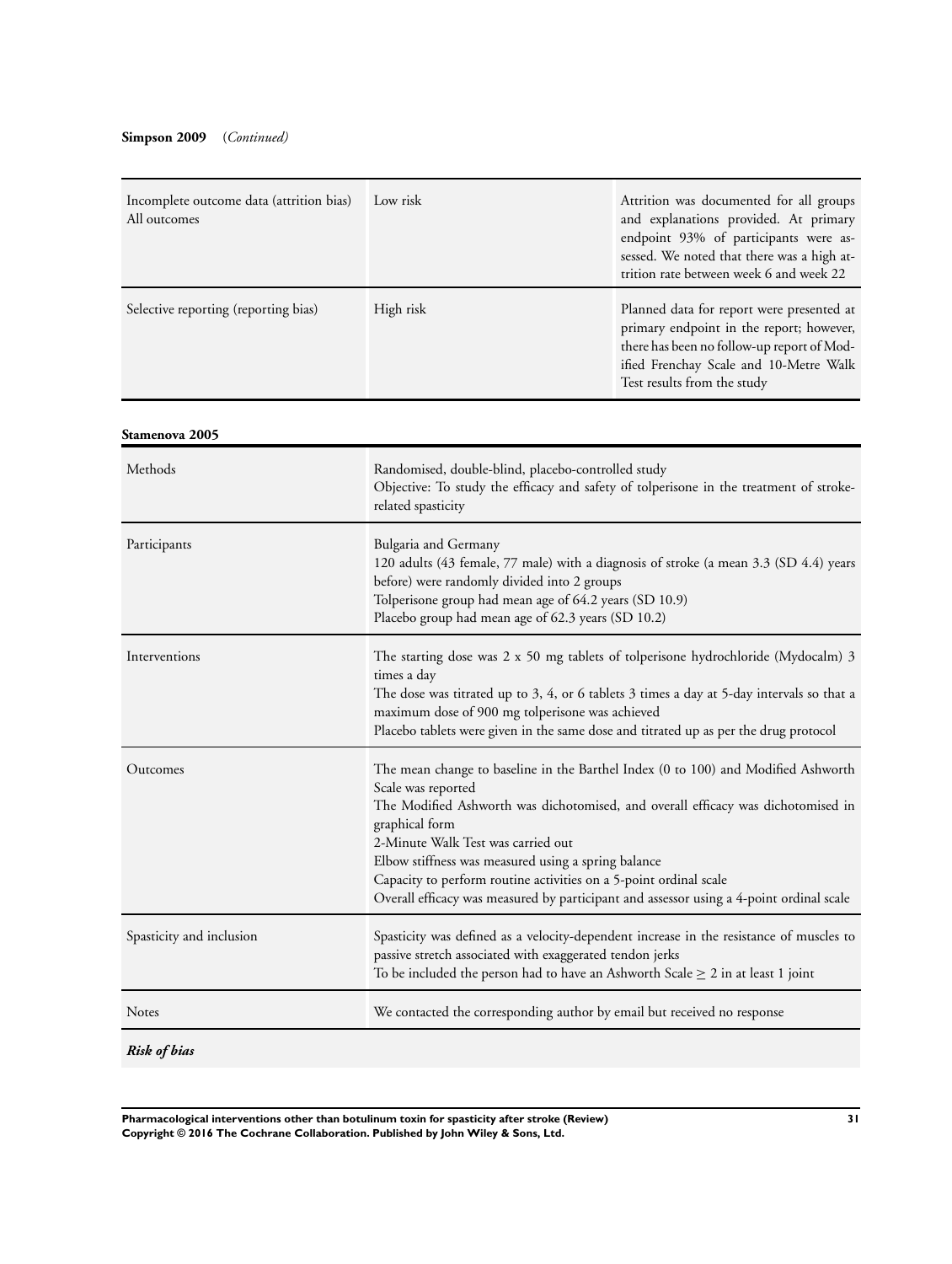## **Stamenova 2005** (*Continued)*

| <b>Bias</b>                                                                           | Authors' judgement | Support for judgement                                                                                                                                                                                                                      |
|---------------------------------------------------------------------------------------|--------------------|--------------------------------------------------------------------------------------------------------------------------------------------------------------------------------------------------------------------------------------------|
| Random sequence generation (selection Unclear risk<br>bias)                           |                    | There is no description of how sequence<br>generation was achieved                                                                                                                                                                         |
| Allocation concealment (selection bias)                                               | Unclear risk       | There is no description of how allocation<br>concealment was achieved                                                                                                                                                                      |
| Blinding of participants and personnel Low risk<br>(performance bias)<br>All outcomes |                    | Participant blinding appears to have been<br>well maintained. Tablets reported as having<br>same appearance                                                                                                                                |
| Blinding of outcome assessment (detection Unclear risk<br>bias)<br>All outcomes       |                    | It is unclear whether the evaluating physi-<br>cian was blinded at all outcomes                                                                                                                                                            |
| Incomplete outcome data (attrition bias)<br>All outcomes                              | Low risk           | ITT and per-protocol data provided                                                                                                                                                                                                         |
| Selective reporting (reporting bias)                                                  | High risk          | The results of the force required to extend<br>the elbow are not reported                                                                                                                                                                  |
| Other bias                                                                            | High risk          | This study appears to have had pharmaceu-<br>tical industry involvement; however, there<br>is no declaration of interests. The corre-<br>sponding author was an employee of the<br>company that produced the drug under in-<br>vestigation |

**Yazdchi 2013**

| Methods       | Randomised, double-blind, comparative study<br>Objective: "To evaluate the efficacy of focal intramuscular injection of botulinum toxin<br>type A (BoNT) in comparison with oral tizanidine in treatment of post-stroke upper<br>extremity's spasticity"                                                |
|---------------|---------------------------------------------------------------------------------------------------------------------------------------------------------------------------------------------------------------------------------------------------------------------------------------------------------|
| Participants  | Iran<br>68 adults (29 females, 39 males)<br>Mean age of 66.1 years (35 to 70) with a diagnosis of stroke at least 3 months ago were<br>randomly divided into 2 groups                                                                                                                                   |
| Interventions | A starting dose of one 2 mg tizanidine (Sirdalud) (Novartis) capsule was titrated up by<br>2 mg every week to a maximum of 24 mg/day at week 12<br>Repeated injections at baseline and 12 weeks; maximum dose of 1000 units of abobo-<br>tulinumtoxinA into arm muscles deemed appropriate by clinician |
| Outcomes      | Elbow and wrist Modified Ashworth scale and Action Research Arm Test                                                                                                                                                                                                                                    |

**Pharmacological interventions other than botulinum toxin for spasticity after stroke (Review) 32 Copyright © 2016 The Cochrane Collaboration. Published by John Wiley & Sons, Ltd.**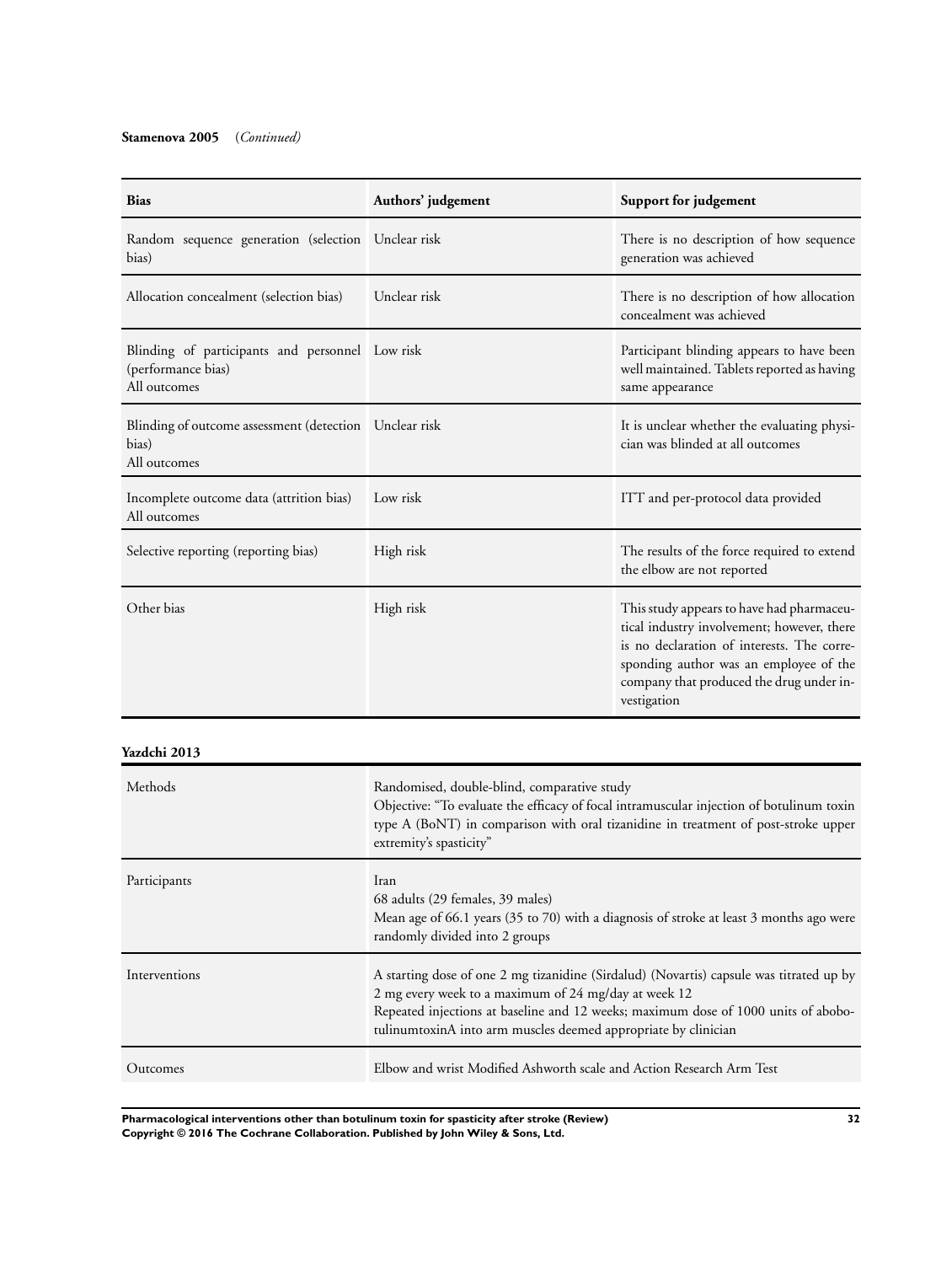## <span id="page-34-0"></span>**Yazdchi 2013** (*Continued)*

| Spasticity and inclusion                                                               | "Spasticity is an increased resistance impassive movement at a joint that depends upon<br>velocity of an action." Adults with a minimum score of 2 on the Modified Ashworth<br>scale were included |                                                                                                                                                                                |
|----------------------------------------------------------------------------------------|----------------------------------------------------------------------------------------------------------------------------------------------------------------------------------------------------|--------------------------------------------------------------------------------------------------------------------------------------------------------------------------------|
| Notes                                                                                  |                                                                                                                                                                                                    |                                                                                                                                                                                |
| Risk of bias                                                                           |                                                                                                                                                                                                    |                                                                                                                                                                                |
| <b>Bias</b>                                                                            | Authors' judgement                                                                                                                                                                                 | Support for judgement                                                                                                                                                          |
| Random sequence generation (selection Unclear risk<br>bias)                            |                                                                                                                                                                                                    | There is no description of how sequence<br>generation was achieved                                                                                                             |
| Allocation concealment (selection bias)                                                | Unclear risk                                                                                                                                                                                       | There is no description of how sequence<br>generation was achieved                                                                                                             |
| Blinding of participants and personnel High risk<br>(performance bias)<br>All outcomes |                                                                                                                                                                                                    | Participants were either injected or not, in-<br>dicating that they were not blinded                                                                                           |
| Blinding of outcome assessment (detection Low risk<br>bias)<br>All outcomes            |                                                                                                                                                                                                    | Assessor was blinded to treatment at all<br>points                                                                                                                             |
| Incomplete outcome data (attrition bias)<br>All outcomes                               | High risk                                                                                                                                                                                          | 20 participants in 1 group withdrew due<br>to side effects, whereas no participants in<br>the other group withdrew. Other eligible<br>participants replaced those who withdrew |
| Selective reporting (reporting bias)                                                   | Unclear risk                                                                                                                                                                                       | All assessment measures described in the<br>methodology were subsequently reported                                                                                             |

H-reflex: Hoffmann reflex ITT: intention-to-treat SD: standard deviation TBI: traumatic brain injury

**Characteristics of excluded studies** *[ordered by study ID]*

**Pharmacological interventions other than botulinum toxin for spasticity after stroke (Review) 33 Copyright © 2016 The Cochrane Collaboration. Published by John Wiley & Sons, Ltd.**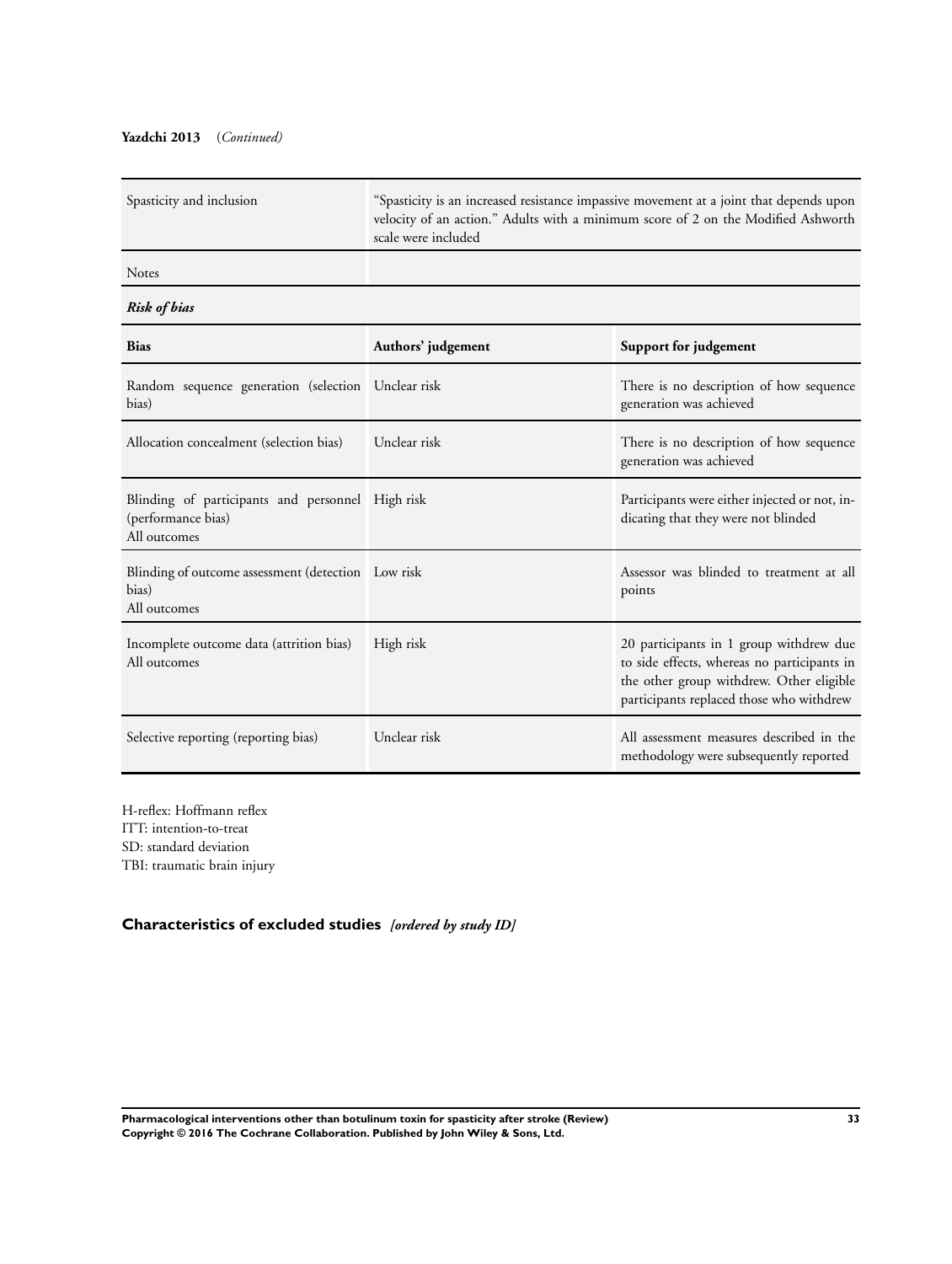| Study             | Reason for exclusion                                                                      |
|-------------------|-------------------------------------------------------------------------------------------|
| Basmajian 1984    | Cross-over study 1984; unable to contact                                                  |
| Bovier 1985       | Cross-over study 1985; unable to contact                                                  |
| <b>Burke 1975</b> | < 80% diagnosed with stroke (21% stroke)                                                  |
| Burt 1978         | Cross-over study 1978; unable to contact                                                  |
| Caruso 1977       | < 80% diagnosed with stroke (61.5% stroke)                                                |
| Chipman 1974      | < 80% diagnosed with stroke (23% stroke)                                                  |
| Civardi 1994      | Cross-over study 1994; unable to contact                                                  |
| <b>Glass 1974</b> | Unclear diagnosis of participants who were in RCT                                         |
| Harvey 1974       | < 80% diagnosed with stroke (21% stroke)                                                  |
| Katrak 1992       | Cross-over study; emailed first author but received no response                           |
| Knutsson 1982     | < 80% diagnosed with stroke (6% stroke)                                                   |
| Manca 2010        | < 80% diagnosed with stroke (77% stroke)<br>Emailed first author but received no response |
| Maupas 2004       | Cross-over study; emailed first author but received no response                           |
| Medaer 1991       | Cross-over study 1991; unable to contact                                                  |
| Meythaler 2001    | Cross-over study; emailed first author but received no response                           |
| Meythaler 2001a   | < 80% diagnosed with stroke (53% stroke)<br>Emailed first author but received no response |
| Monster 1973      | < 80% diagnosed with stroke (34% stroke)                                                  |
| Monster 1974      | < 80% diagnosed with stroke (35% stroke)                                                  |
| Thompson 1966     | < 80% diagnosed with stroke (39% stroke)                                                  |

RCT: randomised controlled trial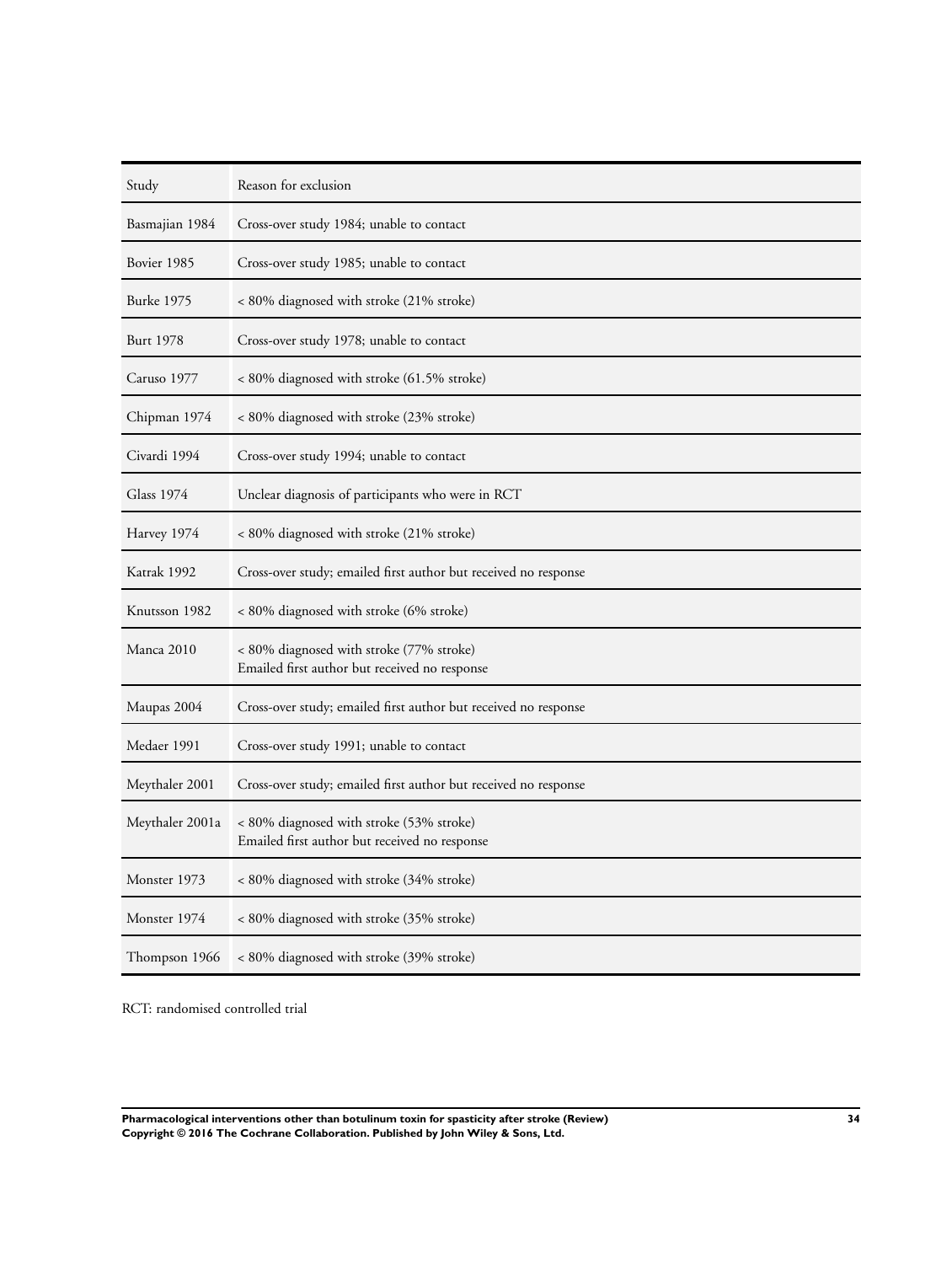## <span id="page-36-0"></span>**Characteristics of studies awaiting assessment** *[ordered by study ID]*

## **Arbizu 1988**

| Methods         | Randomised, double-blind, comparative study                                                                                            |
|-----------------|----------------------------------------------------------------------------------------------------------------------------------------|
| Participants    | 27 adults (8 females, 19 males)                                                                                                        |
| Interventions   | Tizanidine (Sirdalud) and baclofen                                                                                                     |
| Outcomes        | Ashworth Scale                                                                                                                         |
| Language        | Spanish                                                                                                                                |
| <b>Notes</b>    | Information from abstract                                                                                                              |
| Cui 2009        |                                                                                                                                        |
| Methods         | Randomised, 4-arm, placebo-controlled study                                                                                            |
| Participants    | 103 adults diagnosed with stroke                                                                                                       |
| Interventions   | Tizanidine (n = 30), baclofen (n = 25), eperisone (n = 22), and control (n = 26)                                                       |
| Outcomes        | Modified Ashworth Scale, Fugl-Meyer Assessment, and Modified Barthel Index 4 weeks prior to trial and 12 weeks<br>after the medication |
| Language        | Chinese                                                                                                                                |
| Notes           | Information from abstract                                                                                                              |
| <b>Gan 2004</b> |                                                                                                                                        |
| Methods         | <b>RCT</b>                                                                                                                             |
| Participants    | 60 adults diagnosed with stroke                                                                                                        |
| Interventions   | 50 mg eperisone 3 times/day for 1 month; control group unclear                                                                         |
| Outcomes        | Ashworth Scale, Brunnstrom at weeks 2 and 4                                                                                            |
| Language        | Chinese                                                                                                                                |
| Notes           | Information from abstract                                                                                                              |

**Pharmacological interventions other than botulinum toxin for spasticity after stroke (Review) 35 Copyright © 2016 The Cochrane Collaboration. Published by John Wiley & Sons, Ltd.**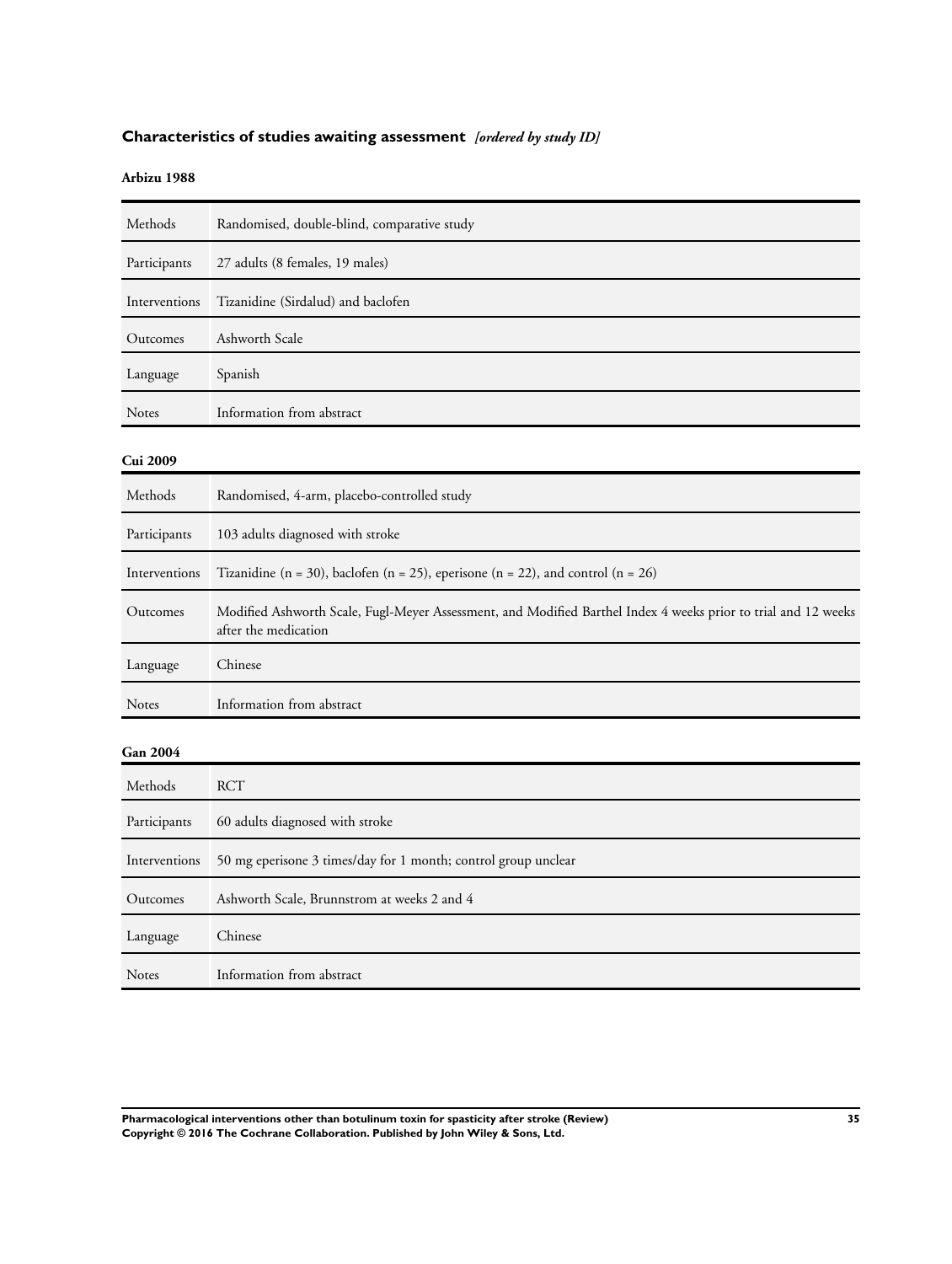## **Gekht 1998**

| Methods         | Unclear                                                                                                                                                                      |
|-----------------|------------------------------------------------------------------------------------------------------------------------------------------------------------------------------|
| Participants    | 94 adults diagnosed with stroke (aged 42 to 70 years)                                                                                                                        |
| Interventions   | Tizanidine (Sirdalud)                                                                                                                                                        |
| Outcomes        | Not reported                                                                                                                                                                 |
| Language        | Russian                                                                                                                                                                      |
| Notes           | Information from abstract                                                                                                                                                    |
| <b>Kim 2003</b> |                                                                                                                                                                              |
| Methods         | RCT. Objective: "To evaluate quantitatively the effect of tizanidine on spasticity reduction and to evaluate the effective<br>and tolerable dosage of it in stroke patients" |
| Participants    | 24 adults diagnosed with stroke divided into 2 groups                                                                                                                        |
| Interventions   | Tizanidine and control group                                                                                                                                                 |
| Outcomes        | Biomechanical-neurophysiological assessment                                                                                                                                  |
| Language        | Korean                                                                                                                                                                       |
| Notes           | Information from abstract                                                                                                                                                    |
| Kovalchuk 2008  |                                                                                                                                                                              |
| Methods         | Unclear                                                                                                                                                                      |
| Participants    | 360 adults diagnosed with stroke                                                                                                                                             |
| Interventions   | Tolperisone, tizanidine, and others                                                                                                                                          |
| Outcomes        | Ashworth, Barthel, Lindmark, Scandinavian, and Merton & Sutton scales, 2-Minute Walk Test                                                                                    |
| Language        | Russian                                                                                                                                                                      |
| Notes           | Information from abstract                                                                                                                                                    |

**Pharmacological interventions other than botulinum toxin for spasticity after stroke (Review) 36 Copyright © 2016 The Cochrane Collaboration. Published by John Wiley & Sons, Ltd.**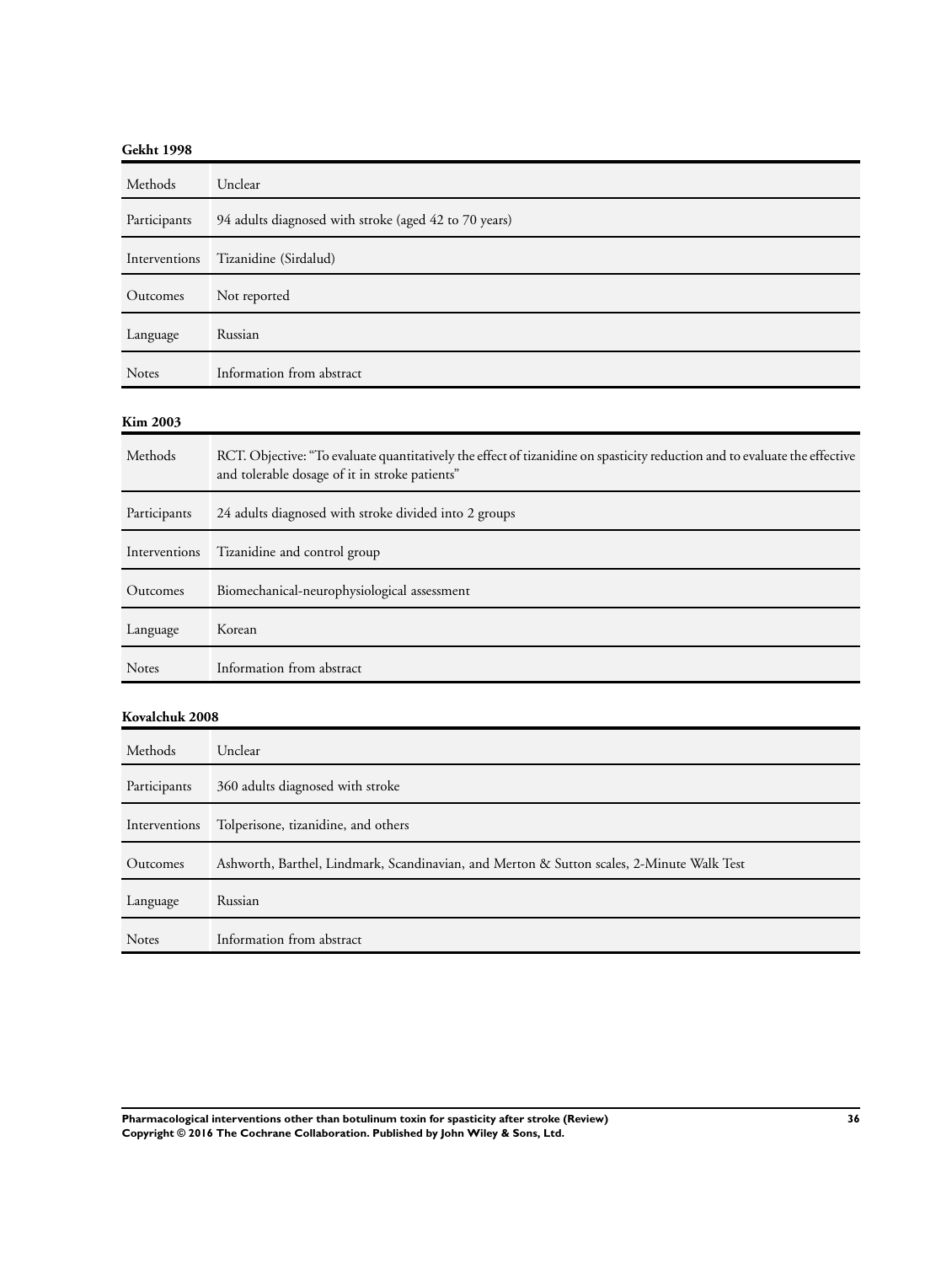## **Kovalchuk 2013**

| Methods       | Not clear what methodology was used                                         |
|---------------|-----------------------------------------------------------------------------|
| Participants  | 1700 adults diagnosed with stroke divided into 2 groups (850 in each group) |
| Interventions | Tolperisone and control group                                               |
| Outcomes      | Ashworth, Barthel, Lindmark, Scandinavian, and Merton & Sutton scales       |
| Language      | Russian                                                                     |
| <b>Notes</b>  | Information from abstract                                                   |

## **Musiol 1977**

| Methods       | Unclear                                                                            |
|---------------|------------------------------------------------------------------------------------|
| Participants  | 12 adults                                                                          |
| Interventions | Baclofen (Lioresal)                                                                |
| Outcomes      | Novel grade system $(1 = normal$ tonus; $5 = high\text{-}grade\text{-}hypertonus)$ |
| Language      | Polish                                                                             |
| <b>Notes</b>  | Abstract in Polish                                                                 |

## **Prati 1974**

| Methods                | Unclear                  |
|------------------------|--------------------------|
| Participants           | $\overline{a}$           |
| Interventions Baclofen |                          |
| Outcomes               | $\overline{\phantom{a}}$ |
| Language               | Italian                  |
| Notes                  | Abstract in Italian      |

## **Stamenova 2006**

| Methods       | Randomised, double-blind, placebo-controlled trial |
|---------------|----------------------------------------------------|
| Participants  | 120 adults diagnosed with stroke                   |
| Interventions | Tolperisone                                        |

**Pharmacological interventions other than botulinum toxin for spasticity after stroke (Review) 37 Copyright © 2016 The Cochrane Collaboration. Published by John Wiley & Sons, Ltd.**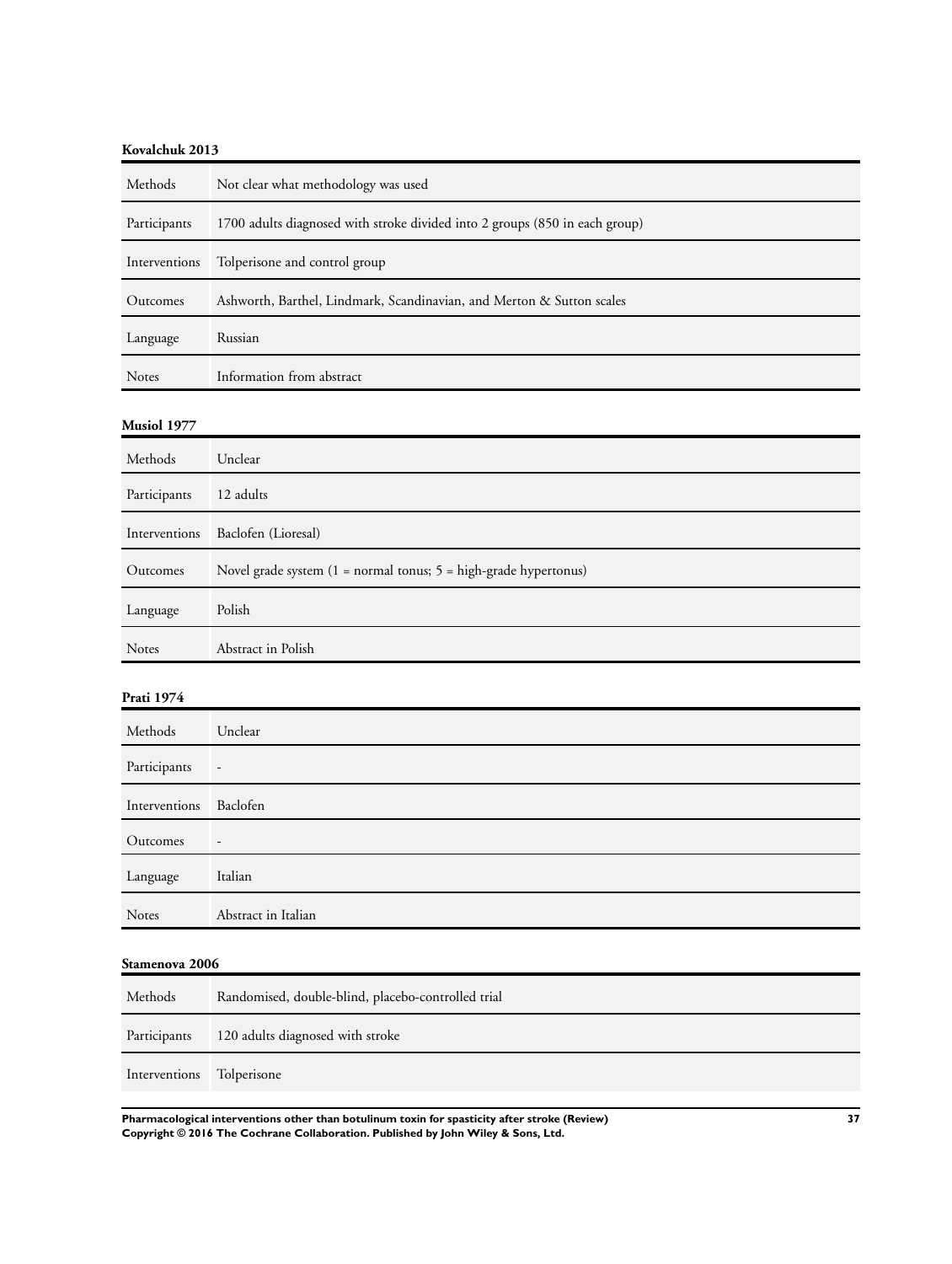## **Stamenova 2006** (*Continued)*

| Outcomes     | -                                              |
|--------------|------------------------------------------------|
| Language     | Russian                                        |
| <b>Notes</b> | Appears to be the same study as Stamenova 2005 |

## **Weynants 1990**

| Methods       | Unclear                                                                  |
|---------------|--------------------------------------------------------------------------|
| Participants  | 20 adults (17 diagnosed with stroke), mean age 50 years (range 15 to 69) |
| Interventions | Tizanidine                                                               |
| Outcomes      | $\overline{\phantom{a}}$                                                 |
| Language      | Dutch                                                                    |
| <b>Notes</b>  | Abstract in Dutch                                                        |
| Yao 2004      |                                                                          |
| Methods       | <b>RCT</b>                                                               |
| Participants  | 144 adults with stroke                                                   |
| Interventions | Baclofen (n = 84), control (n = 60)                                      |
| Outcomes      | Ashworth, Fugl-Meyer Assessment, and Modified Barthel Index              |
| Language      | Chinese                                                                  |

RCT: randomised controlled trial

Notes Information from abstract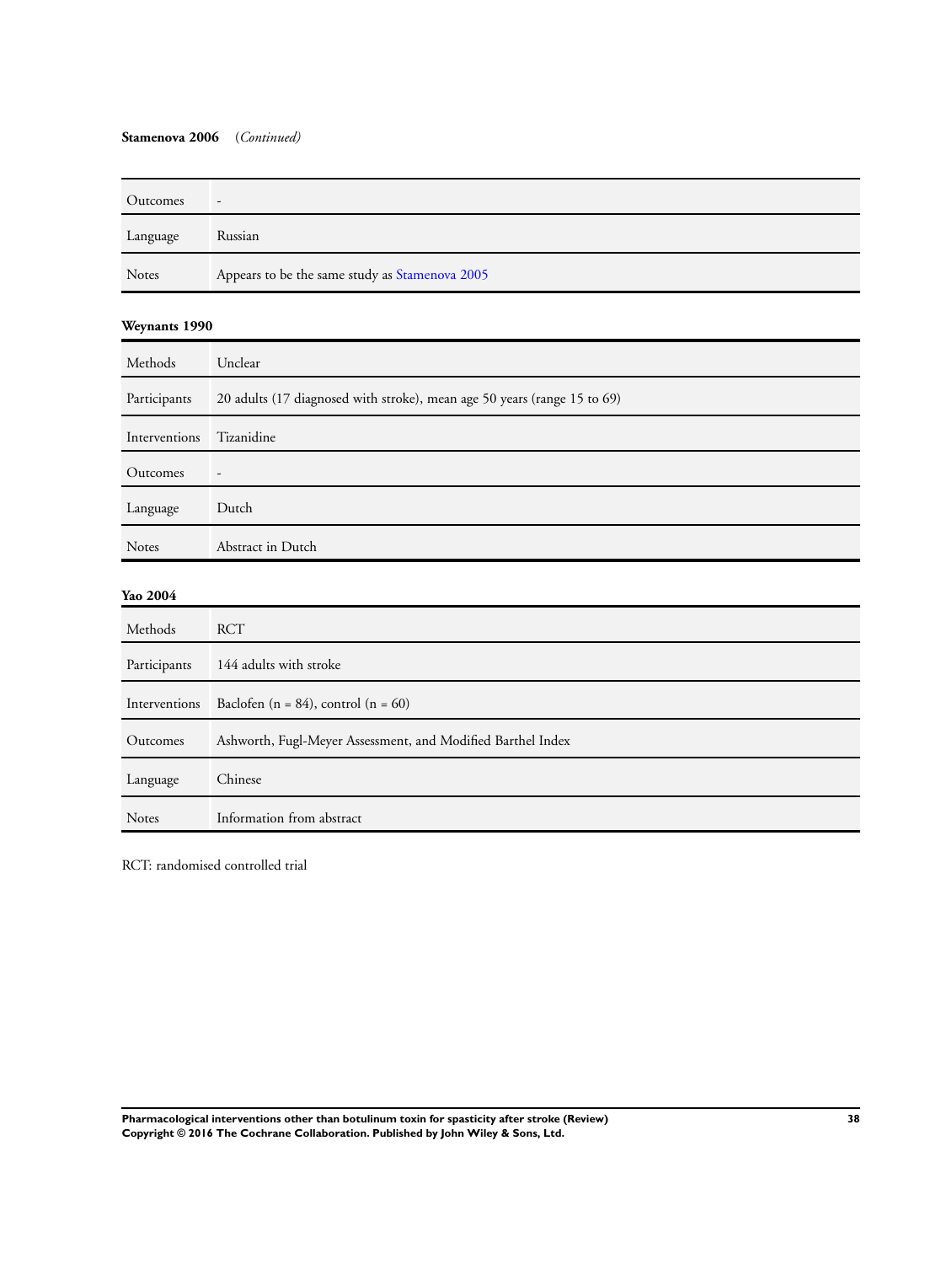## **D A T A A N D A N A L Y S E S**

| Outcome or subgroup title                         | No. of<br>studies | No. of<br>participants | Statistical method                   | <b>Effect</b> size      |  |
|---------------------------------------------------|-------------------|------------------------|--------------------------------------|-------------------------|--|
| 1 Function                                        |                   | 40                     | Mean Difference (IV, Random, 95% CI) | $-0.20$ $[-0.90, 0.50]$ |  |
| 1.1 Disability Assessment<br><b>Scale</b>         |                   | 40                     | Mean Difference (IV, Random, 95% CI) | $-0.20$ $[-0.90, 0.50]$ |  |
| 2 Spasticity - indirect measure                   | 2                 | 160                    | Odds Ratio (M-H, Random, 95% CI)     | 1.66 [0.21, 13.07]      |  |
| 3 Adverse events                                  | 2                 |                        | Risk Ratio (M-H, Random, 95% CI)     | Subtotals only          |  |
| 3.1 Adverse events per<br>participant             | 2                 | 160                    | Risk Ratio (M-H, Random, 95% CI)     | $1.65$ [1.12, 2.42]     |  |
| 3.2 Participants withdrawn<br>due to side effects | 2                 | 160                    | Risk Ratio (M-H, Random, 95% CI)     | $1.16$ [0.04, 34.40]    |  |

## **Comparison 1. Systemic drug versus placebo**

## **Comparison 2. Systemic drug versus another systemic drug**

| Outcome or subgroup title                           | No. of<br>No. of<br>studies<br>participants |     | Statistical method                   | <b>Effect</b> size                  |  |
|-----------------------------------------------------|---------------------------------------------|-----|--------------------------------------|-------------------------------------|--|
| 1 Function                                          | $\mathbf{1}$                                |     | Mean Difference (IV, Random, 95% CI) | Subtotals only                      |  |
| 1.1 Gait                                            | 1                                           | 79  | Mean Difference (IV, Random, 95% CI) | $-183.3$ $[-330.40, -$<br>$36.20$ ] |  |
| 2 Function dichotomous                              | 1                                           |     | Odds Ratio (M-H, Random, 95% CI)     | Subtotals only                      |  |
| 2.1 Pedersen Scale - upper<br>limb                  | 1                                           | 30  | Odds Ratio (M-H, Random, 95% CI)     | $1.0$ [0.23, 4.31]                  |  |
| 2.2 Pedersen Scale - lower<br>limb                  | 1                                           | 30  | Odds Ratio (M-H, Random, 95% CI)     | $1.0$ [0.17, 5.98]                  |  |
| 3 Spasticity - indirect measure                     | 2                                           |     | Odds Ratio (M-H, Random, 95% CI)     | Subtotals only                      |  |
| 3.1 Tizanidine versus baclofen                      | 1                                           | 30  | Odds Ratio (M-H, Random, 95% CI)     | 2.36 [0.36, 15.45]                  |  |
| 3.2 Tizanidine versus                               | 1                                           | 78  | Odds Ratio (M-H, Random, 95% CI)     | $0.90$ [0.37, 2.20]                 |  |
| diazepam                                            |                                             |     |                                      |                                     |  |
| 4 Clonus                                            | $\overline{2}$                              |     | Odds Ratio (M-H, Random, 95% CI)     | Subtotals only                      |  |
| 4.1 Tizanidine versus baclofen                      | $\mathbf{1}$                                | 12  | Odds Ratio (M-H, Random, 95% CI)     | $0.63$ [0.04, 9.65]                 |  |
| 4.2 Tizanidine versus                               | 1                                           | 49  | Odds Ratio (M-H, Random, 95% CI)     | $1.4$ [0.44, 4.44]                  |  |
| diazepam                                            |                                             |     |                                      |                                     |  |
| 5 Muscle spasms                                     | 1                                           |     | Odds Ratio (M-H, Fixed, 95% CI)      | Subtotals only                      |  |
| 5.1 Tizanidine versus baclofen                      | $\mathbf{1}$                                | 14  | Odds Ratio (M-H, Fixed, 95% CI)      | $0.33$ [0.03, 4.40]                 |  |
| 6 Adverse events                                    | 2                                           |     | Risk Ratio (M-H, Random, 95% CI)     | Subtotals only                      |  |
| 6.1 Per participant - tizanidine<br>versus baclofen | $\mathbf{1}$                                | 29  | Risk Ratio (M-H, Random, 95% CI)     | $2.1$ [0.83, 5.30]                  |  |
| 6.2 Total-tizanidine versus<br>baclofen             | 1                                           | 29  | Risk Ratio (M-H, Random, 95% CI)     | 1.26 [0.94, 1.69]                   |  |
| 6.3 Total - tizanidine versus<br>diazepam           | 1                                           | 105 | Risk Ratio (M-H, Random, 95% CI)     | $1.22$ [1.01, 1.48]                 |  |

**Pharmacological interventions other than botulinum toxin for spasticity after stroke (Review) 39 Copyright © 2016 The Cochrane Collaboration. Published by John Wiley & Sons, Ltd.**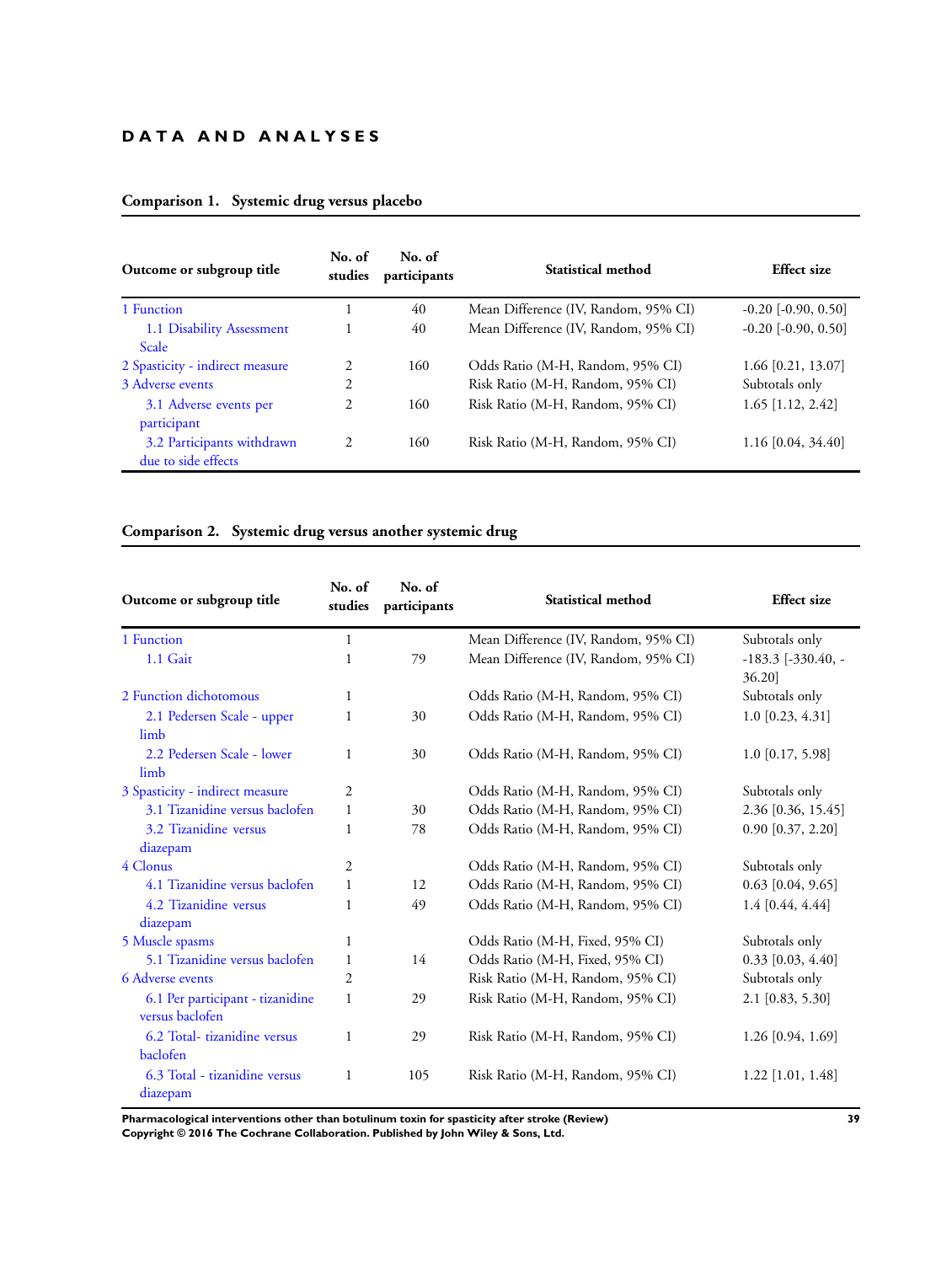| 6.4 Withdrew - tizanidine | 29  | Risk Ratio (M-H, Random, 95% CI) | $0.13$ [0.01, 2.38] |
|---------------------------|-----|----------------------------------|---------------------|
| versus baclofen           |     |                                  |                     |
| 6.5 Withdrew - tizanidine | 105 | Risk Ratio (M-H, Random, 95% CI) | $0.42$ [0.18, 1.01] |
| versus diazepam           |     |                                  |                     |

## **Comparison 3. Systemically acting drug versus a locally acting drug**

| Outcome or subgroup title    | No. of<br>studies | No. of<br>participants | <b>Statistical method</b>            | <b>Effect</b> size       |  |
|------------------------------|-------------------|------------------------|--------------------------------------|--------------------------|--|
| 1 Function                   |                   |                        | Mean Difference (IV, Random, 95% CI) | Subtotals only           |  |
| 1.1 Action Research Arm Test |                   | 68                     | Mean Difference (IV, Random, 95% CI) | $-3.79$ $[-6.93, -0.65]$ |  |
| 2 Adverse events             |                   | 68                     | Risk Ratio (M-H, Random, 95% CI)     | 41.00 [2.58, 651.70]     |  |

## **Comparison 4. Locally acting drug versus another locally acting drug**

| Outcome or subgroup title         | No. of<br>No. of<br>participants<br>studies |    | Statistical method                   | <b>Effect</b> size      |  |
|-----------------------------------|---------------------------------------------|----|--------------------------------------|-------------------------|--|
| 1 Function                        |                                             |    | Mean Difference (IV, Random, 95% CI) | Subtotals only          |  |
| 1.1 Gait (25 feet timed walk)     |                                             | 20 | Mean Difference (IV, Random, 95% CI) | $2.70$ [-2.83, 8.23]    |  |
| 2 Passive range of movement       |                                             |    | Mean Difference (IV, Fixed, 95% CI)  | Subtotals only          |  |
| 2.1 Phenol versus alcohol         |                                             | 20 | Mean Difference (IV, Fixed, 95% CI)  | $1.0$ [-7.00, 11.00]    |  |
| 3 Spasticity - neurophysiological |                                             |    | Mean Difference (IV, Random, 95% CI) | Subtotals only          |  |
| 3.1 H:M Ratio                     |                                             | 20 | Mean Difference (IV, Random, 95% CI) | $-0.01$ $[-0.48, 0.46]$ |  |
| $3.2$ H-reflex                    |                                             | 20 | Mean Difference (IV, Random, 95% CI) | $1.24$ [-1.44, 3.92]    |  |
| 4 Spasticity - indirect measure   |                                             |    | Odds Ratio (M-H, Random, 95% CI)     | Subtotals only          |  |
| 4.1 Phenol versus alcohol         |                                             | 20 | Odds Ratio (M-H, Random, 95% CI)     | $0.26$ [0.02, 3.06]     |  |
| 5 Clonus                          |                                             |    | Odds Ratio (M-H, Random, 95% CI)     | Subtotals only          |  |
| 5.1 Phenol versus alcohol         |                                             | 12 | Odds Ratio (M-H, Random, 95% CI)     | 8.56 [0.34, 212.94]     |  |
| 6 Adverse events                  | 2                                           |    | Risk Ratio (M-H, Random, 95% CI)     | Subtotals only          |  |
| 6.1 Total - phenol versus         |                                             | 20 | Risk Ratio (M-H, Random, 95% CI)     | 7.0 [0.41, 120.16]      |  |
| alcohol                           |                                             |    |                                      |                         |  |
| 6.2 Total - phenol versus         | 1                                           | 20 | Risk Ratio (M-H, Random, 95% CI)     | 7.0 [0.41, 120.16]      |  |
| botulinum toxin                   |                                             |    |                                      |                         |  |

**Pharmacological interventions other than botulinum toxin for spasticity after stroke (Review) 40 Copyright © 2016 The Cochrane Collaboration. Published by John Wiley & Sons, Ltd.**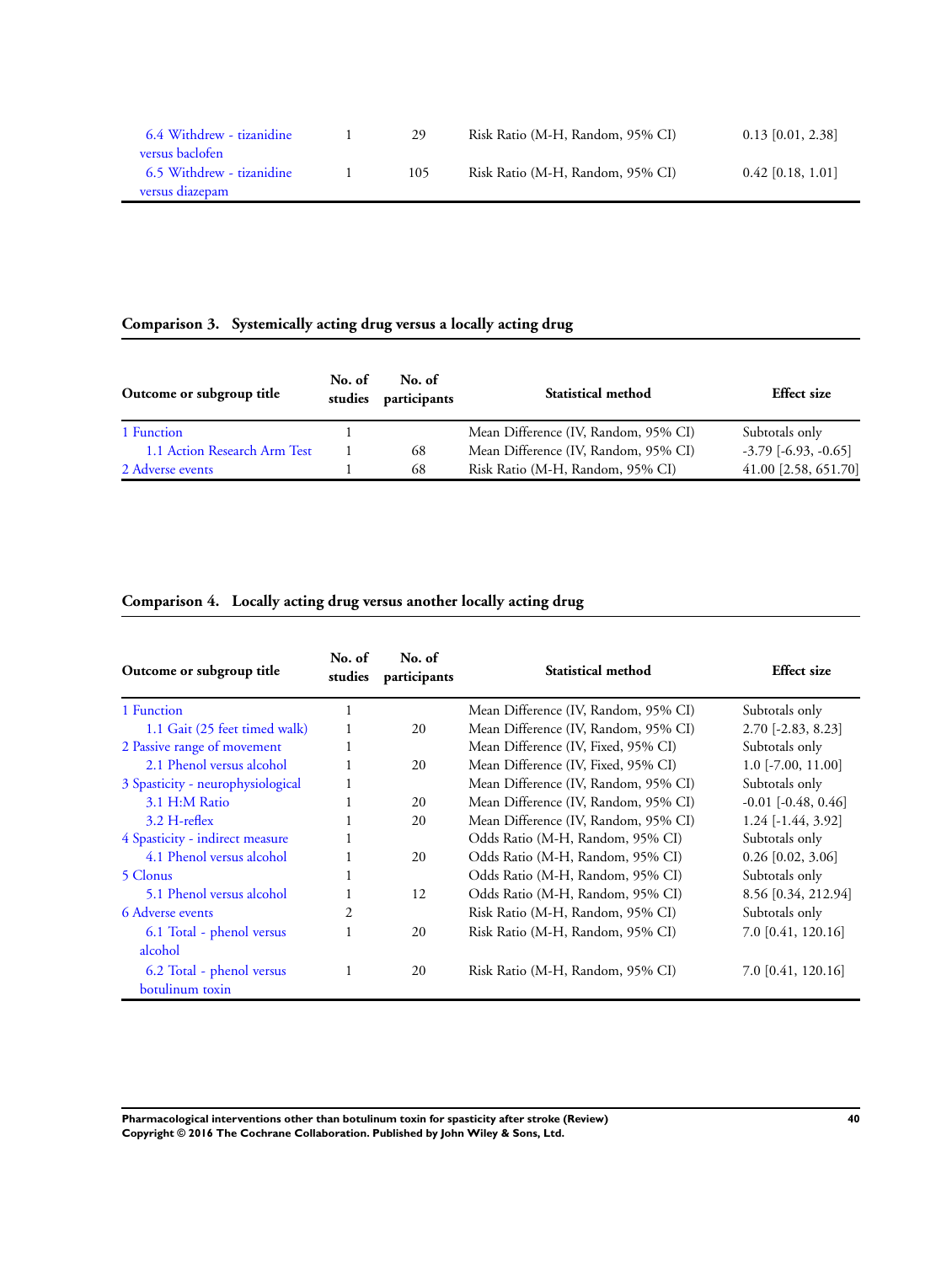## **Analysis 1.1. Comparison 1 Systemic drug versus placebo, Outcome 1 Function.**

<span id="page-42-0"></span>Review: Pharmacological interventions other than botulinum toxin for spasticity after stroke

Comparison: 1 Systemic drug versus placebo

Outcome: 1 Function

| Study or subgroup                              | Systemic drug |               | Placebo     |            | Mean<br><b>Difference</b> | Weight            | Mean<br>Difference                  |
|------------------------------------------------|---------------|---------------|-------------|------------|---------------------------|-------------------|-------------------------------------|
|                                                | N             | Mean(SD)      | $\mathbb N$ | Mean(SD)   | IV, Random, 95% CI        |                   | IV, Random, 95% CI                  |
| Disability Assessment Scale                    |               |               |             |            |                           |                   |                                     |
| Simpson 2009                                   | 21            | $0.47$ (1.18) | 9           | 0.67(1.08) |                           | 100.0%            | $-0.20$ $\lceil -0.90, 0.50 \rceil$ |
| <b>Total (95% CI)</b>                          | 21            |               | 19          |            |                           | 100.0%            | $-0.20$ [ $-0.90, 0.50$ ]           |
| Heterogeneity: not applicable                  |               |               |             |            |                           |                   |                                     |
| Test for overall effect: $Z = 0.56$ (P = 0.58) |               |               |             |            |                           |                   |                                     |
| Test for subgroup differences: Not applicable  |               |               |             |            |                           |                   |                                     |
|                                                |               |               |             |            |                           |                   |                                     |
|                                                |               |               |             |            | $-2$<br>$\Omega$<br>$-1$  | $\overline{2}$    |                                     |
|                                                |               |               |             |            | Favours placebo           | Favours treatment |                                     |

## **Analysis 1.2. Comparison 1 Systemic drug versus placebo, Outcome 2 Spasticity - indirect measure.**

Review: Pharmacological interventions other than botulinum toxin for spasticity after stroke

Comparison: 1 Systemic drug versus placebo

Outcome: 2 Spasticity - indirect measure

| Study or subgroup                              | Systemic drug                                                                                    | Placebo |                 |     | Odds Ratio<br>$M -$ |                       | Weight | Odds Ratio<br>$M -$    |
|------------------------------------------------|--------------------------------------------------------------------------------------------------|---------|-----------------|-----|---------------------|-----------------------|--------|------------------------|
|                                                | n/N                                                                                              | n/N     |                 |     | H,Random,95%        |                       |        | H,Random,95%           |
| Simpson 2009                                   | 5/21                                                                                             | 7/19    |                 |     |                     |                       | 46.4 % | $0.54$ $[0.14, 2.11]$  |
| Stamenova 2005                                 | 47/60                                                                                            | 27/60   |                 |     |                     |                       | 53.6 % | 4.42 [ 1.99, 9.81 ]    |
| <b>Total (95% CI)</b>                          | 81                                                                                               | 79      |                 |     |                     |                       | 100.0% | $1.66$ [ 0.21, 13.07 ] |
| Total events: 52 (Systemic drug), 34 (Placebo) |                                                                                                  |         |                 |     |                     |                       |        |                        |
|                                                | Heterogeneity: Tau <sup>2</sup> = 1.90; Chi <sup>2</sup> = 6.81, df = 1 (P = 0.01); $1^2 = 85\%$ |         |                 |     |                     |                       |        |                        |
| Test for overall effect: $Z = 0.48$ (P = 0.63) |                                                                                                  |         |                 |     |                     |                       |        |                        |
| Test for subgroup differences: Not applicable  |                                                                                                  |         |                 |     |                     |                       |        |                        |
|                                                |                                                                                                  |         |                 |     |                     |                       |        |                        |
|                                                |                                                                                                  |         | 0.05            | 0.2 | 5                   | 20                    |        |                        |
|                                                |                                                                                                  |         | Favours Placebo |     |                     | Favours Systemic drug |        |                        |

**Pharmacological interventions other than botulinum toxin for spasticity after stroke (Review) 41 Copyright © 2016 The Cochrane Collaboration. Published by John Wiley & Sons, Ltd.**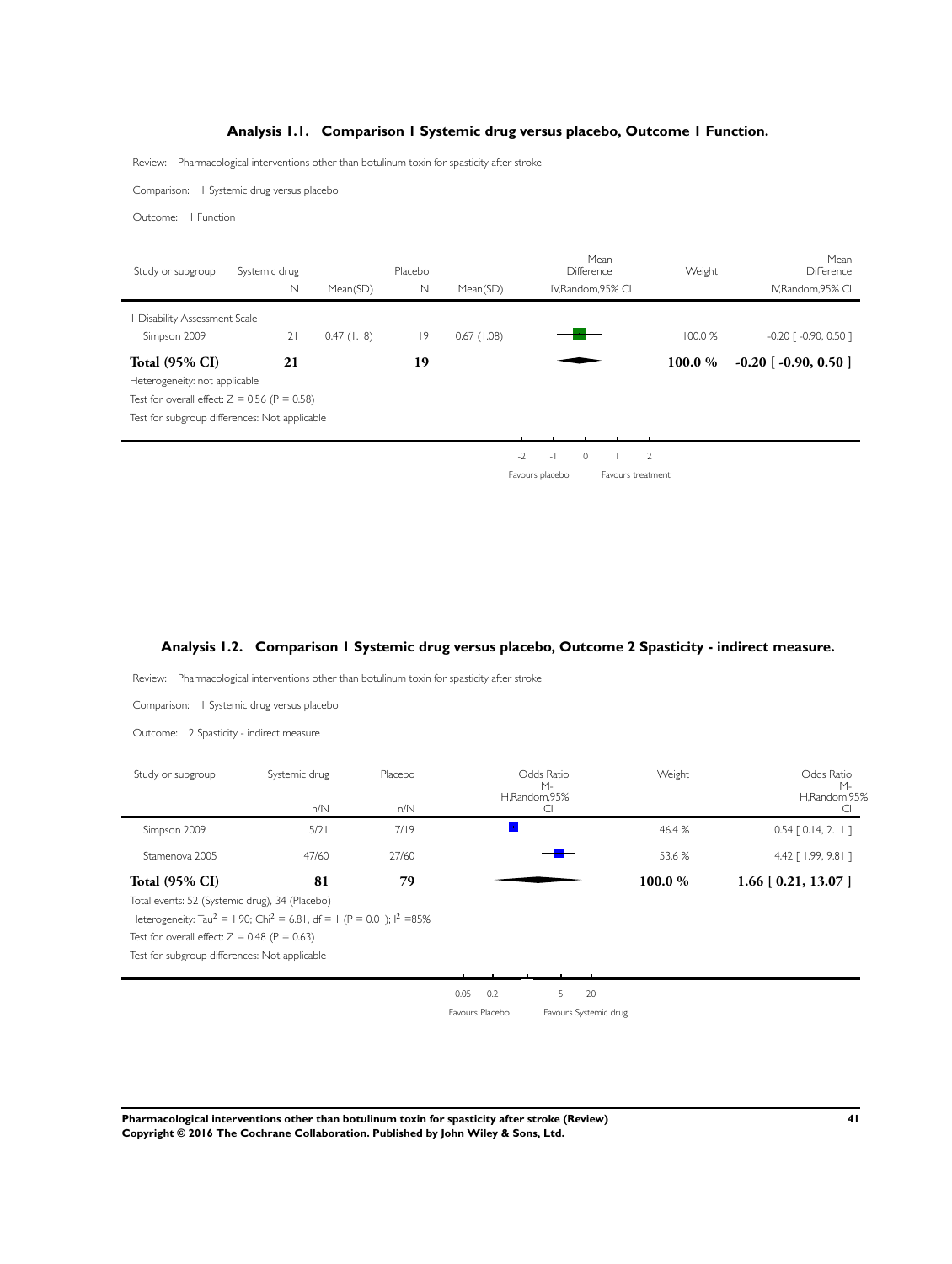## **Analysis 1.3. Comparison 1 Systemic drug versus placebo, Outcome 3 Adverse events.**

Review: Pharmacological interventions other than botulinum toxin for spasticity after stroke

Comparison: 1 Systemic drug versus placebo

Outcome: 3 Adverse events

| Study or subgroup                                                                                        | Placebo | Systemic drug | <b>Risk Ratio</b><br>$M -$            | Weight  | <b>Risk Ratio</b><br>$M -$ |
|----------------------------------------------------------------------------------------------------------|---------|---------------|---------------------------------------|---------|----------------------------|
|                                                                                                          | n/N     | n/N           | H,Random,95%<br>C.                    |         | H,Random,95%               |
| Adverse events per participant                                                                           |         |               |                                       |         |                            |
| Simpson 2009                                                                                             | 19/21   | 10/19         |                                       | 74.7 %  | $1.72$ [ $1.10$ , 2.69 ]   |
| Stamenova 2005                                                                                           | 13/60   | 9/60          |                                       | 25.3 %  | $1.44$ $[0.67, 3.12]$      |
| Subtotal (95% CI)                                                                                        | 81      | 79            |                                       | 100.0 % | $1.65$ [ 1.12, 2.42 ]      |
| Total events: 32 (Placebo), 19 (Systemic drug)                                                           |         |               |                                       |         |                            |
| Heterogeneity: Tau <sup>2</sup> = 0.0; Chi <sup>2</sup> = 0.17, df = 1 (P = 0.68); l <sup>2</sup> = 0.0% |         |               |                                       |         |                            |
| Test for overall effect: $Z = 2.52$ (P = 0.012)                                                          |         |               |                                       |         |                            |
| 2 Participants withdrawn due to side effects                                                             |         |               |                                       |         |                            |
| Simpson 2009                                                                                             | 3/21    | 0/19          |                                       | 50.7%   | 6.36 [ 0.35, 115.73 ]      |
| Stamenova 2005                                                                                           | 0/60    | 2/60          |                                       | 49.3 %  | $0.20$ $[0.01, 4.08]$      |
| Subtotal (95% CI)                                                                                        | 81      | 79            |                                       | 100.0 % | $1.16$ [ 0.04, 34.40 ]     |
| Total events: 3 (Placebo), 2 (Systemic drug)                                                             |         |               |                                       |         |                            |
| Heterogeneity: Tau <sup>2</sup> = 3.71; Chi <sup>2</sup> = 2.63, df = 1 (P = 0.10); $1^2$ =62%           |         |               |                                       |         |                            |
| Test for overall effect: $Z = 0.08$ (P = 0.93)                                                           |         |               |                                       |         |                            |
| Test for subgroup differences: Chi <sup>2</sup> = 0.04, df = 1 (P = 0.84), $1^2$ = 0.0%                  |         |               |                                       |         |                            |
|                                                                                                          |         |               |                                       |         |                            |
|                                                                                                          |         |               | 0.005<br>0.1<br>$\overline{0}$<br>200 |         |                            |

Favours treatment Favours placebo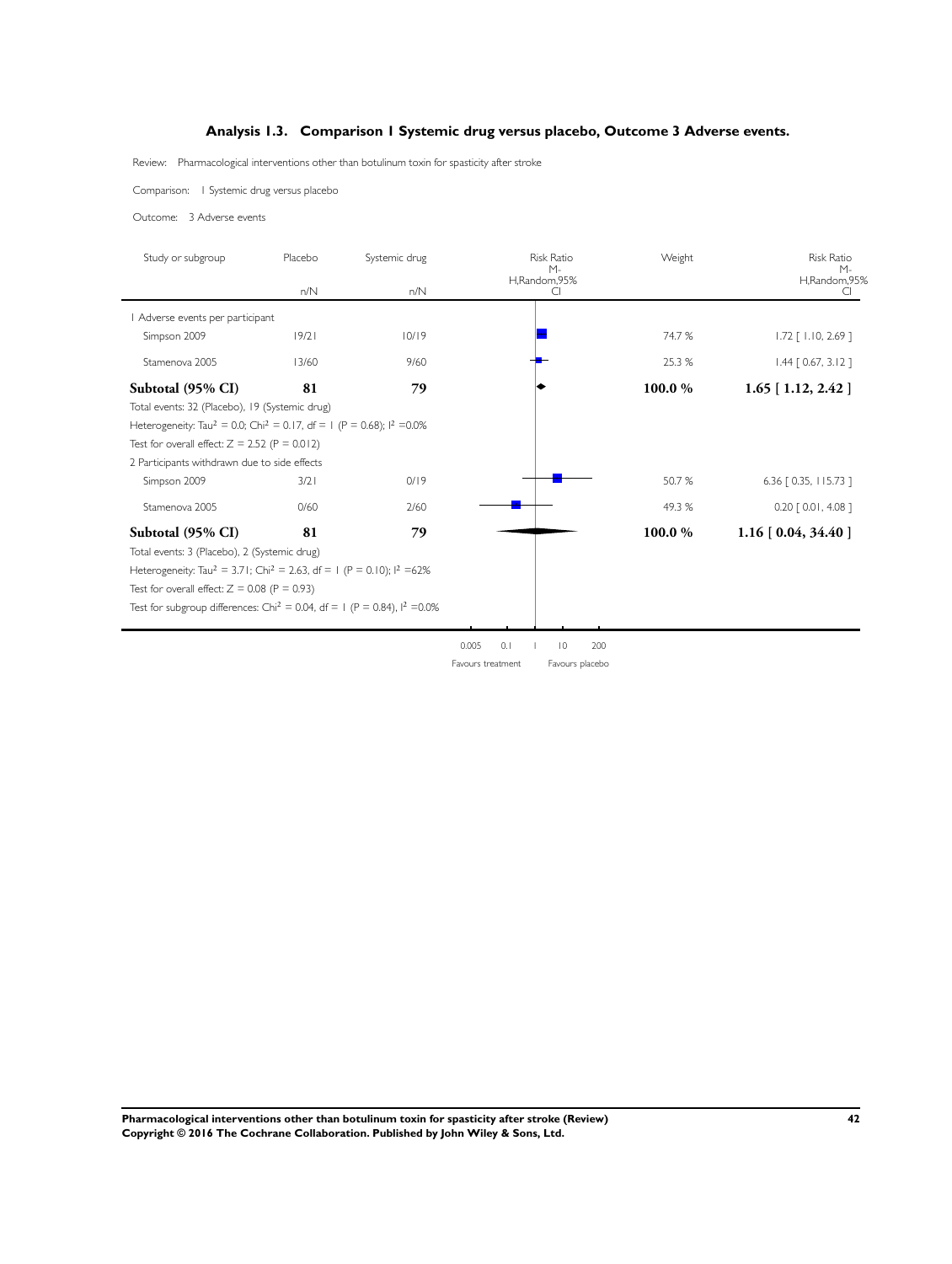## **Analysis 2.1. Comparison 2 Systemic drug versus another systemic drug, Outcome 1 Function.**

<span id="page-44-0"></span>Review: Pharmacological interventions other than botulinum toxin for spasticity after stroke

Comparison: 2 Systemic drug versus another systemic drug

Outcome: 1 Function

| Study or subgroup                               | Tizanidine |               | Diazepam |               |                  | Mean<br>Difference | Weight | Mean<br>Difference                  |
|-------------------------------------------------|------------|---------------|----------|---------------|------------------|--------------------|--------|-------------------------------------|
|                                                 | N          | Mean(SD)      | N        | Mean(SD)      |                  | IV.Random.95% CI   |        | IV.Random.95% CI                    |
| Gait                                            |            |               |          |               |                  |                    |        |                                     |
| Bes 1988                                        | 40         | 223.4 (303.1) | 39       | 406.7 (360.7) |                  |                    | 100.0% | -183.30 [-330.40, -36.20 ]          |
| Subtotal (95% CI)                               | 40         |               | 39       |               |                  |                    |        | $100.0\%$ -183.30 [-330.40, -36.20] |
| Heterogeneity: not applicable                   |            |               |          |               |                  |                    |        |                                     |
| Test for overall effect: $Z = 2.44$ (P = 0.015) |            |               |          |               |                  |                    |        |                                     |
|                                                 |            |               |          |               |                  |                    |        |                                     |
|                                                 |            |               |          |               | $-100$<br>$-200$ | $\circ$<br>100     | 200    |                                     |
|                                                 |            |               |          |               | Favours Diazepam | Favours Tizanidine |        |                                     |

**Pharmacological interventions other than botulinum toxin for spasticity after stroke (Review) 43 Copyright © 2016 The Cochrane Collaboration. Published by John Wiley & Sons, Ltd.**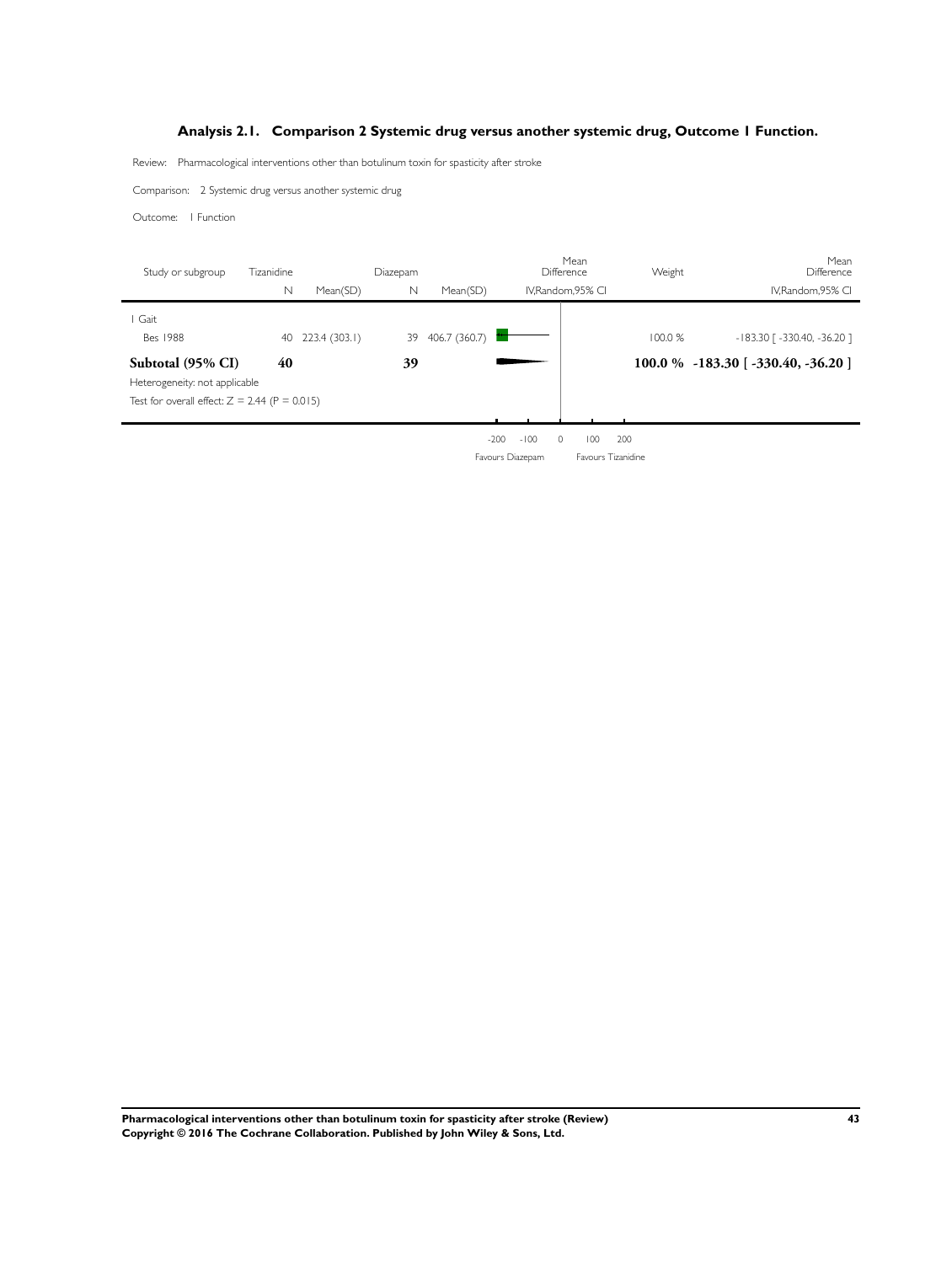## <span id="page-45-0"></span>**Analysis 2.2. Comparison 2 Systemic drug versus another systemic drug, Outcome 2 Function dichotomous.**

Review: Pharmacological interventions other than botulinum toxin for spasticity after stroke

Comparison: 2 Systemic drug versus another systemic drug

Outcome: 2 Function dichotomous

| Study or subgroup                                                                      | Tizanidine | Baclofen | Odds Ratio<br>$M -$               | Weight  | Odds Ratio<br>$M -$   |
|----------------------------------------------------------------------------------------|------------|----------|-----------------------------------|---------|-----------------------|
|                                                                                        | n/N        | n/N      | H,Random,95%<br>CI                |         | H,Random,95%          |
| Pedersen Scale - upper limb                                                            |            |          |                                   |         |                       |
| Medici 1989                                                                            | $6/15$     | $6/15$   |                                   | 100.0 % | $1.00$ $[0.23, 4.31]$ |
| Subtotal (95% CI)                                                                      | 15         | 15       |                                   | 100.0 % | $1.00$ [ 0.23, 4.31 ] |
| Total events: 6 (Tizanidine), 6 (Baclofen)                                             |            |          |                                   |         |                       |
| Heterogeneity: not applicable                                                          |            |          |                                   |         |                       |
| Test for overall effect: $Z = 0.0$ (P = 1.0)                                           |            |          |                                   |         |                       |
| 2 Pedersen Scale - lower limb                                                          |            |          |                                   |         |                       |
| Medici 1989                                                                            | 3/15       | 3/15     |                                   | 100.0 % | $1.00$ $[0.17, 5.98]$ |
| Subtotal (95% CI)                                                                      | 15         | 15       |                                   | 100.0 % | $1.00$ [ 0.17, 5.98 ] |
| Total events: 3 (Tizanidine), 3 (Baclofen)                                             |            |          |                                   |         |                       |
| Heterogeneity: not applicable                                                          |            |          |                                   |         |                       |
| Test for overall effect: $Z = 0.0$ (P = 1.0)                                           |            |          |                                   |         |                       |
| Test for subgroup differences: Chi <sup>2</sup> = 0.0, df = 1 (P = 1.00), $1^2$ = 0.0% |            |          |                                   |         |                       |
|                                                                                        |            |          |                                   |         |                       |
|                                                                                        |            |          | 0.5<br>5<br>0.2<br>$\overline{2}$ |         |                       |

Favours Control Favours Tizanidine

**Pharmacological interventions other than botulinum toxin for spasticity after stroke (Review) 44 Copyright © 2016 The Cochrane Collaboration. Published by John Wiley & Sons, Ltd.**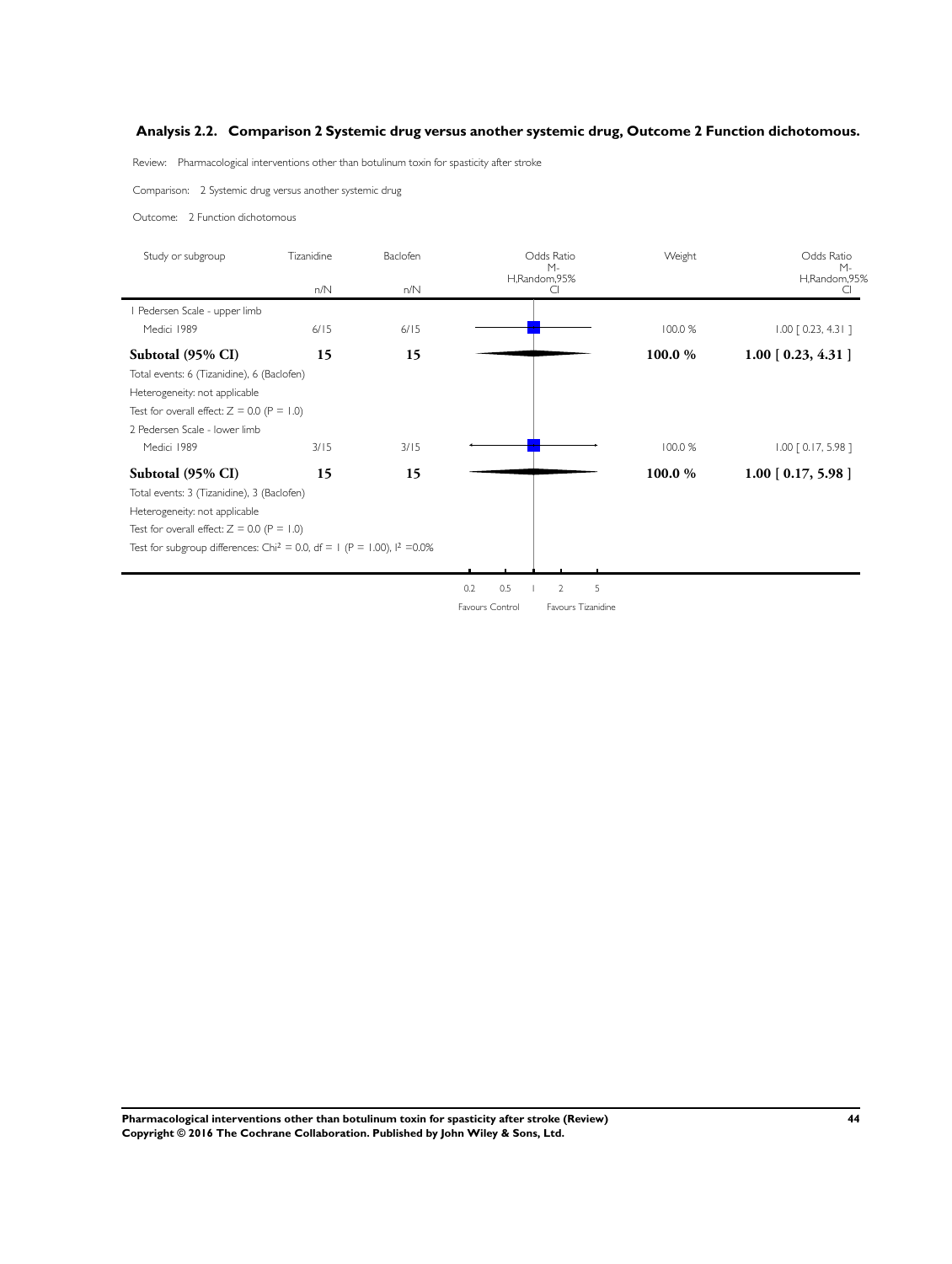## <span id="page-46-0"></span>**Analysis 2.3. Comparison 2 Systemic drug versus another systemic drug, Outcome 3 Spasticity - indirect measure.**

Review: Pharmacological interventions other than botulinum toxin for spasticity after stroke

Comparison: 2 Systemic drug versus another systemic drug

Outcome: 3 Spasticity - indirect measure

| Study or subgroup                                                                       | Tizanidine | Control |                            | Weight             | Odds Ratio<br>$M -$     |
|-----------------------------------------------------------------------------------------|------------|---------|----------------------------|--------------------|-------------------------|
|                                                                                         | n/N        | n/N     | $M -$<br>H,Random,95%<br>C |                    | H,Random,95%            |
| Tizanidine versus baclofen                                                              |            |         |                            |                    |                         |
| Medici 1989                                                                             | 13/15      | 11/15   |                            | 100.0 %            | 2.36 [ 0.36, 15.45 ]    |
| Subtotal (95% CI)                                                                       | 15         | 15      |                            | 100.0%             | $2.36$ [ 0.36, 15.45 ]  |
| Total events: 13 (Tizanidine), 11 (Control)                                             |            |         |                            |                    |                         |
| Heterogeneity: not applicable                                                           |            |         |                            |                    |                         |
| Test for overall effect: $Z = 0.90$ (P = 0.37)                                          |            |         |                            |                    |                         |
| 2 Tizanidine versus diazepam                                                            |            |         |                            |                    |                         |
| <b>Bes 1988</b>                                                                         | 21/43      | 18/35   |                            | 100.0 %            | 0.90 [ 0.37, 2.20 ]     |
| Subtotal (95% CI)                                                                       | 43         | 35      |                            | 100.0%             | $0.90$ [ $0.37, 2.20$ ] |
| Total events: 21 (Tizanidine), 18 (Control)                                             |            |         |                            |                    |                         |
| Heterogeneity: not applicable                                                           |            |         |                            |                    |                         |
| Test for overall effect: $Z = 0.23$ (P = 0.82)                                          |            |         |                            |                    |                         |
| Test for subgroup differences: Chi <sup>2</sup> = 0.83, df = 1 (P = 0.36), $1^2$ = 0.0% |            |         |                            |                    |                         |
|                                                                                         |            |         |                            |                    |                         |
|                                                                                         |            |         | 0.1<br>0.01<br>$ 0\rangle$ | 100                |                         |
|                                                                                         |            |         | Favours control            | Favours tizanidine |                         |

**Pharmacological interventions other than botulinum toxin for spasticity after stroke (Review) 45 Copyright © 2016 The Cochrane Collaboration. Published by John Wiley & Sons, Ltd.**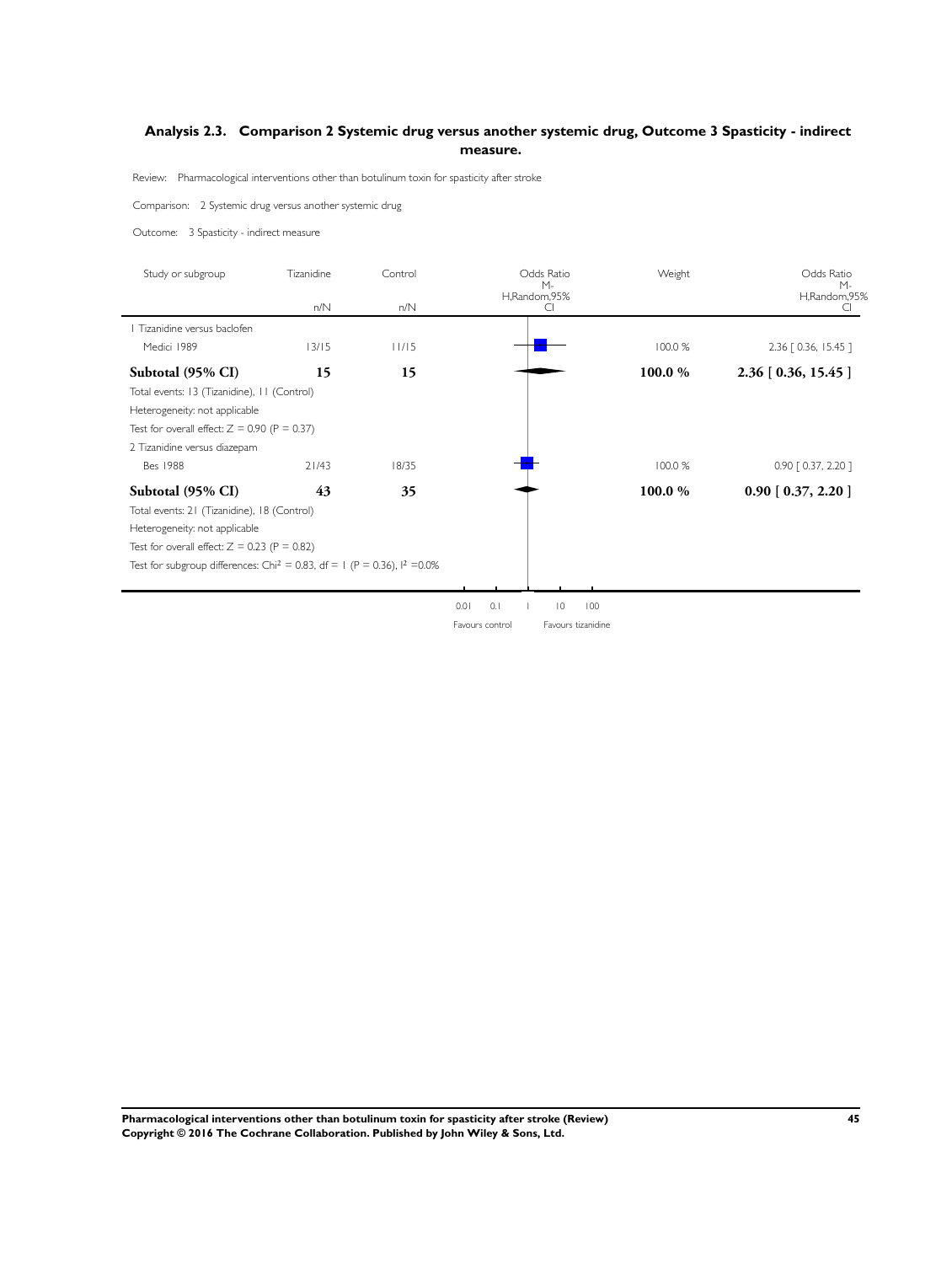## **Analysis 2.4. Comparison 2 Systemic drug versus another systemic drug, Outcome 4 Clonus.**

<span id="page-47-0"></span>Review: Pharmacological interventions other than botulinum toxin for spasticity after stroke

Comparison: 2 Systemic drug versus another systemic drug

Outcome: 4 Clonus

| Study or subgroup                                                                                | Tizanidine | Control | Odds Ratio<br>$M -$                  | Weight  | Odds Ratio<br>$M -$   |  |
|--------------------------------------------------------------------------------------------------|------------|---------|--------------------------------------|---------|-----------------------|--|
|                                                                                                  | n/N        | n/N     | H,Random,95%<br>CI                   |         | H,Random,95%          |  |
| Tizanidine versus baclofen                                                                       |            |         |                                      |         |                       |  |
| Medici 1989                                                                                      | 5/7        | 4/5     |                                      | 100.0 % | $0.63$ $[0.04, 9.65]$ |  |
| Subtotal (95% CI)                                                                                | 7          | 5       |                                      | 100.0 % | $0.63$ [ 0.04, 9.65 ] |  |
| Total events: 5 (Tizanidine), 4 (Control)                                                        |            |         |                                      |         |                       |  |
| Heterogeneity: not applicable                                                                    |            |         |                                      |         |                       |  |
| Test for overall effect: $Z = 0.34$ (P = 0.74)                                                   |            |         |                                      |         |                       |  |
| 2 Tizanidine versus diazepam                                                                     |            |         |                                      |         |                       |  |
| <b>Bes 1988</b>                                                                                  | 14/29      | 8/20    |                                      | 100.0 % | $1.40$ $[0.44, 4.44]$ |  |
| Subtotal (95% CI)                                                                                | 29         | 20      |                                      | 100.0 % | $1.40$ [ 0.44, 4.44 ] |  |
| Total events: 14 (Tizanidine), 8 (Control)                                                       |            |         |                                      |         |                       |  |
| Heterogeneity: not applicable                                                                    |            |         |                                      |         |                       |  |
| Test for overall effect: $Z = 0.57$ (P = 0.57)                                                   |            |         |                                      |         |                       |  |
| Test for subgroup differences: Chi <sup>2</sup> = 0.28, df = 1 (P = 0.59), l <sup>2</sup> = 0.0% |            |         |                                      |         |                       |  |
|                                                                                                  |            |         |                                      |         |                       |  |
|                                                                                                  |            |         | 100<br>0.01<br>0.1<br>$\overline{0}$ |         |                       |  |

Favours control Favours tizanidine

**Pharmacological interventions other than botulinum toxin for spasticity after stroke (Review) 46 Copyright © 2016 The Cochrane Collaboration. Published by John Wiley & Sons, Ltd.**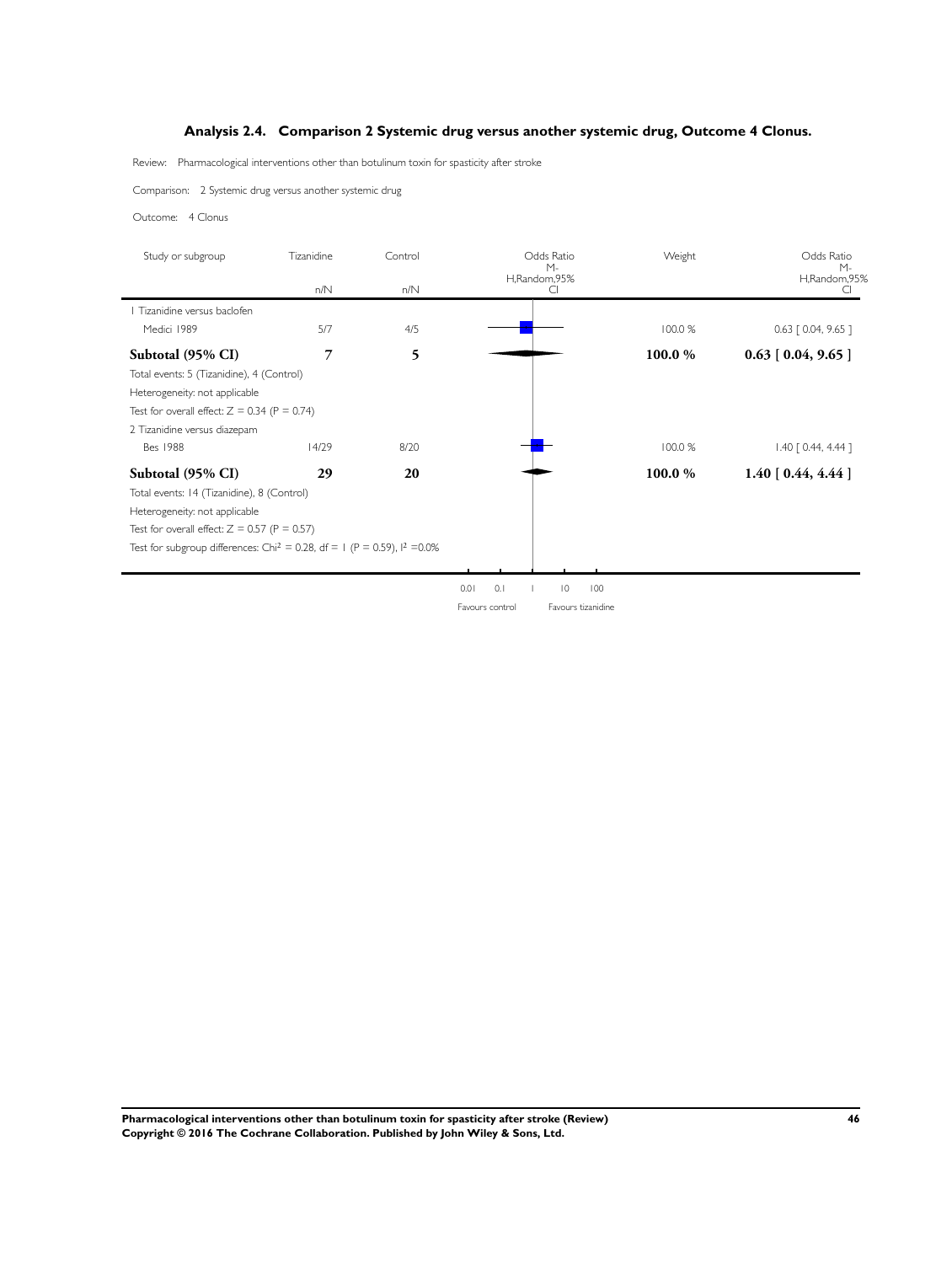## <span id="page-48-0"></span>**Analysis 2.5. Comparison 2 Systemic drug versus another systemic drug, Outcome 5 Muscle spasms.**

Review: Pharmacological interventions other than botulinum toxin for spasticity after stroke

Comparison: 2 Systemic drug versus another systemic drug

Outcome: 5 Muscle spasms

| Study or subgroup                              | <b>Tizanidine</b> | Baclofen |                  | Odds Ratio            |         | Odds Ratio            |
|------------------------------------------------|-------------------|----------|------------------|-----------------------|---------|-----------------------|
|                                                | n/N               | n/N      |                  | M-H, Fixed, 95% CI    |         | M-H, Fixed, 95% CI    |
| Tizanidine versus baclofen                     |                   |          |                  |                       |         |                       |
| Medici 1989                                    | 5/8               | 5/6      |                  |                       | 100.0%  | $0.33$ $[0.03, 4.40]$ |
| Subtotal (95% CI)                              | 8                 | 6        |                  |                       | 100.0 % | $0.33$ [ 0.03, 4.40 ] |
| Total events: 5 (Tizanidine), 5 (Baclofen)     |                   |          |                  |                       |         |                       |
| Heterogeneity: not applicable                  |                   |          |                  |                       |         |                       |
| Test for overall effect: $Z = 0.83$ (P = 0.40) |                   |          |                  |                       |         |                       |
| Test for subgroup differences: Not applicable  |                   |          |                  |                       |         |                       |
|                                                |                   |          |                  |                       |         |                       |
|                                                |                   |          | 0.1<br>0.01      | $\overline{0}$<br>100 |         |                       |
|                                                |                   |          | Favours Baclofen | Favours Tizanidine    |         |                       |

**Pharmacological interventions other than botulinum toxin for spasticity after stroke (Review) 47 Copyright © 2016 The Cochrane Collaboration. Published by John Wiley & Sons, Ltd.**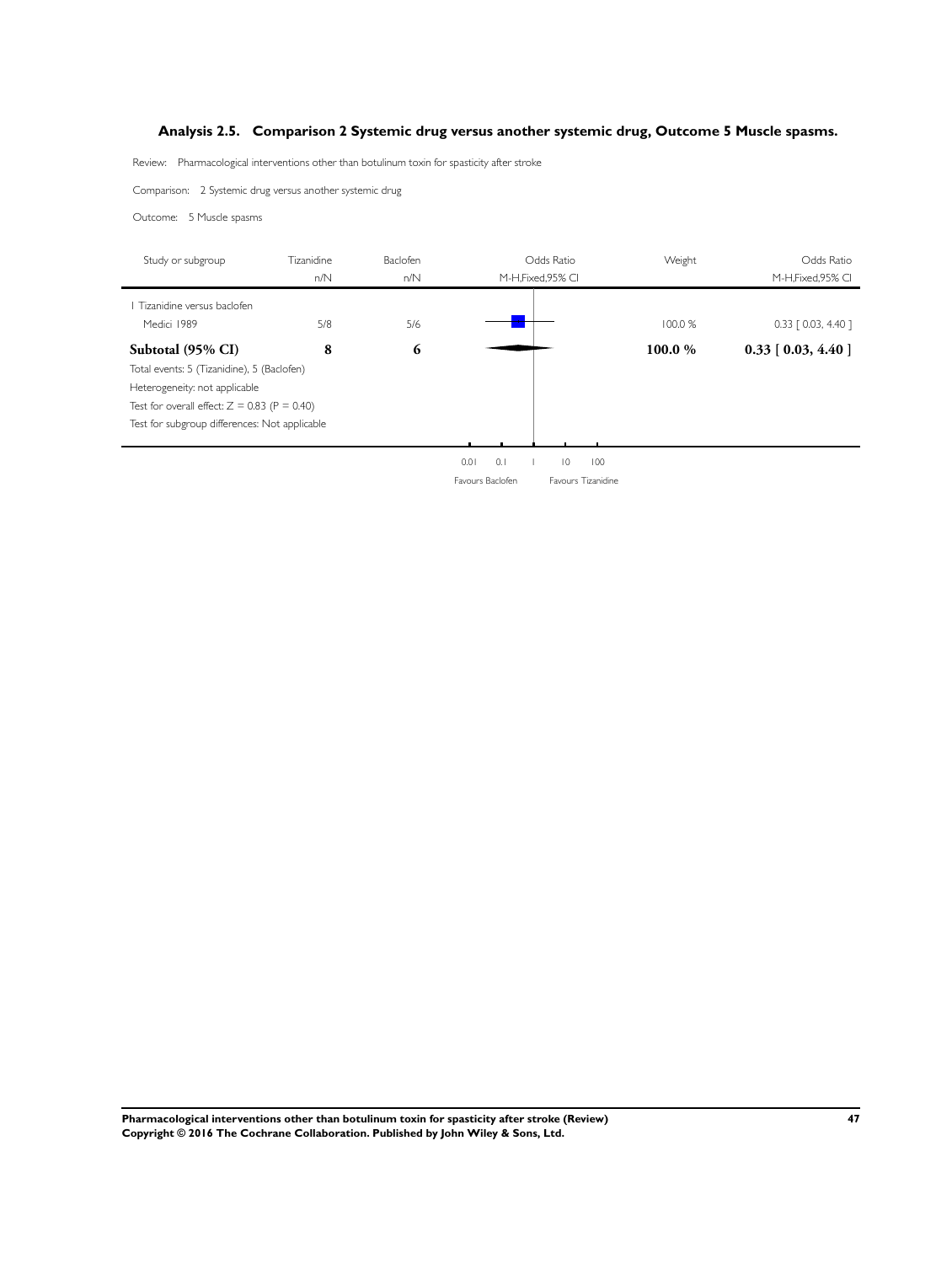## <span id="page-49-0"></span>**Analysis 2.6. Comparison 2 Systemic drug versus another systemic drug, Outcome 6 Adverse events.**

Review: Pharmacological interventions other than botulinum toxin for spasticity after stroke

Comparison: 2 Systemic drug versus another systemic drug

Outcome: 6 Adverse events

| Study or subgroup                                                                     | Tizanidine | Control | <b>Risk Ratio</b><br>$M -$            | Weight  | <b>Risk Ratio</b><br>М-    |
|---------------------------------------------------------------------------------------|------------|---------|---------------------------------------|---------|----------------------------|
|                                                                                       | n/N        | n/N     | H,Random,95%<br>C.                    |         | H,Random,95%<br>CI         |
| I Per participant - tizanidine versus baclofen                                        |            |         |                                       |         |                            |
| Medici 1989                                                                           | 9/15       | 4/14    |                                       | 100.0 % | 2.10 [ 0.83, 5.30 ]        |
| Subtotal (95% CI)                                                                     | 15         | 14      |                                       | 100.0%  | 2.10 [0.83, 5.30]          |
| Total events: 9 (Tizanidine), 4 (Control)                                             |            |         |                                       |         |                            |
| Heterogeneity: not applicable                                                         |            |         |                                       |         |                            |
| Test for overall effect: $Z = 1.57$ (P = 0.12)                                        |            |         |                                       |         |                            |
| 2 Total- tizanidine versus baclofen                                                   |            |         |                                       |         |                            |
| Medici 1989                                                                           | 15/15      | 11/14   |                                       | 100.0 % | $1.26$ [ 0.94, 1.69 ]      |
| Subtotal (95% CI)                                                                     | 15         | 14      |                                       | 100.0%  | $1.26$ [ 0.94, 1.69 ]      |
| Total events: 15 (Tizanidine), 11 (Control)                                           |            |         |                                       |         |                            |
| Heterogeneity: not applicable                                                         |            |         |                                       |         |                            |
| Test for overall effect: $Z = 1.57$ (P = 0.12)                                        |            |         |                                       |         |                            |
| 3 Total - tizanidine versus diazepam                                                  |            |         |                                       |         |                            |
| <b>Bes 1988</b>                                                                       | 45/51      | 39/54   |                                       | 100.0 % | $1.22$ [ $1.01$ , $1.48$ ] |
| Subtotal (95% CI)                                                                     | 51         | 54      |                                       | 100.0%  | $1.22$ [ 1.01, 1.48 ]      |
| Total events: 45 (Tizanidine), 39 (Control)                                           |            |         |                                       |         |                            |
| Heterogeneity: not applicable                                                         |            |         |                                       |         |                            |
| Test for overall effect: $Z = 2.03$ (P = 0.042)                                       |            |         |                                       |         |                            |
| 4 Withdrew - tizanidine versus baclofen                                               |            |         |                                       |         |                            |
| Medici 1989                                                                           | 0/15       | 3/14    |                                       | 100.0 % | $0.13$ $[0.01, 2.38]$      |
| Subtotal (95% CI)                                                                     | 15         | 14      |                                       | 100.0%  | $0.13$ [ $0.01, 2.38$ ]    |
| Total events: 0 (Tizanidine), 3 (Control)                                             |            |         |                                       |         |                            |
| Heterogeneity: not applicable                                                         |            |         |                                       |         |                            |
| Test for overall effect: $Z = 1.37$ (P = 0.17)                                        |            |         |                                       |         |                            |
| 5 Withdrew - tizanidine versus diazepam                                               |            |         |                                       |         |                            |
| <b>Bes 1988</b>                                                                       | 6/51       | 15/54   |                                       | 100.0 % | $0.42$ $[0.18, 1.01]$      |
| Subtotal (95% CI)                                                                     | 51         | 54      |                                       | 100.0%  | $0.42$ [ $0.18$ , $1.01$ ] |
| Total events: 6 (Tizanidine), 15 (Control)                                            |            |         |                                       |         |                            |
| Heterogeneity: not applicable                                                         |            |         |                                       |         |                            |
| Test for overall effect: $Z = 1.94$ (P = 0.052)                                       |            |         |                                       |         |                            |
| Test for subgroup differences: Chi <sup>2</sup> = 9.34, df = 4 (P = 0.05), $1^2$ =57% |            |         |                                       |         |                            |
|                                                                                       |            |         |                                       |         |                            |
|                                                                                       |            |         | 0.0010.010.1<br>10 100 1000           |         |                            |
|                                                                                       |            |         | Favours tizanidine<br>Favours control |         |                            |

**Pharmacological interventions other than botulinum toxin for spasticity after stroke (Review) 48 Copyright © 2016 The Cochrane Collaboration. Published by John Wiley & Sons, Ltd.**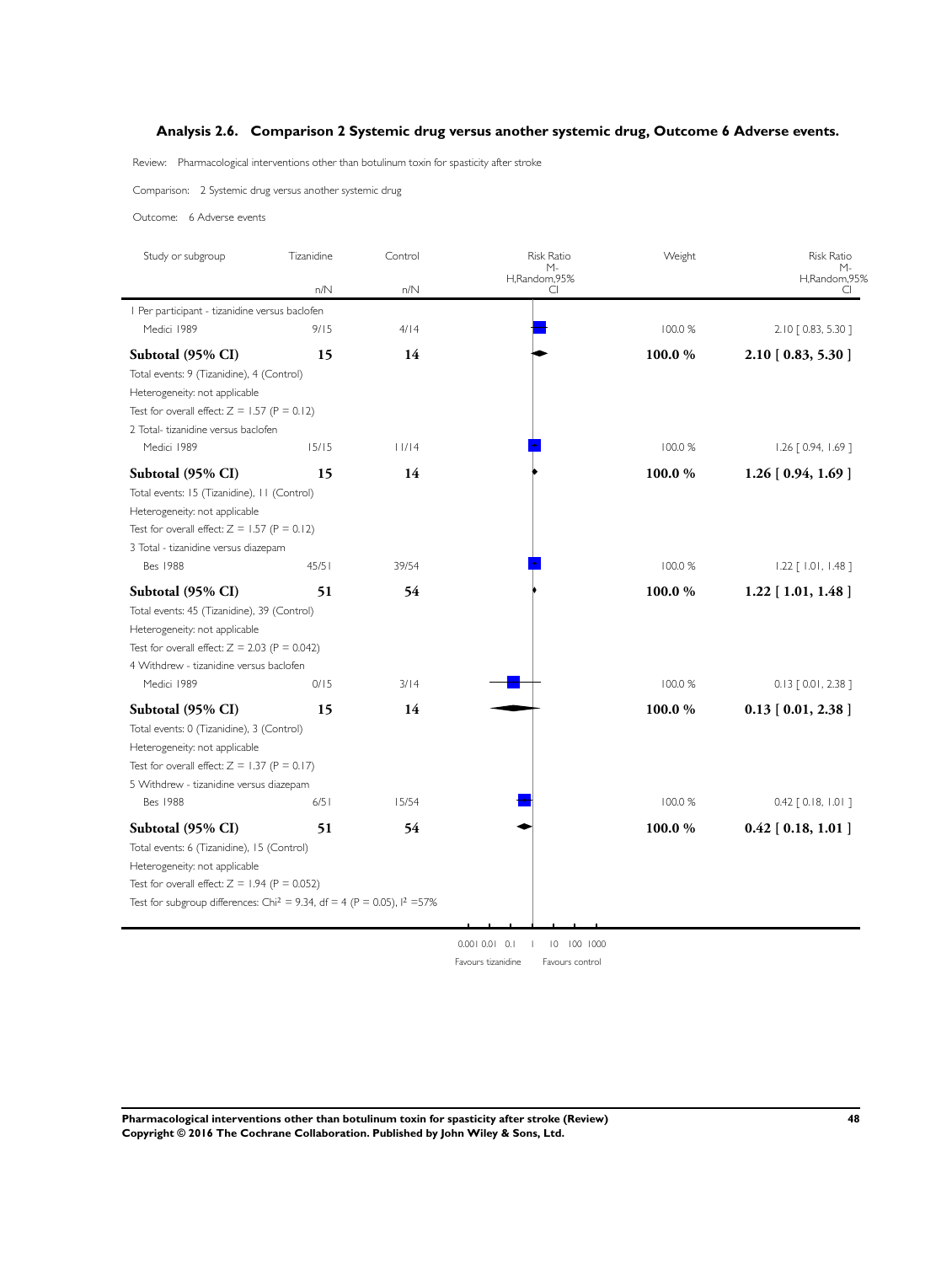## <span id="page-50-0"></span>**Analysis 3.1. Comparison 3 Systemically acting drug versus a locally acting drug, Outcome 1 Function.**

Review: Pharmacological interventions other than botulinum toxin for spasticity after stroke

Comparison: 3 Systemically acting drug versus a locally acting drug

Outcome: 1 Function

| Study or subgroup                                                                                     | Tizanidine |          | <b>Botulinum Toxin</b> |           |                           | Mean<br>Difference        | Weight         | Mean<br>Difference             |
|-------------------------------------------------------------------------------------------------------|------------|----------|------------------------|-----------|---------------------------|---------------------------|----------------|--------------------------------|
|                                                                                                       | N          | Mean(SD) | N                      | Mean(SD)  |                           | IV.Random.95% CI          |                | IV.Random.95% CI               |
| Action Research Arm Test<br>Yazdchi 2013                                                              | 34         | 0.06(8)  | 34                     | 3.85(4.8) |                           |                           | 100.0%         | $-3.79$ [ $-6.93$ , $-0.65$ ]  |
| Subtotal (95% CI)<br>Heterogeneity: not applicable<br>Test for overall effect: $Z = 2.37$ (P = 0.018) | 34         |          | 34                     |           |                           |                           |                | $100.0\%$ -3.79 [-6.93, -0.65] |
|                                                                                                       |            |          |                        |           | $-5$<br>$-10$<br>$\Omega$ | 5.                        | $\overline{0}$ |                                |
|                                                                                                       |            |          |                        |           | Favours Botulinum Toxin   | <b>Favours Tizanidine</b> |                |                                |

## **Analysis 3.2. Comparison 3 Systemically acting drug versus a locally acting drug, Outcome 2 Adverse events.**

Review: Pharmacological interventions other than botulinum toxin for spasticity after stroke

Comparison: 3 Systemically acting drug versus a locally acting drug

Outcome: 2 Adverse events

| Study or subgroup                                  | Tizanidine | Botulinum Toxin | <b>Risk Ratio</b><br>H,Random,95% |                         | Weight  | Risk Ratio<br>$M -$<br>H,Random,95% |
|----------------------------------------------------|------------|-----------------|-----------------------------------|-------------------------|---------|-------------------------------------|
|                                                    | n/N        | n/N             |                                   | C                       |         |                                     |
| Yazdchi 2013                                       | 20/34      | 0/34            |                                   |                         | 100.0 % | 41.00 [2.58, 651.70]                |
| <b>Total (95% CI)</b>                              | 34         | 34              |                                   |                         | 100.0%  | 41.00 [2.58, 651.70]                |
| Total events: 20 (Tizanidine), 0 (Botulinum Toxin) |            |                 |                                   |                         |         |                                     |
| Heterogeneity: not applicable                      |            |                 |                                   |                         |         |                                     |
| Test for overall effect: $Z = 2.63$ (P = 0.0085)   |            |                 |                                   |                         |         |                                     |
| Test for subgroup differences: Not applicable      |            |                 |                                   |                         |         |                                     |
|                                                    |            |                 |                                   |                         |         |                                     |
|                                                    |            |                 | 0.002<br>0.1                      | 500<br>$\overline{0}$   |         |                                     |
|                                                    |            |                 | Favours Tizanidine                | Favours Botulinum Toxin |         |                                     |

**Pharmacological interventions other than botulinum toxin for spasticity after stroke (Review) 49 Copyright © 2016 The Cochrane Collaboration. Published by John Wiley & Sons, Ltd.**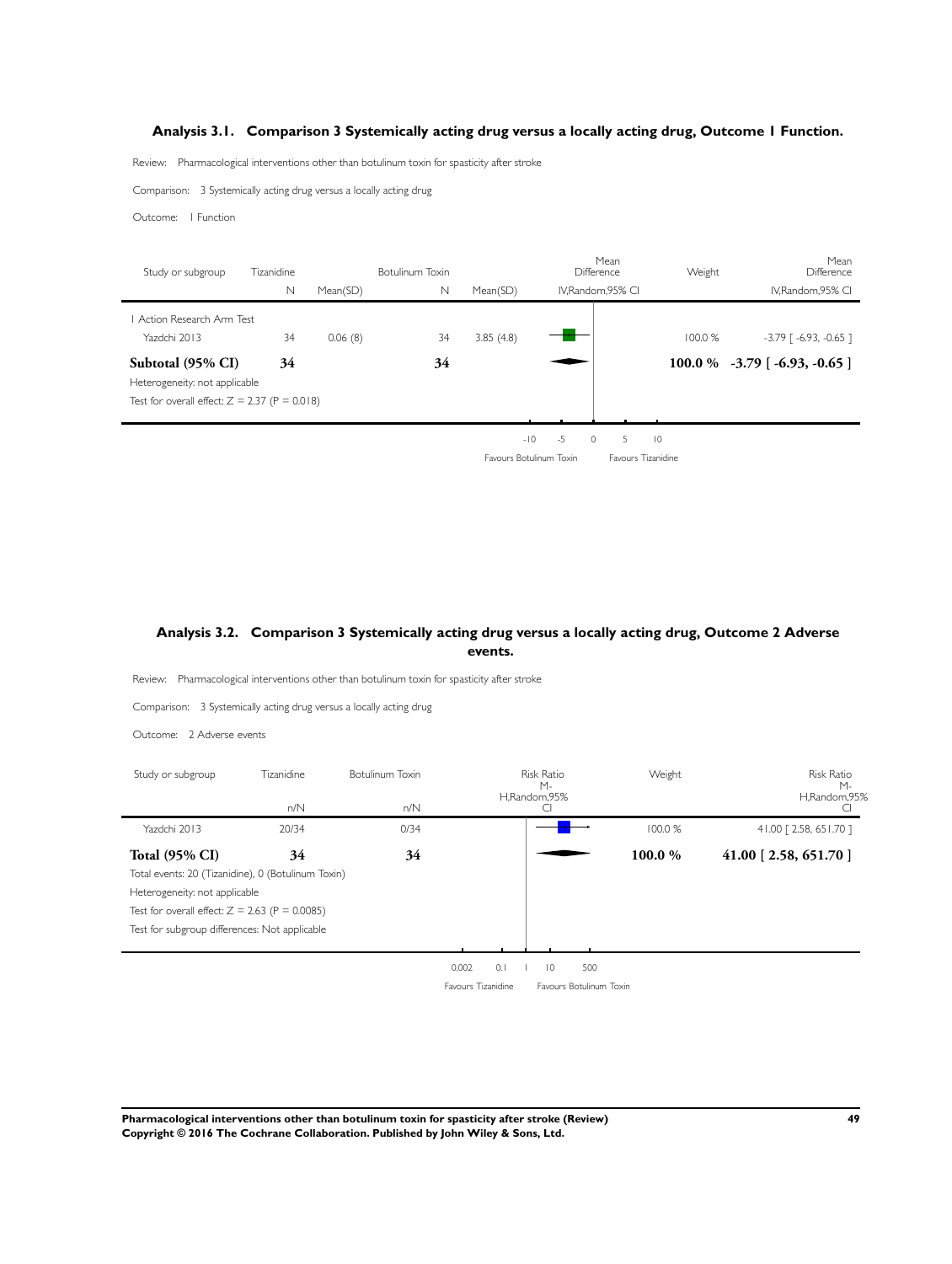## <span id="page-51-0"></span>**Analysis 4.1. Comparison 4 Locally acting drug versus another locally acting drug, Outcome 1 Function.**

Review: Pharmacological interventions other than botulinum toxin for spasticity after stroke

Comparison: 4 Locally acting drug versus another locally acting drug

Outcome: 1 Function

| Study or subgroup                              | Phenol          |          | Botulinum toxin |          |                         | Mean<br>Difference | Weight      | Mean<br>Difference     |
|------------------------------------------------|-----------------|----------|-----------------|----------|-------------------------|--------------------|-------------|------------------------|
|                                                | N               | Mean(SD) | $\mathbb N$     | Mean(SD) |                         | IV, Random, 95% CI |             | IV, Random, 95% CI     |
| Gait (25 feet timed walk)                      |                 |          |                 |          |                         |                    |             |                        |
| Kirazli 1998                                   | $\overline{10}$ | 6.3(8.8) | $\overline{0}$  | 3.6(1.5) |                         |                    | 100.0%      | 2.70 [ -2.83, 8.23 ]   |
| Subtotal (95% CI)                              | 10              |          | 10              |          |                         |                    | 100.0 %     | $2.70$ [ -2.83, 8.23 ] |
| Heterogeneity: not applicable                  |                 |          |                 |          |                         |                    |             |                        |
| Test for overall effect: $Z = 0.96$ (P = 0.34) |                 |          |                 |          |                         |                    |             |                        |
| Test for subgroup differences: Not applicable  |                 |          |                 |          |                         |                    |             |                        |
|                                                |                 |          |                 |          |                         |                    |             |                        |
|                                                |                 |          |                 |          | $-10$<br>$-5$           | 5.<br>$\Omega$     | $ 0\rangle$ |                        |
|                                                |                 |          |                 |          | Favours Botulinum toxin | Favours Phenol     |             |                        |

## **Analysis 4.2. Comparison 4 Locally acting drug versus another locally acting drug, Outcome 2 Passive range of movement.**

Review: Pharmacological interventions other than botulinum toxin for spasticity after stroke

Comparison: 4 Locally acting drug versus another locally acting drug

Outcome: 2 Passive range of movement

| Study or subgroup                              | Phenol         |             | Alcohol         |            |                 | Mean<br>Difference | Weight  | Mean<br>Difference                  |
|------------------------------------------------|----------------|-------------|-----------------|------------|-----------------|--------------------|---------|-------------------------------------|
|                                                | $\mathbb N$    | Mean(SD)    | $\mathbb N$     | Mean(SD)   |                 | IV, Fixed, 95% CI  |         | IV, Fixed, 95% CI                   |
| Phenol versus alcohol                          |                |             |                 |            |                 |                    |         |                                     |
| Kocabas 2010                                   | $\overline{0}$ | 15.5(13.42) | $\overline{10}$ | 14.5(8.95) |                 |                    | 100.0 % | $1.00$ $\lceil -9.00, 11.00 \rceil$ |
| Subtotal (95% CI)                              | 10             |             | 10              |            |                 |                    | 100.0 % | $1.00$ [ -9.00, 11.00 ]             |
| Heterogeneity: not applicable                  |                |             |                 |            |                 |                    |         |                                     |
| Test for overall effect: $Z = 0.20$ (P = 0.84) |                |             |                 |            |                 |                    |         |                                     |
| Test for subgroup differences: Not applicable  |                |             |                 |            |                 |                    |         |                                     |
|                                                |                |             |                 |            |                 |                    |         |                                     |
|                                                |                |             |                 |            | $-50$<br>$-100$ | 50<br>$\circ$      | 100     |                                     |
|                                                |                |             |                 |            | Favours Alcohol | Favours Phenol     |         |                                     |

**Pharmacological interventions other than botulinum toxin for spasticity after stroke (Review) 50 Copyright © 2016 The Cochrane Collaboration. Published by John Wiley & Sons, Ltd.**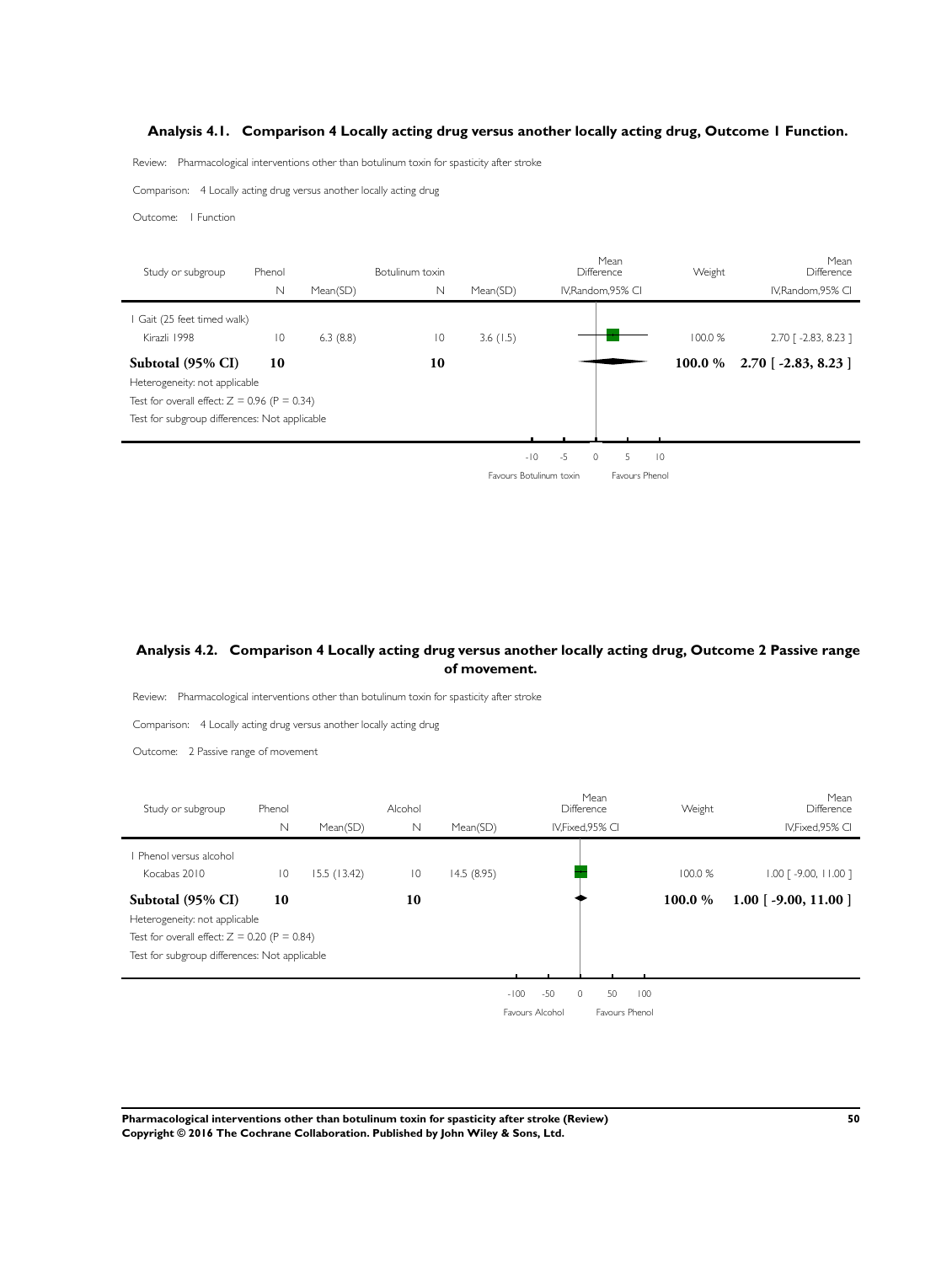## **Analysis 4.3. Comparison 4 Locally acting drug versus another locally acting drug, Outcome 3 Spasticity neurophysiological.**

Review: Pharmacological interventions other than botulinum toxin for spasticity after stroke

Comparison: 4 Locally acting drug versus another locally acting drug

Outcome: 3 Spasticity - neurophysiological

| Study or subgroup                                                                       | Phenol          |               | Botulinum Toxin |              | Mean<br>Difference                        | Weight         | Mean<br>Difference         |
|-----------------------------------------------------------------------------------------|-----------------|---------------|-----------------|--------------|-------------------------------------------|----------------|----------------------------|
|                                                                                         | N               | Mean(SD)      | N               | Mean(SD)     | IV, Random, 95% CI                        |                | IV, Random, 95% CI         |
| H:M Ratio                                                                               |                 |               |                 |              |                                           |                |                            |
| Kirazli 1998                                                                            | $\overline{10}$ | $-0.07(0.56)$ | $\overline{10}$ | $-0.06(0.5)$ |                                           | 100.0%         | $-0.01$ $[-0.48, 0.46]$    |
| Subtotal (95% CI)                                                                       | 10              |               | 10              |              |                                           | 100.0 %        | $-0.01$ [ $-0.48$ , 0.46 ] |
| Heterogeneity: not applicable                                                           |                 |               |                 |              |                                           |                |                            |
| Test for overall effect: $Z = 0.04$ (P = 0.97)                                          |                 |               |                 |              |                                           |                |                            |
| $2$ H-reflex                                                                            |                 |               |                 |              |                                           |                |                            |
| Kirazli 1998                                                                            | $\overline{10}$ | 2.19(2.9)     | $\overline{10}$ | 0.95(3.2)    |                                           | 100.0 %        | $1.24$ [ -1.44, 3.92 ]     |
| Subtotal (95% CI)                                                                       | 10              |               | 10              |              |                                           | 100.0 %        | $1.24$ [ -1.44, 3.92 ]     |
| Heterogeneity: not applicable                                                           |                 |               |                 |              |                                           |                |                            |
| Test for overall effect: $Z = 0.91$ (P = 0.36)                                          |                 |               |                 |              |                                           |                |                            |
| Test for subgroup differences: Chi <sup>2</sup> = 0.81, df = 1 (P = 0.37), $1^2$ = 0.0% |                 |               |                 |              |                                           |                |                            |
|                                                                                         |                 |               |                 |              |                                           |                |                            |
|                                                                                         |                 |               |                 |              | $-2$<br>$\Omega$<br>$\mathcal{D}$<br>$-4$ | $\overline{4}$ |                            |
|                                                                                         |                 |               |                 |              | Favours Botulinum Toxin<br>Favours Phenol |                |                            |

**Pharmacological interventions other than botulinum toxin for spasticity after stroke (Review) 51 Copyright © 2016 The Cochrane Collaboration. Published by John Wiley & Sons, Ltd.**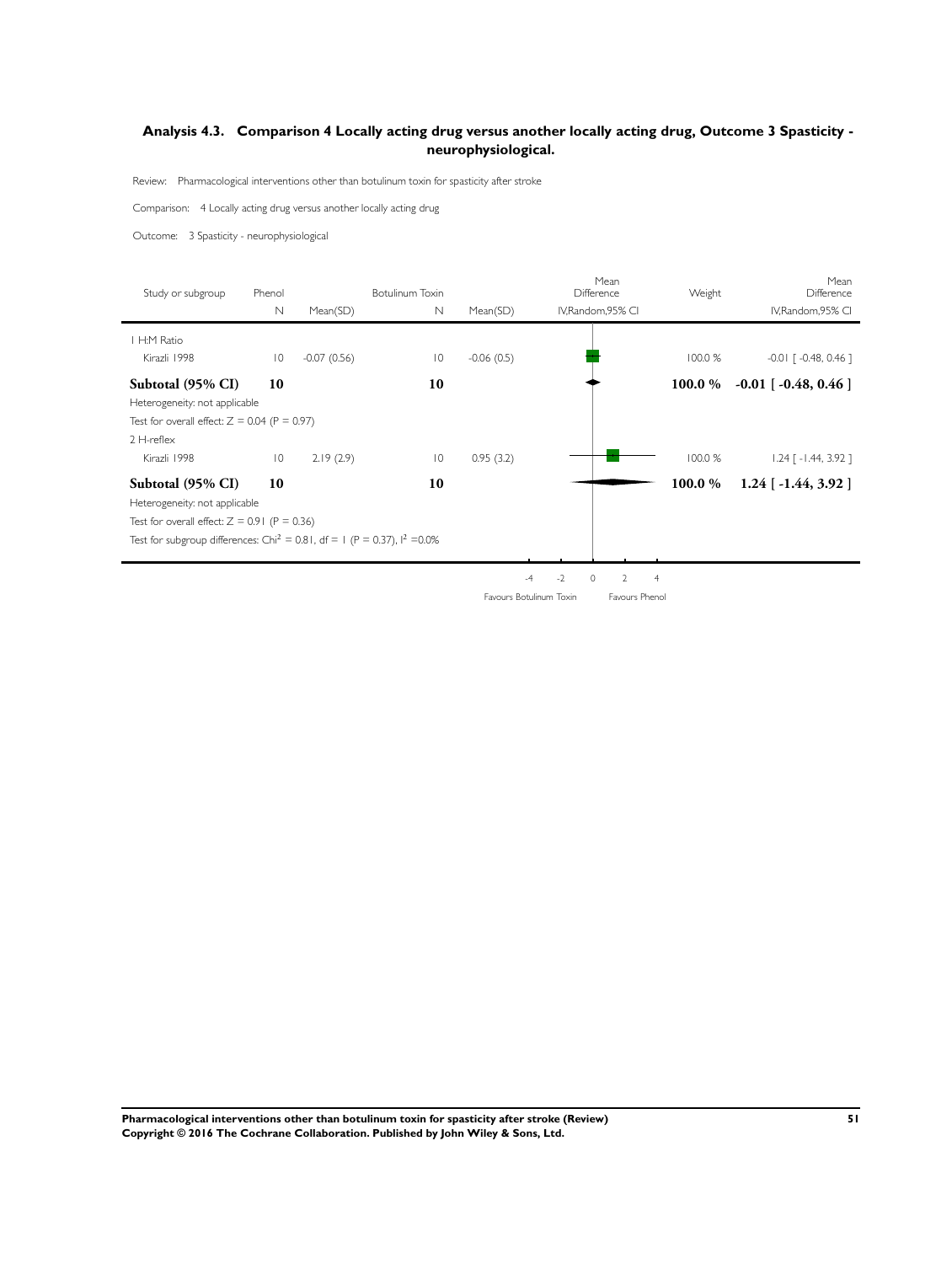## <span id="page-53-0"></span>**Analysis 4.4. Comparison 4 Locally acting drug versus another locally acting drug, Outcome 4 Spasticity indirect measure.**

Review: Pharmacological interventions other than botulinum toxin for spasticity after stroke

Comparison: 4 Locally acting drug versus another locally acting drug

Outcome: 4 Spasticity - indirect measure

| Study or subgroup                              | Phenol | Alcohol | Odds Ratio<br>$M -$                  | Weight | Odds Ratio                  |
|------------------------------------------------|--------|---------|--------------------------------------|--------|-----------------------------|
|                                                | n/N    | n/N     | H,Random,95%<br>CI                   |        | $M -$<br>H,Random,95%<br>Cı |
| Phenol versus alcohol                          |        |         |                                      |        |                             |
| Kocabas 2010                                   | 7/10   | 9/10    |                                      | 100.0% | $0.26$ $[0.02, 3.06]$       |
| Subtotal (95% CI)                              | 10     | 10      |                                      | 100.0% | $0.26$ [ 0.02, 3.06 ]       |
| Total events: 7 (Phenol), 9 (Alcohol)          |        |         |                                      |        |                             |
| Heterogeneity: not applicable                  |        |         |                                      |        |                             |
| Test for overall effect: $Z = 1.07$ (P = 0.28) |        |         |                                      |        |                             |
| Test for subgroup differences: Not applicable  |        |         |                                      |        |                             |
|                                                |        |         |                                      |        |                             |
|                                                |        |         | 0.1<br>0.01<br>$\overline{0}$<br>100 |        |                             |
|                                                |        |         | Favours alcohol<br>Favours phenol    |        |                             |

## **Analysis 4.5. Comparison 4 Locally acting drug versus another locally acting drug, Outcome 5 Clonus.**

Review: Pharmacological interventions other than botulinum toxin for spasticity after stroke

Comparison: 4 Locally acting drug versus another locally acting drug

Outcome: 5 Clonus

| Study or subgroup                              | Phenol | Alcohol |                 | Odds Ratio<br>$M -$    | Weight  | Odds Ratio<br>$M -$     |
|------------------------------------------------|--------|---------|-----------------|------------------------|---------|-------------------------|
|                                                | n/N    | n/N     |                 | H,Random,95%<br>CI     |         | H,Random,95%            |
| Phenol versus alcohol                          |        |         |                 |                        |         |                         |
| Kocabas 2010                                   | 5/5    | 4/7     |                 |                        | 100.0 % | 8.56 [ 0.34, 212.94 ]   |
| Subtotal (95% CI)                              | 5      | 7       |                 |                        | 100.0%  | $8.56$ [ 0.34, 212.94 ] |
| Total events: 5 (Phenol), 4 (Alcohol)          |        |         |                 |                        |         |                         |
| Heterogeneity: not applicable                  |        |         |                 |                        |         |                         |
| Test for overall effect: $Z = 1.31$ (P = 0.19) |        |         |                 |                        |         |                         |
| Test for subgroup differences: Not applicable  |        |         |                 |                        |         |                         |
|                                                |        |         |                 |                        |         |                         |
|                                                |        |         | $0.02$ 0.1      | $\overline{0}$<br>- 50 |         |                         |
|                                                |        |         | Favours Alcohol | Favours Phenol         |         |                         |

**Pharmacological interventions other than botulinum toxin for spasticity after stroke (Review) 52 Copyright © 2016 The Cochrane Collaboration. Published by John Wiley & Sons, Ltd.**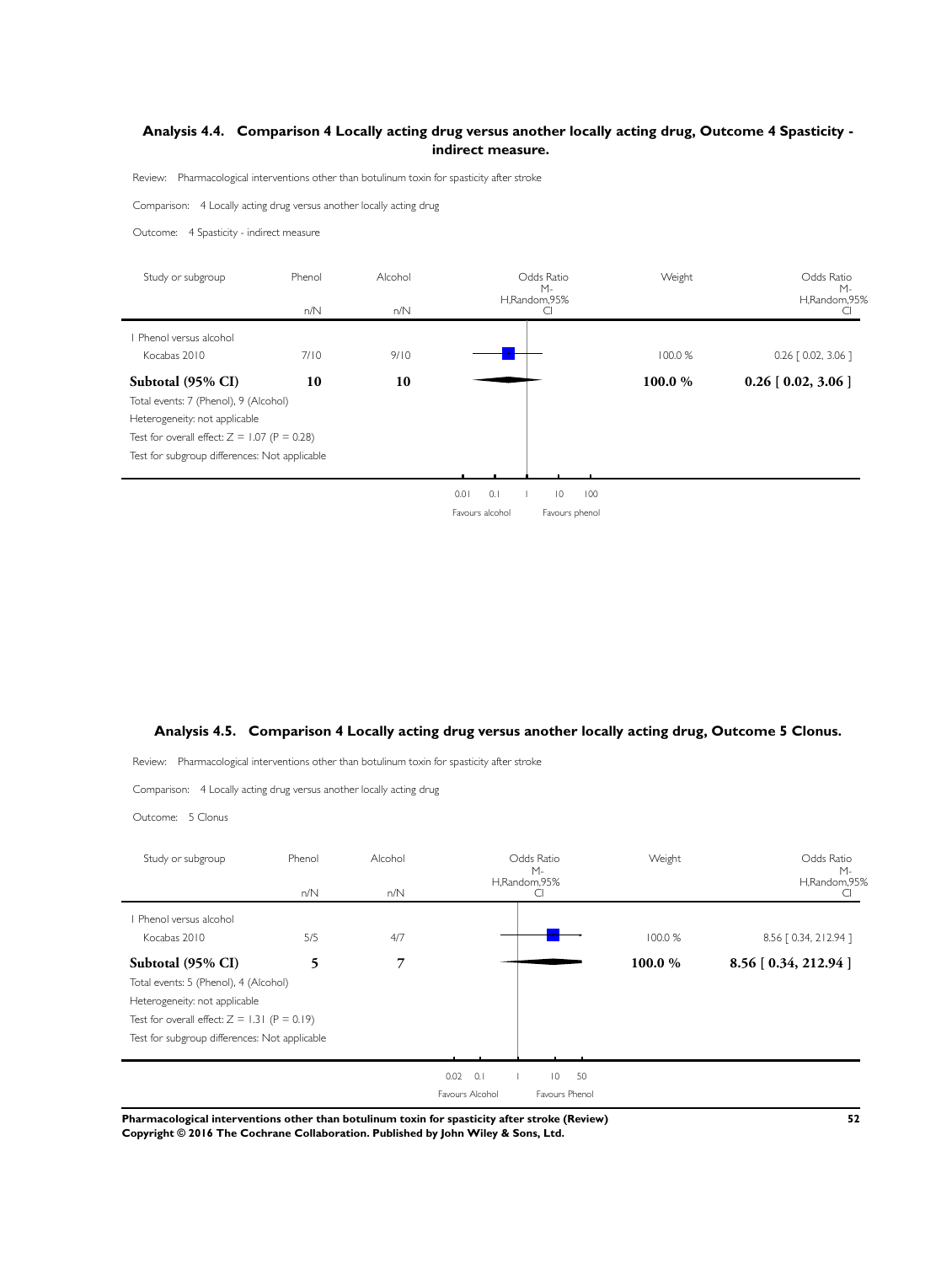## <span id="page-54-0"></span>**Analysis 4.6. Comparison 4 Locally acting drug versus another locally acting drug, Outcome 6 Adverse events.**

Review: Pharmacological interventions other than botulinum toxin for spasticity after stroke

Comparison: 4 Locally acting drug versus another locally acting drug

Outcome: 6 Adverse events

| Study or subgroup                                                                      | Phenol | Control | <b>Risk Ratio</b><br>$M -$                  | Weight  | <b>Risk Ratio</b>       |
|----------------------------------------------------------------------------------------|--------|---------|---------------------------------------------|---------|-------------------------|
|                                                                                        | n/N    | n/N     | H,Random,95%<br>C.                          |         | $M -$<br>H,Random,95%   |
| Total - phenol versus alcohol                                                          |        |         |                                             |         |                         |
| Kocabas 2010                                                                           | 3/10   | 0/10    |                                             | 100.0 % | 7.00 [ 0.41, 120.16 ]   |
| Subtotal (95% CI)                                                                      | 10     | 10      |                                             | 100.0%  | $7.00$ [ 0.41, 120.16 ] |
| Total events: 3 (Phenol), 0 (Control)                                                  |        |         |                                             |         |                         |
| Heterogeneity: not applicable                                                          |        |         |                                             |         |                         |
| Test for overall effect: $Z = 1.34$ (P = 0.18)                                         |        |         |                                             |         |                         |
| 2 Total - phenol versus botulinum toxin                                                |        |         |                                             |         |                         |
| Kirazli 1998                                                                           | 3/10   | 0/10    |                                             | 100.0 % | 7.00 [ 0.41, 120.16 ]   |
| Subtotal (95% CI)                                                                      | 10     | 10      |                                             | 100.0 % | $7.00$ [ 0.41, 120.16 ] |
| Total events: 3 (Phenol), 0 (Control)                                                  |        |         |                                             |         |                         |
| Heterogeneity: not applicable                                                          |        |         |                                             |         |                         |
| Test for overall effect: $Z = 1.34$ (P = 0.18)                                         |        |         |                                             |         |                         |
| Test for subgroup differences: Chi <sup>2</sup> = 0.0, df = 1 (P = 1.00), $1^2$ = 0.0% |        |         |                                             |         |                         |
|                                                                                        |        |         |                                             |         |                         |
|                                                                                        |        |         | 0.01<br>0.1<br>100<br>$\overline{0}$        |         |                         |
|                                                                                        |        |         | Favours Phenol<br>Favours other local treat |         |                         |

## **A D D I T I O N A L T A B L E S**

**Table 1. Pharmacological agents for treating spasticity after stroke**

| Generic name | Method of administration Method of action |                                                                                                                                                                                                                                                                                                                                                         |
|--------------|-------------------------------------------|---------------------------------------------------------------------------------------------------------------------------------------------------------------------------------------------------------------------------------------------------------------------------------------------------------------------------------------------------------|
| Baclofen     | Oral, intrathecal pump                    | Baclofen is a centrally acting gamma-aminobutyric acid (GABA) analogue that limits<br>the release of excitatory neurotransmitters in the spinal cord (Mukherjee 2010). It<br>binds to GABA receptors at the presynaptic terminal and inhibits the influx of calcium<br>into the presynaptic terminal, decreasing both mono- and polysynaptic reflexes ( |

**Pharmacological interventions other than botulinum toxin for spasticity after stroke (Review) 53 Copyright © 2016 The Cochrane Collaboration. Published by John Wiley & Sons, Ltd.**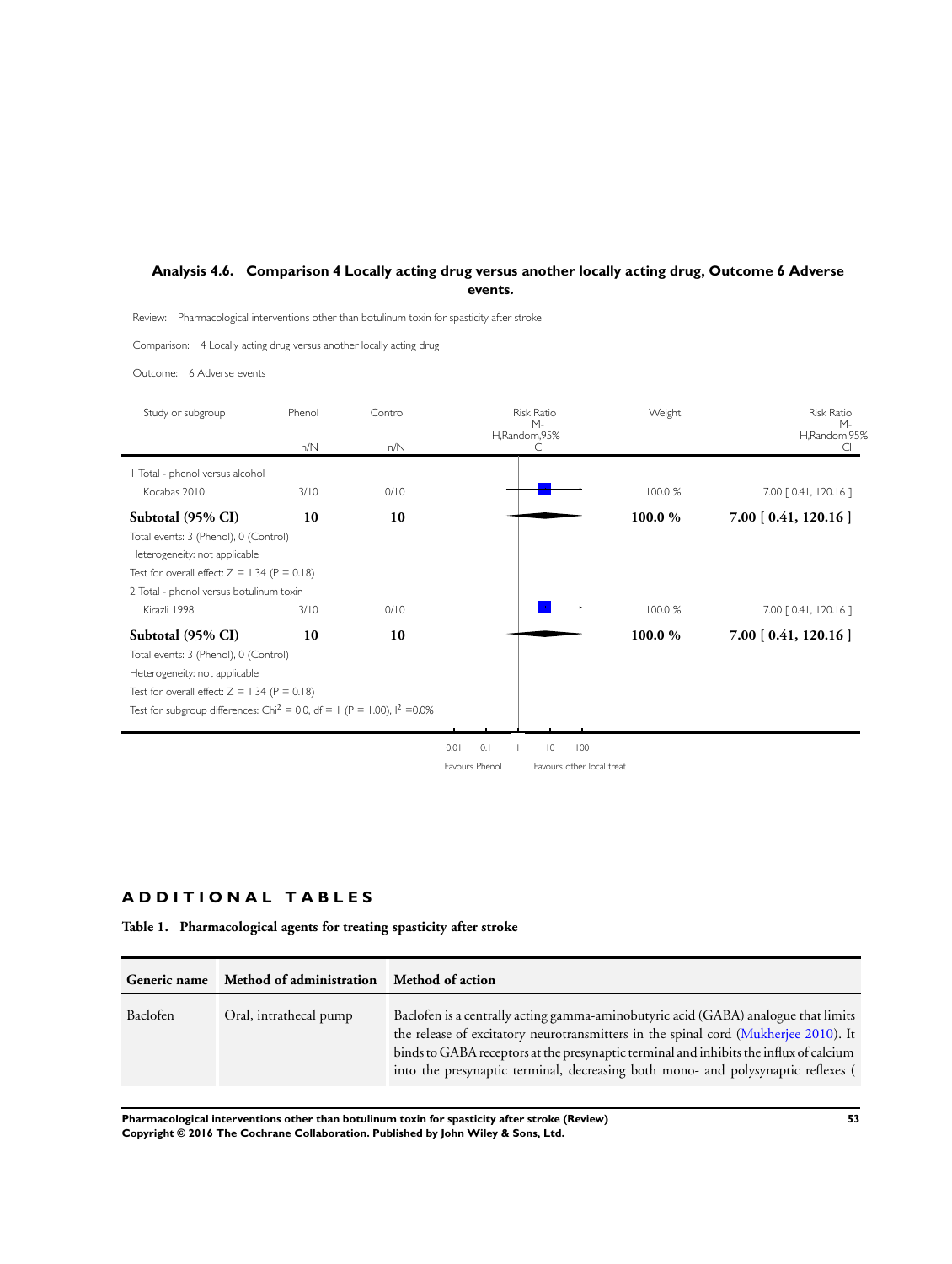## <span id="page-55-0"></span>**Table 1. Pharmacological agents for treating spasticity after stroke** (*Continued)*

|             |                        | Davidoff 1985; Krach 2001). It also binds on the postsynaptic terminal of the 1a<br>sensory afferent (Howe 1987)                                                                                                                                                                                                                                                                                                                                                                                         |
|-------------|------------------------|----------------------------------------------------------------------------------------------------------------------------------------------------------------------------------------------------------------------------------------------------------------------------------------------------------------------------------------------------------------------------------------------------------------------------------------------------------------------------------------------------------|
| Tizanidine  | Oral                   | An imidazole derivative with agonist action on alpha-2-adrenergic receptors in the<br>central nervous system (Mukherjee 2010). It has an effect both pre- and postsy-<br>naptically and decreases the level of excitatory neurotransmitter between the spinal<br>interneurons to the alpha motor neurons through presynaptic inhibition (Gallichio<br>2004). It may also inhibit abnormal activity by acting on locus coeruleus and in-<br>hibiting activity in the coerulospinal pathway (Palmeri 1990) |
| Dantrolene  | Oral                   | This drug acts at the muscle level rather than the neural level and affects both intra-<br>and extrafusal muscles (Gallichio 2004). It interferes with the release of calcium<br>from the sarcoplasmic reticulum of the muscle (Mukherjee 2010). This decrease in<br>available calcium reduces the force produced during a contraction (Gallichio 2004)                                                                                                                                                  |
| Tolperisone | Oral                   | Centrally acting muscle relaxant that acts at the spinal cord level. Primarily acts<br>presynaptically to inhibit both calcium and sodium channels. Decreases reflex activity<br>by inhibiting release from the primary afferent (Vora 2010)                                                                                                                                                                                                                                                             |
| Alcohol     | Injection              | The effect of alcohol varies depending on the concentration. At concentrations below<br>35%, it acts as a local anaesthetic. In concentrations between 35% to 50% small-<br>fibre demyelination was observed, but in concentrations above this level, Wallerian<br>degeneration and fibrosis are observed (Kocabas 2010)                                                                                                                                                                                 |
| Phenol      | Injection, intrathecal | The effect of phenol also varies depending on concentrations used. It can be injected<br>either into the muscle or directly into the nerve. At concentrations greater than<br>3%, protein denaturation and axonal degeneration destroy the neurons. 5% phenol<br>injection to the motor points of the muscle lead to demyelination of the neuron<br>(Kocabas 2010).                                                                                                                                      |

**Table 2. Factors that may decrease the quality of the evidence**

1. Limitations in the design and implementation of available studies suggesting high likelihood of bias

- 2. Indirectness of evidence (indirect population, intervention, control, outcomes)
- 3. Unexplained heterogeneity or inconsistency of results (including problems with subgroup analyses)
- 4. Imprecision of results (wide confidence intervals)
- 5. High probability of publication bias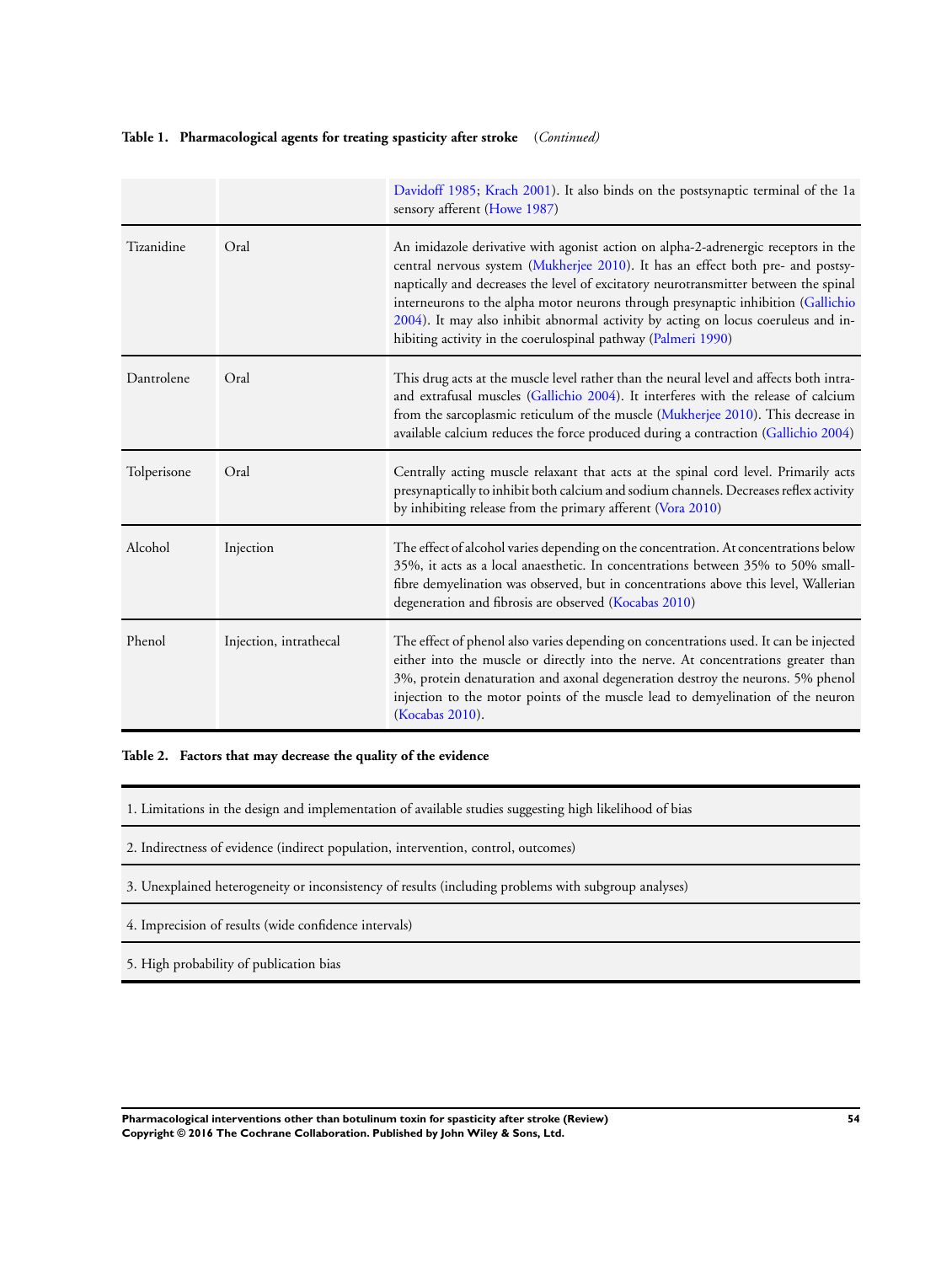## <span id="page-56-0"></span>**A P P E N D I C E S**

#### **Appendix 1. Cochrane Central Register of Controlled Trials (CENTRAL)**

1. MeSH descriptor: [Cerebrovascular Disorders] explode all trees

2. stroke or poststroke or post-stroke or cerebrovasc\* or brain vasc\* or cerebral vasc\* or cva\* or apoplex\* or SAH:ti,ab,kw (Word variations have been searched)

3. (brain\* or cerebr\* or cerebell\* or intracran\* or intracerebral) near/5 (isch?emi\* or infarct\* or thrombo\* or emboli\* or occlus\*): ti,ab,kw (Word variations have been searched)

4. (brain\* or cerebr\* or cerebell\* or intracerebral or intracranial or subarachnoid) near/5 (haemorrhage\* or hemorrhage\* or haematoma\* or hematoma\* or bleed\*):ti,ab,kw (Word variations have been searched)

5. MeSH descriptor: [Hemiplegia] this term only

- 6. MeSH descriptor: [Paresis] explode all trees
- 7. MeSH descriptor: [Brain Injuries] this term only
- 8. MeSH descriptor: [Brain Injury, Chronic] this term only
- 9. MeSH descriptor: [Brain Damage, Chronic] this term only
- 10. #1 or #2 or #3 or #4 or #5 or #6 or #7 or #8 or #9
- 11. MeSH descriptor: [Muscle Spasticity] this term only
- 12. MeSH descriptor: [Muscle Hypertonia] this term only
- 13. MeSH descriptor: [Muscle Rigidity] this term only
- 14. MeSH descriptor: [Muscle Tonus] this term only
- 15. MeSH descriptor: [Spasm] this term only
- 16. MeSH descriptor: [Dystonia] this term only
- 17. MeSH descriptor: [Paraparesis, Spastic] this term only
- 18. spastic\* or high tone:ti,ab,kw (Word variations have been searched)
- 19. muscle\* near/5 (spasm or spasms or rigid\* or tone or tonus or hyperton\* or hypermyoton\* or dyston\*):ti,ab,kw (Word variations have been searched)
- 20. #11 or #12 or #13 or #14 or #15 or #16 or #17 or #18 or #19
- 21. MeSH descriptor: [Muscle Relaxants, Central] explode all trees
- 22. MeSH descriptor: [Cannabis] this term only
- 23. MeSH descriptor: [Cannabinoids] explode all trees
- 24. MeSH descriptor: [Phenols] explode all trees
- 25. MeSH descriptor: [Ethanol] this term only
- 26. MeSH descriptor: [Injections, Intramuscular] this term only
- 27. MeSH descriptor: [Nerve Block] this term only
- 28. MeSH descriptor: [Neuromuscular Blockade] this term only
- 29. MeSH descriptor: [Injections, Spinal] this term only
- 30. intrathecal:ti,ab,kw (Word variations have been searched)
- 31. baclofen or carisoprodol or chlormezanone or chlorphenesin or chlorzoxazone or cyclobenzaprine or dantrolene or

dimethothiazine or diazepam or eperisone or gabapentin or idrocilamide or ketazolam or medazepam or mephenesin or meprobamate or methocarbamol or nefopam or orphenadrine or quinine or tetrazepam or tizanidine or tolperisone or zoxazolamine or cannabis or cannabinoid\* or sativex or "GW-1000" or phenol or alcohol or ethanol:ti,ab,kw (Word variations have been searched)

32. antispastic\* near/5 (agent\* or drug\* or medication):ti,ab,kw (Word variations have been searched)

33. (nerve or neuromuscular or motor point) near/5 block\*:ti,ab,kw (Word variations have been searched)

34. intramuscular near/3 (drug\* or injection\* or treatment\* or medication\* or neurolysis):ti,ab,kw (Word variations have been searched)

- 35. #21 or #22 or #23 or #24 or #25 or #26 or #27 or #28 or #29 or #30 or #31 or #32 or #33 or #34
- 36. #10 and #20 and #35
- 37. MeSH descriptor: [Cerebral Palsy] this term only
- 38. "cerebral palsy":ti,ab,kw (Word variations have been searched)
- 39. #37 or #38
- 40. #36 not #39

**Pharmacological interventions other than botulinum toxin for spasticity after stroke (Review) 55 Copyright © 2016 The Cochrane Collaboration. Published by John Wiley & Sons, Ltd.**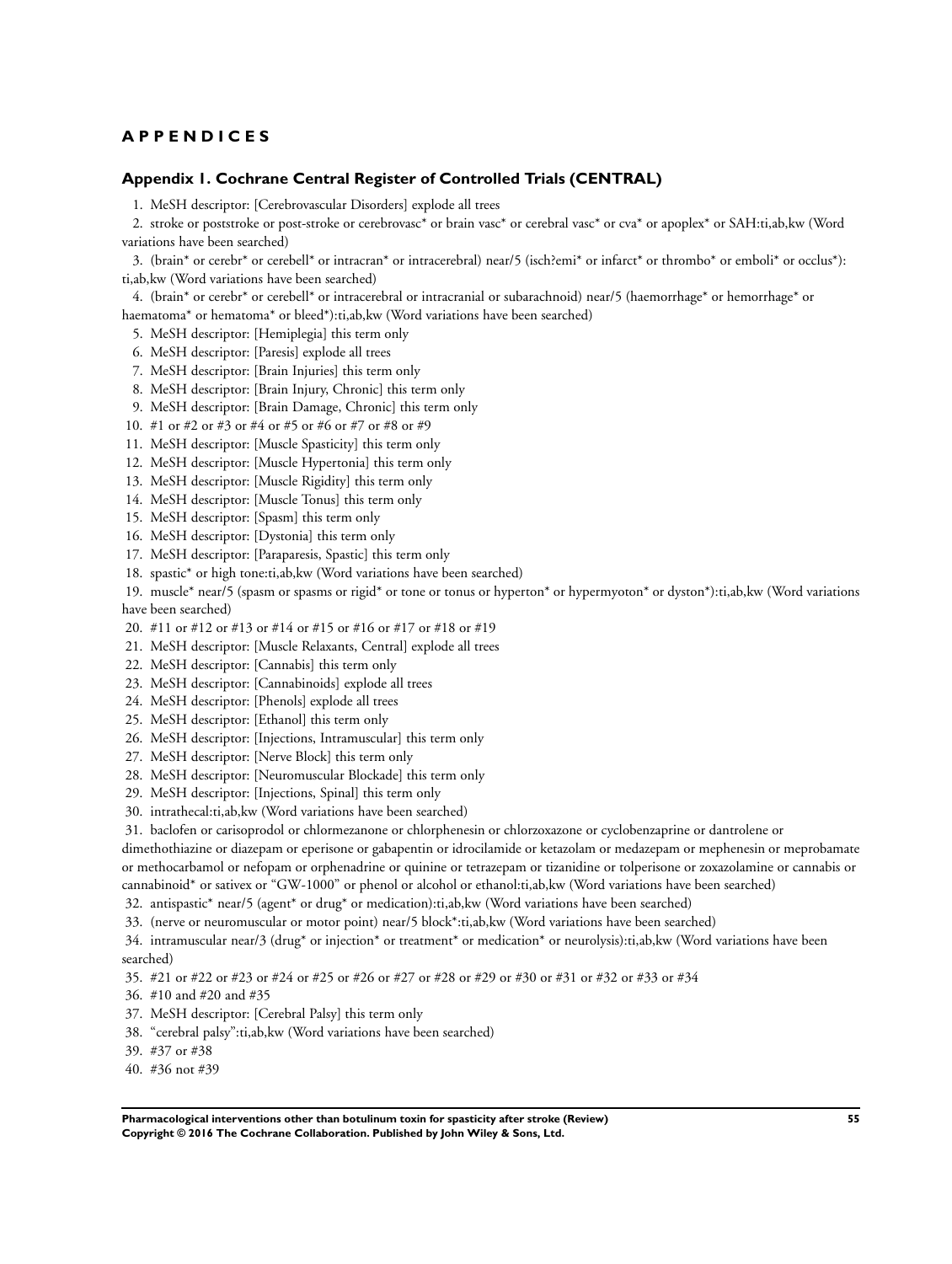## **Appendix 2. MEDLINE search strategy**

1. cerebrovascular disorders/ or exp basal ganglia cerebrovascular disease/ or exp brain ischemia/ or exp carotid artery diseases/ or exp intracranial arterial diseases/ or exp "intracranial embolism and thrombosis"/ or exp intracranial hemorrhages/ or stroke/ or exp brain infarction/ or vertebral artery dissection/

2. (stroke or poststroke or post-stroke or cerebrovasc\$ or brain vasc\$ or cerebral vasc\$ or cva\$ or apoplex\$ or SAH).tw.

3. ((brain\$ or cerebr\$ or cerebell\$ or intracran\$ or intracerebral) adj5 (isch?emi\$ or infarct\$ or thrombo\$ or emboli\$ or occlus\$)).tw.

4. ((brain\$ or cerebr\$ or cerebell\$ or intracerebral or intracranial or subarachnoid) adj5 (haemorrhage\$ or hemorrhage\$ or haematoma\$ or hematoma\$ or bleed\$)).tw.

- 5. hemiplegia/ or exp paresis/ or brain injuries/ or brain injury, chronic/ or brain damage, chronic/
- 6. (hemipleg\$ or hemipar\$ or paresis or paretic or acquired brain injur\$).tw.
- 7. 1 or 2 or 3 or 4 or 5 or 6
- 8. muscle spasticity/ or muscle hypertonia/ or muscle rigidity/ or muscle tonus/
- 9. spasm/ or dystonia/ or paraparesis, spastic/
- 10. (spastic\$ or high tone).tw.
- 11. (muscle\$ adj5 (spasm or spasms or rigid\$ or tone or tonus or hyperton\$ or hypermyoton\$ or dyston\$)).tw.
- 12. 8 or 9 or 10 or 11
- 13. exp muscle relaxants, central/
- 14. cannabis/ or exp cannabinoids/

15. exp phenols/ or ethanol/ or injections, intramuscular/ or nerve block/ or neuromuscular blockade/ or injections, spinal/ or intrathecal.tw

16. (baclofen or carisoprodol or chlormezanone or chlorphenesin or chlorzoxazone or cyclobenzaprine or dantrolene or

dimethothiazine or diazepam or eperisone or gabapentin or idrocilamide or ketazolam or medazepam or mephenesin or meprobamate or methocarbamol or nefopam or orphenadrine or quinine or tetrazepam or tizanidine or tolperisone or zoxazolamine or cannabis or cannabinoid\* or sativex or GW-1000 or phenol or alcohol or ethanol).tw,nm.

- 17. (antispastic\$ adj5 (agent\$ or drug\$ or medication)).tw.
- 18. ((nerve or neuromuscular or motor point) adj5 block\$).tw.
- 19. (intramuscular adj3 (drug\$ or injection\$ or treatment\$ or medication\$ or neurolysis)).tw.
- 20. (drug therapy or drug effects).fs.
- 21. or/13-20
- 22. 7 and 12 and 21
- 23. cerebral palsy/ or cerebral palsy.tw.
- 24. 22 not 23
- 25. exp animals/ not humans.sh.
- 26. 24 not 25
- 27. Randomized Controlled Trials as Topic/
- 28. random allocation/
- 29. Controlled Clinical Trials as Topic/
- 30. control groups/

31. clinical trials as topic/ or clinical trials, phase i as topic/ or clinical trials, phase ii as topic/ or clinical trials, phase iii as topic/ or clinical trials, phase iv as topic/

- 32. double-blind method/
- 33. single-blind method/
- 34. Placebos/
- 35. placebo effect/
- 36. Therapies, Investigational/
- 37. Drug Evaluation/
- 38. Research Design/
- 39. randomized controlled trial.pt.
- 40. controlled clinical trial.pt.
- 41. (clinical trial or clinical trial phase i or clinical trial phase ii or clinical trial phase iii or clinical trial phase iv).pt.
- 42. (random\$ or RCT\$).tw.

**Pharmacological interventions other than botulinum toxin for spasticity after stroke (Review) 56 Copyright © 2016 The Cochrane Collaboration. Published by John Wiley & Sons, Ltd.**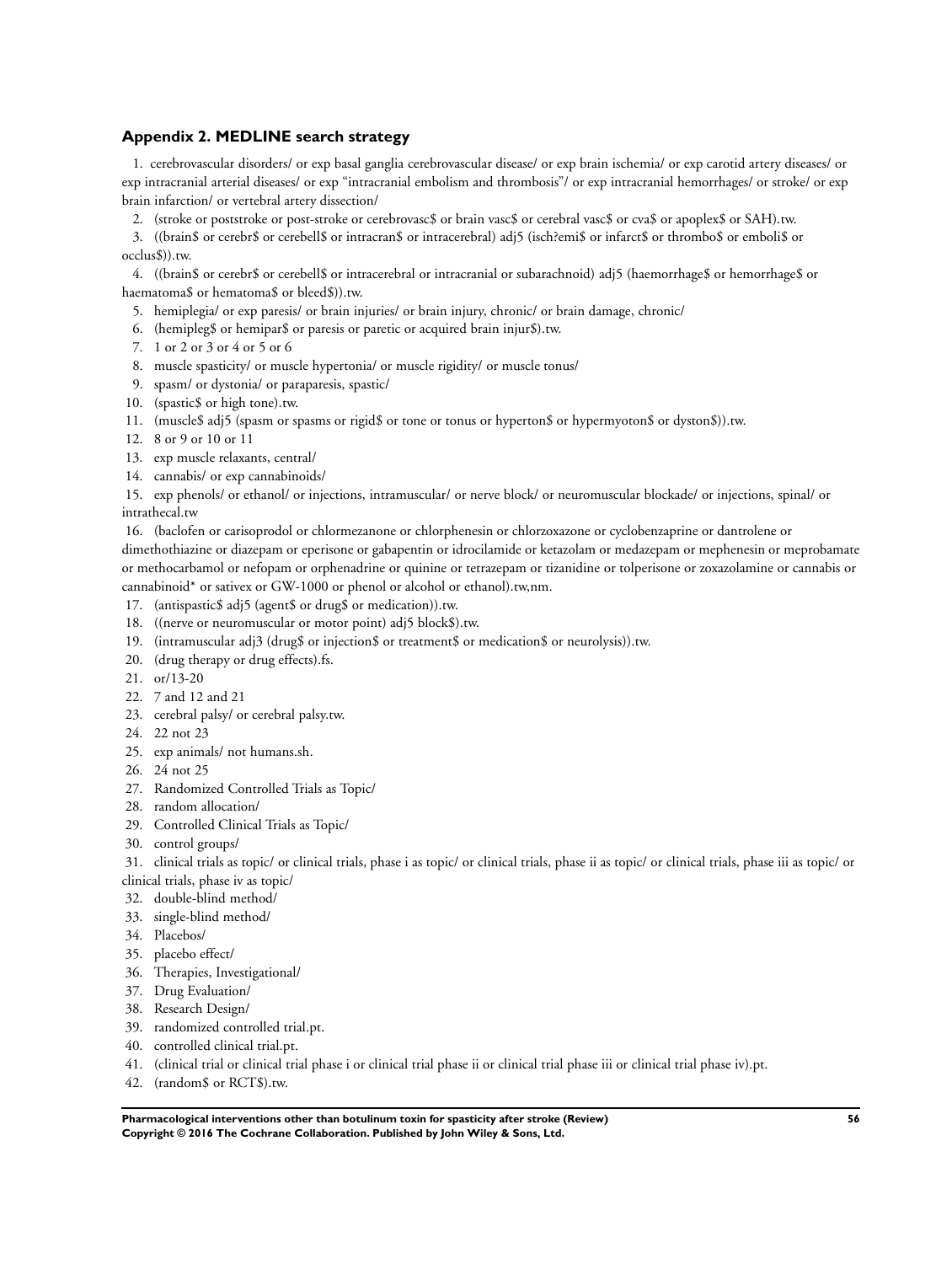- <span id="page-58-0"></span>43. (controlled adj5 (trial\$ or stud\$)).tw.
- 44. (clinical\$ adj5 trial\$).tw.
- 45. ((control or treatment or experiment\$ or intervention) adj5 (group\$ or subject\$ or patient\$)).tw.
- 46. (quasi-random\$ or quasi random\$ or pseudo-random\$ or pseudo random\$).tw.
- 47. ((control or experiment\$ or conservative) adj5 (treatment or therapy or procedure or manage\$)).tw.
- 48. ((singl\$ or doubl\$ or tripl\$ or trebl\$) adj5 (blind\$ or mask\$)).tw.
- 49. placebo\$.tw.
- 50. (assign\$ or allocat\$).tw.
- 51. controls.tw.
- 52. or/27-51
- 53. 26 and 52

#### **Appendix 3. Embase search strategy**

1. cerebrovascular disease/ or basal ganglion hemorrhage/ or cerebral artery disease/ or cerebrovascular accident/ or stroke/ or exp carotid artery disease/ or exp brain hematoma/ or exp brain hemorrhage/ or exp brain infarction/ or exp brain ischemia/ or exp intracranial aneurysm/ or exp occlusive cerebrovascular disease/

- 2. stroke unit/ or stroke patient/
- 3. (stroke or poststroke or post-stroke or cerebrovasc\$ or brain vasc\$ or cerebral vasc\$ or cva\$ or apoplex\$ or SAH).tw.

4. ((brain\$ or cerebr\$ or cerebell\$ or intracran\$ or intracerebral) adj5 (isch?emi\$ or infarct\$ or thrombo\$ or emboli\$ or occlus\$)).tw.

5. ((brain\$ or cerebr\$ or cerebell\$ or intracerebral or intracranial or subarachnoid) adj5 (haemorrhage\$ or hemorrhage\$ or haematoma\$ or hematoma\$ or bleed\$)).tw.

- 6. hemiplegia/ or paresis/ or brain injury/ or acquired brain injury/
- 7. (hemipleg\$ or hemipar\$ or paresis or paretic or acquired brain injur\$).tw.
- 8. 1 or 2 or 3 or 4 or 5 or 6 or 7
- 9. muscle hypertonia/ or muscle rigidity/ or spastic paresis/ or spasticity/
- 10. muscle spasm/ or muscle tone/ or dystonia/ or paraplegia/
- 11. (spastic\$ or high tone).tw.
- 12. ((muscle\$ or muscular) adj5 (spasm or spasms or rigid\$ or tone or tonus or hyperton\$ or hypermyoton\$ or dyston\$)).tw.
- 13. 9 or 10 or 11 or 12

14. muscle relaxant agent/ or exp central muscle relaxant/ or cyclobenzaprine/ or exp directly acting muscle relaxant/ or exp neuromuscular blocking agent/ or exp neuromuscular depolarizing agent/

15. exp cannabinoid/ or cannabis/

16. exp phenol derivative/ or alcohol/ or intramuscular drug administration/ or exp nerve block/ or exp neuromuscular blocking/ or exp intraspinal drug administration/ or intrathecal.tw.

17. (baclofen or carisoprodol or chlormezanone or chlorphenesin or chlorzoxazone or cyclobenzaprine or dantrolene or

dimethothiazine or diazepam or eperisone or gabapentin or idrocilamide or ketazolam or medazepam or mephenesin or meprobamate or methocarbamol or nefopam or orphenadrine or quinine or tetrazepam or tizanidine or tolperisone or zoxazolamine or cannabis or cannabinoid\* or sativex or GW-1000 or phenol or alcohol or ethanol).tw.

- 18. (antispastic\$ adj5 (agent\$ or drug\$ or medication)).tw.
- 19. ((nerve or neuromuscular or motor point) adj5 block\$).tw.
- 20. (intramuscular adj3 (drug\$ or injection\$ or treatment\$ or medication\$ or neurolysis)).tw.
- 21. dt.fs.
- 22. or/9-21
- 23. Randomized Controlled Trial/
- 24. Randomization/
- 25. Controlled Study/
- 26. control group/

27. clinical trial/ or phase 1 clinical trial/ or phase 2 clinical trial/ or phase 3 clinical trial/ or phase 4 clinical trial/ or controlled clinical trial/

28. Double Blind Procedure/

**Pharmacological interventions other than botulinum toxin for spasticity after stroke (Review) 57 Copyright © 2016 The Cochrane Collaboration. Published by John Wiley & Sons, Ltd.**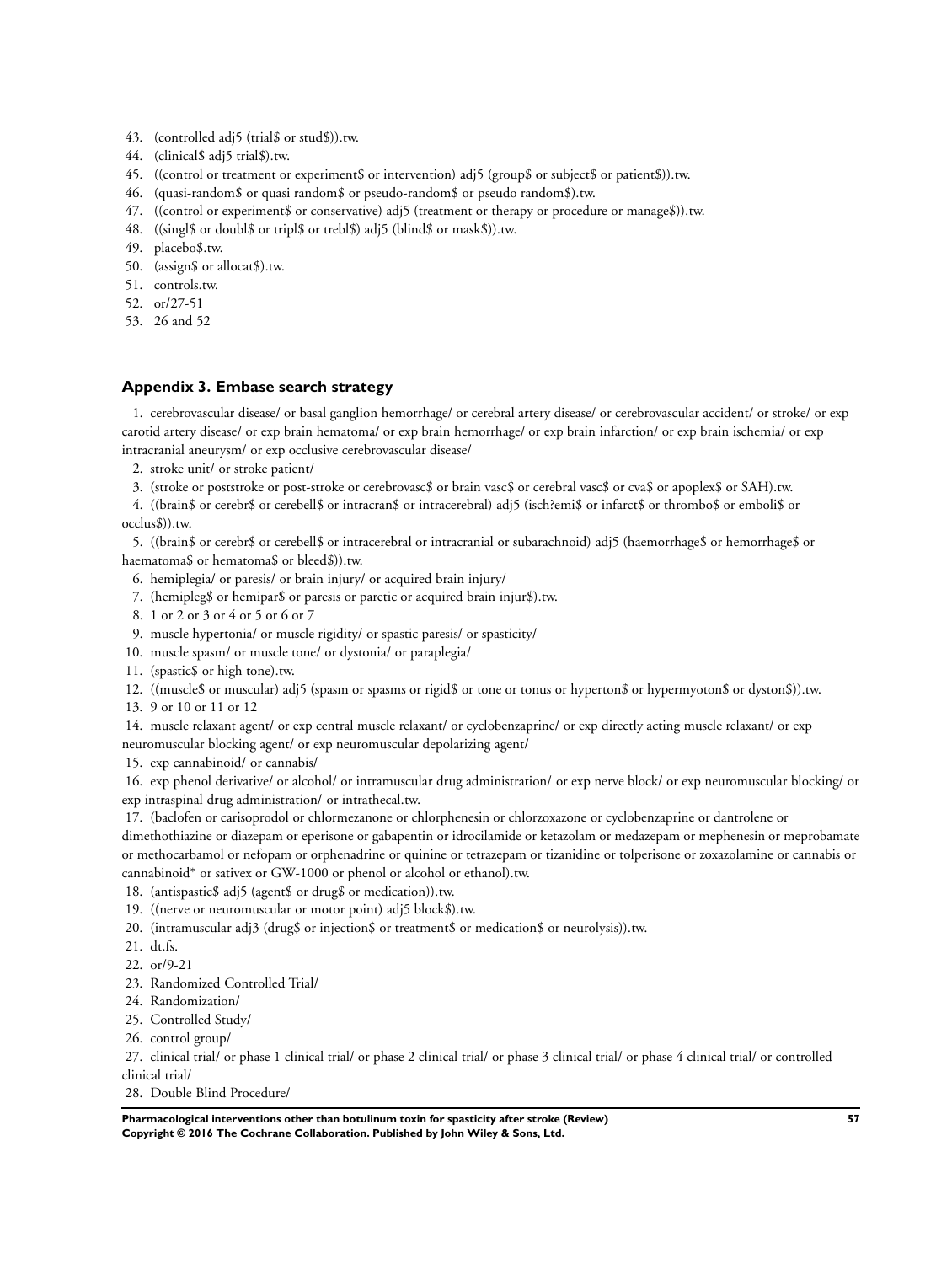- <span id="page-59-0"></span>29. Single Blind Procedure/ or triple blind procedure/
- 30. placebo/
- 31. "types of study"/
- 32. random\$.tw.
- 33. (controlled adj5 (trial\$ or stud\$)).tw.
- 34. (clinical\$ adj5 trial\$).tw.
- 35. ((control or treatment or experiment\$ or intervention) adj5 (group\$ or subject\$ or patient\$)).tw.
- 36. (quasi-random\$ or quasi random\$ or pseudo-random\$ or pseudo random\$).tw.
- 37. ((control or experiment\$ or conservative) adj5 (treatment or therapy or procedure or manage\$)).tw.
- 38. ((singl\$ or doubl\$ or tripl\$ or trebl\$) adj5 (blind\$ or mask\$)).tw.
- 39. placebo\$.tw.
- 40. (assign\$ or allocat\$).tw.
- 41. controls.tw.
- 42. drug research/
- 43. (RCT or RCTS).tw. or trial.ti.
- 44. or/23-43
- 45. 8 and 13 and 22 and 44
- 46. cerebral palsy/ or cerebral palsy.tw.
- 47. 45 not 46
- 48. (exp animal/ or animal.hw. or nonhuman/) not (exp human/ or human cell/ or (human or humans).ti.)
- 49. 47 not 48
- 50. (2008\$ or 2009\$ or 201\$).em.
- 51. 49 and 50

#### **Appendix 4. CINAHL search strategy**

- 1. (MH "Cerebrovascular Disorders+") or (MH "stroke patients") or (MH "stroke units")
- 2. TI ( stroke or poststroke or post-stroke or cerebrovasc\* or brain vasc\* or cerebral vasc or cva or apoplex or SAH ) or AB ( stroke or poststroke or post-stroke or cerebrovasc\* or brain vasc\* or cerebral vasc or cva or apoplex or SAH )
- 3. TI ( brain\* or cerebr\* or cerebell\* or intracran\* or intracerebral ) or AB ( brain\* or cerebr\* or cerebell\* or intracran\* or intracerebral )
- 4. TI ( ischemi\* or ischaemi\* or infarct\* or thrombo\* or emboli\* or occlus\* ) or AB ( ischemi\* or ischaemi\* or infarct\* or thrombo\* or emboli\* or occlus\* )

5. S3 and S4

6. TI ( brain\* or cerebr\* or cerebell\* or intracerebral or intracranial or subarachnoid ) or AB ( brain\* or cerebr\* or cerebell\* or intracerebral or intracranial or subarachnoid )

7. TI ( haemorrhage\* or hemorrhage\* or haematoma\* or hematoma\* or bleed\* ) or AB ( haemorrhage\* or hemorrhage\* or haematoma\* or hematoma\* or bleed\* )

- 8. S6 and S7
- 9. (MH "Hemiplegia")

10. TI ( hemipleg\* or hemipar\* or paresis or paretic or acquired brain injur\* ) or AB ( hemipleg\* or hemipar\* or paresis or paretic or acquired brain injur\* )

- 11. (MH "Brain Injuries")
- 12. S1 or S2 or S5 or S8 or S9 or S10 or S11
- 13. (MH "Muscle Spasticity") OR (MH "Muscle Hypertonia") OR (MH "Muscle Tonus")
- 14. (MH "spasm")
- 15. (MH "dystonia")
- 16. (MH "gait disorders, neurologic")
- 17. TI (spastic\* or high tone ) or AB (spastic\* or high tone )

18. TI ( muscle N5 (spasm or spasms or rigid\* or tone or tonus or hyperton\* or hypermyoton\* or dyston\*) ) OR AB ( muscle N5 (spasm or spasms or rigid\* or tone or tonus or hyperton\* or hypermyoton\* or dyston\*) )

19. S13 OR S14 OR S15 OR S16 OR S17 OR S18

**Pharmacological interventions other than botulinum toxin for spasticity after stroke (Review) 58 Copyright © 2016 The Cochrane Collaboration. Published by John Wiley & Sons, Ltd.**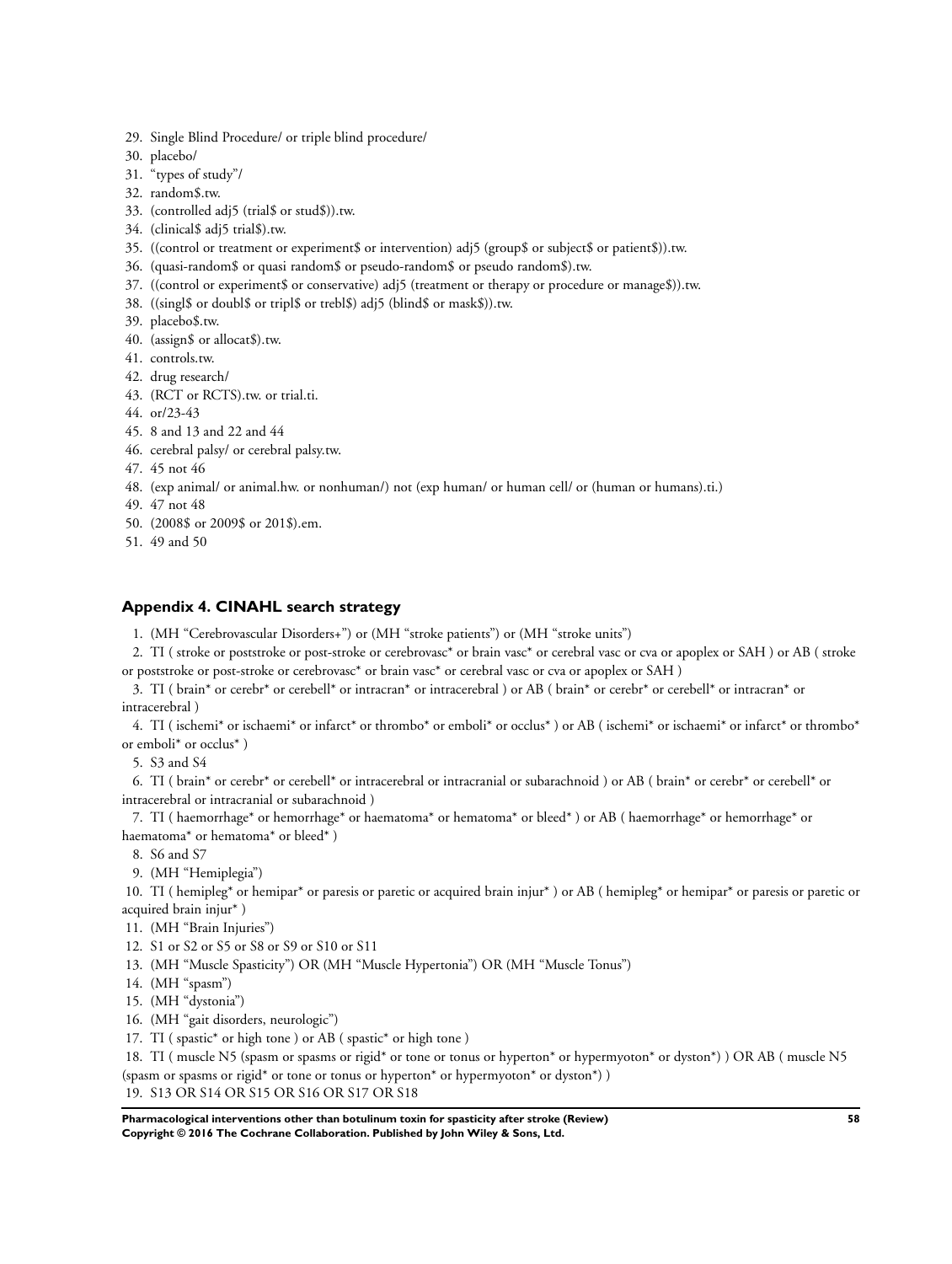<span id="page-60-0"></span>20. (MH "Neuromuscular Agents") OR (MH "Muscle Relaxants, Central+") OR (MH "Neuromuscular Blocking Agents+")

- 21. (MH "Cannabis")
- 22. (MH "Phenols+")
- 23. (MH "Ethanol+")
- 24. (MH "Injections, Intramuscular+")
- 25. (MH "Nerve Block")
- 26. (MH "Neuromuscular Blockade")
- 27. (MH "Injections, Intraspinal+")
- 28. TI intrathecal OR AB intrathecal

29. TI ( baclofen or carisoprodol or chlormezanone or chlorphenesin or chlorzoxazone or cyclobenzaprine or dantrolene or dimethothiazine or diazepam or eperisone or gabapentin or idrocilamide or ketazolam or medazepam or mephenesin or meprobamate or methocarbamol or nefopam or orphenadrine or quinine or tetrazepam or tizanidine or tolperisone or zoxazolamine or cannabis or cannabinoid\* or sativex or GW-1000 or phenol or alcohol or ethanol ) OR AB ( baclofen or carisoprodol or chlormezanone or chlorphenesin or chlorzoxazone or cyclobenzaprine or dantrolene or dimethothiazine or diazepam or eperisone or gabapentin or idrocilamide or ketazolam or medazepam or mephenesin or meprobamate or methocarbamol or nefopam or orphenadrine or quinine or tetrazepam or tizanidine or tolperisone or zoxazolamine or cannabis or cannabinoid\* or sativex or GW-1000 or phenol or alcohol or ethanol )

30. TI ( antispastic\* N5 (agent\* or drug\* or medication) ) OR AB ( antispastic\* N5 (agent\* or drug\* or medication) )

31. TI ( (nerve or neuromuscular or motor point) N5 block\* ) OR AB ( (nerve or neuromuscular or motor point) N5 block\* )

32. TI ( intramuscular N3 (drug\* or injection\* or treatment\* or medication\* or neurolysis) ) OR AB ( intramuscular N3 (drug\* or injection\* or treatment\* or medication\* or neurolysis) )

33. S20 OR S21 OR S22 OR S23 OR S24 OR S25 OR S26 OR S27 OR S28 OR S29 OR S30 OR S31 OR S32 34. S12 AND S19 AND S33

## **Appendix 5. AMED search strategy**

1. cerebrovascular disorders/ or cerebral hemorrhage/ or cerebral infarction/ or cerebral ischemia/ or cerebrovascular accident/ or stroke/

2. (stroke or poststroke or post-stroke or cerebrovasc\$ or brain vasc\$ or cerebral vasc\$ or cva\$ or apoplex\$ or SAH).tw.

3. ((brain\$ or cerebr\$ or cerebell\$ or intracran\$ or intracerebral) adj5 (isch?emi\$ or infarct\$ or thrombo\$ or emboli\$ or occlus\$)).tw.

4. ((brain\$ or cerebr\$ or cerebell\$ or intracerebral or intracranial or subarachnoid) adj5 (haemorrhage\$ or hemorrhage\$ or haematoma\$ or hematoma\$ or bleed\$)).tw.

- 5. hemiplegia/ or brain injuries/
- 6. (hemipleg\$ or hemipar\$ or paresis or paretic or acquired brain injur\$).tw.
- 7. 1 or 2 or 3 or 4 or 5 or 6
- 8. muscle hypertonia/ or muscle spasticity/ or muscle tonus/
- 9. spasm/ or dystonia/
- 10. (spastic\$ or high tone).tw.
- 11. (muscle\$ adj5 (spasm or spasms or rigid\$ or tone or tonus or hyperton\$ or hypermyoton\$ or dyston\$)).tw.
- 12. 8 or 9 or 10 or 11
- 13. muscle relaxants central/
- 14. cannabis/
- 15. neuromuscular blocking agents/ or nerve block/ or injections/ or intrathecal.tw.
- 16. (baclofen or carisoprodol or chlormezanone or chlorphenesin or chlorzoxazone or cyclobenzaprine or dantrolene or

dimethothiazine or diazepam or eperisone or gabapentin or idrocilamide or ketazolam or medazepam or mephenesin or meprobamate or methocarbamol or nefopam or orphenadrine or quinine or tetrazepam or tizanidine or tolperisone or zoxazolamine or cannabis or cannabinoid\* or sativex or GW-1000 or phenol or alcohol or ethanol).tw.

- 17. (antispastic\$ adj5 (agent\$ or drug\$ or medication)).tw.
- 18. ((nerve or neuromuscular or motor point) adj5 block\$).tw.
- 19. (intramuscular adj3 (drug\$ or injection\$ or treatment\$ or medication\$ or neurolysis)).tw.
- 20. drug effects/ or drug therapy/

**Pharmacological interventions other than botulinum toxin for spasticity after stroke (Review) 59 Copyright © 2016 The Cochrane Collaboration. Published by John Wiley & Sons, Ltd.**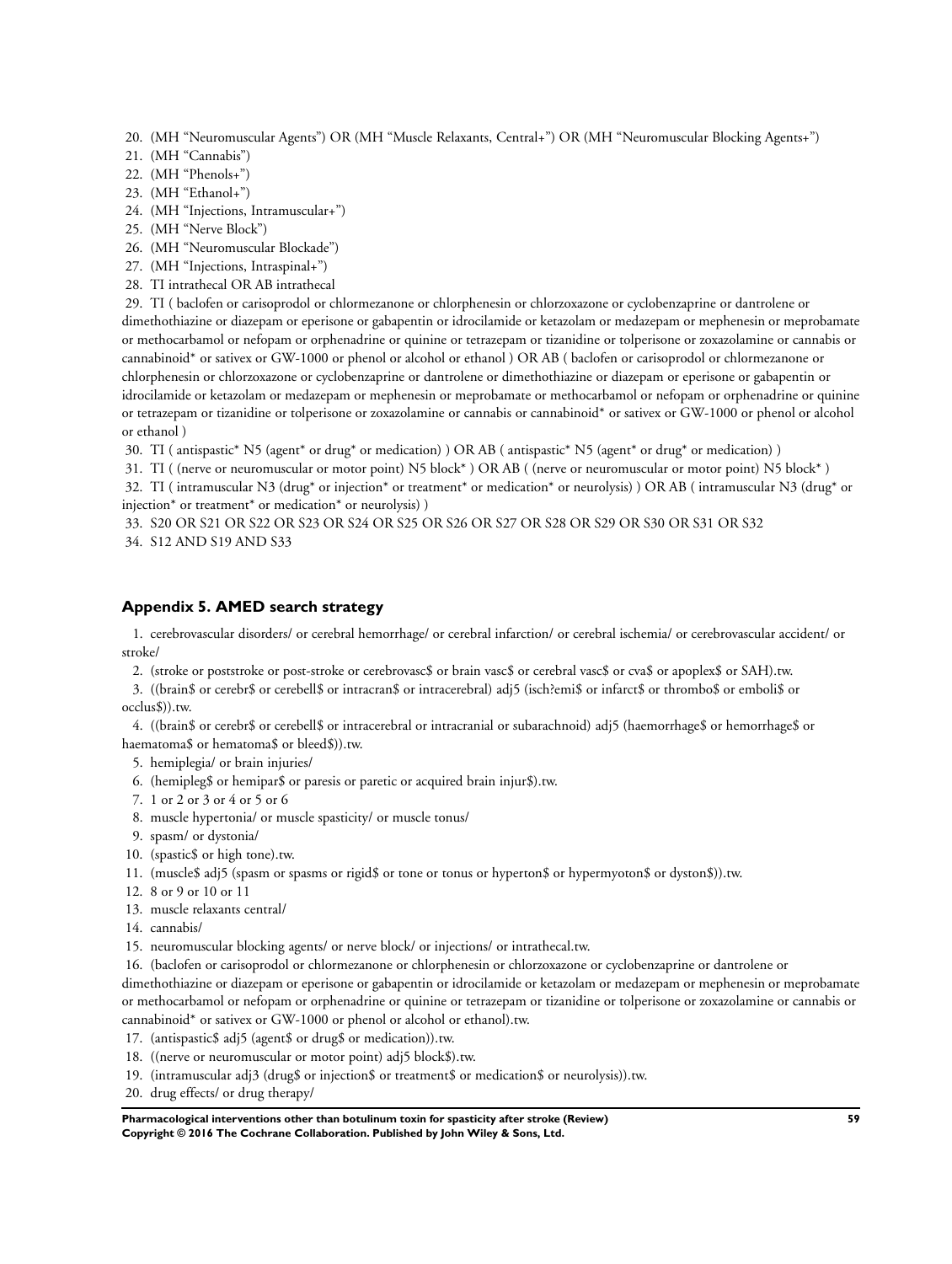- <span id="page-61-0"></span>21. 13 or 14 or 15 or 16 or 17 or 18 or 19 or 20
- 22. 7 and 12 and 21
- 23. cerebral palsy/ or cerebral palsy.tw.
- 24. 22 not 23
- 25. animals/
- 26. 24 not 25

## **Appendix 6. Data extraction form for included trials**

## **Study details**

- Study ID
- Citation
- Contact details
- Language
- Title of study
- Authors of study
- Country of study
- Objective stated

## **Criteria**

- Inclusion criteria
- Exclusion criteria

## **Stroke/spasticity**

- Definition of stroke
- Type of stroke
- Time from stroke to inclusion as criterion
- Definition of spasticity

## **Participants**

- Age
- Gender
- Time post stroke
- Laterality of stroke

## **Randomisation**

- Type of study
- Treatment allocation/method of randomisation
- Blinding-patient
- Blinding-drug
- Blinding-assessor

**Pharmacological interventions other than botulinum toxin for spasticity after stroke (Review) 60 Copyright © 2016 The Cochrane Collaboration. Published by John Wiley & Sons, Ltd.**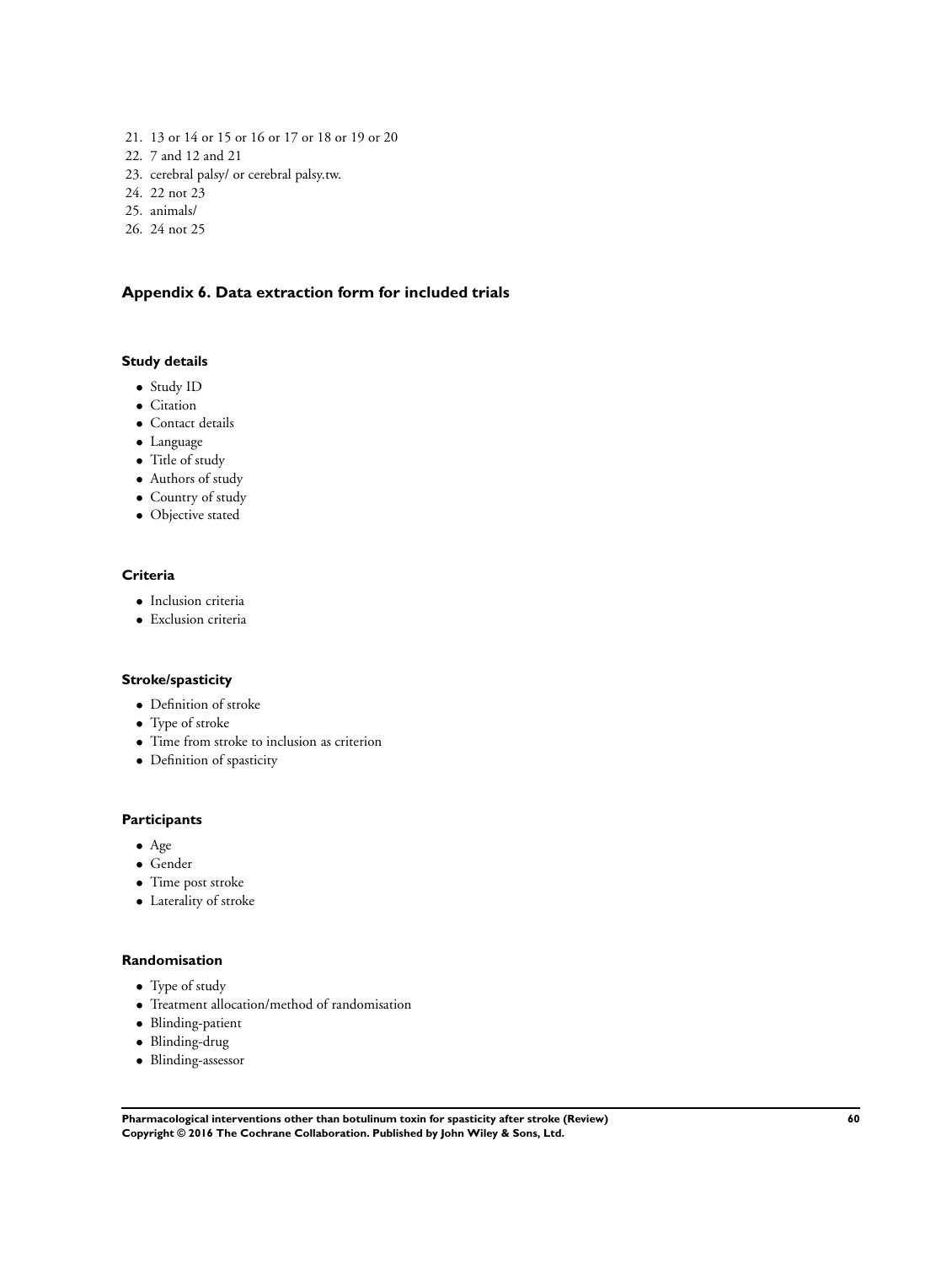#### **Interventions**

- Number of interventions
- Pharmaceutical treatment
- Placebo treatment
- Dosage of trial drug
- Co-interventions (comparable/avoided)
- Durations of trial

#### **Outcome measures**

- Outcome definition
- Primary outcome measure
- Secondary Outcome measures
- If measure is a scale include upper and lower limits and whether high or low score is positive
- Outcomes and time points collected
- Intervention effect on the outcome measures chosen for the study
- Short term assessment
- Long term assessment

#### **Results**

- Sample size
- Withdrawal/drop-out rate
- Missing participants
- Compliance to treatment reported
- Summary data for each intervention group. 2 × 2 table for dichotomous data; means and SDs for continuous data
- Estimate of effect with confidence interval and P value
- Subgroup analyses
- Intention to treat
- Safety

## **C O N T R I B U T I O N S O F A U T H O R S**

Cameron Lindsay led the review. Conception and design of the protocol for the review was done in conjunction with Anand Pandyan. Cameron Lindsay ran the searches, excluded the irrelevant references, and applied inclusion criteria during searching. He carried out trial detail, methodology and data extraction. He carried out data analysis and wrote the initial draft of the review.

Anand Pandyan acted as the second review author. Conception and design of the protocol for the review was done in conjunction with Cameron Lindsay. Anand Pandyan carried out data analysis and commented on drafts of the review.

Aphrodite Kouzouna ran the searches, excluded irrelevant references, and applied inclusion criteria during searching. She commented on drafts of the review.

Christopher Simcox carried out trial detail, methodology and data extraction. He commented on drafts of the review.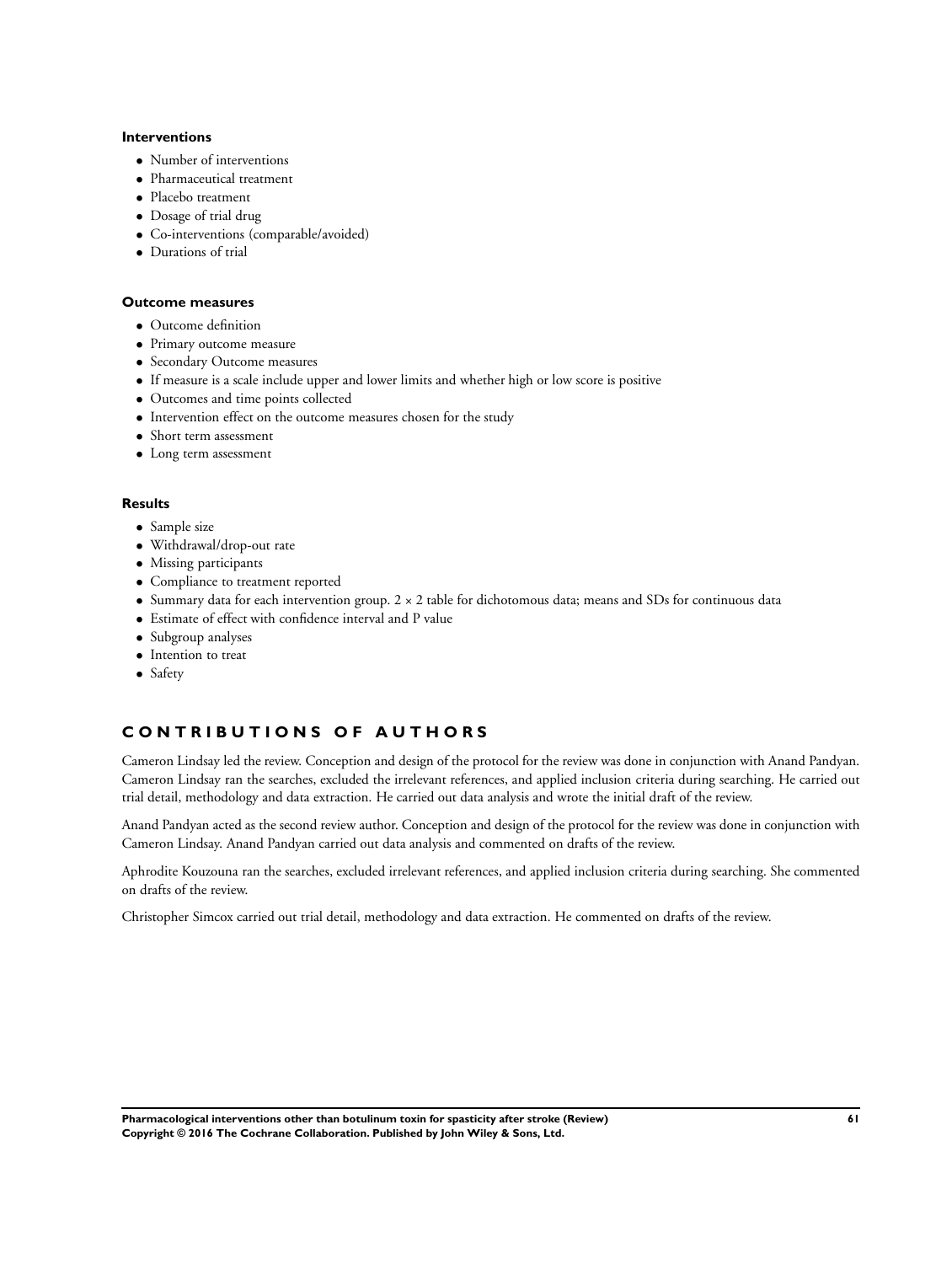## **D E C L A R A T I O N S O F I N T E R E S T**

CL, CS, and ADP have previously received unconditional funding from Allergan and Ipsen drug companies. ADP has also received unconditional funding from Merz drug company.

AK has no known declarations of interest. In accordance with Cochrane's policy on commercial sponsorship, no money was received from a commercial source to fund this review.

## **S O U R C E S O F S U P P O R T**

#### **Internal sources**

• Cameron Lindsay, UK. Keele University Studentship

#### **External sources**

• No sources of support supplied

## **DIFFERENCES BETWEEN PROTOCOL AND REVIEW**

#### **Outcome measures**

We expected to identify studies that investigated varying doses of the same drug. In the protocol we explained how we would deal with such studies. However, we did not identify any such trials, so we have not included this section in the methodology.

We provided examples in our protocol of functional activity scales of the upper limb and lower limb that might be included, such as Action Research Arm Test (ARAT), appropriate subsections of motor assessment scale or Wolf Motor Function Test or Functional Ambulatory Classification or Functional Gait Assessment. It was not possible to analyse the data due to a lack of such objective measures in the included studies.

This was also the case for timed measures of specific activities. Again, such temporal measures can be divided into upper limb and lower limb measures. Upper limb temporal measures might have included the 9-Hole Peg Test or Jebsen Hand Function Test. Lower limb temporal measures might have included the Timed 10-Metre Walk Test or Get-up and Go Test.

#### **Risk of bias**

The protocol for this review explained that we would investigate risk of bias in two specific domains first: 'selection bias' and 'performance and detection bias'. Only in studies deemed to have a low risk of bias in these two domains would we carry out further analysis. We suggested in the protocol that we would exclude studies deemed to have a high risk of bias in these two domains. We investigated all included studies for risk of bias in all the domains at the same time point because this was easier for the review authors, but also because we were not going to exclude papers deemed at high risk in these two domains.